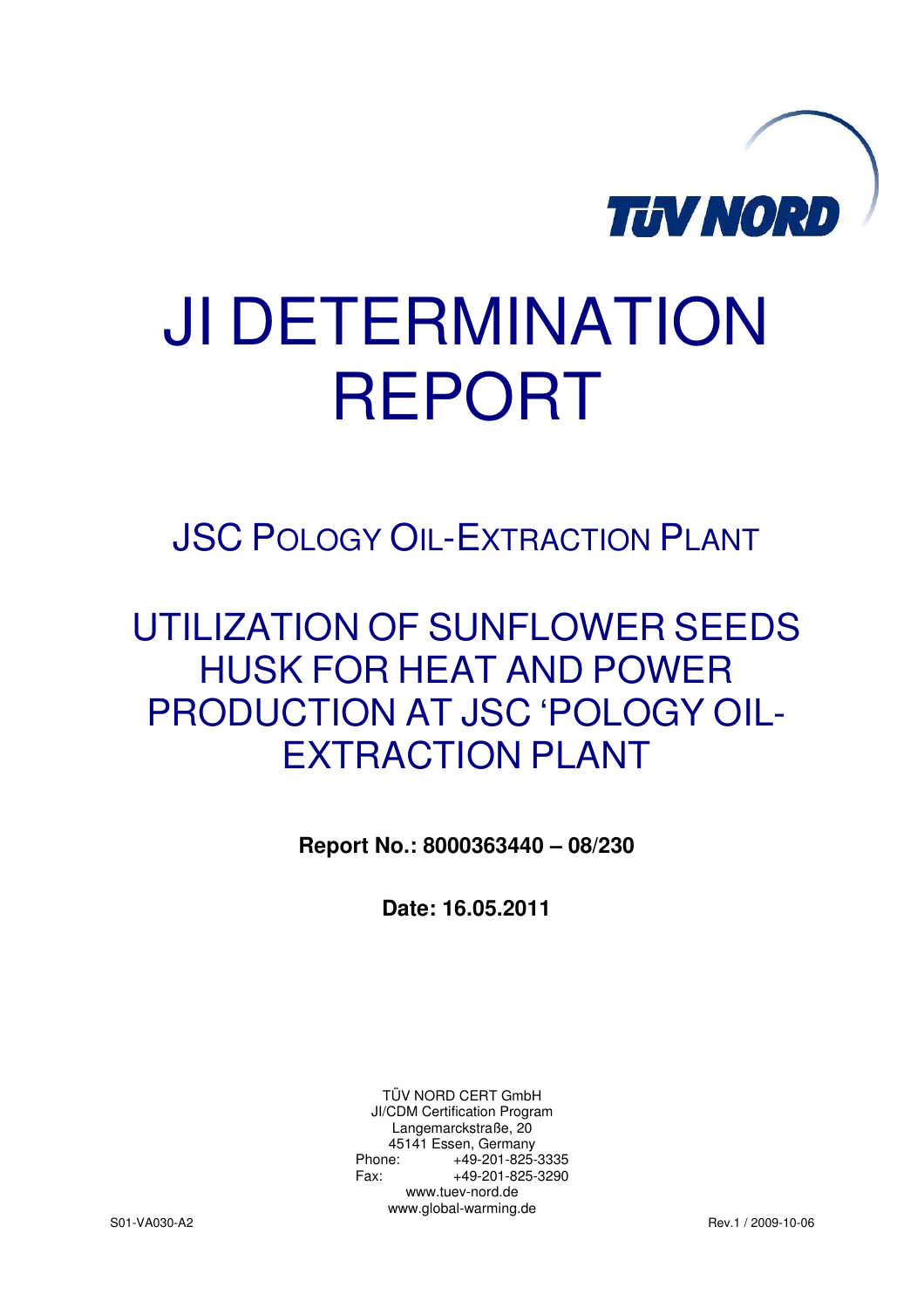

| Date of first issue:                                                              | Project No.:                                                                     |
|-----------------------------------------------------------------------------------|----------------------------------------------------------------------------------|
| 16.05.2011                                                                        | 8000363440 - 08/230                                                              |
| Final Approval by:<br>Mr. Rainer Winter<br>(Head of JI/CDM Certification Program) | Organisational unit:<br>TÜV NORD JI/CDM Certification Program                    |
| Client:                                                                           | Client ref.:                                                                     |
| <b>RWE Power AG</b>                                                               | Mr. Antonio Aguilera Lagos                                                       |
| Summary:                                                                          | $\boxtimes$ positive determination opinion $\Box$ negative determination opinion |

RWE Power AG has commissioned the TÜV NORD JI/CDM Certification Program (CP) to make a determination of the project "Utilization of Sunflower Seeds Husk for Heat and Power Production at JSC 'Pology Oil-Extraction Plant" with regard to the relevant requirements for the Joint Implementation project activities of the host country, as well as the criteria for consistent project operations and monitoring.

In the course of the determination 12 Corrective Action Requests (CARs) and 5 Clarification Requests (CLs) were raised and except for CAR A3 successfully closed. Only CAR A3 could not be closed at this stage. This is because a positive determination opinion is a prerequisite for applying Letter of Approval of all parties involved. Hence the CAR A3 can be closed after receipt of the Letter of Approval.

The review of the project design documentation (PDD Version 3 dated 04.05.2011) and additional documents related to baseline and monitoring methodology; the subsequent background investigation, follow-up interviews and review of comments by parties, stakeholders and NGOs have provided TÜV NORD JI/CDM CP with sufficient evidence to validate the fulfilment of the stated criteria. In detail the conclusions can be summarised as follows:

The project is in line with all relevant host country criteria (Ukraine) and all relevant UNFCCC requirements for JI project activities.

- An analysis as provided by the applied approved CDM methodology ACM006 version 10 demonstrates that the proposed project activity is not a likely baseline scenario.

 An analysis as provided by the applied approved CDM methodology ACM006 version 10 demonstrates that the project activity will result in a reduction of anthropogenic emissions by sources that is additional to any that would otherwise occur;

The monitoring plan is transparent, adequate and provides for the collection and archiving of all relevant data necessary for determination project and baseline emissions within the project boundary during the crediting period;

The calculation of the project emission reductions is carried out in a transparent and conservative manner, so that the calculated emission reductions of 187,584 CO2e is most likely to be achieved within the crediting period between 2008 and 2012.

The conclusions of this report show, that the JI project, as it was described in the project documentation is in line with all criteria applicable for the determination of JI project activities.

| Report No.:<br>8000363440 - 08/230                                                                            |  |  | Subject Group:<br><b>Climate Protection</b> |                      | <b>Indexing terms</b>                                                               |                                     |
|---------------------------------------------------------------------------------------------------------------|--|--|---------------------------------------------|----------------------|-------------------------------------------------------------------------------------|-------------------------------------|
| Report title:                                                                                                 |  |  |                                             |                      |                                                                                     |                                     |
| "Utilization of Sunflower Seeds Husk for Heat and<br>Power Production at JSC 'Pology Oil-Extraction<br>Plant" |  |  |                                             | JI                   | Climate protection                                                                  | Kyoto Protocol<br>Determination PDD |
| Work carried out by:<br>Mr. Eric Krupp<br>Mr. Evgeni Sud                                                      |  |  | IXI                                         | unit                 | No distribution without permission from<br>the client or responsible organisational |                                     |
| Final technical review by:                                                                                    |  |  | Local technical review by                   |                      |                                                                                     |                                     |
| <b>Rainer Winter</b>                                                                                          |  |  |                                             | Limited distribution |                                                                                     |                                     |
| Rev. No.:<br>Date of this revision:<br>16.05.2011                                                             |  |  | Number of pages:<br>114                     |                      | Unrestricted distribution                                                           |                                     |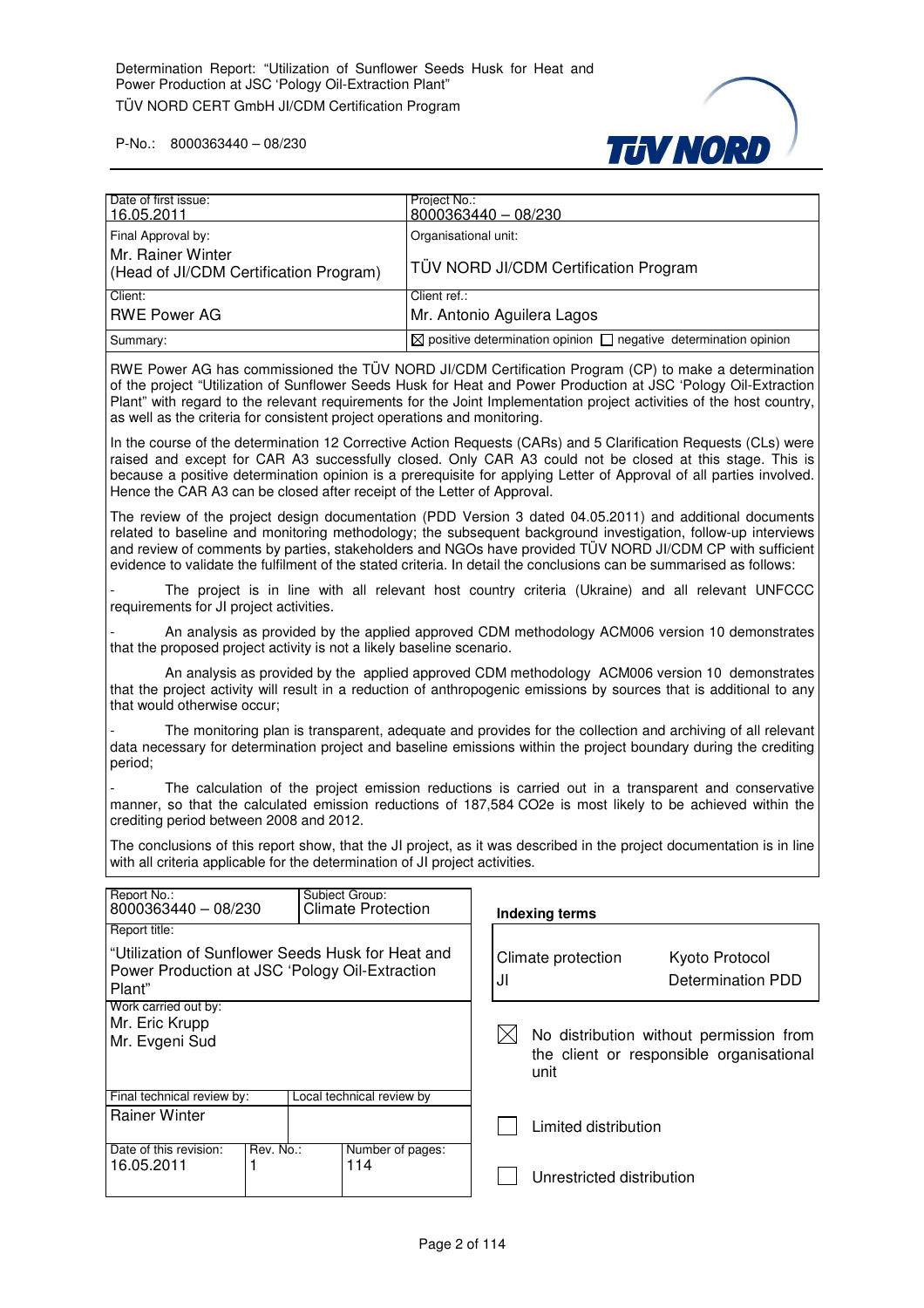

#### **Abbreviations**

| <b>BAU</b>       | Business as usual                                     |
|------------------|-------------------------------------------------------|
| CL               | Corrective Action / Clarification Action              |
| <b>CAR</b>       | <b>Corrective Action Request</b>                      |
| <b>CDM</b>       | <b>Clean Development Mechanism</b>                    |
| <b>ERU</b>       | <b>Emission Reduction Unit</b>                        |
| CO <sub>2</sub>  | Carbon dioxide                                        |
| CO <sub>2e</sub> | Carbon dioxide equivalent                             |
| CP               | <b>Certification Program</b>                          |
| <b>CR</b>        | <b>Clarification Request</b>                          |
| <b>DFP</b>       | <b>Designated Focal Point</b>                         |
| <b>FAR</b>       | <b>Forward Action Request</b>                         |
| <b>EB</b>        | <b>CDM Executive Board</b>                            |
| <b>EIA</b>       | <b>Environmental Impact Assessment</b>                |
| <b>GHG</b>       | Greenhouse gas(es)                                    |
| <b>IPCC</b>      | Intergovernmental Panel on Climate Change             |
| <b>IPP</b>       | <b>Independent Power Producer</b>                     |
| JI               | Joint Implementation                                  |
| <b>JISC</b>      | Joint Implementation Supervisory Committee            |
| <b>NCV</b>       | Net Calorific Value of Fuel                           |
| <b>ODA</b>       | <b>Official Development Assistance</b>                |
| <b>PDD</b>       | <b>Project Design Document</b>                        |
| Th               | Thousand                                              |
| QC/QA            | Quality control/Quality assurance                     |
| <b>UNFCCC</b>    | United Nations Framework Convention on Climate Change |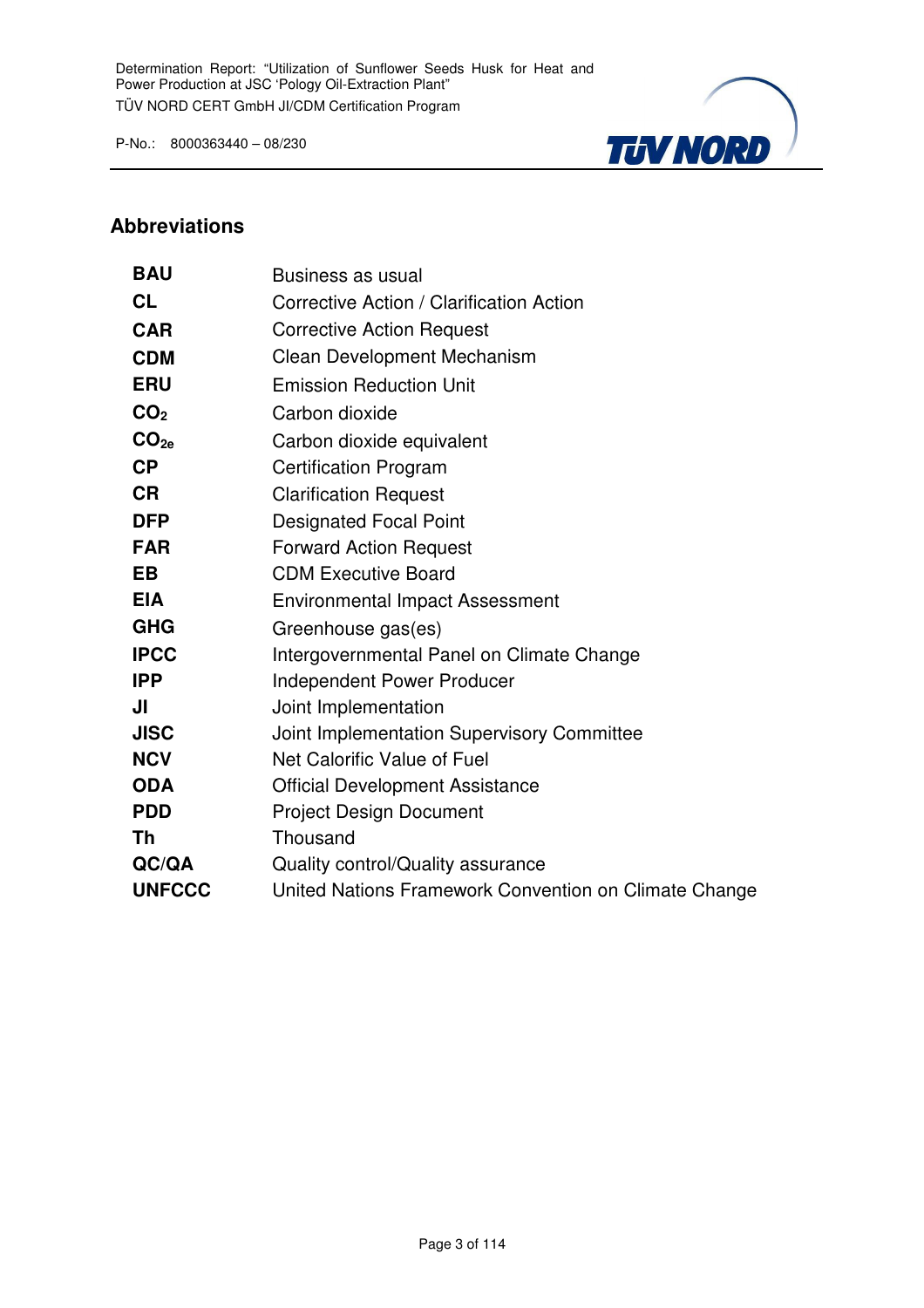### **Table of Contents Page 2014**

**TJV NORD** 

| $\mathbf{1}$ |                |                                                                                |                |
|--------------|----------------|--------------------------------------------------------------------------------|----------------|
| 2            |                |                                                                                |                |
| 2.1          |                | <b>Project Characteristics</b>                                                 | 6              |
| 2.2          |                | <b>Involved Parties and Project Participants</b>                               | $\overline{7}$ |
| 2.3          |                | <b>Project Location</b>                                                        | $\overline{7}$ |
| 2.4          |                | <b>Technical Project Description</b>                                           | $\overline{7}$ |
| 3            |                | METHODOLOGY AND DETERMINATION PDD SEQUENCE10                                   |                |
| 3.1          |                | <b>Determination PDD Steps</b>                                                 | 10             |
| 3.2          |                | Contract review                                                                | 11             |
| 3.3          |                | Appointment of team members and technical reviewers                            | 11             |
| 3.4          |                | <b>Consideration of Public Stakeholder Comments</b>                            | 12             |
| 3.5          |                | <b>Determination PDD Protocol</b>                                              | 12             |
| 3.6          |                | <b>Review of Documents</b>                                                     | 13             |
| 3.7          |                | Follow-up Interviews                                                           | 13             |
| 3.8          |                | Project comparison                                                             | 14             |
| 3.9          |                | Resolution of Clarification and Corrective Action Requests                     | 14             |
|              | 3.9.1          | Definition                                                                     | 14             |
|              | 3.9.2          | <b>Draft Determination PDD</b>                                                 | 14<br>14       |
|              | 3.9.3          | <b>Final Determination PDD</b>                                                 |                |
| 3.10         |                | <b>Technical review</b>                                                        | 15             |
| 3.11         |                | Final approval                                                                 | 15             |
| 4            |                |                                                                                |                |
| 5            |                |                                                                                |                |
| 5.1          |                | General Description of the Project Activity                                    | 34             |
|              | 5.1.1          | Participation                                                                  | 34             |
|              | 5.1.2<br>5.1.3 | <b>PDD editorial Aspects</b><br>Technology to be employed                      | 34<br>34       |
|              | 5.1.4          | <b>Small Scale Projects</b>                                                    | 35             |
| 5.2          |                | Project Baseline, Additionality and Monitoring Plan                            | 35             |
|              | 5.2.1          | Application of the Methodology                                                 | 35             |
|              | 5.2.2          | <b>Project Boundary</b>                                                        | 36             |
|              | 5.2.3          | <b>Baseline Identification</b>                                                 | 37             |
|              | 5.2.4<br>5.2.5 | <b>Additionality Determination</b><br>Monitoring Methodology / Monitoring Plan | 43<br>45       |
|              | 5.2.6          | Leakage                                                                        | 50             |
|              | 5.2.7          | <b>Calculation of GHG Emission Reductions</b>                                  | 51             |
|              | 5.2.8          | <b>Project Management Planning</b>                                             | 52             |
|              | 5.2.9          | <b>Crediting Period</b>                                                        | 53             |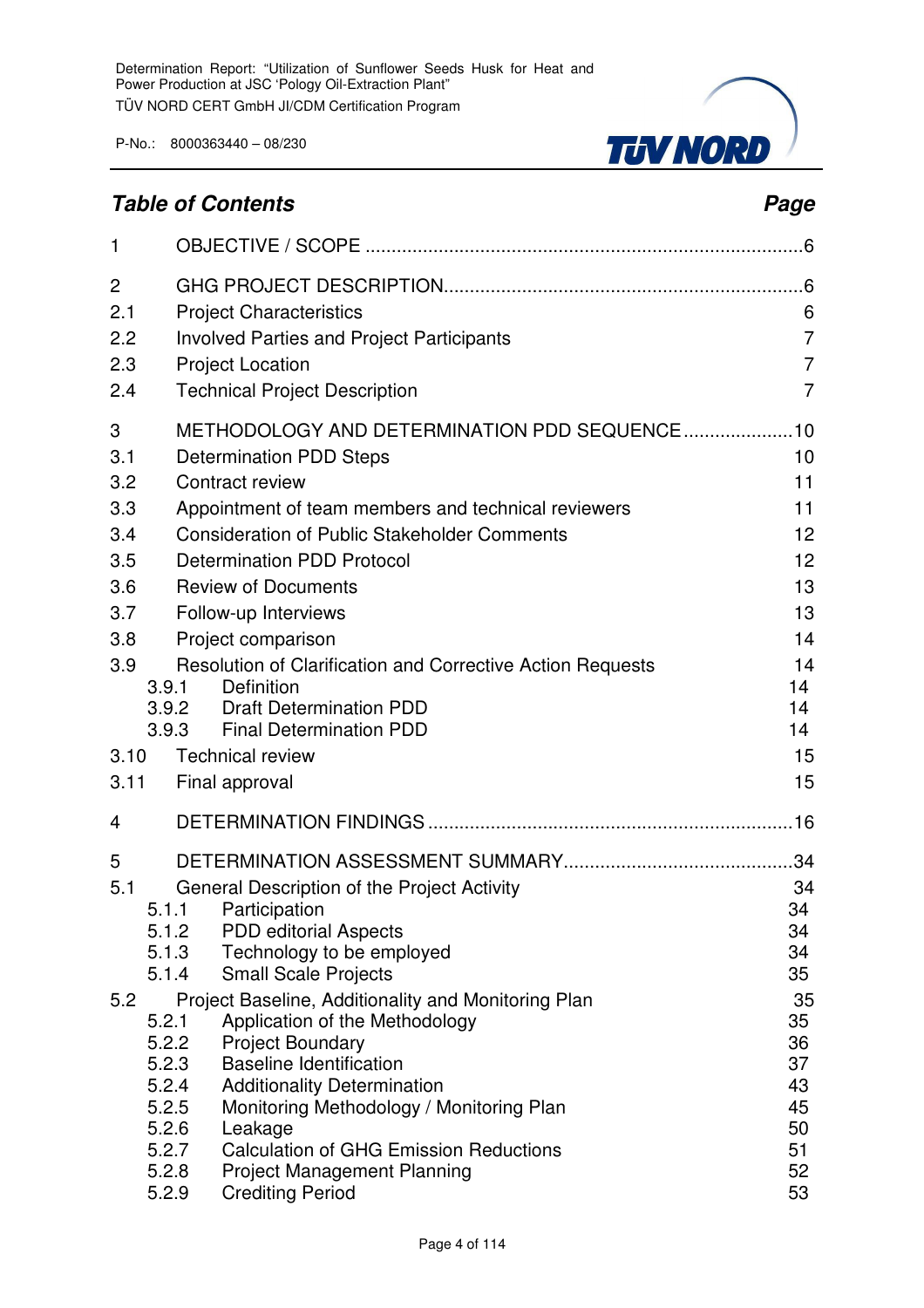

|     |  | 5.2.10 Environmental Impacts<br>5.2.11 Comments by Local Stakeholders | 53<br>53 |
|-----|--|-----------------------------------------------------------------------|----------|
| 5.3 |  | Assessment of changes during the project implementation               | 53       |
|     |  |                                                                       |          |
|     |  |                                                                       |          |
|     |  |                                                                       |          |
|     |  | ANNEX 2: ASSESSMENT OF BASELINE IDENTIFICATION 103                    |          |
|     |  |                                                                       |          |
|     |  |                                                                       |          |
|     |  |                                                                       |          |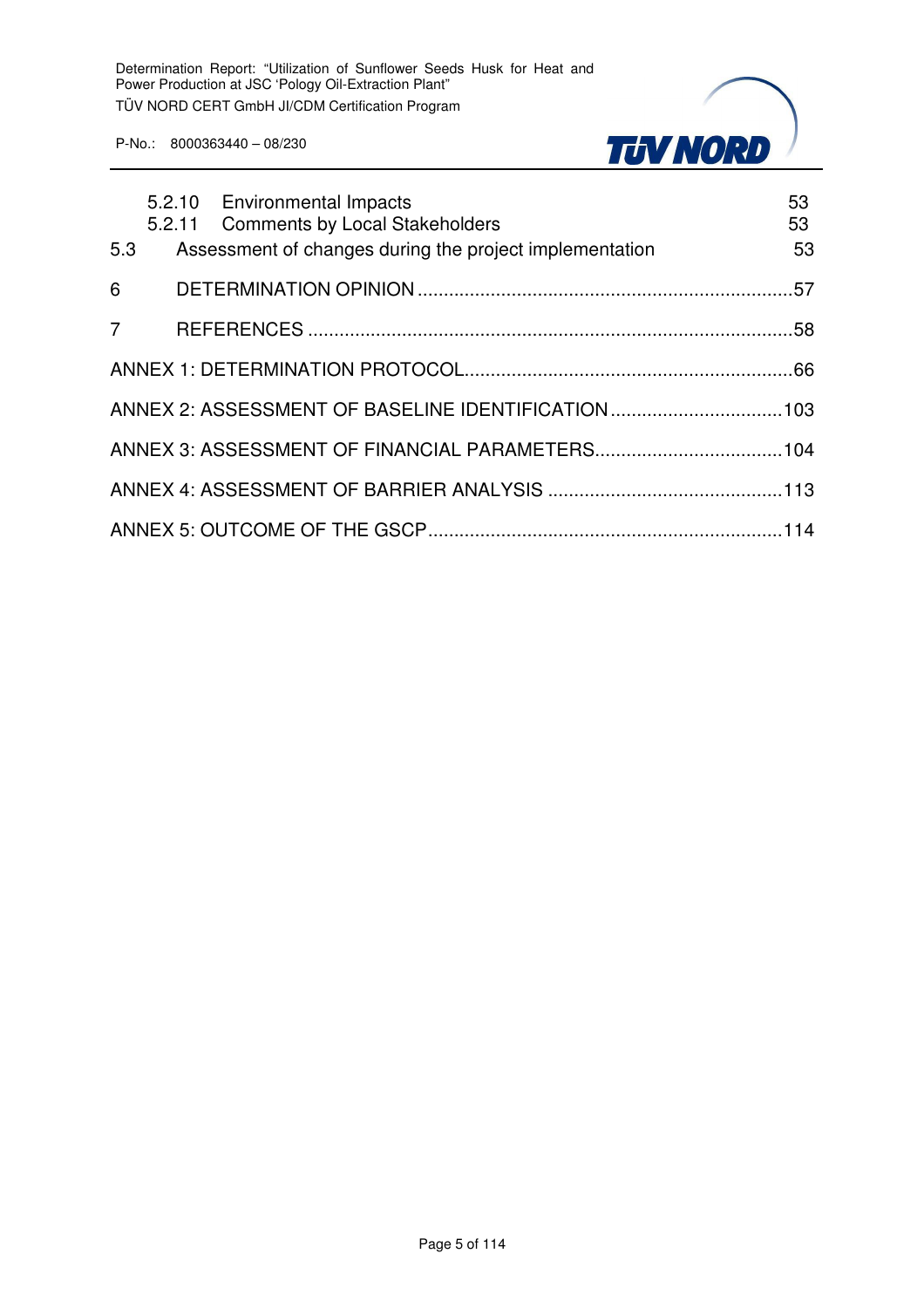

#### **1 OBJECTIVE / SCOPE**

**RWE Power AG** has commissioned the TÜV NORD JI/CDM Certification Program (CP) to make a determination of the project

"Utilization of Sunflower Seeds Husk for Heat and Power Production at JSC 'Pology Oil-Extraction Plant"

with regard to the relevant requirements for JI project activities

The purpose of a determination is to have an independent third party assess of the project design and is a requirement for all JI projects. In particular, the project's baseline, the monitoring plan (MP), and the project's compliance with relevant UNFCCC and host country criteria are validated in order to confirm that the project design as documented is sound and reasonable and meets the stated requirements and identified criteria. Determination is seen as necessary to provide assurance to stakeholders of the quality of the project and its intended generation of emission reduction units (ERUs).

UNFCCC criteria refer to the Kyoto Protocol Article 6 criteria and the Guidelines for the implementation of Article 6 of the Kyoto Protocol as agreed in the Marrakech Accords.

#### **2 GHG PROJECT DESCRIPTION**

#### **2.1 Project Characteristics**

Essential data of the project is presented in the following Table 2-1.

| Item                       | Data                                                    |         |                                                                                               |  |  |
|----------------------------|---------------------------------------------------------|---------|-----------------------------------------------------------------------------------------------|--|--|
| Project title              | "Utilization of Sunflower Seeds Husk for Heat and Power |         |                                                                                               |  |  |
|                            |                                                         |         | Production at JSC 'Pology Oil-Extraction Plant"                                               |  |  |
| JI Procedure               |                                                         | Track 1 | Track 2                                                                                       |  |  |
| Project size               | Х                                                       |         | <b>Small Scale</b><br>Large Scale                                                             |  |  |
|                            | $\boxtimes$                                             |         | Energy Industries (renewable-/non-renewable sources)                                          |  |  |
|                            |                                                         | 2       | Energy distribution                                                                           |  |  |
|                            |                                                         | 3       | Energy demand                                                                                 |  |  |
|                            |                                                         | 4       | Manufacturing industries                                                                      |  |  |
|                            |                                                         | 5       | Chemical industry                                                                             |  |  |
|                            |                                                         | 6       | Construction                                                                                  |  |  |
| <b>Project Scope</b>       |                                                         | 7       | Transport                                                                                     |  |  |
| (according to UNFCCC       |                                                         | 8       | Mining/Mineral production                                                                     |  |  |
| sectoral scope numbers for |                                                         | 9       | Metal production                                                                              |  |  |
| CDM)                       |                                                         | 10      | Fugitive emissions from fuels (solid, oil and gas)                                            |  |  |
|                            |                                                         | 11      | Fugitive emissions from production and<br>of l<br>consumption<br>halocarbons and hexafluoride |  |  |
|                            |                                                         | 12      | Solvents use                                                                                  |  |  |
|                            |                                                         | 13      | Waste handling and disposal                                                                   |  |  |
|                            |                                                         | 14      | Afforestation and Reforestation                                                               |  |  |
|                            |                                                         | 15      | Agriculture                                                                                   |  |  |

**Table 2-1:** Project Characteristics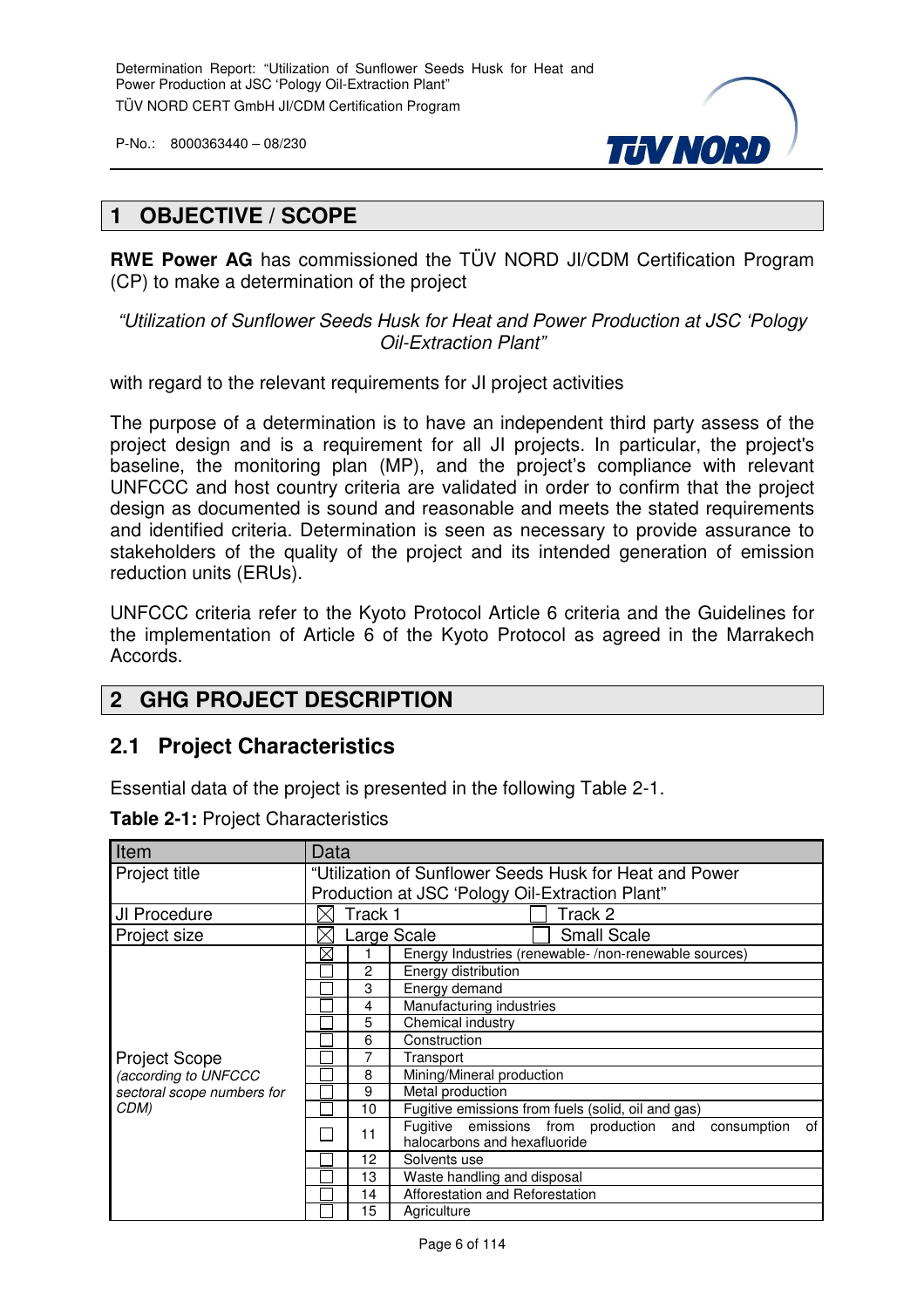

| <b>Applied Methodology</b>             | ACM0006 Version 10 "Consolidated methodology for electricity<br>generation from biomass residues" |
|----------------------------------------|---------------------------------------------------------------------------------------------------|
| <b>Crediting period</b>                | 2008-2012                                                                                         |
| Start of crediting period   01.01.2008 |                                                                                                   |

The project was initiated according to the Track 2 procedures. In 2011 the PP requested TÜV Nord to forward the request to withdraw of the JI PDD of the project "Utilization of Sunflower Seeds Husk for Heat and Power Production at JSC 'Pology Oil-Extraction Plant", Ukraine" in accordance with paragraph 4 of the "Procedures for the withdrawal of submissions under the verification procedure under the Joint Implementation Supervisory Committee".

#### **2.2 Involved Parties and Project Participants**

The following parties to the Kyoto Protocol and project participants are involved in this project activity (Table 2-2).

**Table 2-2:** Project Parties and project participants

| Characteristic       | Party   | <b>Project Participant</b>             |
|----------------------|---------|----------------------------------------|
| Host party           | Ukraine | <b>JSC Oil Pology Extraction Plant</b> |
| <b>Other Parties</b> | Germany | <b>RWE Power AG</b>                    |

#### **2.3 Project Location**

The details of the project location are given in table 2-3:

**Table 2-3:** Project Location

| No.                      | <b>Project Location</b>     |
|--------------------------|-----------------------------|
| <b>Host Country</b>      | Ukraine                     |
| Region:                  | Zaporizhia oblast           |
| Project location address | 36 Lomonosov street, Pology |

#### **2.4 Technical Project Description**

The project activity includes reconstruction of heat and power supply system based on cogeneration at JSC Pology Oil Extraction Plant. Project activity encompasses the installation of **three biomass fired boilers** and a **steam turbine** to cover heat and electricity needs of the Oil-Extraction Plant. The biomass to be used in these three boilers is sunflower seed husks. The sunflower seed husks are a biomass residue from production facilities. As a result of the project activity the old fossil fuel fired steam boilers will be replaced. Furthermore, the project activity would displace the electricity import from the grid.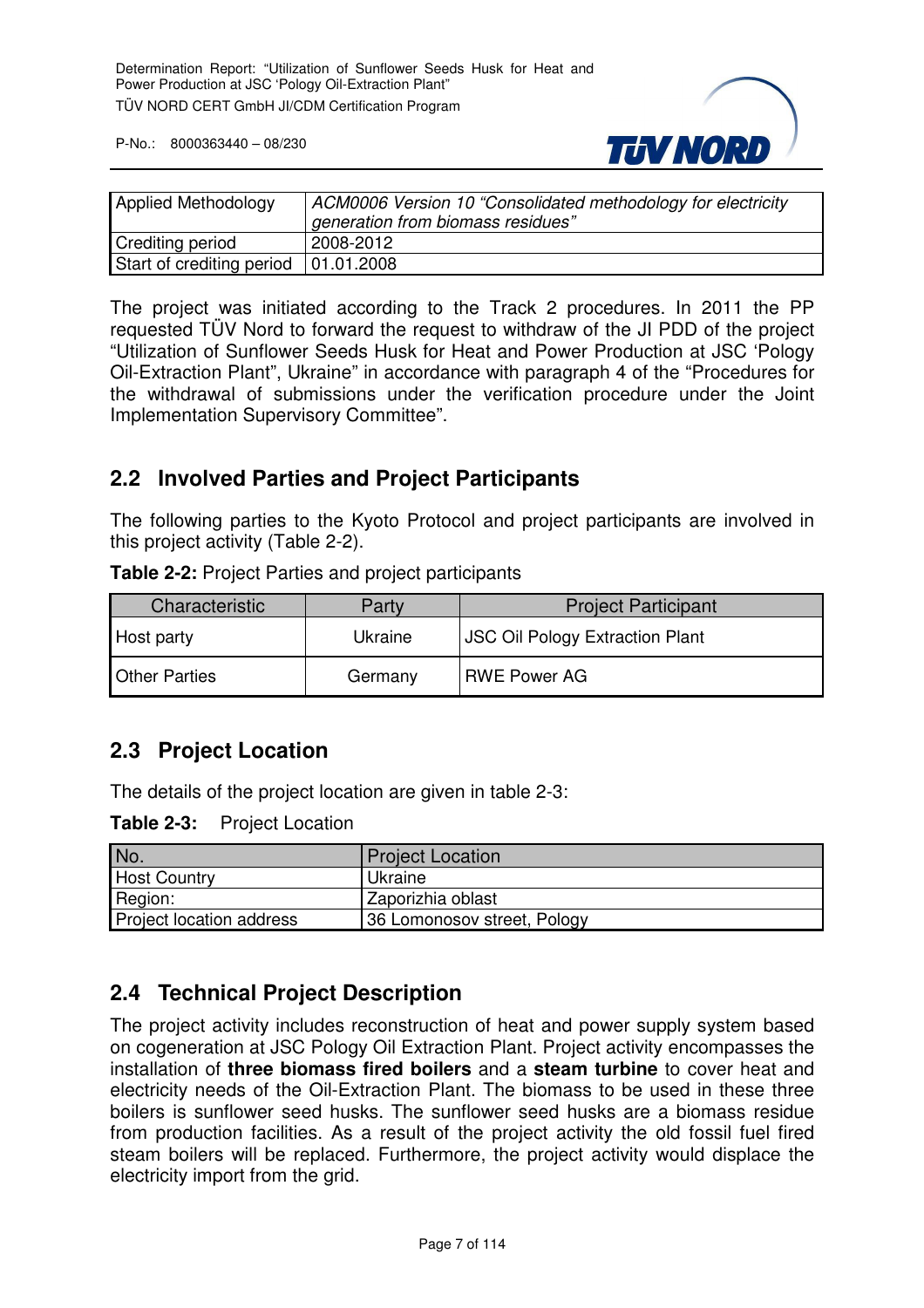

In this context it should be noted that the initial design was the installation of only two biomass boilers and a steam turbine. After the two biomass boilers were installed their performance turned out to be insufficient. The steam output and its technical parameters were below the expected performance. Due this the installation of the steam turbine has been delayed. Hence the project participant has decided to install an additional biomass boiler, which should serve as a back-up solution. It is expected that inclusion of the additional boiler will ensure the reliability of combined heat and power generating system.

The biomass boilers are designed in such a manner that they will be able to cover fully the heat demand of the oil extraction site. The intended steam turbine is designed to cover approximately 50% of the electricity demand. For detailed key parameters of the Baseline and Project activity equipment please refer to Table 2-4.

| Key parameters:            | <b>Baseline Scenario</b> |                     |                     |  |
|----------------------------|--------------------------|---------------------|---------------------|--|
| Equipment                  | <b>Steam Boiler</b>      | <b>Steam Boiler</b> | <b>Steam Boiler</b> |  |
| Manufacturer:              | Bijsk boiler             | Bijsk boiler        | <b>Bijsk boiler</b> |  |
|                            | factory                  | factory             | factory             |  |
| Manufacturer number        | 4632                     | 7730                | 5501                |  |
| Manufacturing /            | 1974 / 1975              | 1974 / 1975         | 1974 / 1975         |  |
| <b>Commissioning Date:</b> |                          |                     |                     |  |
| Type:                      | DKVR-20-23-250           | DKVR-20-23-         | DKVR-40-23-350      |  |
|                            |                          | 250                 |                     |  |
| Fuel Type:                 | Natural Gas,             | <b>Natural Gas</b>  | Natural Gas only    |  |
|                            | Mazut and                | and Mazut           |                     |  |
|                            | biogas <sup>1</sup>      |                     |                     |  |
| Capacity: Steam / Power    | 20t/h                    | 20t/h               | 20t/h               |  |
| Temperature                | 250 °C                   | 250 °C              | $350^{\circ}$ C     |  |
| Operational lifetime:      | 20 years                 | 20 years            | 20 years            |  |
| Operation allowance as     | 2013                     | 2014                | 2014                |  |
| per technical expertise.   |                          |                     |                     |  |

**Table 2-4: Technical specification** of Baseline and Project activity equipment

 $\overline{1}$ 

 $<sup>1</sup>$  Bio- gas from biomass gasification engines</sup>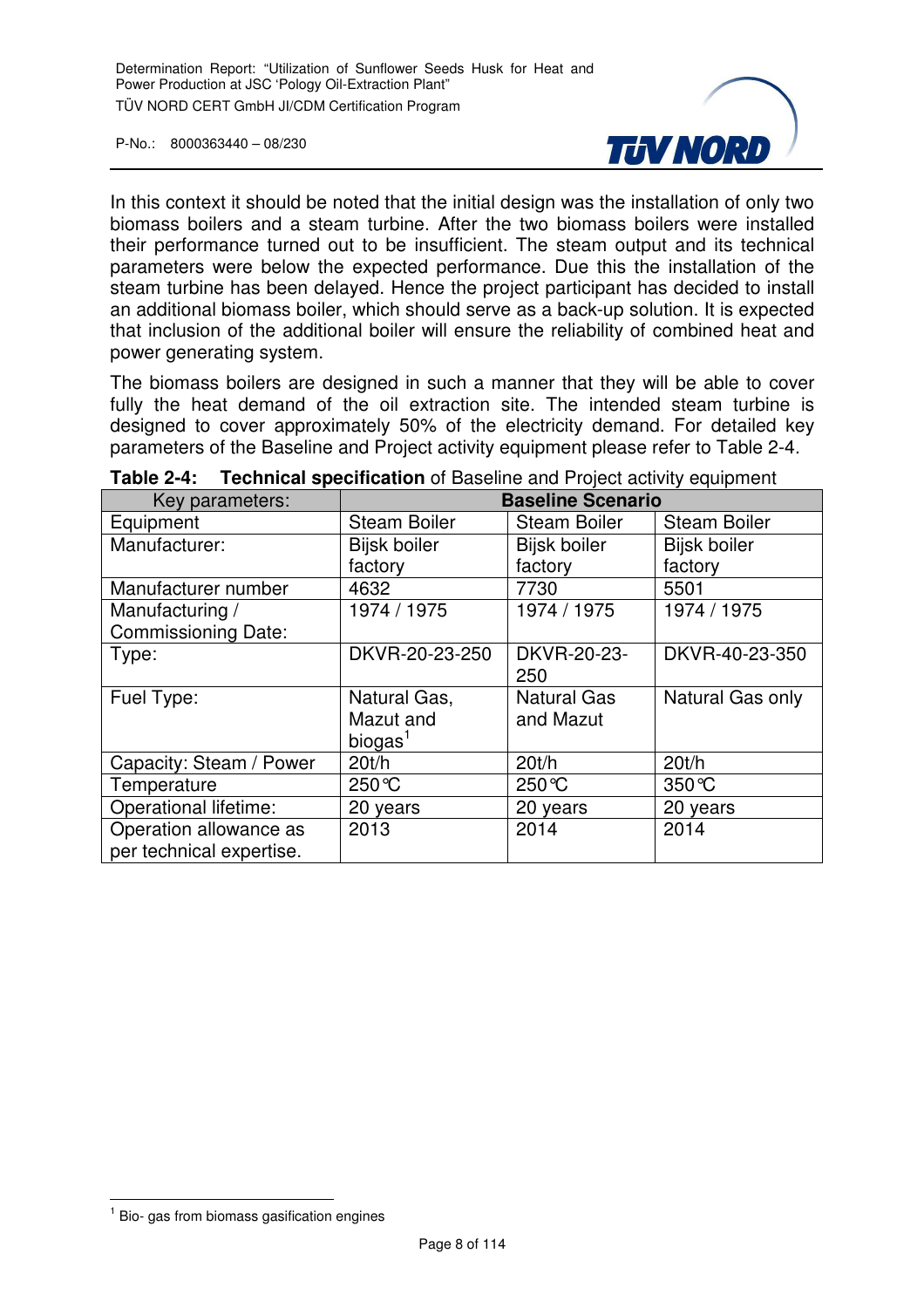

| Key parameters:              |               |               | <b>Project Activity</b> |                         |
|------------------------------|---------------|---------------|-------------------------|-------------------------|
| Equipment                    | Steam         | <b>Steam</b>  | <b>Steam</b>            | Steam                   |
|                              | <b>Boiler</b> | <b>Boiler</b> | <b>Boiler</b>           | Turbine                 |
| Manufacturer:                | Bijsk boiler  | Bijsk boiler  | <b>Bijsk boiler</b>     | Yet not                 |
|                              | factory       | factory       | factory                 | finally fixed           |
| Manufacturing /              | 2006 / 2007   | 2006 / 2007   | Is yet not              |                         |
| <b>Commissioning Date:</b>   |               |               | commission              |                         |
|                              |               |               | ed                      |                         |
| Type:                        | E 20-2.4-     | $E-20-2,4-$   | $E-20-2,4-$             | Yet not                 |
|                              | 350 DV        | 370 C         | 350 DV                  | finally fixed           |
| Fuel Type:                   | Sunflower     | Sunflower     | Sunflower               | <b>Steam</b>            |
|                              | seeds         | seeds         | seeds                   | turbine                 |
| Capacity: Steam / Power      | 20t/h         | 20t/h         | 20t/h                   | $1,75$ MW <sub>FL</sub> |
| Temperature                  | 350 °C        | 370 °C        | $350^{\circ}$ C         | N/A                     |
| <b>Operational lifetime:</b> | 20 years      | 20 years      | 20 years                |                         |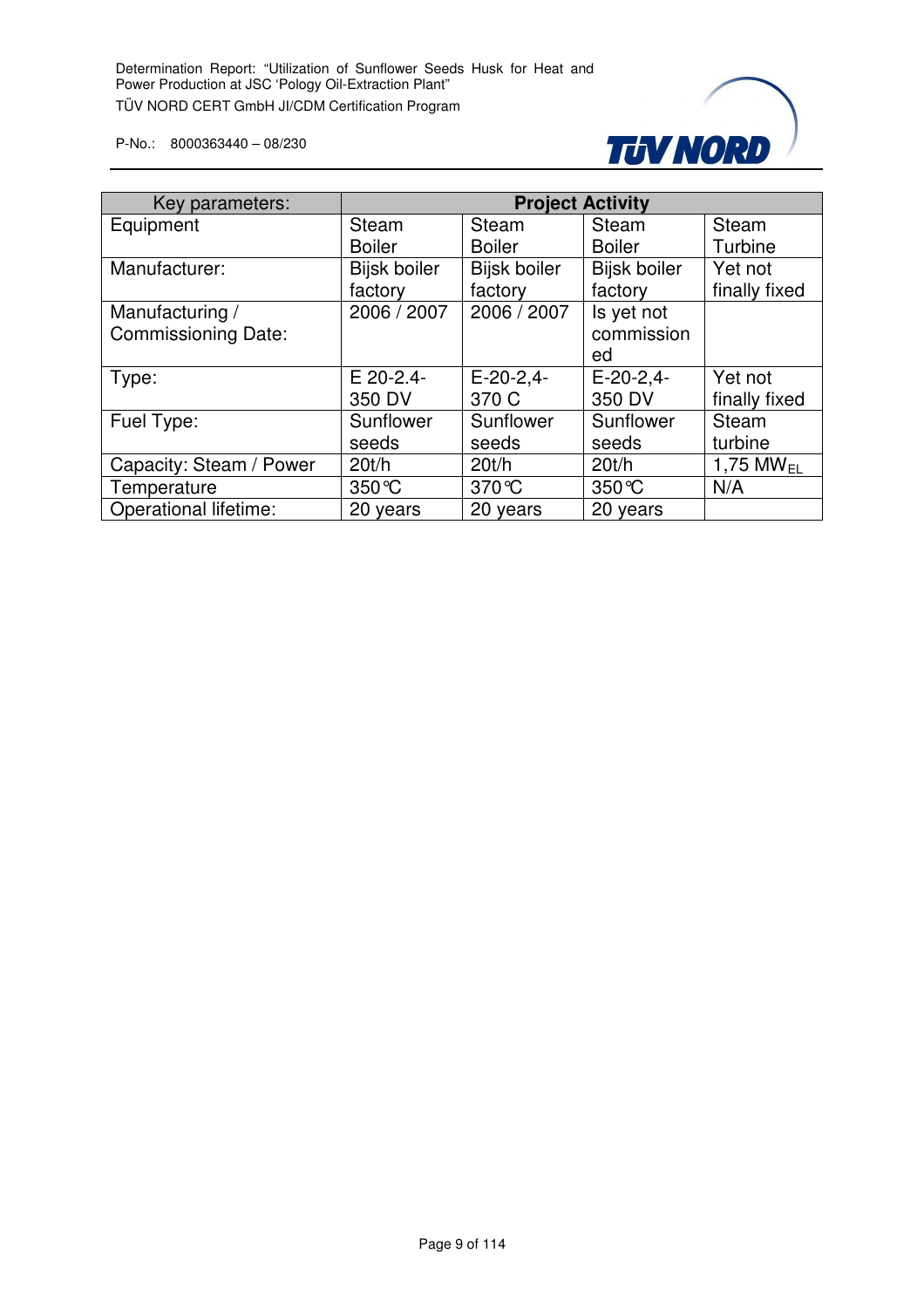

#### **3 METHODOLOGY AND DETERMINATION PDD SEQUENCE**

#### **3.1 Determination PDD Steps**

The determination of the project consisted of the following steps:

- Contract review
- Appointment of team members and technical reviewers
- Publication of the project design document (PDD)
- A desk review of the PDD<sup>/PDD/</sup> submitted by the client and additional supporting documents
- Determination planning,
- On-Site assessment,
- Background investigation and follow-up interviews with personnel of the project developer and its contractors,
- Draft determination reporting
- Resolution of corrective actions (if any)
- Final determination reporting
- Technical review
- Final approval of the determination.

The sequence of the determination is given in the table 3.1 below:

#### **Table 3.1:** Determination PDD sequence

| <b>Topic</b>                                                   | <b>Time</b>    |
|----------------------------------------------------------------|----------------|
| Assignment of determination                                    | 23.07.2008     |
| Submission of PDD for global stakeholder commenting process    | $29.07.2008 -$ |
|                                                                | 27.08.2008     |
| On-site visit                                                  | $08.10.2008 -$ |
|                                                                | 09.10.2008     |
| Technical review on Determination report ver. 0                | 20.11.2009     |
| Final Determination report ver. 0                              | 20.11.2009     |
| Revised Determination report version 1                         | 16.05.2011     |
| Technical review on the revised Determination report version 1 | 14.05.2011     |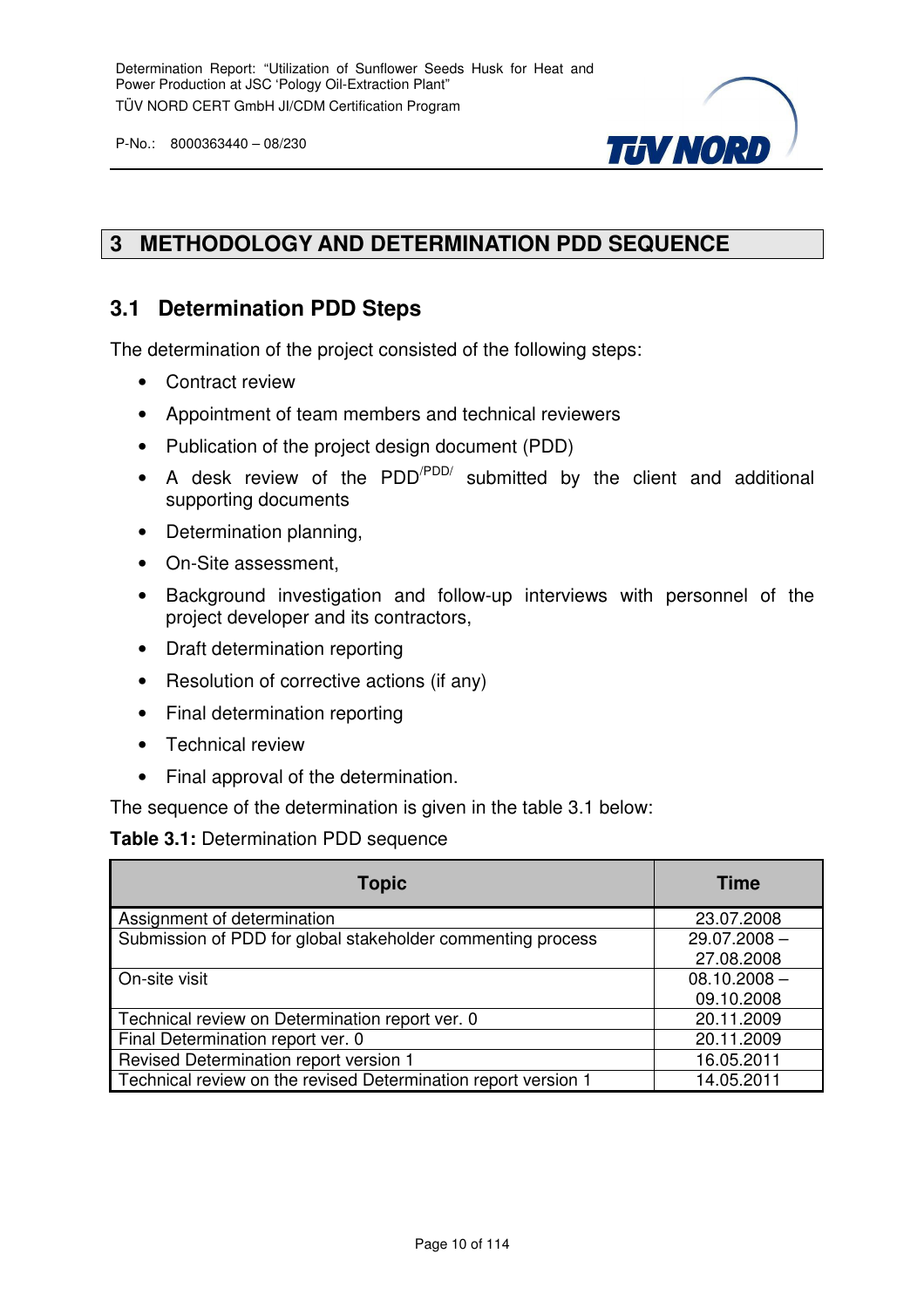

#### **3.2 Contract review**

To assure that

- the project falls within the scopes for which accreditation is held,
- the necessary competences to carry out the determination can be provided,
- Impartiality issues are clear and in line with the JI accreditation requirements

a contract review was carried out before the contract was signed.

#### **3.3 Appointment of team members and technical reviewers**

On the basis of a competence analysis and individual availabilities a determination team, consistent of one team leader and 1 additional team members, were appointed. Furthermore also the personnel for the technical review and the final approval were determined.

The list of involved personnel, the tasks assigned and the qualification status are summarized in the table 3-2 below.

|                                                        | <b>Name</b>                                                          | Company                   | $\widehat{\mathbf{r}}$<br><b>Function</b> | Qualification<br>Chatting 2)<br><b>Status</b> | $\widehat{\mathbf{c}}$<br>competence<br><b>Scheme</b> | $\hat{+}$<br>competence<br>Technical | ត<br>Verification<br>competence | Competence<br>Host country | Team Leading<br>competence |
|--------------------------------------------------------|----------------------------------------------------------------------|---------------------------|-------------------------------------------|-----------------------------------------------|-------------------------------------------------------|--------------------------------------|---------------------------------|----------------------------|----------------------------|
| $\boxtimes$ Mr.<br>$\Box$<br>Ms.                       | Evgeni Sud                                                           | <b>TN CERT</b><br>Germany | TL                                        | LA                                            | $\boxtimes$                                           |                                      | $\boxtimes$                     | $\boxtimes$                | $\boxtimes$                |
| $\overline{\square}$ Mr.<br>$\overline{\square}$ Ms.   | Eric Krupp                                                           | <b>TN CERT</b><br>Germany | $TM^{A)}$                                 | <b>SA</b>                                     | $\boxtimes$                                           | 1.1                                  | $\boxtimes$                     | $\boxtimes$                | $\boxtimes$                |
| $\overline{\text{M}}$ Mr.<br>$\overline{\text{M}}$ Ms. | <b>Rainer Winter</b><br>(Head of JI/CDM<br>Certification<br>Program) | <b>TN CERT</b><br>Germany | TR,<br>FA <sup>B)</sup>                   | <b>SA</b>                                     | $\boxtimes$                                           | 1.1                                  | $\boxtimes$                     | $\boxtimes$                | $\boxtimes$                |

#### **Table 3-2:** Involved Personnel

<sup>1)</sup> TL: Team Leader; TM: Team Member, TR: Technical review; OT: Observer-Team, OR: Observer-TR; FA: Final approval

2) GHG Auditor Status: A: Assessor; LA: Lead Assessor; SA: Senior Assessor; T: Trainee; TE: Technical Expert

3) GHG auditor status (at least Assessor)

4) As per S01-MU03 or S01-VA070-A2 (such as A, B, C, D...)

5) In case of verification projects

A) Team Member: GHG auditor (at least Assessor status), Technical Expert (incl. Host Country Expert or Verification Expert), not ETE

B) No team member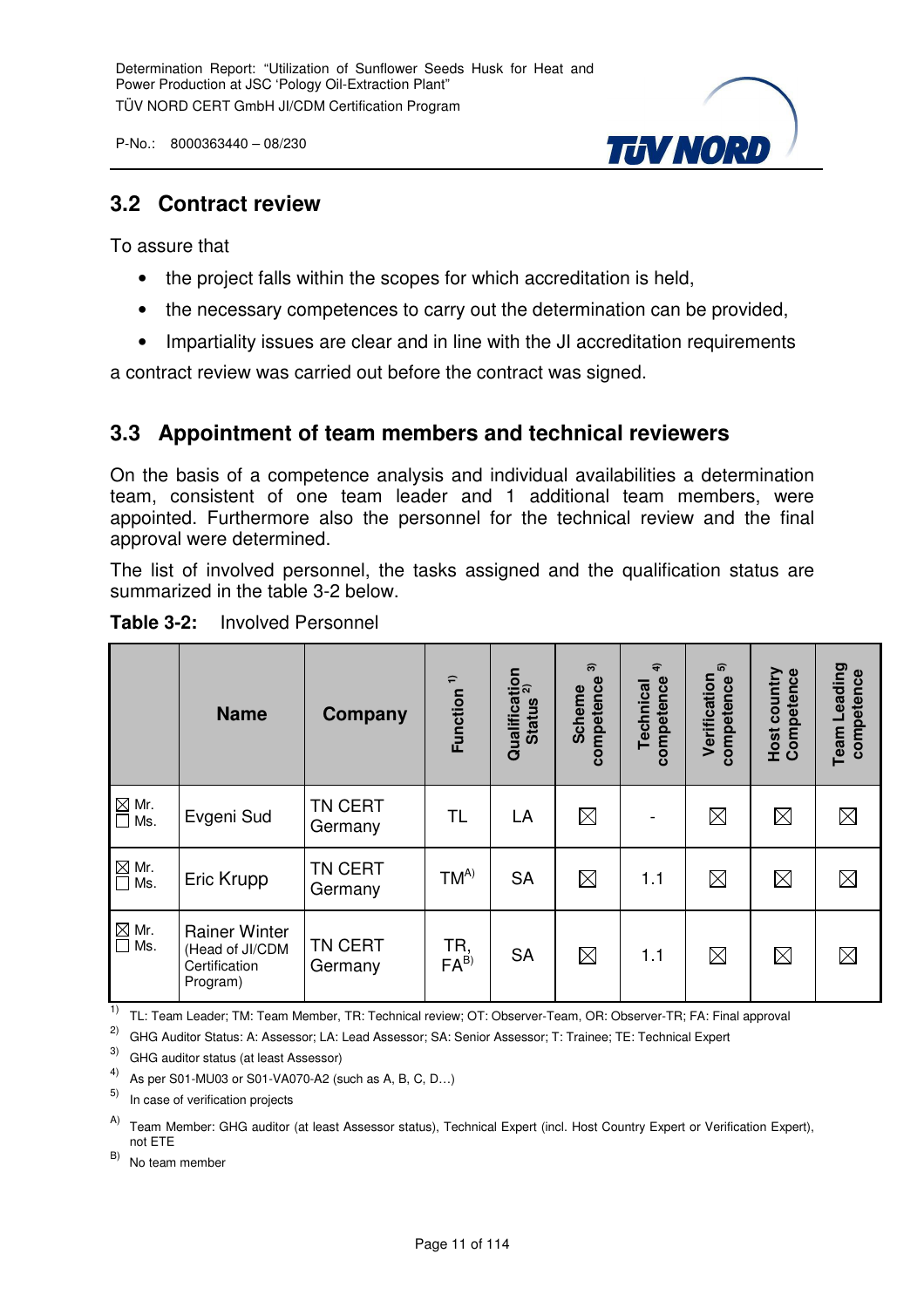

#### **3.4 Consideration of Public Stakeholder Comments**

Acc. to the modalities and procedures the draft PDD, as received from the project participants, has been made publicly available on the dedicated UNFCCC JI website prior to the determination activity commenced. Stakeholders have been invited to comment on the PDD within the 30 days public commenting period. In case comments were received, they are taken into account during the determination process. The comments and the discussion of the same are documented in annex 5 of this report.

#### **3.5 Determination PDD Protocol**

In order to ensure consideration of all relevant assessment criteria, a determination protocol is used. The protocol shows, in a transparent manner, criteria and requirements, means of determination and the results from pre-determination the identified criteria. The determination protocol reflects the generic JI requirements each JI project has to meet as well as project specific issues as applicable. The determination protocol serves the following purposes:

- It organises, details and clarifies the requirements that a JI project is expected to meet;
- It ensures a transparent determination PDD process where the independent entity will document how a particular requirement has been validated and the result of the determination.

| <b>Determination Protocol Table A-1: Requirement checklist</b>                                                                                                                                                                                                                                           |                                                                                                                                                                                           |                                                                                                        |                                                                                                                                                                                                                        |                                                                                                                                           |
|----------------------------------------------------------------------------------------------------------------------------------------------------------------------------------------------------------------------------------------------------------------------------------------------------------|-------------------------------------------------------------------------------------------------------------------------------------------------------------------------------------------|--------------------------------------------------------------------------------------------------------|------------------------------------------------------------------------------------------------------------------------------------------------------------------------------------------------------------------------|-------------------------------------------------------------------------------------------------------------------------------------------|
| <b>Checklist Item</b>                                                                                                                                                                                                                                                                                    | <b>Determination PDD</b><br><b>Team Comment</b>                                                                                                                                           | <b>Reference</b>                                                                                       | <b>Draft</b><br><b>Conclusion</b>                                                                                                                                                                                      | <b>Final</b><br><b>Conclusion</b>                                                                                                         |
| The checklist items in<br>Table A-1 are linked to<br>the various<br>requirements the<br>project should meet.<br>The checklist is<br>organised in various<br>sections. Each section<br>is then further sub-<br>divided as per the<br>requirements of the<br>topic and the individual<br>project activity. | The section is used to<br>elaborate and discuss the<br>checklist item in detail. It<br>includes the assessment<br>of the determination team<br>and how the assessment<br>was carried out. | Gives<br>reference<br>to the<br>information<br>source on<br>which the<br>assessmen<br>t is based<br>on | Assessment<br>based on<br>evidence<br>provided if the<br>criterion is<br>fulfilled (OK), or<br>a CAR, CL or<br>FAR (see<br>below) is<br>raised. The<br>assessment<br>refers to the<br>draft<br>determination<br>stage. | In case a<br>corrective<br>action or a<br>clarification<br>the final<br>assessment<br>at the final<br>determination<br>stage is<br>given. |

The determination protocol as described in Figure 1.

**Figure 1:** Determination protocol tables

The completed determination protocol is enclosed in Annex 1 to this report.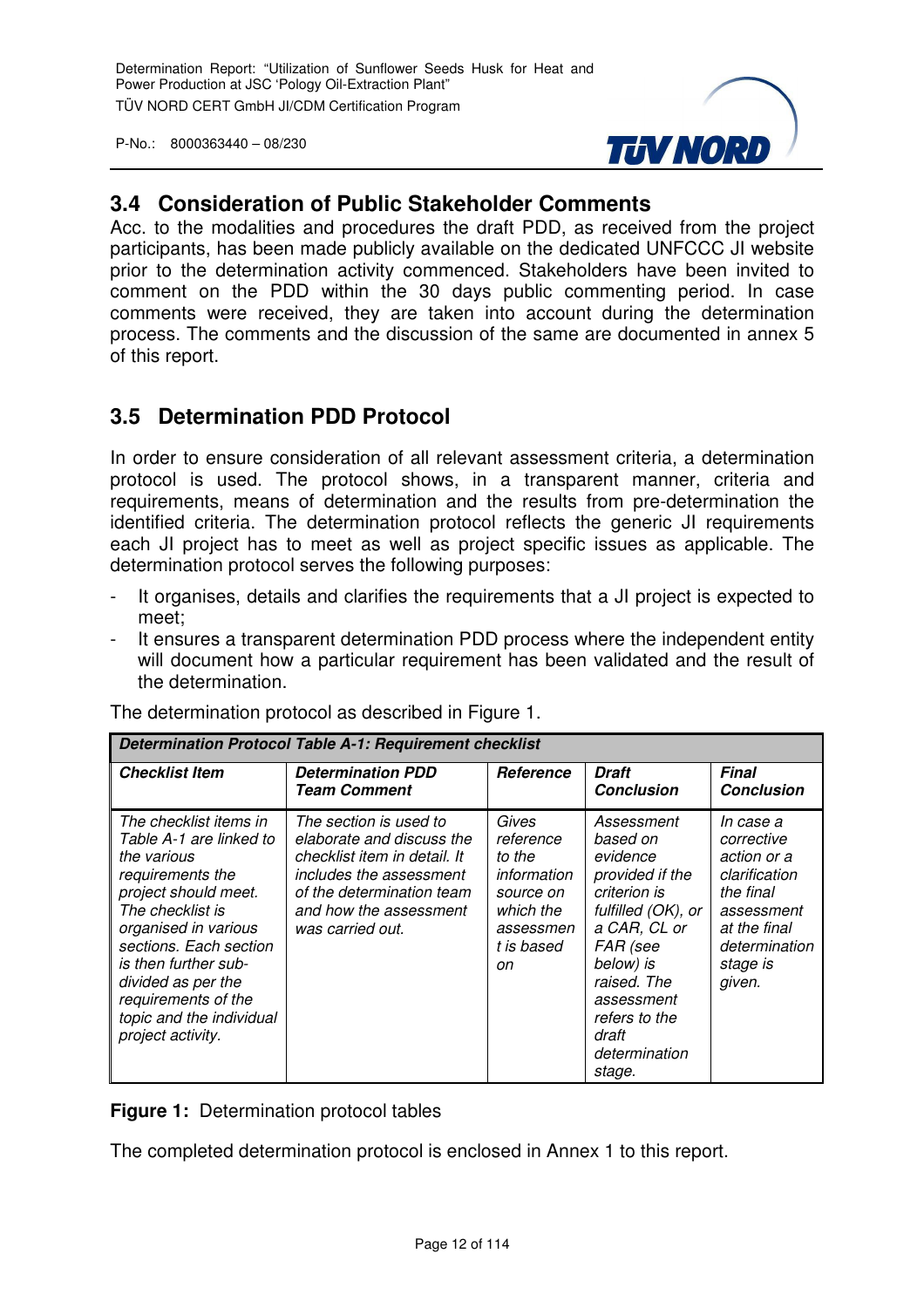

#### **3.6 Review of Documents**

The published PDD (version 1) and supporting background documents related to the project design and baseline were reviewed.

Furthermore, the determination team used additional documentation by third parties like host party legislation, technical reports referring to the project design or to the basic conditions and technical data.

#### **3.7 Follow-up Interviews**

The determination team has carried out interviews in order to assess the information included in the project documentation and to gain additional information regarding the compliance of the project with the relevant criteria applicable for JI.

During determination the determination team has performed interviews to confirm selected information and to resolve issues identified in the document review. The main topics of the interviews are summarized in table 3-3.

| <b>Interviewed Persons / Entities</b>                   | <b>Interview topics</b>                                                                                                                                                                                                                                                                                                                                                                                                                                                                                                                                                                                                                                                                                                                                                                                                                                                                                                                                                                                                                                                                                                                                         |
|---------------------------------------------------------|-----------------------------------------------------------------------------------------------------------------------------------------------------------------------------------------------------------------------------------------------------------------------------------------------------------------------------------------------------------------------------------------------------------------------------------------------------------------------------------------------------------------------------------------------------------------------------------------------------------------------------------------------------------------------------------------------------------------------------------------------------------------------------------------------------------------------------------------------------------------------------------------------------------------------------------------------------------------------------------------------------------------------------------------------------------------------------------------------------------------------------------------------------------------|
| Project proponent representatives<br>Project consultant | Chronological description of the project activity with<br>$\blacksquare$<br>documents of key steps of the implementation.<br>Current status of plant design<br>$\overline{\phantom{a}}$<br>Technical details of the project realization, project<br>$\blacksquare$<br>feasibility, designing, operational<br>life<br>time,<br>monitoring of the project<br><b>Host Government Approval</b><br>$\blacksquare$<br>Approval procedures and status<br>$\overline{\phantom{a}}$<br>Monitoring and measurement equipment<br>and<br>system.<br><b>Financial aspects</b><br>$\blacksquare$<br>Crediting period<br>$\overline{\phantom{a}}$<br>Project activity starting date<br>$\overline{\phantom{a}}$<br>ERU allocation / ownership<br>$\overline{\phantom{a}}$<br>Baseline study assumptions<br>$\overline{\phantom{a}}$<br>Additionality<br>$\blacksquare$<br>Monitoring<br>$\qquad \qquad \blacksquare$<br>Roles & responsibilities of the project participants<br>$\overline{\phantom{a}}$<br>w.r.t. project management, monitoring and reporting<br>National Legislation<br>$\overline{\phantom{a}}$<br>Editorial issues of the PDD<br>$\overline{\phantom{0}}$ |

|  | <b>Table 3-3:</b> Interviewed persons and interview topics |
|--|------------------------------------------------------------|
|--|------------------------------------------------------------|

A comprehensive list of all interviewed persons is part of section 7 'References'.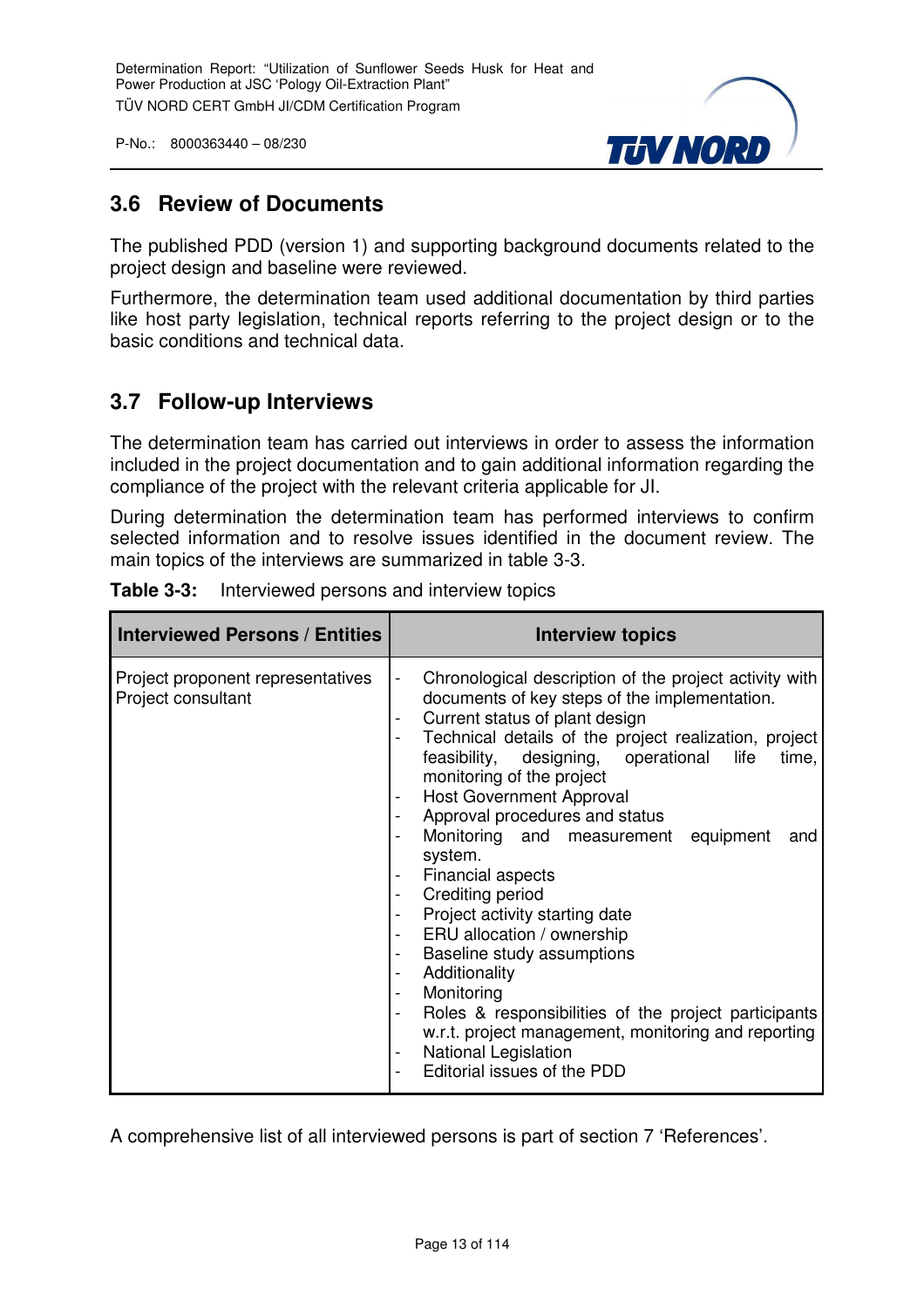

#### **3.8 Project comparison**

The determination team has compared the proposed JI project activity with similar projects or technology that have similar or comparable characteristics and with similar projects in the host country in order to achieve additional information esp. regarding:

- Project technology
- Additionality issues
- Reasons for reviews, requests for reviews and rejections within the JI registration process.

#### **3.9 Resolution of Clarification and Corrective Action Requests**

#### **3.9.1 Definition**

A **Corrective Action Request (CAR)** will be established where:

- mistakes have been made in assumptions, application of the methodology or the project documentation which will have a direct influence the project results,
- the requirements deemed relevant for determination of the project with certain characteristics have not been met or
- there is a risk that the project would not be registered by the UNFCCC or that emission reductions would not be able to be verified and certified.

A **Clarification Request (CL)** will be issued where information is insufficient, unclear or not transparent enough to establish whether a requirement is met.

A **Forward Action Request (FAR)** will be issued when certain issues related to project implementation should be reviewed during the first determination ERU.

#### **3.9.2 Draft Determination PDD**

After reviewing all relevant documents and taken all other relevant information into account, the determination team issues all findings in the course of a draft determination report and hands this report over to the project proponent in order to respond on the issues raised and to revise the project documentation accordingly.

#### **3.9.3 Final Determination PDD**

The final determination starts after issuance of the proposed corrective action (CA) of the CARs CLs and FARs by the project proponent. The project proponent has to reply on those and the requests are "closed out" by the determination team in case the response is assessed as sufficient. In case of raised FARs the project proponent has to respond on this, identifying the necessary actions to ensure that the topics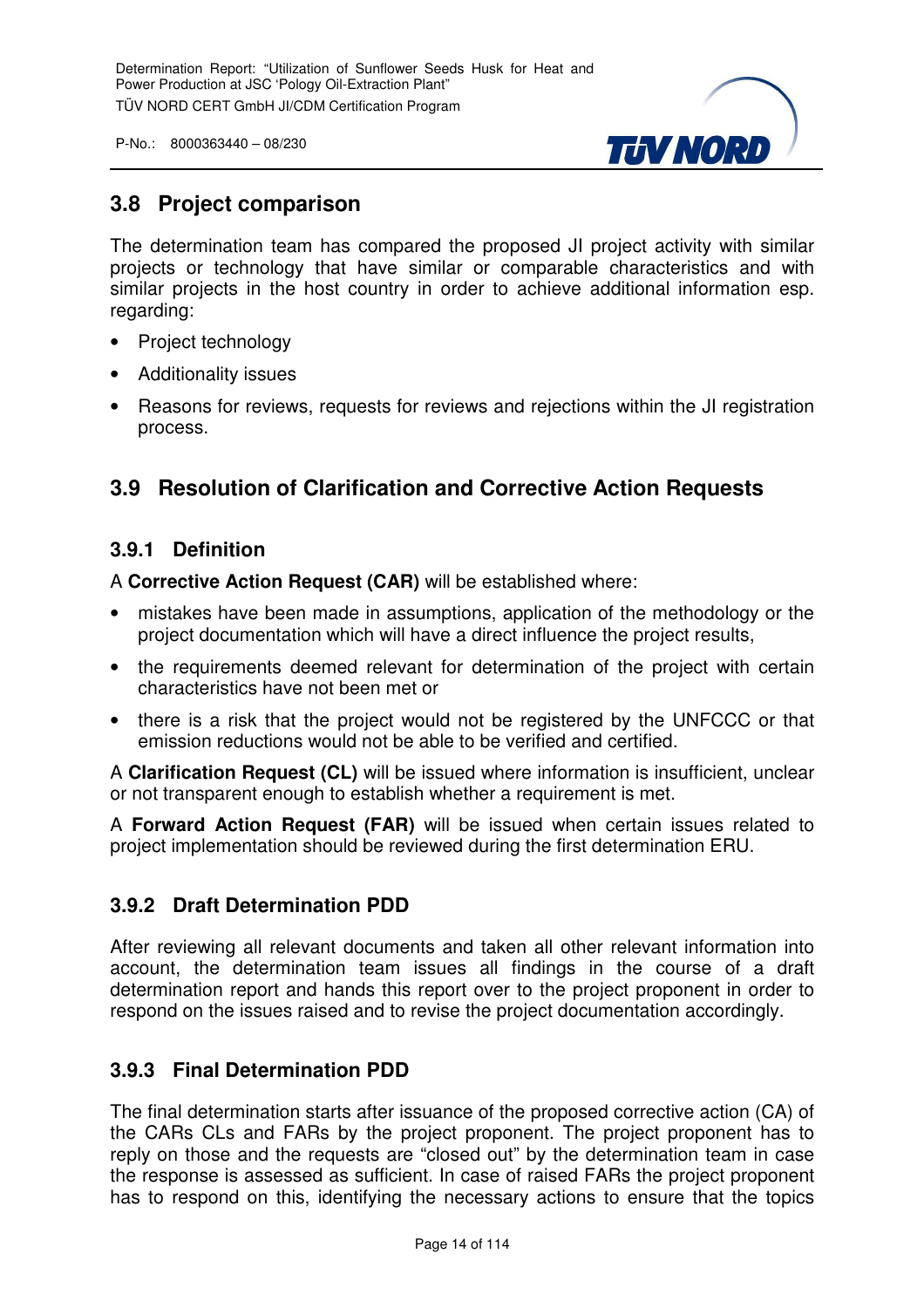

raised in this finding are likely to be resolved at the latest during the first determination ERU. The determination team has to assess whether the proposed action is adequate or not.

In case the findings from CARs and CLs cannot be resolved by the project proponent or the proposed action related to the FARs raised cannot be assessed as adequate, no positive determination opinion can be issued by the determination team.

The CAR(s) / CL(s) / FAR(s) are documented in chapter 4.

#### **3.10 Technical review**

Before submission of the final determination report a technical review of the whole determination procedure is carried out. The technical reviewer is a competent GHG auditor being appointed for the scope this project falls under. The technical reviewer is not considered to be part of the determination team and thus not involved in the decision making process up to the technical review.

As a result of the technical review process the determination opinion and the topic specific assessments as prepared by the determination team leader may be confirmed or revised. Furthermore reporting improvements might be achieved.

#### **3.11 Final approval**

After successful technical review of the final report an overall (esp. procedural) assessment of the complete determination will be carried out by a senior assessor located in the accredited premises of TÜV NORD.

Only after this step the request for Letter of Approval can be started (in case of a positive determination opinion).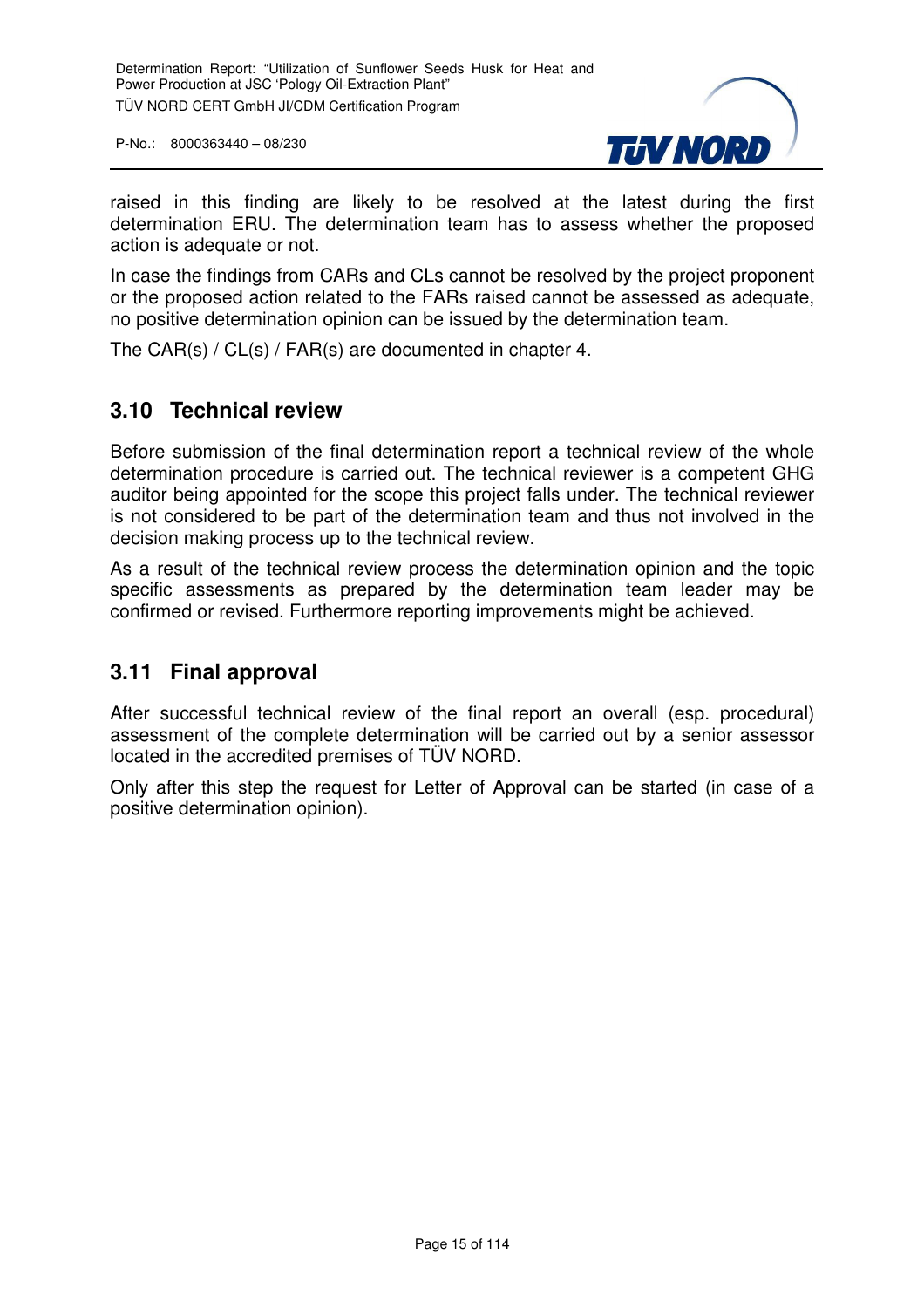

#### **4 DETERMINATION FINDINGS**

In the following table the findings from the desk review of the published PDD, visits, interviews and supporting documents are summarised**:**

|  |  |  | Table 4-1: Summary of CARs, CLs and FARs issued |
|--|--|--|-------------------------------------------------|
|--|--|--|-------------------------------------------------|

| Determination topic <sup>1)</sup>                                                                                                                                                                                     | No. of<br><b>CAR</b> | No. of<br><b>CL</b> | No. of<br><b>FAR</b> |
|-----------------------------------------------------------------------------------------------------------------------------------------------------------------------------------------------------------------------|----------------------|---------------------|----------------------|
| General description of project activity (A)<br><b>Project boundaries</b><br><b>Participation requirements</b><br>Technology to be employed<br>Contribution to sustainable development                                 | $\overline{2}$       | 1                   |                      |
| Project baseline (B)<br><b>Baseline Methodology</b><br>Baseline scenario determination<br>Additionality determination<br>Calculation of GHG emission reductions<br>Project emissions<br>Baseline emissions<br>Leakage | 6                    | 1                   |                      |
| Duration of the Project / Crediting Period (C)                                                                                                                                                                        |                      |                     |                      |
| Monitoring Methodology (D)<br>Monitoring of<br>Project emissions<br><b>Baseline emissions</b><br>Leakage<br>Sustainable development indicators /<br>environmental impacts<br>Project management planning              |                      | 3                   |                      |
| Estimation of greenhouse gas emission reductions (E)                                                                                                                                                                  | 1                    |                     |                      |
| Environnemental impacts (F)                                                                                                                                                                                           |                      |                     |                      |
| Stakeholder Comments (G)                                                                                                                                                                                              |                      |                     |                      |
| <b>SUM</b>                                                                                                                                                                                                            | 12                   | 5                   |                      |

 $1)$  The letters in brackets refer to the determination protocol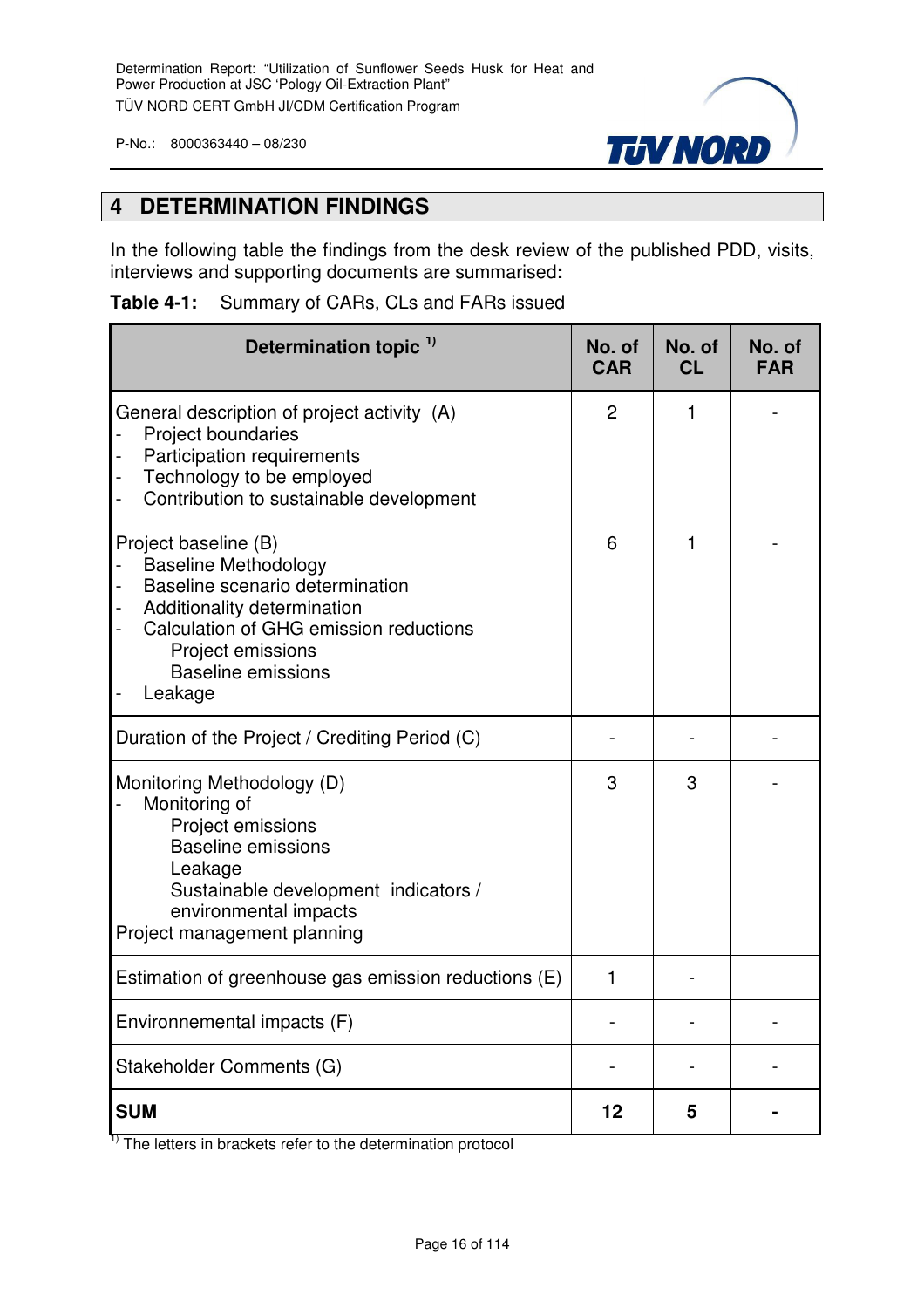

The following tables include all raised CARs, CLs and FARs. For an in depth evaluation of all determination items it should be referred to the determination protocols (see Annex 1).

The findings of determination process are summarized in the tables below.

|                                                                                                                                                                                                          | <b>Finding A1</b>                                                                                                                   |                                                                                                                                                                                          |      |  |
|----------------------------------------------------------------------------------------------------------------------------------------------------------------------------------------------------------|-------------------------------------------------------------------------------------------------------------------------------------|------------------------------------------------------------------------------------------------------------------------------------------------------------------------------------------|------|--|
| <b>Classification</b>                                                                                                                                                                                    | <b>CAR</b>                                                                                                                          | CL                                                                                                                                                                                       | FAR  |  |
| Description of finding<br>Describe the finding in unam-<br>biguous style; address<br>the<br>context (e.g. section)                                                                                       |                                                                                                                                     | Full address as well as the geographical coordinates (Longitude<br>and Latitude) for both sites should be provided in the PDD.                                                           |      |  |
| <b>Corrective Action #1</b><br>This section shall be filled by<br>the PP. It shall address the cor-<br>rective action taken in details.                                                                  | The geographic coordinates from CJSC Pology Oil-Extraction Plant<br>are 36°24803' East, 47°460894' North<br>(see page 6 in the PDD) |                                                                                                                                                                                          |      |  |
| AIE Assessment #1<br>The assessment shall encom-<br>pass all open issues in annex A-<br>In case of non-closure,<br>additional corrective action and<br>AIE assessments (#2, #3, etc.)<br>shall be added. |                                                                                                                                     | Full address could be verified in the course of the determination.<br>The geographical coordinates (36°24'°East, 47°46'North)<br>been crosschecked with google maps and found consistent | have |  |
| <b>Conclusion</b><br>Tick the appropriate checkbox                                                                                                                                                       | Appropriate action was taken<br>Additional action should be taken                                                                   | To be checked during the first periodic determination ERU<br>Project documentation was corrected correspondingly<br>The project complies with the requirements                           |      |  |

|                                                                                                                                         |                                                                                                                                                                                                                                  | <b>Finding A2</b>                                                                                                                                                                                                                                                                                                                                                                                                                                                                   |                                                                                                                                                                                                            |
|-----------------------------------------------------------------------------------------------------------------------------------------|----------------------------------------------------------------------------------------------------------------------------------------------------------------------------------------------------------------------------------|-------------------------------------------------------------------------------------------------------------------------------------------------------------------------------------------------------------------------------------------------------------------------------------------------------------------------------------------------------------------------------------------------------------------------------------------------------------------------------------|------------------------------------------------------------------------------------------------------------------------------------------------------------------------------------------------------------|
| <b>Classification</b>                                                                                                                   | <b>CAR</b>                                                                                                                                                                                                                       | CL                                                                                                                                                                                                                                                                                                                                                                                                                                                                                  | <b>FAR</b>                                                                                                                                                                                                 |
| Description of finding<br>Describe the finding in unam-<br>biguous style; address<br>context (e.g. section)                             | The date of management decision to go ahead with the project due<br>to additional income from ERUs is not clear. The PP may clarify the<br>the<br>date and provide a chronological description of the project<br>implementation. |                                                                                                                                                                                                                                                                                                                                                                                                                                                                                     |                                                                                                                                                                                                            |
| <b>Corrective Action #1</b><br>This section shall be filled by<br>the PP. It shall address the cor-<br>rective action taken in details. | of JI project.                                                                                                                                                                                                                   | considered the possibility of installation of new gas fired boilers<br>instead of old fired boilers. After receiving information about JI<br>projects, management of CJSC Pology Oil-Extraction Plant began<br>husk at the Enterprise. Though CHP equipment is much more<br>ERUs to the credit buyer(s) and get additional finances for the<br>project. That is why CJSC Pology Oil-Extraction Plant finally<br>decided to reconstruct its energy supply system through realisation | In 2005 the management of CJSC Pology Oil-Extraction Plant<br>thinking about the possibility to implement CHP plant utilizing the<br>expensive than gas fired boilers, the Enterprise will be able to sell |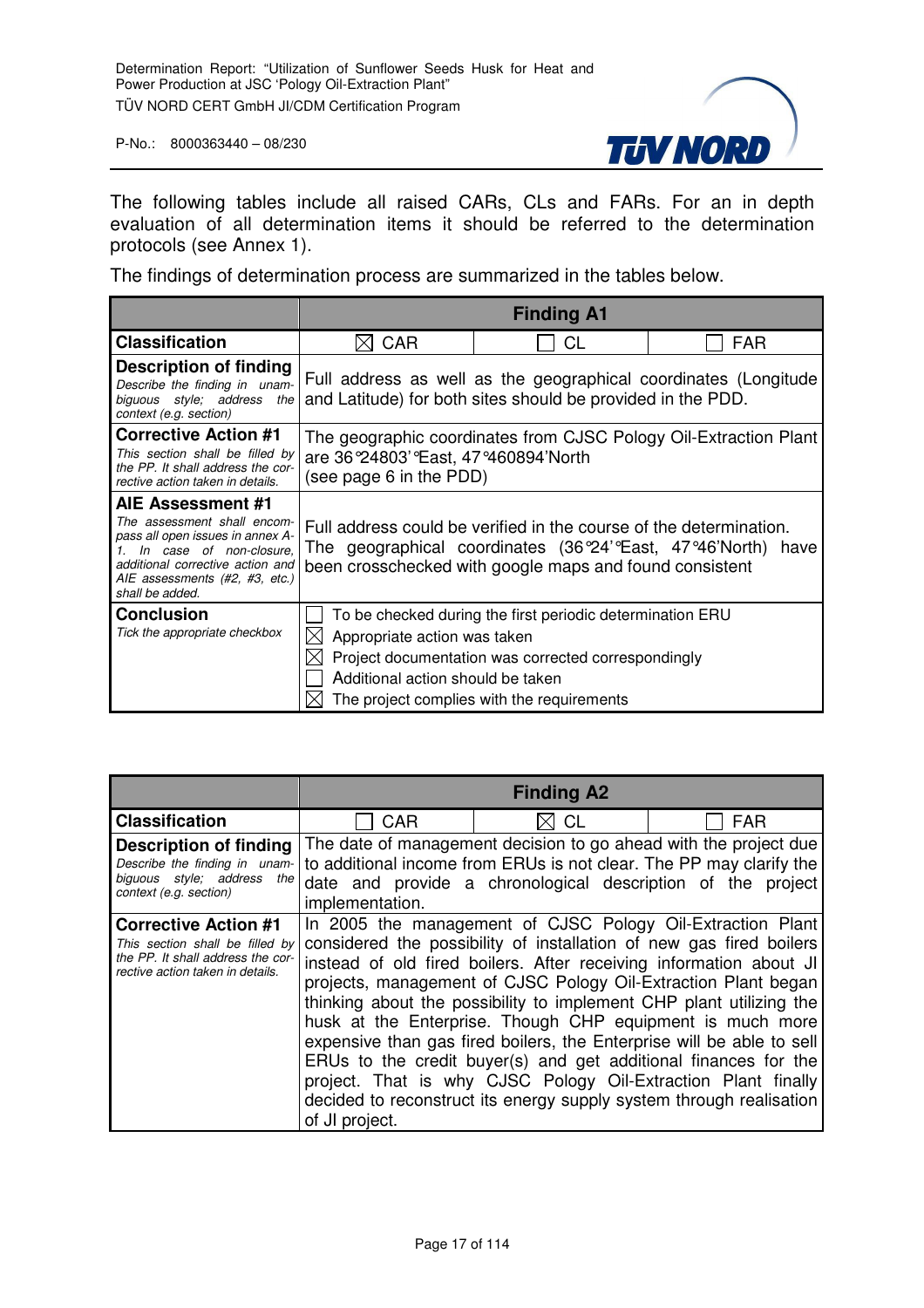

|                                                                                                                                                                                                             | <b>Finding A2</b>                                                                                                                                                                                                                                                                                                                                                                                                                                                                                                                                                                                                                        |
|-------------------------------------------------------------------------------------------------------------------------------------------------------------------------------------------------------------|------------------------------------------------------------------------------------------------------------------------------------------------------------------------------------------------------------------------------------------------------------------------------------------------------------------------------------------------------------------------------------------------------------------------------------------------------------------------------------------------------------------------------------------------------------------------------------------------------------------------------------------|
| AIE Assessment #1<br>The assessment shall encom-<br>pass all open issues in annex A-<br>1. In case of non-closure,<br>additional corrective action and<br>AIE assessments (#2, #3, etc.)<br>shall be added. | The date of the investment decision (19.10.2005) could be verified<br>based on the provided Minutes of meeting <sup>MD/</sup> . Ad evident from the<br>minutes of meeting <sup>MD</sup> / JI was considered at the time of the decision<br>making.<br>In addition, the PP has provided the different stages of the project<br>implementation in the chronological order. The same could be<br>evidenced by the minutes of meetings, which took place before the<br>investment decision was made. The chronological description could<br>be confirmed within the interviews with the management of the<br>plant during the on-site visit. |
| <b>Conclusion</b><br>Tick the appropriate checkbox                                                                                                                                                          | To be checked during the first periodic determination ERU<br>Appropriate action was taken                                                                                                                                                                                                                                                                                                                                                                                                                                                                                                                                                |
|                                                                                                                                                                                                             | Project documentation was corrected correspondingly<br>Additional action should be taken<br>The project complies with the requirements                                                                                                                                                                                                                                                                                                                                                                                                                                                                                                   |

|                                                                                                                                                                                                          |                                                                                                                     | <b>Finding A3</b>                                                                                                                                                                                            |     |  |
|----------------------------------------------------------------------------------------------------------------------------------------------------------------------------------------------------------|---------------------------------------------------------------------------------------------------------------------|--------------------------------------------------------------------------------------------------------------------------------------------------------------------------------------------------------------|-----|--|
| <b>Classification</b>                                                                                                                                                                                    | CAR                                                                                                                 | СL                                                                                                                                                                                                           | FAR |  |
| Description of finding<br>Describe the finding in unam-<br>biguous style; address<br>the<br>context (e.g. section)                                                                                       | The approvals of Parties involved are pending.                                                                      |                                                                                                                                                                                                              |     |  |
| <b>Corrective Action #1</b><br>This section shall be filled by<br>the PP. It shall address the cor-<br>rective action taken in details.                                                                  | Letter of Approval from all parties involved will be applied upon<br>receipt of the positive determination opinion. |                                                                                                                                                                                                              |     |  |
| AIE Assessment #1<br>The assessment shall encom-<br>pass all open issues in annex A-<br>In case of non-closure,<br>additional corrective action and<br>AIE assessments (#2, #3, etc.)<br>shall be added. | Approval from all parties involved.                                                                                 | A positive determination opinion is a prerequisite for applying the<br>relevant approvals. Project participant will apply for the relevant<br>approval. The CAR can be closed after receipt of the Letter of |     |  |
| <b>Conclusion</b><br>Tick the appropriate checkbox                                                                                                                                                       | Appropriate action was taken<br>Additional action should be taken                                                   | To be checked during the first periodic determination ERU<br>Project documentation was corrected correspondingly<br>The project complies with the requirements                                               |     |  |

|                                                                                                                                                                                                                                                | <b>Finding B1</b> |      |              |
|------------------------------------------------------------------------------------------------------------------------------------------------------------------------------------------------------------------------------------------------|-------------------|------|--------------|
| <b>Classification</b>                                                                                                                                                                                                                          | $\boxtimes$ CAR   | - CL | $\sqcap$ FAR |
| Description of finding The Version of the Methodology applied for Baseline and<br>Describe the finding in unam- Addiotionality justification is not indicated. Reference to other Tools<br>biguous style; address the should be also included. |                   |      |              |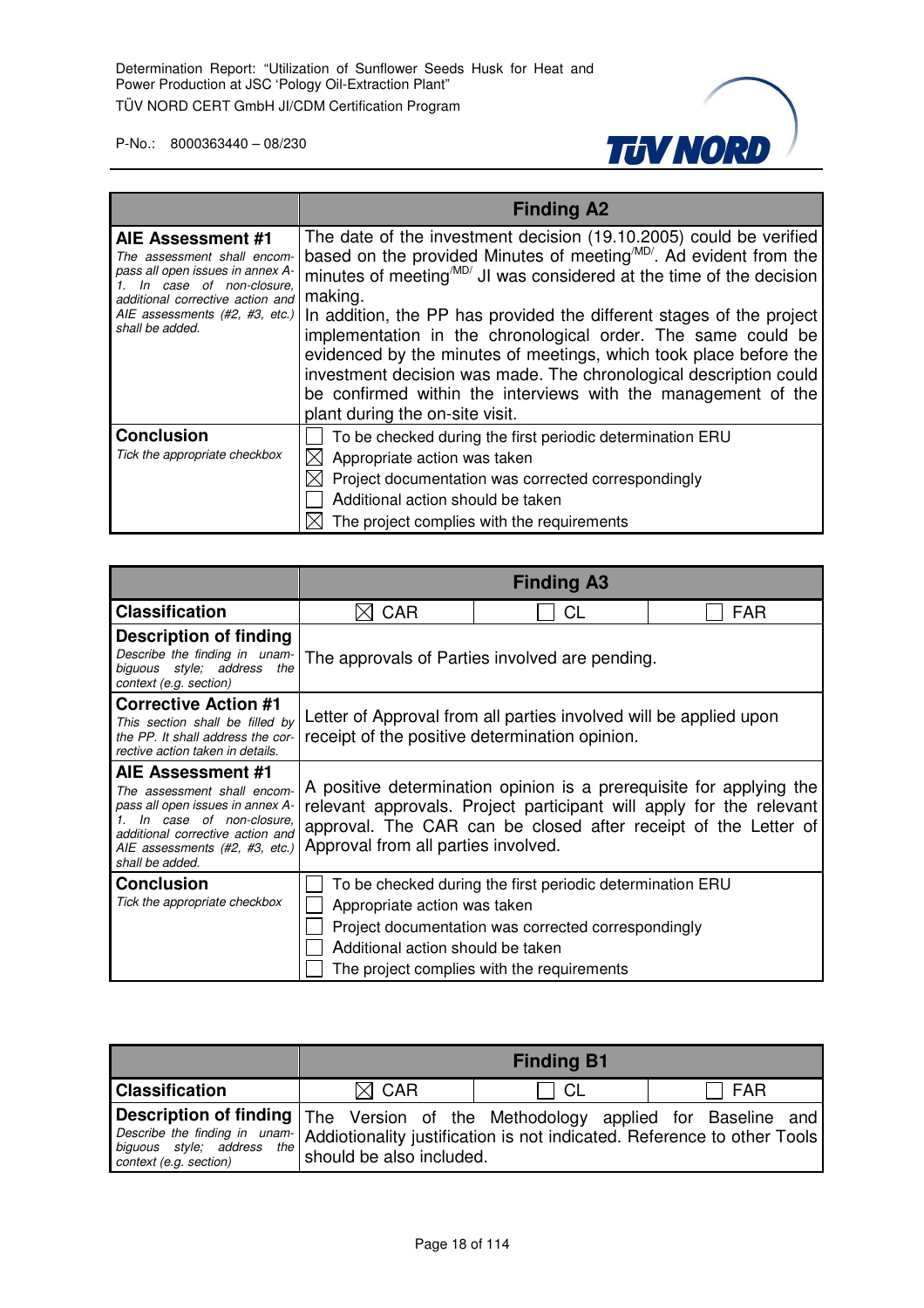

|                                                                                                                                                                                                             | <b>Finding B1</b>                                                                                                                                                                                                                        |
|-------------------------------------------------------------------------------------------------------------------------------------------------------------------------------------------------------------|------------------------------------------------------------------------------------------------------------------------------------------------------------------------------------------------------------------------------------------|
| <b>Corrective Action #1</b><br>This section shall be filled by<br>the PP. It shall address the cor-<br>rective action taken in details.                                                                     | The used methodology is ACM0006 Version 06. That is already<br>done in the PDD                                                                                                                                                           |
| AIE Assessment #1<br>The assessment shall encom-<br>pass all open issues in annex A-<br>1. In case of non-closure.<br>additional corrective action and<br>AIE assessments (#2, #3, etc.)<br>shall be added. | References to other Tools have been also included.<br>The Version 6 of the Methodology is not more valid.                                                                                                                                |
| <b>Corrective Action #2</b><br>This section shall be filled by<br>the PP. It shall address the cor-<br>rective action taken in details.                                                                     | The PDD has been updated to version 10 of ACM0006.                                                                                                                                                                                       |
| AIE Assessment #2<br>The assessment shall encom-<br>pass all open issues in annex A-<br>1. In case of non-closure,<br>additional corrective action and<br>AIE assessments (#2, #3, etc.)<br>shall be added. | The ACM0006 Version 10 is a valid version. Requests for<br>registration can be submitted until 17 May 2011.                                                                                                                              |
| <b>Conclusion</b><br>Tick the appropriate checkbox                                                                                                                                                          | To be checked during the first periodic determination ERU<br>⊠<br>Appropriate action was taken<br>Project documentation was corrected correspondingly<br>Additional action should be taken<br>The project complies with the requirements |

|                                                                                                                                                                                                                             |                                                                                                                                      | <b>Finding B2</b>                                                                                                                                                                                                                                                                                                                                 |            |
|-----------------------------------------------------------------------------------------------------------------------------------------------------------------------------------------------------------------------------|--------------------------------------------------------------------------------------------------------------------------------------|---------------------------------------------------------------------------------------------------------------------------------------------------------------------------------------------------------------------------------------------------------------------------------------------------------------------------------------------------|------------|
| <b>Classification</b>                                                                                                                                                                                                       | <b>CAR</b>                                                                                                                           | CL                                                                                                                                                                                                                                                                                                                                                | <b>FAR</b> |
| Description of finding<br>Describe the finding in unam-<br>biguous style; address the                                                                                                                                       | a) It is unclear whether $CH_4$ emissions are excluded from the<br>project boundary.                                                 |                                                                                                                                                                                                                                                                                                                                                   |            |
| context (e.g. section)                                                                                                                                                                                                      | b) The gases and sources for Baseline and Project activity included<br>in the project boundary are summarized in the PDD.            |                                                                                                                                                                                                                                                                                                                                                   |            |
|                                                                                                                                                                                                                             | The PP may revise the PDD accordingly.                                                                                               |                                                                                                                                                                                                                                                                                                                                                   |            |
| <b>Corrective Action #1</b><br>This section shall be filled by<br>the PP. It shall address the cor-<br>rective action taken in details.                                                                                     | a) this point cleared in figure 5 in the PDD<br>b) We used table 2 of the methodology<br>(please refer to the page 19-20 of the PDD) |                                                                                                                                                                                                                                                                                                                                                   |            |
| AIE Assessment #1<br>The assessment shall encom-<br>pass all open issues in annex A-<br>In case of non-closure,<br>$\mathcal{I}$ .<br>additional corrective action and<br>AIE assessments (#2, #3, etc.)<br>shall be added. | with the methodology.<br>to section 5.2.2.                                                                                           | a) As evident from the revised PDD the $CH4$ emissions related to<br>the project and baseline scenario have been included. This is in line<br>b) The project boundary including the GHG sources and the<br>relevant equipment has been clearly described in the revised PDD<br>in accordance with the provisions of the methodology. Please refer |            |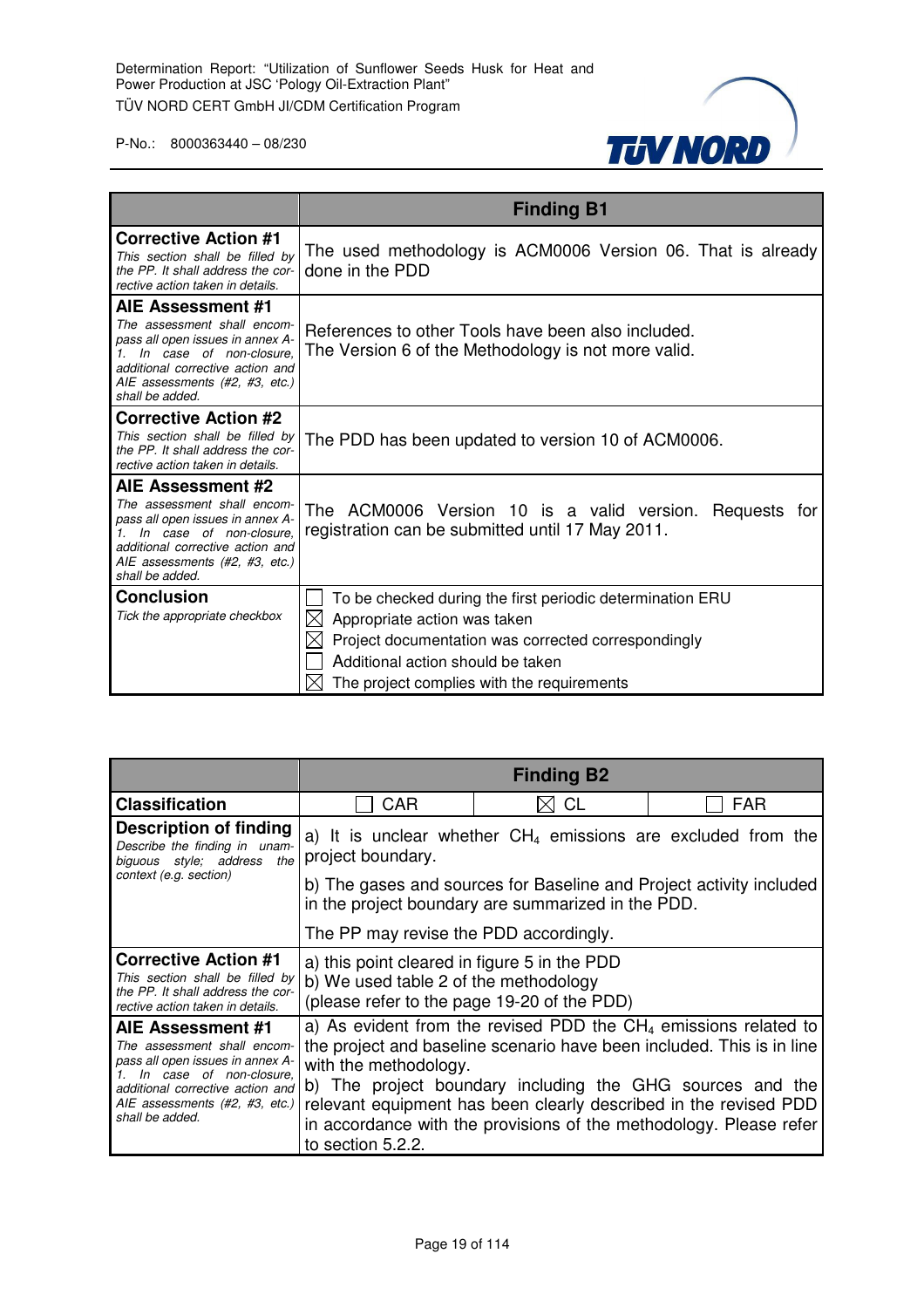

|                                                    | <b>Finding B2</b>                                                                                                                                                                                                                                      |
|----------------------------------------------------|--------------------------------------------------------------------------------------------------------------------------------------------------------------------------------------------------------------------------------------------------------|
| <b>Conclusion</b><br>Tick the appropriate checkbox | To be checked during the first periodic determination ERU<br>Appropriate action was taken<br>$\boxtimes$ Project documentation was corrected correspondingly<br>Additional action should be taken<br>The project complies with the requirements<br>IXI |

|                                                                                                                                                                                                             |                                                                                                                                                                                                                                                                                                                                                                                                                                                                                                                                                                                                                                                                                                                                                                                                                                                                                                                                                                                                                                                                                                                                                                                                                                                                                                                                         | <b>Finding B3</b>                                                                                                                                                                               |            |
|-------------------------------------------------------------------------------------------------------------------------------------------------------------------------------------------------------------|-----------------------------------------------------------------------------------------------------------------------------------------------------------------------------------------------------------------------------------------------------------------------------------------------------------------------------------------------------------------------------------------------------------------------------------------------------------------------------------------------------------------------------------------------------------------------------------------------------------------------------------------------------------------------------------------------------------------------------------------------------------------------------------------------------------------------------------------------------------------------------------------------------------------------------------------------------------------------------------------------------------------------------------------------------------------------------------------------------------------------------------------------------------------------------------------------------------------------------------------------------------------------------------------------------------------------------------------|-------------------------------------------------------------------------------------------------------------------------------------------------------------------------------------------------|------------|
| <b>Classification</b>                                                                                                                                                                                       | $\boxtimes$<br><b>CAR</b>                                                                                                                                                                                                                                                                                                                                                                                                                                                                                                                                                                                                                                                                                                                                                                                                                                                                                                                                                                                                                                                                                                                                                                                                                                                                                                               | СL                                                                                                                                                                                              | <b>FAR</b> |
| <b>Description of finding</b><br>Describe the finding in unam-<br>biguous style; address the<br>context (e.g. section)                                                                                      | The analysis of the alternatives for <b>power</b> generation as specified<br>by the methodology is incomplete. The PP may revise the PDD<br>accordingly.                                                                                                                                                                                                                                                                                                                                                                                                                                                                                                                                                                                                                                                                                                                                                                                                                                                                                                                                                                                                                                                                                                                                                                                |                                                                                                                                                                                                 |            |
| <b>Corrective Action #1</b><br>This section shall be filled by<br>the PP. It shall address the cor-<br>rective action taken in details.                                                                     | For the power generation the project participants identified and<br>selected the next most realistic and credible alternatives:<br>(P1) The proposed project activity not undertaken as JI<br>project (installation of 1,75 MWel turbine generating power using<br>the steam produced in the husk fired steam boilers).<br>(P4) The generation of power in the grid. (in other words -<br>the purchasing electricity from the grid "continuation of existing<br>situation").<br>(P5) The installation of a new biomass residue fired power<br>plant, fired with the same type and with the same annual amount of<br>biomass residues as the project activity, but with a lower efficiency<br>of electricity generation (e.g. an efficiency that is common practice<br>in the relevant industry sector) than the project plant and therefore<br>with a lower power output than in the project case.<br>(P6) The installation of a new biomass residue fired power<br>plant that is fired with the same type but with a higher annual<br>amount of biomass residues as the project activity and that has a<br>lower efficiency of electricity generation (e.g. an efficiency that is<br>common practice in the relevant industry sector) than the project<br>activity. Therefore, the power output is the same as in the project<br>case. |                                                                                                                                                                                                 |            |
|                                                                                                                                                                                                             | plant at the project site.                                                                                                                                                                                                                                                                                                                                                                                                                                                                                                                                                                                                                                                                                                                                                                                                                                                                                                                                                                                                                                                                                                                                                                                                                                                                                                              | (P9) The installation of a new fossil fuel fired captive power                                                                                                                                  |            |
| AIE Assessment #1<br>The assessment shall encom-<br>pass all open issues in annex A-<br>1. In case of non-closure.<br>additional corrective action and<br>AIE assessments (#2, #3, etc.)<br>shall be added. |                                                                                                                                                                                                                                                                                                                                                                                                                                                                                                                                                                                                                                                                                                                                                                                                                                                                                                                                                                                                                                                                                                                                                                                                                                                                                                                                         | All relevant and possible alternatives for electricity generation as<br>required by the methodology have been examined in the PDD. For<br>details please refer to section 5.2.3 of this report. |            |
| <b>Conclusion</b><br>Tick the appropriate checkbox                                                                                                                                                          | $\bowtie$<br>Appropriate action was taken<br>Additional action should be taken<br>$\times$                                                                                                                                                                                                                                                                                                                                                                                                                                                                                                                                                                                                                                                                                                                                                                                                                                                                                                                                                                                                                                                                                                                                                                                                                                              | To be checked during the first periodic determination ERU<br>$\boxtimes$ Project documentation was corrected correspondingly<br>The project complies with the requirements                      |            |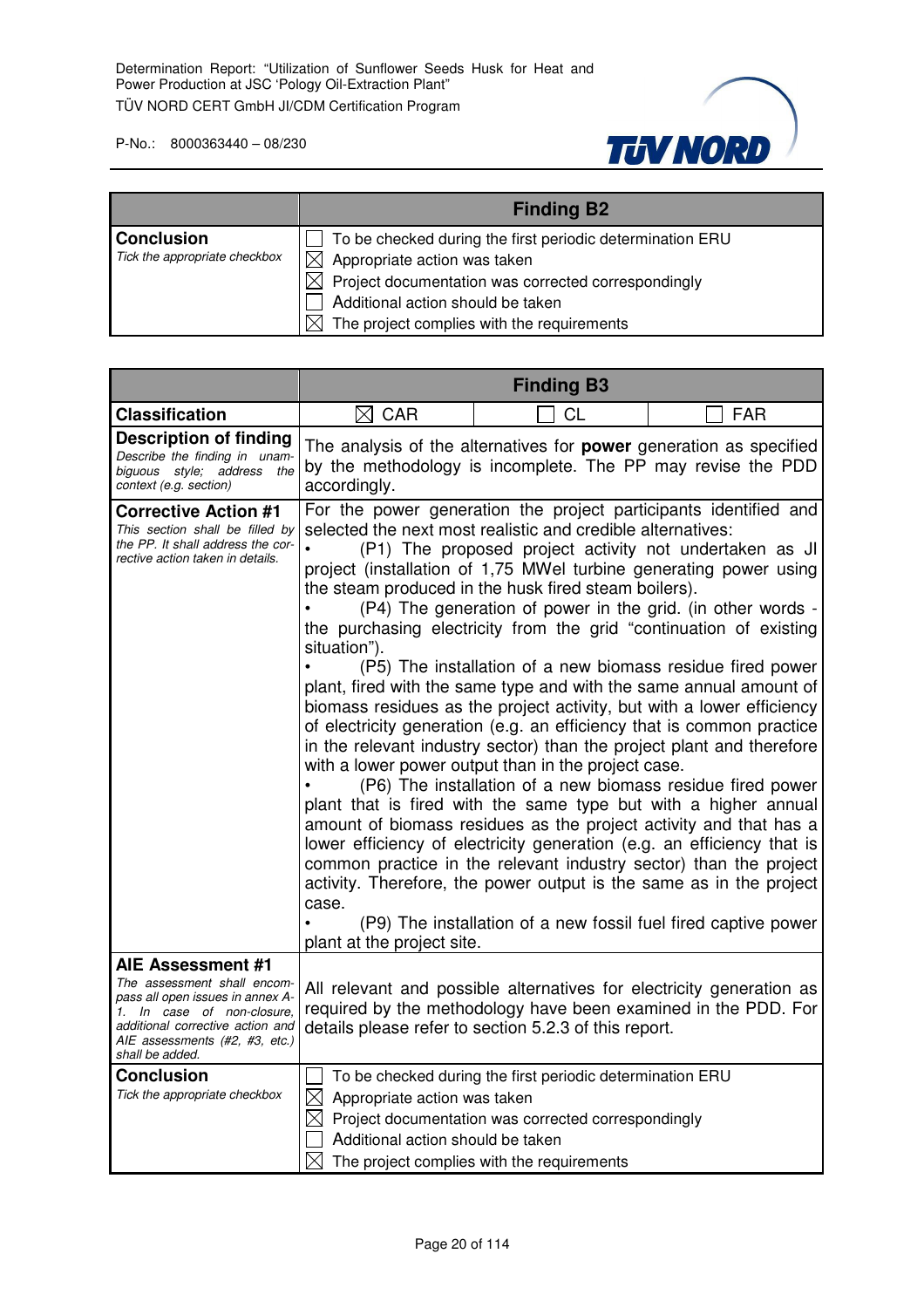

|                                                                                                                                                                                                             | <b>Finding B4</b>                                                                                                                                                                                                                                                                                                                                                                                                                                                                                                                                                                                                                                                                                                              |  |  |
|-------------------------------------------------------------------------------------------------------------------------------------------------------------------------------------------------------------|--------------------------------------------------------------------------------------------------------------------------------------------------------------------------------------------------------------------------------------------------------------------------------------------------------------------------------------------------------------------------------------------------------------------------------------------------------------------------------------------------------------------------------------------------------------------------------------------------------------------------------------------------------------------------------------------------------------------------------|--|--|
| <b>Classification</b>                                                                                                                                                                                       | $\boxtimes$ CAR<br>CL<br><b>FAR</b>                                                                                                                                                                                                                                                                                                                                                                                                                                                                                                                                                                                                                                                                                            |  |  |
| <b>Description of finding</b><br>Describe the finding in unam-<br>biguous style; address the<br>context (e.g. section)                                                                                      | The analysis of the alternatives for heat generation as specified by<br>the methodology is incomplete. The PP may revise the PDD<br>accordingly.<br>The remaining technical lifetime of each existing boiler should be<br>explained and evidenced in the context of the scenario H6.<br>Please clarify why other scenarios as indicated in the methodology                                                                                                                                                                                                                                                                                                                                                                     |  |  |
|                                                                                                                                                                                                             | have not been considered, in particular, with regard to biomass<br>gasification system.                                                                                                                                                                                                                                                                                                                                                                                                                                                                                                                                                                                                                                        |  |  |
| <b>Corrective Action #1</b><br>This section shall be filled by<br>the PP. It shall address the cor-<br>rective action taken in details.                                                                     | a) For the heat generation the following realistic and credible<br>alternatives were examined:<br>(H1) The proposed project activity not undertaken as JI<br>project (installation of husk-fired boilers of 60 t/h of total<br>steam output).<br>(H4) The generation of steam in boilers using the same type<br>of biomass.<br>(H6) The generation of heat in boilers using fossil fuels<br>(H7) The use of heat from external sources (purchasing<br>heat from the local District Heating Utility).<br>b) The evidences for the remaining lifetime of the boiler equipment<br>have been provided to the determination team.<br>c) Biogas gasification has been considered within the elaboration of<br>the baseline scenario. |  |  |
| AIE Assessment #1<br>The assessment shall encom-<br>pass all open issues in annex A-<br>1. In case of non-closure,<br>additional corrective action and<br>AIE assessments (#2, #3, etc.)<br>shall be added. | The PP has included a detailed analysis of the possible alternatives<br>for steam generation as required by the methodology. Also, the<br>biogas gasification system has been taken into account within the<br>determination of the most probable baseline scenario. For details<br>please refer to section 5.2.3 of this report.<br>The evidences for the justification of the remaining lifetime of the<br>boilers have been provided and deemed to be reliable and<br>appropriate.                                                                                                                                                                                                                                          |  |  |
| <b>Conclusion</b><br>Tick the appropriate checkbox                                                                                                                                                          | To be checked during the first periodic determination ERU<br>Appropriate action was taken<br>$\bowtie$<br>$\boxtimes$ Project documentation was corrected correspondingly<br>Additional action should be taken<br>The project complies with the requirements                                                                                                                                                                                                                                                                                                                                                                                                                                                                   |  |  |

|                       |     | <b>Finding B5</b> |               |
|-----------------------|-----|-------------------|---------------|
| <b>Classification</b> | CAR |                   | - 10 L<br>FAR |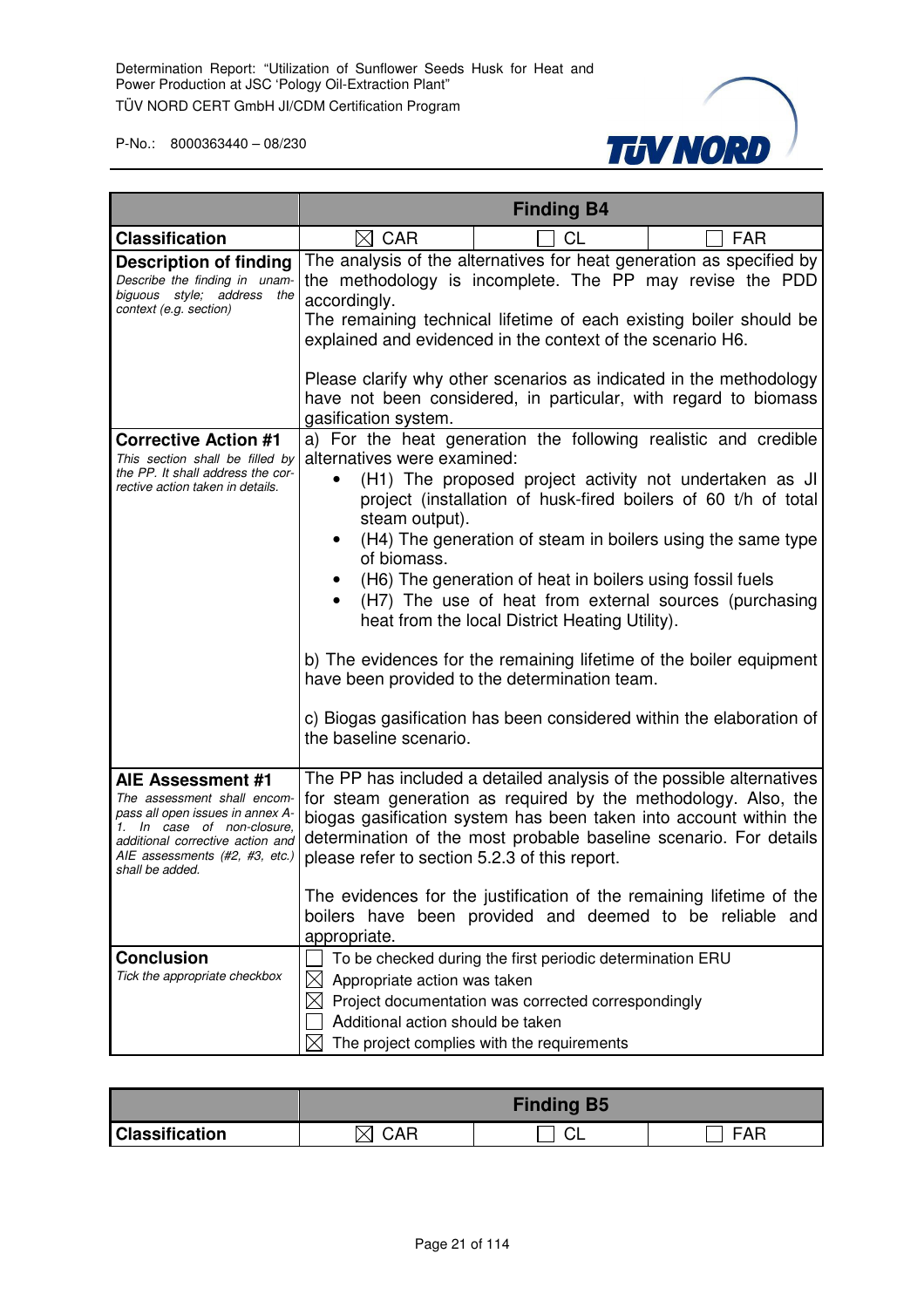

|                                                                                                                                                                                                          | <b>Finding B5</b>                                                                                                                                                                                                                                                                                                                                                                                                                                                                                                                                                                                                                                                                                                                                                                                                                                                                                                                                                                                                                                                                                                                                                   |
|----------------------------------------------------------------------------------------------------------------------------------------------------------------------------------------------------------|---------------------------------------------------------------------------------------------------------------------------------------------------------------------------------------------------------------------------------------------------------------------------------------------------------------------------------------------------------------------------------------------------------------------------------------------------------------------------------------------------------------------------------------------------------------------------------------------------------------------------------------------------------------------------------------------------------------------------------------------------------------------------------------------------------------------------------------------------------------------------------------------------------------------------------------------------------------------------------------------------------------------------------------------------------------------------------------------------------------------------------------------------------------------|
| <b>Description of finding</b><br>Describe the finding in unam-<br>biguous style; address the<br>context (e.g. section)                                                                                   | The analysis of the alternatives for <b>biomass treatment</b> as specified<br>by the methodology is incomplete. The PP may revise the PDD<br>accordingly. In particular:<br>a) (B5, B6) is not in line with methodology; please consider these<br>two scenarios separately.<br>b) (B7) Please revise scenario (B7) in the PDD as per methodology.<br>c) Other scenarios as per ACM0006. Please clarify why other<br>scenarios as indicated in the methodology have not been<br>considered, in particular, with regard to use of biomass gasification<br>system for heat generation.                                                                                                                                                                                                                                                                                                                                                                                                                                                                                                                                                                                 |
| <b>Corrective Action #1</b><br>This section shall be filled by<br>the PP. It shall address the cor-<br>rective action taken in details.                                                                  | For the use of biomass residues (sunflower seeds husk) the<br>following alternatives are considered:<br>(B1) The sunflower seeds husk is dumped or left to decay under<br>the mainly aerobic conditions. This applies, for example, to<br>dumping and decay of husk on fields.<br>(B2) The sunflower seeds husk is dumped of left to decay under<br>clearly anaerobic conditions. This applies, for example, to deep<br>landfills with more than 5 meters. This does not apply to<br>biomass residues that are stock-piled2 or left to decay on fields.<br>(B3) The biomass residues are burnt in an uncontrolled manner<br>without utilizing it for energy purposes.<br>(B4) The sunflower seeds husk is used for heat and/or<br>٠<br>electricity generation at the project site.<br>(B5) The biomass residues are used for power generation,<br>including cogeneration, in other existing or new grid-connected<br>power plants.<br>(B6) The biomass residues are used for heat generation in<br>other existing or new boilers at other sites<br>(B7) The biomass residues are used for other energy purposes,<br>$\bullet$<br>such as the generation of biofuels |
| AIE Assessment #1<br>The assessment shall encom-<br>pass all open issues in annex A-<br>In case of non-closure,<br>additional corrective action and<br>AIE assessments (#2, #3, etc.)<br>shall be added. | A detailed analysis of the plausible alternatives for the use of<br>biomass residues has been carried. For details on the assessment<br>please refer to section 5.2.3 of this report.                                                                                                                                                                                                                                                                                                                                                                                                                                                                                                                                                                                                                                                                                                                                                                                                                                                                                                                                                                               |
| <b>Conclusion</b><br>Tick the appropriate checkbox                                                                                                                                                       | To be checked during the first periodic determination ERU<br>Appropriate action was taken<br>Project documentation was corrected correspondingly<br>Additional action should be taken<br>The project complies with the requirements                                                                                                                                                                                                                                                                                                                                                                                                                                                                                                                                                                                                                                                                                                                                                                                                                                                                                                                                 |

|                       |     | <b>Finding B6</b> |                             |
|-----------------------|-----|-------------------|-----------------------------|
| <b>Classification</b> | ◝∧г | ⌒                 | $\Lambda$ $\Gamma$<br>- ^ - |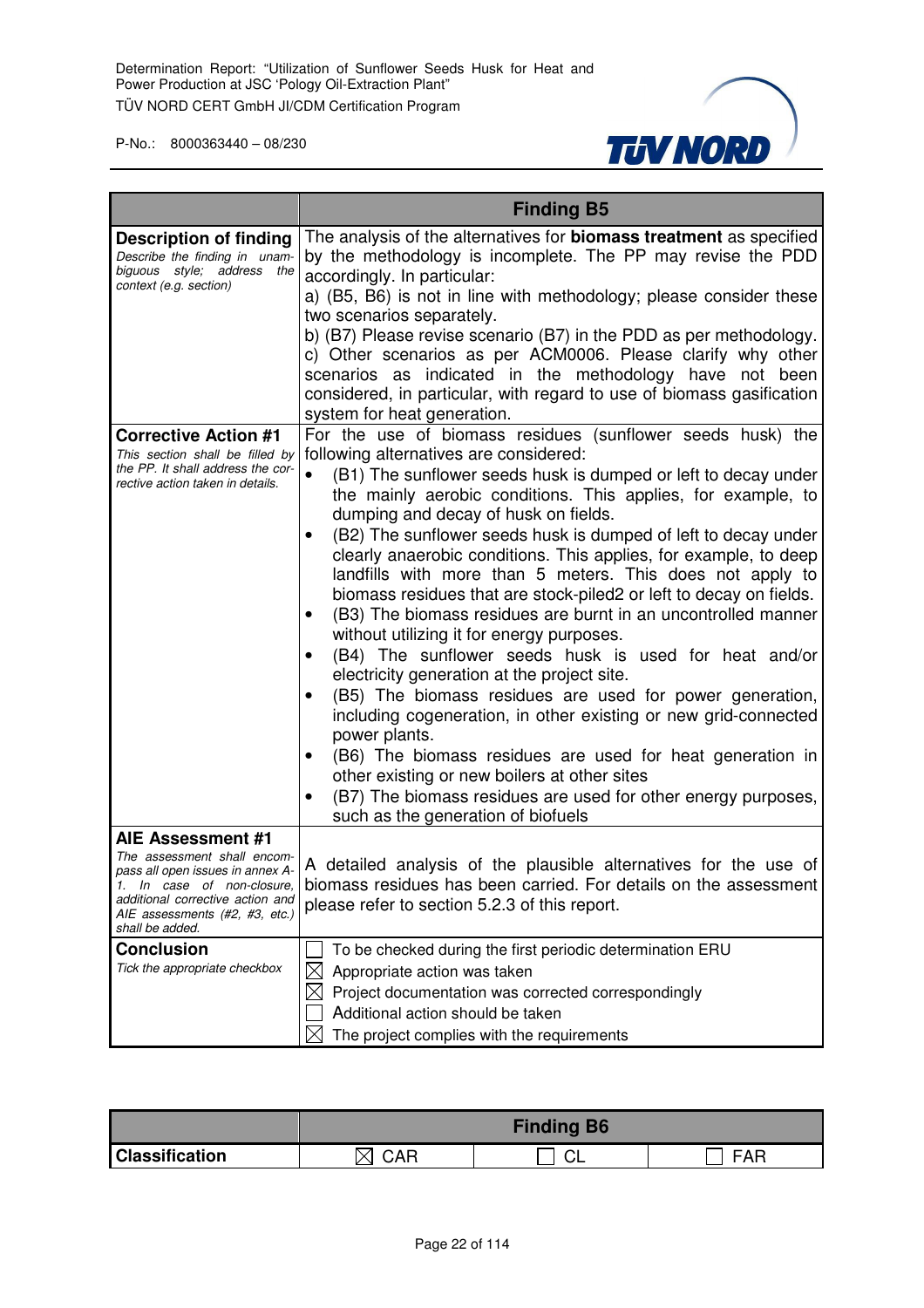

|                                                                                                                                                                                                             | <b>Finding B6</b>                                                                                                                                                                                                                                                                                                                                                                                                                                                                                                                  |
|-------------------------------------------------------------------------------------------------------------------------------------------------------------------------------------------------------------|------------------------------------------------------------------------------------------------------------------------------------------------------------------------------------------------------------------------------------------------------------------------------------------------------------------------------------------------------------------------------------------------------------------------------------------------------------------------------------------------------------------------------------|
| <b>Description of finding</b><br>Describe the finding in unam-<br>biguous style; address the<br>context (e.g. section)                                                                                      | a) The combined alternatives (Combinations) based on outcome of<br>the Step 1 for power, heat and biomass use have not been defined<br>in the PDD.<br>b) The procedure to identification of the baseline scenario and the                                                                                                                                                                                                                                                                                                          |
|                                                                                                                                                                                                             | justification of the additionality is not in line with the methodology<br>and tools referred to therein.<br>c) The selection of the financial indicator is unclear.<br>d) The sensitivity analysis is pending.                                                                                                                                                                                                                                                                                                                     |
|                                                                                                                                                                                                             | The PP may revise the PDD accordingly                                                                                                                                                                                                                                                                                                                                                                                                                                                                                              |
| <b>Corrective Action #1</b><br>This section shall be filled by<br>the PP. It shall address the cor-<br>rective action taken in details.                                                                     | a) All realistic and credible alternative scenarios to the project<br>activity: Scenario 1 (A1) = $P1 + H1 + B4$ and Scenario 2 (A2) = P4<br>+ H6/H4 + B2 have been identified as combination of the most<br>plausible alternatives.<br>and investment analysis for<br>defined<br>b) Barrier<br>analysis<br>combinations have been carried out.<br>c) Net Present Value has been selected as the most appropriate<br>financial indicator.<br>d) Sensitivity analysis has been carried out and results were<br>presented in the PDD |
| AIE Assessment #1<br>The assessment shall encom-<br>pass all open issues in annex A-<br>1. In case of non-closure,<br>additional corrective action and<br>AIE assessments (#2, #3, etc.)<br>shall be added. | Alternative 1 (A1) = $P1 + H1 + B4$ This combination reflects the<br>proposed project activity not undertaken as JI. Hence, it has been<br>correctly identified.                                                                                                                                                                                                                                                                                                                                                                   |
|                                                                                                                                                                                                             | Alternative 2 (A2) = $P4 + H6/H4 + B2$ This combination examines<br>the continuation of current practise and hence has been correctly<br>identified.                                                                                                                                                                                                                                                                                                                                                                               |
|                                                                                                                                                                                                             | Afterwards, the steps 2 and 3 of the Combined tool to identify the<br>baseline scenario and demonstrate additionality" have been applied<br>in the PDD in order to determine the baseline scenario and justify<br>the additionality.                                                                                                                                                                                                                                                                                               |
|                                                                                                                                                                                                             | The Net present Value (NPV) has been identified as a most suitable<br>financial indicator within the investment analysis. The NPV reflects<br>the costs of the project and baseline scenario and hence is suitable<br>for the purpose of investment comparison. It is also in line with the<br>"Combined Tool" and hence has been accepted by determination<br>team. Please refer to section 5.2.3.                                                                                                                                |
|                                                                                                                                                                                                             | The included sensitivity analysis shows that the conclusion<br>regarding the financial/economic attractiveness is robust to<br>variations in the critical assumptions like natural gas price,<br>electricity tariff, and investment costs. Determination team has<br>reproduced the sensitivity analysis and it could be verified that the<br>conclusion is robust even assuming 10% higher natural gas price<br>and electricity purchase tariffs and lower investment costs.                                                      |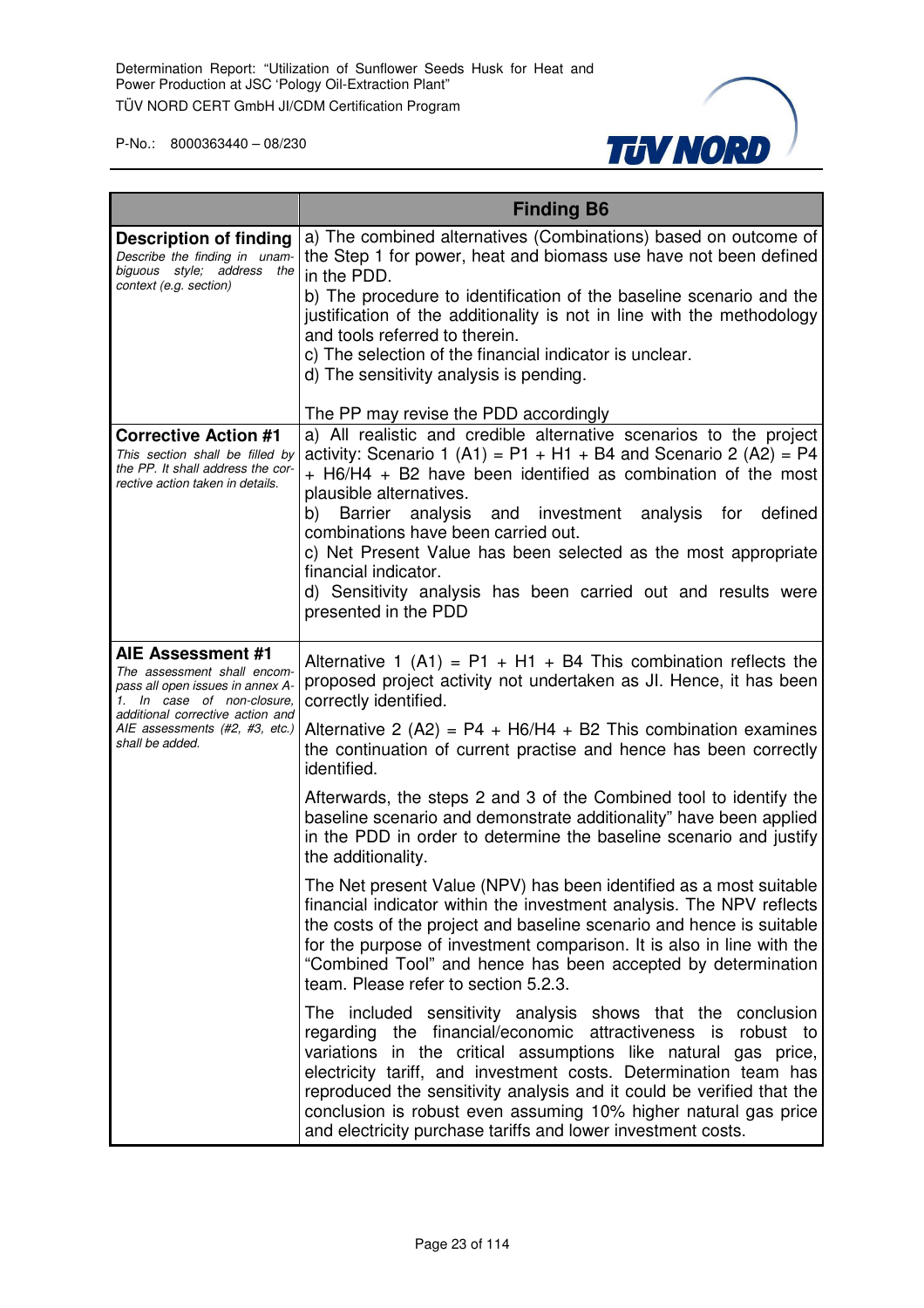

|                                                    | <b>Finding B6</b>                                                                                                                                                                                                                                                  |
|----------------------------------------------------|--------------------------------------------------------------------------------------------------------------------------------------------------------------------------------------------------------------------------------------------------------------------|
| <b>Conclusion</b><br>Tick the appropriate checkbox | To be checked during the first periodic determination ERU<br>$\boxtimes$ Appropriate action was taken<br>$\boxtimes$ Project documentation was corrected correspondingly<br>Additional action should be taken<br>The project complies with the requirements<br>IXI |

|                                                                                                                                         | <b>Finding B7</b>                |                                                                                                                                                                                                                                                                                                                                                                                                                                                                                                 |                                                                 |
|-----------------------------------------------------------------------------------------------------------------------------------------|----------------------------------|-------------------------------------------------------------------------------------------------------------------------------------------------------------------------------------------------------------------------------------------------------------------------------------------------------------------------------------------------------------------------------------------------------------------------------------------------------------------------------------------------|-----------------------------------------------------------------|
| <b>Classification</b>                                                                                                                   | $\boxtimes$ CAR                  | CL                                                                                                                                                                                                                                                                                                                                                                                                                                                                                              | <b>FAR</b>                                                      |
| <b>Description of finding</b><br>Describe the finding in unam-<br>biguous style; address the                                            |                                  | Justification of the changes in the project design as compared to<br>the design specified in the published PDD is not provided.                                                                                                                                                                                                                                                                                                                                                                 |                                                                 |
| context (e.g. section)                                                                                                                  | In particular:                   |                                                                                                                                                                                                                                                                                                                                                                                                                                                                                                 |                                                                 |
|                                                                                                                                         | clear.                           | 1. The reasons for inclusion of an additional third boiler are not                                                                                                                                                                                                                                                                                                                                                                                                                              |                                                                 |
|                                                                                                                                         | the project activity is unclear. | 2. The impact on the technology and the entire technical design of                                                                                                                                                                                                                                                                                                                                                                                                                              |                                                                 |
|                                                                                                                                         | provided                         | 3. The impact on the baseline and additionality justification is not                                                                                                                                                                                                                                                                                                                                                                                                                            |                                                                 |
|                                                                                                                                         |                                  | 4. How the changes in the technical design in the investment<br>comparison analysis is not provided. By doing this                                                                                                                                                                                                                                                                                                                                                                              |                                                                 |
|                                                                                                                                         |                                  | 4a. please justify the assumed investment costs of the<br>additional biomass and natural gas boilers.                                                                                                                                                                                                                                                                                                                                                                                           |                                                                 |
|                                                                                                                                         |                                  | 4b Please explain why it was assumed that the electricity<br>demand for boiler in operation remains unchanged.                                                                                                                                                                                                                                                                                                                                                                                  |                                                                 |
|                                                                                                                                         |                                  | 4c Please justify the assumed revised interest on loan                                                                                                                                                                                                                                                                                                                                                                                                                                          |                                                                 |
|                                                                                                                                         |                                  | 5. Please explain the impact of the introduction of the third boiler on<br>the estimated amount of emission reductions.                                                                                                                                                                                                                                                                                                                                                                         |                                                                 |
|                                                                                                                                         | previous design.                 | 6. Please explain how the inclusion of the third boiler influence the<br>results of the environmental impact assessment carried out for the                                                                                                                                                                                                                                                                                                                                                     |                                                                 |
| <b>Corrective Action #1</b><br>This section shall be filled by<br>the PP. It shall address the cor-<br>rective action taken in details. |                                  | The design of the project has slightly been changed in the course of<br>its implementation, compared to the project information provided in<br>the published project design document (PDD) and its supporting<br>information. The essence of the changes is the introduction of third<br>sunflower seed husk boiler. As a result the modified project design<br>involves three sunflower seed husk boilers and a steam turbine<br>instead of two sunflower seed husk boilers and steam turbine. | 1. The reason for introduction of the third sunflower seed husk |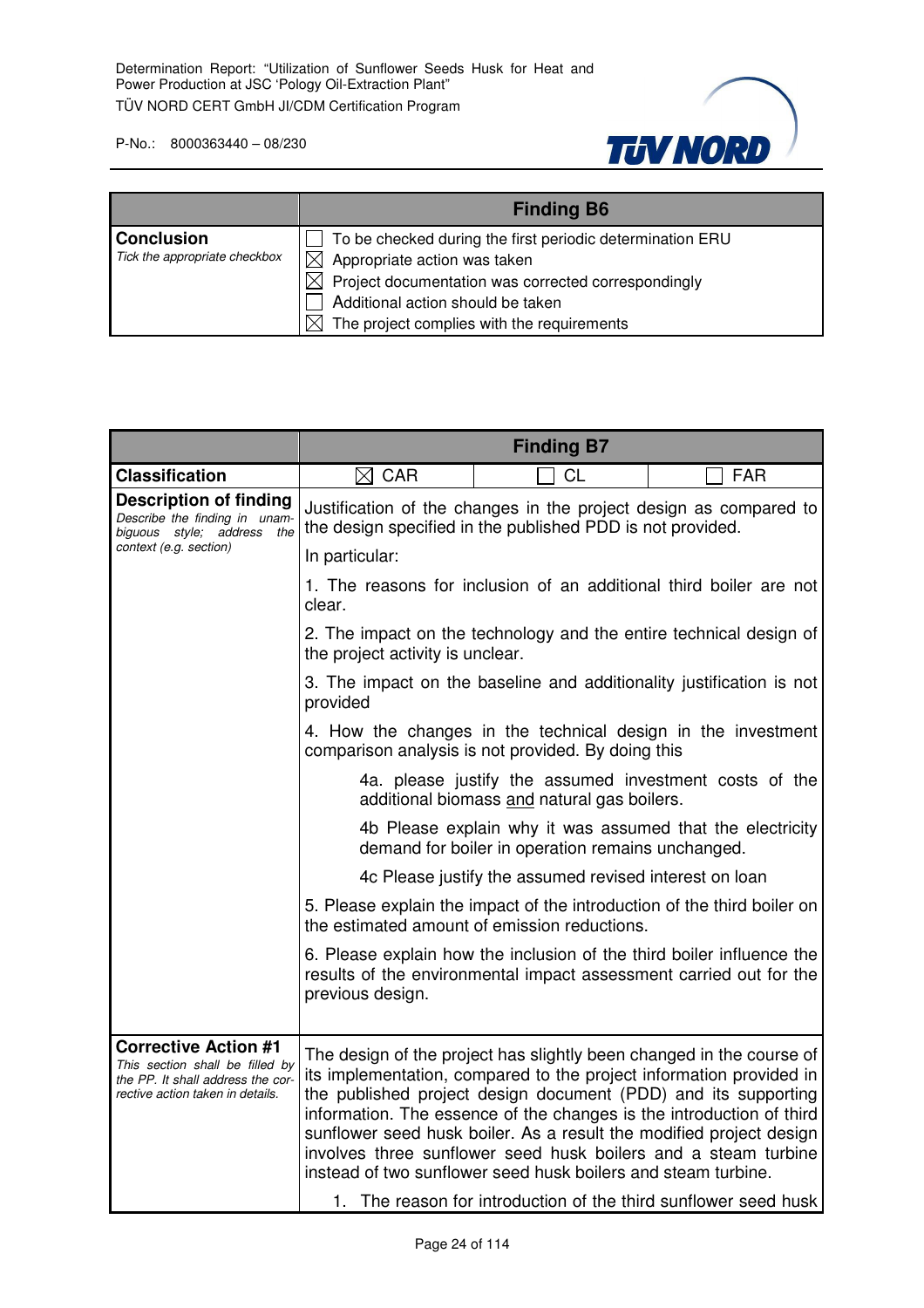

| boiler is more reliable operation of combined heat and<br>power generating system. The change in project design<br>does not cause any changes in heat or electricity<br>generation/consumption volumes as well as sunflower seed<br>husk consumption volumes, but will allow carrying SSH<br>boilers maintenance and repairing works not limiting energy<br>generation.<br>2. Introduction of the third boiler does not have significant<br>impact on the technology and the entire technical design of<br>the project activity.<br>3. Introduction of the third boiler does not have significant<br>impact on the baseline and additionality justification. The<br>results of financial analysis and sensitivity analysis have<br>been updated; the conclusion of financial analysis and |
|-------------------------------------------------------------------------------------------------------------------------------------------------------------------------------------------------------------------------------------------------------------------------------------------------------------------------------------------------------------------------------------------------------------------------------------------------------------------------------------------------------------------------------------------------------------------------------------------------------------------------------------------------------------------------------------------------------------------------------------------------------------------------------------------|
| sensitivity analysis were not affected (Section B.2 and<br>Annex 2.7 of the PDD).<br>4. The investment comparison analysis has been modified by<br>including the cost of the third boiler in the cashflow of the<br>project scenario and the cost of additional natural gas fired<br>boiler in the cashflow of the baseline. The results of financial<br>analysis and sensitivity analysis have been updated; the<br>conclusion of financial analysis and sensitivity analysis were<br>not affected (Section B.2 and Annex 2.7 of the PDD).                                                                                                                                                                                                                                               |
| 4.a The investment cost of the additional biomass boiler was<br>assumed based on the data from the Enterpise as estimated<br>within the Feasibility study. The investment cost of the<br>additional natural gas boilers were assumed equal to the<br>one that has been foreseen in the initial project design. The<br>investment costs of the biomass boiler have been provided<br>by the Enterprise. The confirmation letter as well as the<br>detailed structure of investment cost has been provided to<br>the determination team.                                                                                                                                                                                                                                                     |
| 4.b The assumption that the electricity demand for boiler in<br>operation remains unchanged has been made because the<br>introduction of the third sunflower seed husk boiler is not<br>supposed to change the volume of energy production and<br>overall SSH boilers operating time and thus electricity<br>consumption.                                                                                                                                                                                                                                                                                                                                                                                                                                                                 |
| 4.c Installation of three SSH boilers is financed by own<br>funds of the Enterprise. Installation of steam turbine is partly<br>covered by credit resources. The interest rate on the credit<br>was added to the financial analysis according to the data<br>provided by the Enterprise. It is important to note that the<br>consistent assumptions in the project and<br>baseline<br>scenarios regarding the shares of equity financing and loan<br>financing have been used. The data for the baseline<br>scenario<br>assumptions (interest rate, share<br>of total<br>investments financed by loan, repayment) has been have<br>been assumed equal to the values used for project scenario<br>investments.                                                                             |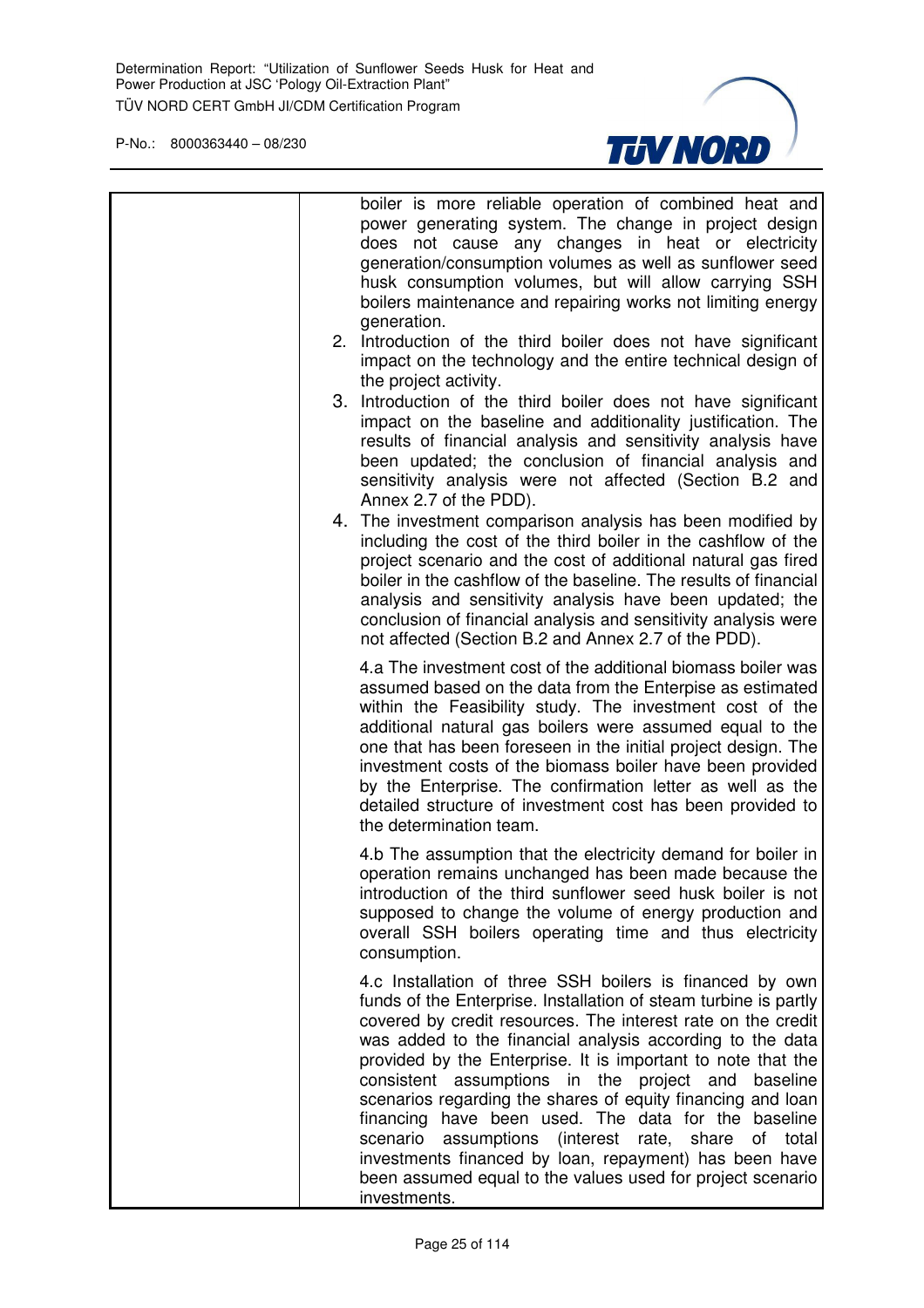

|                                                                                                                                                                                                             | 5. Installation of the third boiler does not cause any changes in<br>heat or electricity generation volumes as well as sunflower<br>seed husk consumption volumes and thus does not influence<br>the calculations of expected GHG emissions reductions.                                                                                                                                                                                                                                                                                                                                                                                                                                                                                                                                                                                                                                                                                                                                                                                                                                                                                                                                                                                                                                                                                                                                                                                                                                                                                                                                                                                                             |
|-------------------------------------------------------------------------------------------------------------------------------------------------------------------------------------------------------------|---------------------------------------------------------------------------------------------------------------------------------------------------------------------------------------------------------------------------------------------------------------------------------------------------------------------------------------------------------------------------------------------------------------------------------------------------------------------------------------------------------------------------------------------------------------------------------------------------------------------------------------------------------------------------------------------------------------------------------------------------------------------------------------------------------------------------------------------------------------------------------------------------------------------------------------------------------------------------------------------------------------------------------------------------------------------------------------------------------------------------------------------------------------------------------------------------------------------------------------------------------------------------------------------------------------------------------------------------------------------------------------------------------------------------------------------------------------------------------------------------------------------------------------------------------------------------------------------------------------------------------------------------------------------|
|                                                                                                                                                                                                             | At the same time, due to the updated information regarding the<br>time of the steam turbine installation $(1st$ of April, 2012) as well<br>as on SSH consumption volumes and heat energy generation<br>in 2008-2012 the amount of estimated GHG emission<br>reductions has been changed. Updated calculations of GHG<br>emission reductions are presented in Section E of the PDD<br>and throughout the document.                                                                                                                                                                                                                                                                                                                                                                                                                                                                                                                                                                                                                                                                                                                                                                                                                                                                                                                                                                                                                                                                                                                                                                                                                                                   |
|                                                                                                                                                                                                             | 6. Before the installation of the third boiler the separate<br>environmental impact assessment on its installation has been<br>made in accordance with the national regulations of Ukraine;<br>all relevant approvals were received. On this basis the<br>permission for the operation of the equipment was received.<br>The explanation on the separate environmental impact<br>assessment on the third boiler installation is included in<br>Section F.2 of the revised PDD. Documented evidence has<br>been provided to the determination team.                                                                                                                                                                                                                                                                                                                                                                                                                                                                                                                                                                                                                                                                                                                                                                                                                                                                                                                                                                                                                                                                                                                  |
| AIE Assessment #1<br>The assessment shall encom-<br>pass all open issues in annex A-<br>1. In case of non-closure,<br>additional corrective action and<br>AIE assessments (#2, #3, etc.)<br>shall be added. | An appropriate explanation of the reasons for the inclusion of an<br>1.<br>additional third boiler has been provided.<br>As per the<br>explanation provided by the PP the additional boiler will ensure<br>the reliability of the steam generation. The third boiler can be<br>considered as a back-up boiler, which will allow PP to carry out<br>maintenance and repairing works of the biomass boilers without<br>decrease (or even interruption) of the energy generation. It<br>could be concluded that the inclusion of an additional third<br>boiler is reasonable in light of the insufficient performance of the<br>two biomass boilers. For further details please refer to the<br>assessment given in the section 5.3 of this report.<br>As third boiler will serve as a back-up boiler its installation will<br>2.<br>not cause any changes in heat or electricity generation<br>volumes. The steam demand of the plant remains unchanged.<br>Hence, it could be concluded that the inclusion of the additional<br>boiler would not change the characteristics of the initial design<br>but only ensure its reliable operation. In other words the project<br>design still involves reconstruction of the energy supply system<br>of the CJSC Pology Oil-Extraction Plant by constructing a<br>combined heat and power plant fuelled by solid biomass<br>(sunflower seeds husk).<br>3. The results of financial analysis and sensitivity analysis have<br>been duly updated. It could be demonstrated that the<br>introduction of the third boiler does not have an impact either on<br>the baseline or on the additionality justification. For further |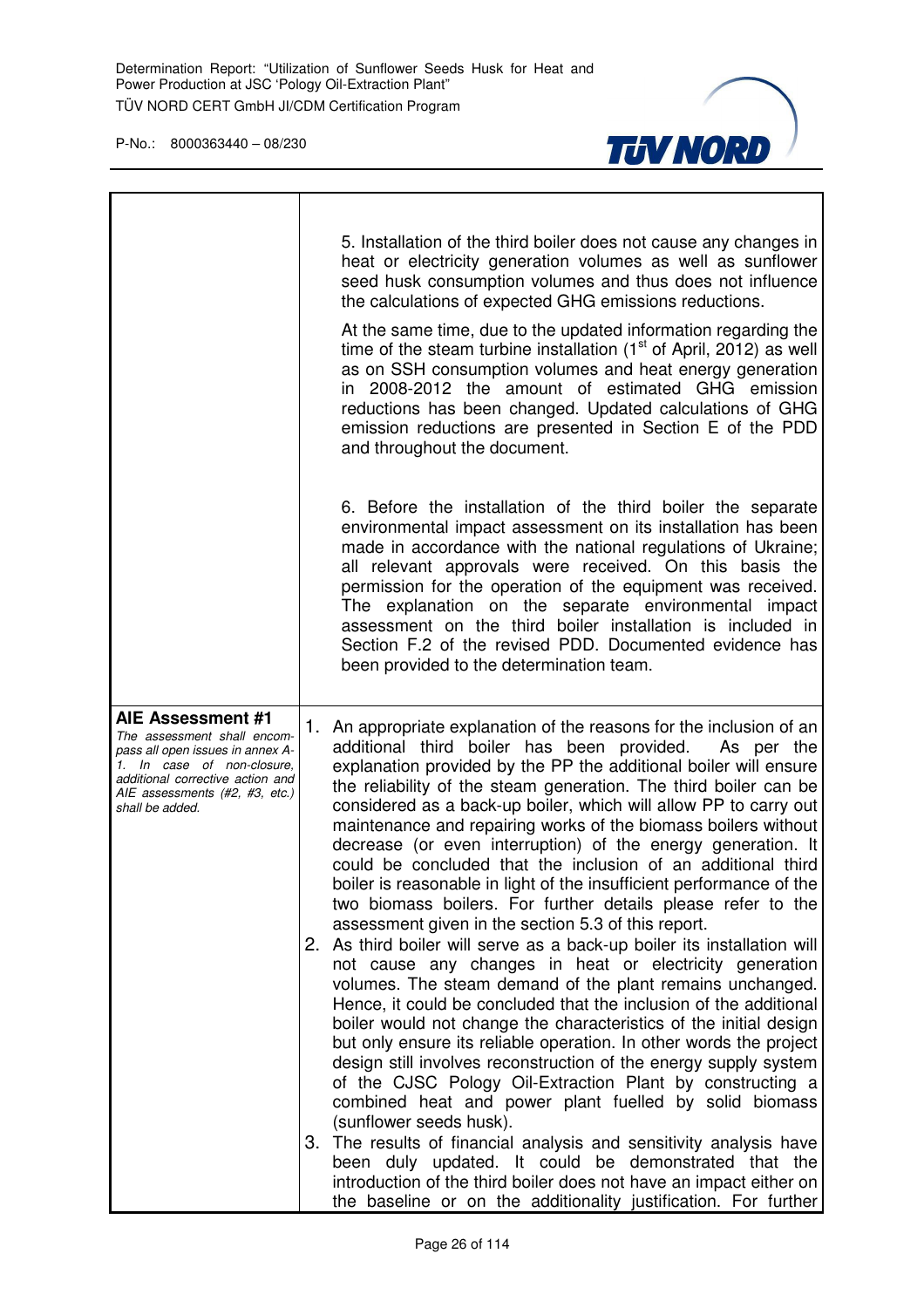

|                                                    |                                       | details please refer to the assessment given in the section 5.3                                                                                                                                                                                                                                                                                                                                                                                                                                                                                                                                                                                                                                                                                                                                                                                                                                                                                                                  |
|----------------------------------------------------|---------------------------------------|----------------------------------------------------------------------------------------------------------------------------------------------------------------------------------------------------------------------------------------------------------------------------------------------------------------------------------------------------------------------------------------------------------------------------------------------------------------------------------------------------------------------------------------------------------------------------------------------------------------------------------------------------------------------------------------------------------------------------------------------------------------------------------------------------------------------------------------------------------------------------------------------------------------------------------------------------------------------------------|
|                                                    |                                       | of this report.<br>4. The PP has modified the investment comparison analysis. By<br>doing this the PP has included the cost of the third boiler in the<br>financial analysis of the project scenario and the cost of<br>additional natural gas fired boiler in the financial analysis of the<br>baseline.                                                                                                                                                                                                                                                                                                                                                                                                                                                                                                                                                                                                                                                                        |
|                                                    |                                       | 4a) The investment costs of the third biomass boiler have been<br>derived based on the costs elaborated in the feasibility study.<br>As a result the investment costs of all biomass boilers<br>considered in the financial analysis have been assumed based<br>on the information provided in the feasibility study. Furthermore,<br>the same was confirmed by the PP in the official confirmation<br>letter <sup><math>4-3B1/</math></sup> of the company and the costs breakdown <sup><math>4-3B2/</math></sup> related<br>to the installation of the third boiler. The investment costs for the<br>third boiler deemed to be elaborated in an appropriate manner.                                                                                                                                                                                                                                                                                                            |
|                                                    |                                       | 4b) Ok. Please refer to the detailed assessment given in the<br>section 5.3 of this report.                                                                                                                                                                                                                                                                                                                                                                                                                                                                                                                                                                                                                                                                                                                                                                                                                                                                                      |
|                                                    |                                       | 4c) The shares of equity financing and loan financing assumed<br>in the project scenario are consistent with the shares assumed<br>in the baseline scenario. The data for the baseline scenario<br>assumptions (interest rate, share of total investments financed<br>by loan, repayment) has been have been assumed equal to the<br>values used for project scenario investments. To apply the<br>consistent assumption in the baseline and project scenario has<br>been assessed as appropriate.                                                                                                                                                                                                                                                                                                                                                                                                                                                                               |
|                                                    |                                       | 5. As already noted the installation of the third boiler will not result<br>in higher energy output because it is nit intended to operate all<br>3 boilers at the same time. Thus it could be concluded that the<br>installation of the third boiler will not cause any changes in heat<br>or electricity generation volumes as well as sunflower seed<br>husk consumption volumes.<br>Nevertheless, the PP has reviewed the calculation of GHG<br>emissions reductions by taking into account the most actual<br>data as compared to the published PDD. Also the steam turbine<br>installation schedule has been taken into account. This was<br>done to provide more conservative and precise estimation of<br>emission reductions due to implementation of project activity<br>and has been assessed as appropriate.<br>6. The response is accepted. Documented evidence has been<br>provided to the determination team. The same was reviwed and<br>assessed as appropriate. |
| <b>Conclusion</b><br>Tick the appropriate checkbox | $\boxtimes$<br>$\bowtie$<br>$\bowtie$ | To be checked during the first periodic determination ERU<br>Appropriate action was taken<br>Project documentation was corrected correspondingly<br>Additional action should be taken<br>The project complies with the requirements                                                                                                                                                                                                                                                                                                                                                                                                                                                                                                                                                                                                                                                                                                                                              |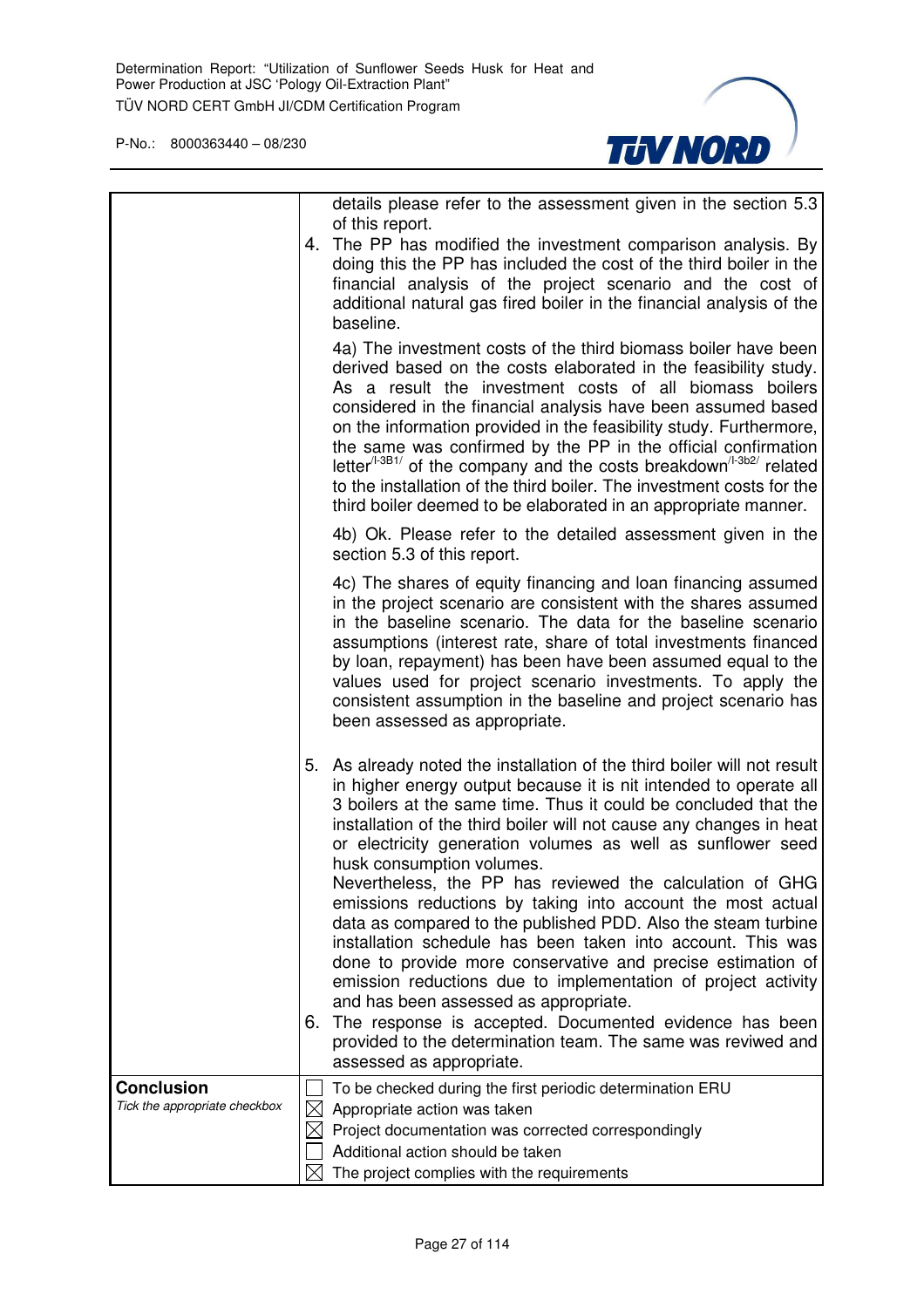

|                                                                                                                                                                                                                |                                                                        | <b>Finding D1</b>                                                                                                                                              |                                                                                                                                                                                                                                                                                                                                                                                                                                              |
|----------------------------------------------------------------------------------------------------------------------------------------------------------------------------------------------------------------|------------------------------------------------------------------------|----------------------------------------------------------------------------------------------------------------------------------------------------------------|----------------------------------------------------------------------------------------------------------------------------------------------------------------------------------------------------------------------------------------------------------------------------------------------------------------------------------------------------------------------------------------------------------------------------------------------|
| <b>Classification</b>                                                                                                                                                                                          | <b>CAR</b><br>M                                                        | CL                                                                                                                                                             | FAR                                                                                                                                                                                                                                                                                                                                                                                                                                          |
| Description of finding<br>Describe the finding in unam-<br>biguous style; address the<br>context (e.g. section)                                                                                                |                                                                        | justified. The PP may revise the PDD accordingly.                                                                                                              | The inclusion of the $CO2$ emissions due to the on-site fossil fuel<br>combustion (section D.1.1.1. and D.1.1.2.) is not sufficiently                                                                                                                                                                                                                                                                                                        |
| <b>Corrective Action #1</b><br>This section shall be filled by<br>the PP. It shall address the cor-<br>rective action taken in details.                                                                        |                                                                        | fossil fuel combustion. This point is addressed in the PDD.                                                                                                    | In the proposed project activity is not $CO2$ emissions from on site                                                                                                                                                                                                                                                                                                                                                                         |
| AIE Assessment #1<br>The assessment shall encom-<br>pass all open issues in annex A-<br>In case of non-closure,<br>1.<br>additional corrective action and<br>AIE assessments (#2, #3, etc.)<br>shall be added. | assumed as nil.                                                        |                                                                                                                                                                | Neither the co-firing, nor the use of the startup fuels is required for<br>operation of the biomass fired boilers. This could be verified based<br>on the technical specification of the sunflower seed husk boilers<br>and the feasibility study <sup>/TS-PA1//TS-PA2//FS/</sup> . For this reason the<br>determination team has agreed that $CO2$ emissions from on-site<br>consumption of fossil fuels due to the project activity can be |
| <b>Conclusion</b><br>Tick the appropriate checkbox                                                                                                                                                             | Appropriate action was taken<br>⋉<br>Additional action should be taken | To be checked during the first periodic determination ERU<br>Project documentation was corrected correspondingly<br>The project complies with the requirements |                                                                                                                                                                                                                                                                                                                                                                                                                                              |

|                                                                                                                 |                              | <b>Finding D2</b>                                                  |                                                                                                                                             |
|-----------------------------------------------------------------------------------------------------------------|------------------------------|--------------------------------------------------------------------|---------------------------------------------------------------------------------------------------------------------------------------------|
| <b>Classification</b>                                                                                           | <b>CAR</b>                   | СL                                                                 | <b>FAR</b>                                                                                                                                  |
| Description of finding<br>Describe the finding in unam-<br>biguous style; address the<br>context (e.g. section) | included in the monitoring.  |                                                                    | a) It is unclear why CO2 emissions from the on-site electricity<br>consumption attributable to the project activity have been not           |
|                                                                                                                 | to the monitoring.           |                                                                    | b) The relevant equipment should be clearly indicated and included                                                                          |
|                                                                                                                 | D.1.1.2. should be provided. | purpose is unclear. The consistence with the formulae indicated in | c) As per provided in the section D.1.1.1. the following parameter<br>$EC_{PJ,HO NEEDs,y}$ is included in the monitoring plan. However, the |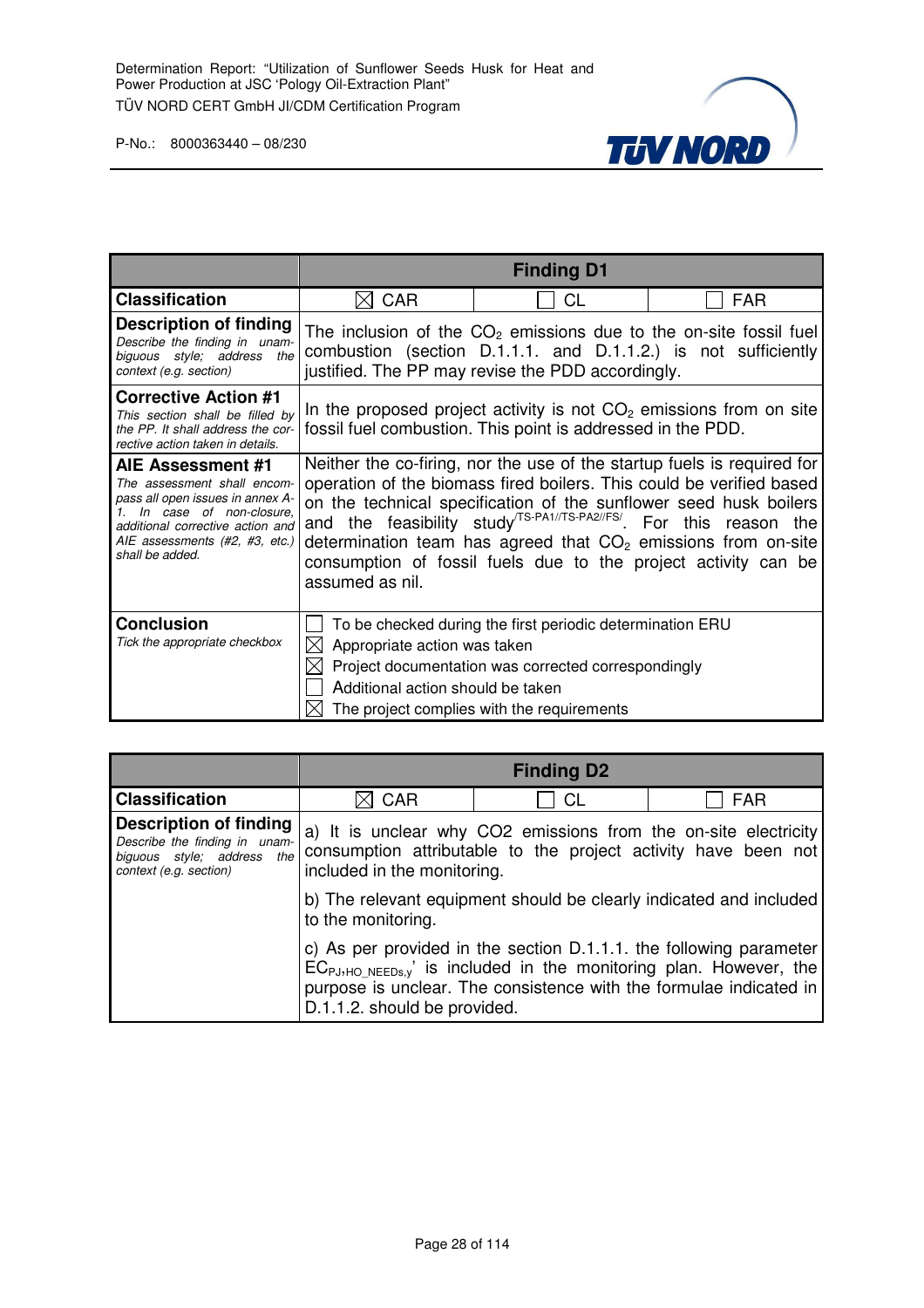

|                                                                                                                                                                                                             | <b>Finding D2</b>                                                                                                                                                                                                                                                                                                                                                                                                                                                                                                                                                                                   |  |
|-------------------------------------------------------------------------------------------------------------------------------------------------------------------------------------------------------------|-----------------------------------------------------------------------------------------------------------------------------------------------------------------------------------------------------------------------------------------------------------------------------------------------------------------------------------------------------------------------------------------------------------------------------------------------------------------------------------------------------------------------------------------------------------------------------------------------------|--|
| <b>Corrective Action #1</b><br>This section shall be filled by<br>the PP. It shall address the cor-<br>rective action taken in details.                                                                     | a) and b) This emission source has been excluded because there is<br>no electricity consumption attributable to the project activity. No<br>treatment of the sunflower seed husk (like shredder, etc.) is<br>required. The biomass will be combusted directly in the boilers<br>without any treatment. For this reason CO2 emissions from on-site<br>electricity consumption attributable to the project activity have been<br>excluded.                                                                                                                                                            |  |
|                                                                                                                                                                                                             | However emission reduction due to displacement of the electricity<br>will be determined on the net electricity generation.                                                                                                                                                                                                                                                                                                                                                                                                                                                                          |  |
|                                                                                                                                                                                                             | c) This will not be monitored in the proposed project activity.                                                                                                                                                                                                                                                                                                                                                                                                                                                                                                                                     |  |
| AIE Assessment #1<br>The assessment shall encom-<br>pass all open issues in annex A-<br>1. In case of non-closure.<br>additional corrective action and<br>AIE assessments (#2, #3, etc.)<br>shall be added. | a) and b) The $CO2$ emissions from consumption of electricity have<br>been appropriately excluded from the monitoring plan because<br>there is no mechanical treatment of the biomass. As already<br>indicated it could be verified that sunflower seed husk will be<br>combusted directly without any further treatment or preparation. As<br>per the methodology the auxiliary electricity consumption by the<br>project plant should be considered in the calculation of the net<br>quantity of electricity generation in the project plant. This has been<br>done in the corresponding section. |  |
|                                                                                                                                                                                                             | c) The exclusion of this parameter has been assessed<br>as<br>appropriate and in line with the methodology.                                                                                                                                                                                                                                                                                                                                                                                                                                                                                         |  |
| <b>Conclusion</b><br>Tick the appropriate checkbox                                                                                                                                                          | To be checked during the first periodic determination ERU<br>$\bowtie$<br>Appropriate action was taken<br>$\bowtie$<br>Project documentation was corrected correspondingly<br>Additional action should be taken<br>$\boxtimes$ The project complies with the requirements                                                                                                                                                                                                                                                                                                                           |  |

|                                                                                                                        |                                                                                                  | <b>Finding D3</b>                                                                                                                     |                                                                                                                                                                                                                                                                                                                                                                                                                             |
|------------------------------------------------------------------------------------------------------------------------|--------------------------------------------------------------------------------------------------|---------------------------------------------------------------------------------------------------------------------------------------|-----------------------------------------------------------------------------------------------------------------------------------------------------------------------------------------------------------------------------------------------------------------------------------------------------------------------------------------------------------------------------------------------------------------------------|
| <b>Classification</b>                                                                                                  | <b>CAR</b>                                                                                       | CL                                                                                                                                    | <b>FAR</b>                                                                                                                                                                                                                                                                                                                                                                                                                  |
| <b>Description of finding</b><br>Describe the finding in unam-<br>biguous style; address the<br>context (e.g. section) | PE - CH4 from combustion of biomass<br>calibration, etc. should be provided.<br>PDD.<br>D.1.1.2) | b) The monitoring procedure for the Net Calorific value (NCV)<br>indicated on page 28 of the PDD is not in line with the methodology. | a) Further information on the weight meter applied for the biomass<br>monitoring, including information about the type, accuracy,<br>c) In particular further clarification is required regarding the formula<br>applied to calculate the NPV on the dry basis on the page 30 of the<br>d) $EFCH4$ : Please include the value as well as the way of deriving<br>this value based on methodology requirements to D.1.1.2 and |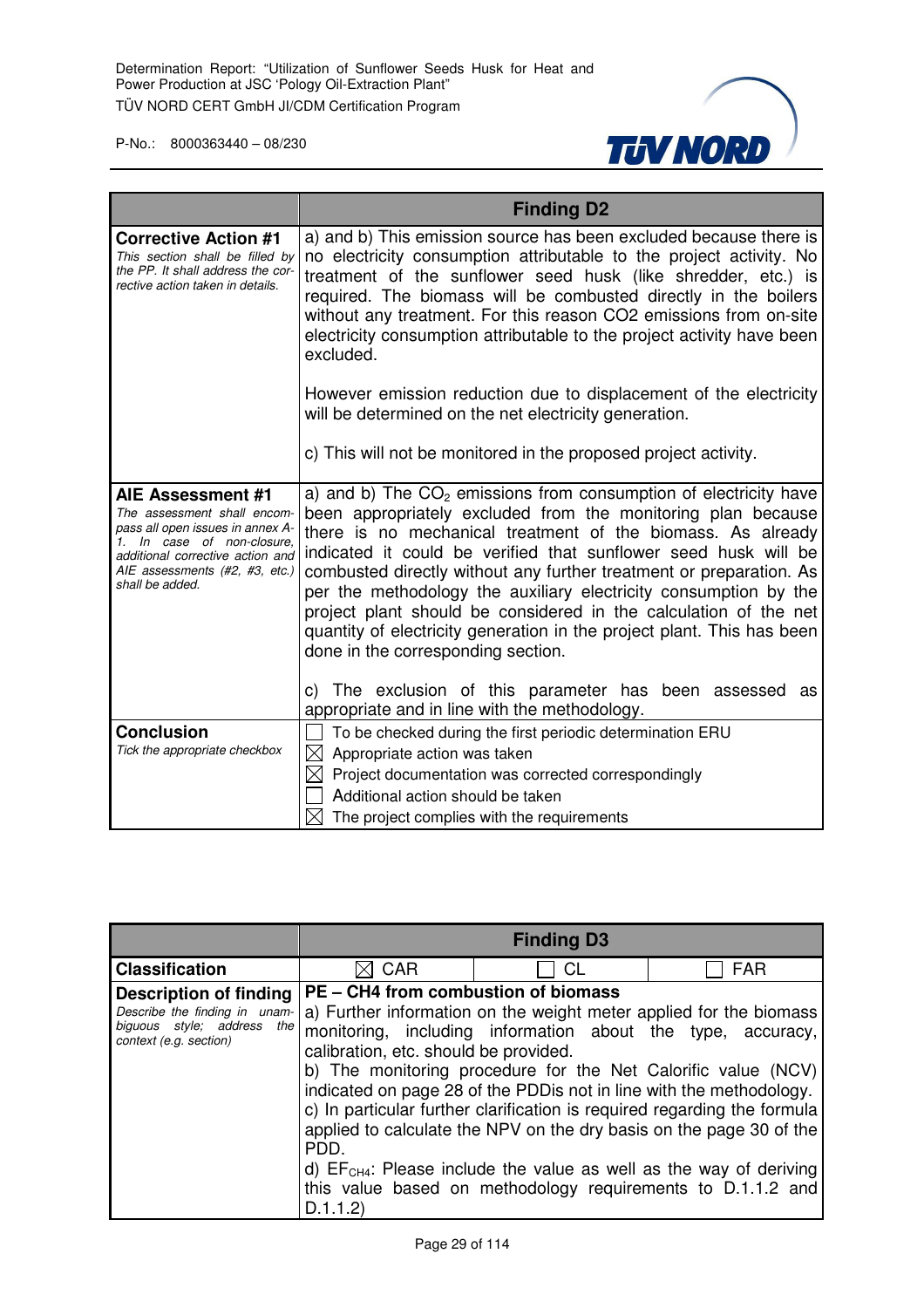

| <b>Corrective Action #1</b><br>This section shall be filled by<br>the PP. It shall address the cor-<br>rective action taken in details.                                                  | a) Further details on the monitoring of the amount of the sunflower<br>seed husk by means of the weight meter have been provided in the<br>PDD.<br>b) Net calorific Value will be determined by the expertise of the<br>independent laboratory<br>c) ok. This formula has been revised in the PDD.<br>d) To determine the CH4 emission factor, it was decided not to<br>conduct any measurements at the plant site, but use IPCC default<br>values, as provided in the Table 4 of ACM0006 (p.27). The<br>uncertainty of the CH4 emission factor is in many cases relatively<br>high. In order to reflect this and for the purpose of providing<br>conservative estimates of emission reductions, a conservativeness<br>factor must be applied to the CH4 emission factor. The level of<br>conservativeness factor depends on the uncertainty range of the<br>estimate for the CH4 emission factor. According to the Table 4.<br>Default CH4 emissions factors for combustion of biomass residues<br>of ACM0006. |
|------------------------------------------------------------------------------------------------------------------------------------------------------------------------------------------|-----------------------------------------------------------------------------------------------------------------------------------------------------------------------------------------------------------------------------------------------------------------------------------------------------------------------------------------------------------------------------------------------------------------------------------------------------------------------------------------------------------------------------------------------------------------------------------------------------------------------------------------------------------------------------------------------------------------------------------------------------------------------------------------------------------------------------------------------------------------------------------------------------------------------------------------------------------------------------------------------------------------|
| AIE Assessment #1<br>The assessment shall encom-<br>pass all open issues in annex A-<br>1. In case of non-closure,<br>additional corrective action and<br>AIE assessments (#2, #3, etc.) | required information has<br>The<br>The<br>a)<br>been<br>provided.<br>appropriateness of the monitoring of the quantity of biomass<br>residue could be verified. For further details please refer to section<br>5.2.5 of this report.                                                                                                                                                                                                                                                                                                                                                                                                                                                                                                                                                                                                                                                                                                                                                                            |
| shall be added.                                                                                                                                                                          | b) The Net calorific value will be determined quarterly by an<br>independent labour. This is in line with methodology, which requires<br>at least every six months.                                                                                                                                                                                                                                                                                                                                                                                                                                                                                                                                                                                                                                                                                                                                                                                                                                             |
|                                                                                                                                                                                          | c) The determination of the quantity of biomass residue has been<br>duly revised.                                                                                                                                                                                                                                                                                                                                                                                                                                                                                                                                                                                                                                                                                                                                                                                                                                                                                                                               |
|                                                                                                                                                                                          | d) The $CH_4$ emission factor for the combustion of biomass residues<br>in the project plant (41.1 kg/TJ) has been determined based on the<br>default parameters as per the methodology. Both the default $CH4$<br>emission factor for combustion of biomass residues and the<br>conservativeness factor have been indentified in a conservative<br>manner. For this reason determination team is of the opinion that<br>the applied emission factor has been determined appropriately.                                                                                                                                                                                                                                                                                                                                                                                                                                                                                                                         |
| <b>Conclusion</b>                                                                                                                                                                        | To be checked during the first periodic determination ERU                                                                                                                                                                                                                                                                                                                                                                                                                                                                                                                                                                                                                                                                                                                                                                                                                                                                                                                                                       |
| Tick the appropriate checkbox                                                                                                                                                            | Appropriate action was taken                                                                                                                                                                                                                                                                                                                                                                                                                                                                                                                                                                                                                                                                                                                                                                                                                                                                                                                                                                                    |
|                                                                                                                                                                                          | Project documentation was corrected correspondingly                                                                                                                                                                                                                                                                                                                                                                                                                                                                                                                                                                                                                                                                                                                                                                                                                                                                                                                                                             |
|                                                                                                                                                                                          | Additional action should be taken                                                                                                                                                                                                                                                                                                                                                                                                                                                                                                                                                                                                                                                                                                                                                                                                                                                                                                                                                                               |
|                                                                                                                                                                                          | The project complies with the requirements                                                                                                                                                                                                                                                                                                                                                                                                                                                                                                                                                                                                                                                                                                                                                                                                                                                                                                                                                                      |

|                                                                                                                                                                                                                                                                                                 |     | <b>Finding D4</b> |            |
|-------------------------------------------------------------------------------------------------------------------------------------------------------------------------------------------------------------------------------------------------------------------------------------------------|-----|-------------------|------------|
| <b>Classification</b>                                                                                                                                                                                                                                                                           | CAR | $\boxtimes$ CL    | <b>FAR</b> |
| Description of finding  <br>$ $ $\frac{1}{2}$ $\frac{1}{2}$ $\frac{1}{2}$ $\frac{1}{2}$ $\frac{1}{2}$ $\frac{1}{2}$ $\frac{1}{2}$ $\frac{1}{2}$ $\frac{1}{2}$ Further clarification about the applied grid emission factor is<br>biguous style; address the required.<br>context (e.g. section) |     |                   |            |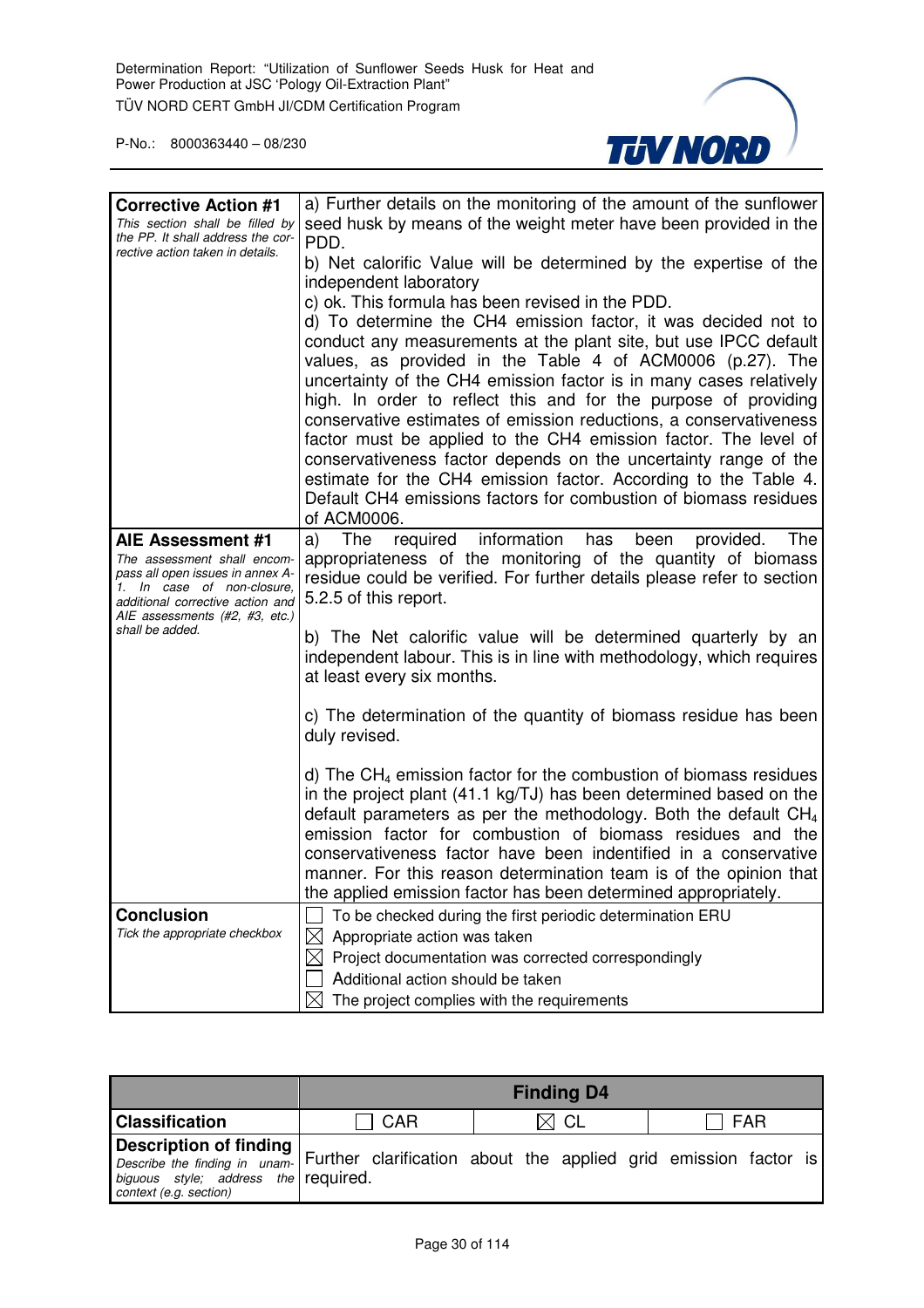

|                                                                                                                                                                                                          | <b>Finding D4</b>                                                                                                                                                                                                                                                                                                                                               |  |
|----------------------------------------------------------------------------------------------------------------------------------------------------------------------------------------------------------|-----------------------------------------------------------------------------------------------------------------------------------------------------------------------------------------------------------------------------------------------------------------------------------------------------------------------------------------------------------------|--|
| <b>Corrective Action #1</b><br>This section shall be filled by<br>the PP. It shall address the cor-<br>rective action taken in details.                                                                  | The $CO2$ emission factor for grid electricity was taken from Ukraine<br>- Assessment of new calculation of CEF.                                                                                                                                                                                                                                                |  |
| AIE Assessment #1<br>The assessment shall encom-<br>pass all open issues in annex A-<br>In case of non-closure,<br>additional corrective action and<br>AIE assessments (#2, #3, etc.)<br>shall be added. | The grid emission factor for the Ukrainian grid taken as 0.896<br>tCO <sub>2</sub> /MWh is based on the standardized emission factors for the<br>Ukrainian electricity grid as determined by the Global Carbon B.V.<br>and verified by TUV SUD <sup>/EF/</sup> . The documents have been checked<br>and the value applied in the calculation could be verified. |  |
| <b>Conclusion</b><br>Tick the appropriate checkbox                                                                                                                                                       | To be checked during the first periodic determination ERU<br>Appropriate action was taken<br>Project documentation was corrected correspondingly<br>Additional action should be taken<br>The project complies with the requirements                                                                                                                             |  |

|                                                                                                                                                                                          | <b>Finding D5</b>                                                                                                                                                                                                                           |                                                                                                                                                                                                                                                                                                                                                                                                                                                                                                                                                                                                               |            |
|------------------------------------------------------------------------------------------------------------------------------------------------------------------------------------------|---------------------------------------------------------------------------------------------------------------------------------------------------------------------------------------------------------------------------------------------|---------------------------------------------------------------------------------------------------------------------------------------------------------------------------------------------------------------------------------------------------------------------------------------------------------------------------------------------------------------------------------------------------------------------------------------------------------------------------------------------------------------------------------------------------------------------------------------------------------------|------------|
| <b>Classification</b>                                                                                                                                                                    | <b>CAR</b>                                                                                                                                                                                                                                  | CL                                                                                                                                                                                                                                                                                                                                                                                                                                                                                                                                                                                                            | <b>FAR</b> |
| <b>Description of finding</b><br>Describe the finding in unam-<br>biguous style; address the<br>context (e.g. section)                                                                   |                                                                                                                                                                                                                                             | The baseline emissions due to the displacement of the heat are not<br>consistent with the elaborated baseline scenario.                                                                                                                                                                                                                                                                                                                                                                                                                                                                                       |            |
| <b>Corrective Action #1</b><br>This section shall be filled by<br>the PP. It shall address the cor-<br>rective action taken in details.                                                  | Baseline emissions due to displacement of heat will be determined<br>according to the formulae (19) of the methodology. By doing this<br>the quantity of generated heat will be determined by applying<br>formulae (21) of the methodology. |                                                                                                                                                                                                                                                                                                                                                                                                                                                                                                                                                                                                               |            |
| AIE Assessment #1<br>The assessment shall encom-<br>pass all open issues in annex A-<br>1. In case of non-closure,<br>additional corrective action and<br>AIE assessments (#2, #3, etc.) | The baseline emissions due to displacement of heat have been<br>determined according to the identified baseline scenario - the<br>generation of heat by using both fossil fuels (H6) and biogas from<br>the degasification equipment (H4).  |                                                                                                                                                                                                                                                                                                                                                                                                                                                                                                                                                                                                               |            |
| shall be added.                                                                                                                                                                          | be verified <sup>/MC/</sup>                                                                                                                                                                                                                 | In doing so, the (Qy will be determined according to the equation<br>(21) of the methodology. The $Qproject plant, y$ will be determined as the<br>net quantity of heat supplied to plant production facilities. The<br>monitoring procedures for Q <sub>project plant</sub> , y have been assessed as<br>conservative because $Qproject plant$ , y reflects the quantity of heat that<br>would be otherwise generated by the baseline equipment.<br>The net quantity of the heat generated by using biogas within the<br>last 3 years ( $Q_{\text{biomass history}}$ ) has been provided and the value could |            |
| <b>Conclusion</b><br>Tick the appropriate checkbox                                                                                                                                       | $\boxtimes$<br>Appropriate action was taken<br>Additional action should be taken<br>$\bowtie$                                                                                                                                               | To be checked during the first periodic determination ERU<br>$\boxtimes$ Project documentation was corrected correspondingly<br>The project complies with the requirements                                                                                                                                                                                                                                                                                                                                                                                                                                    |            |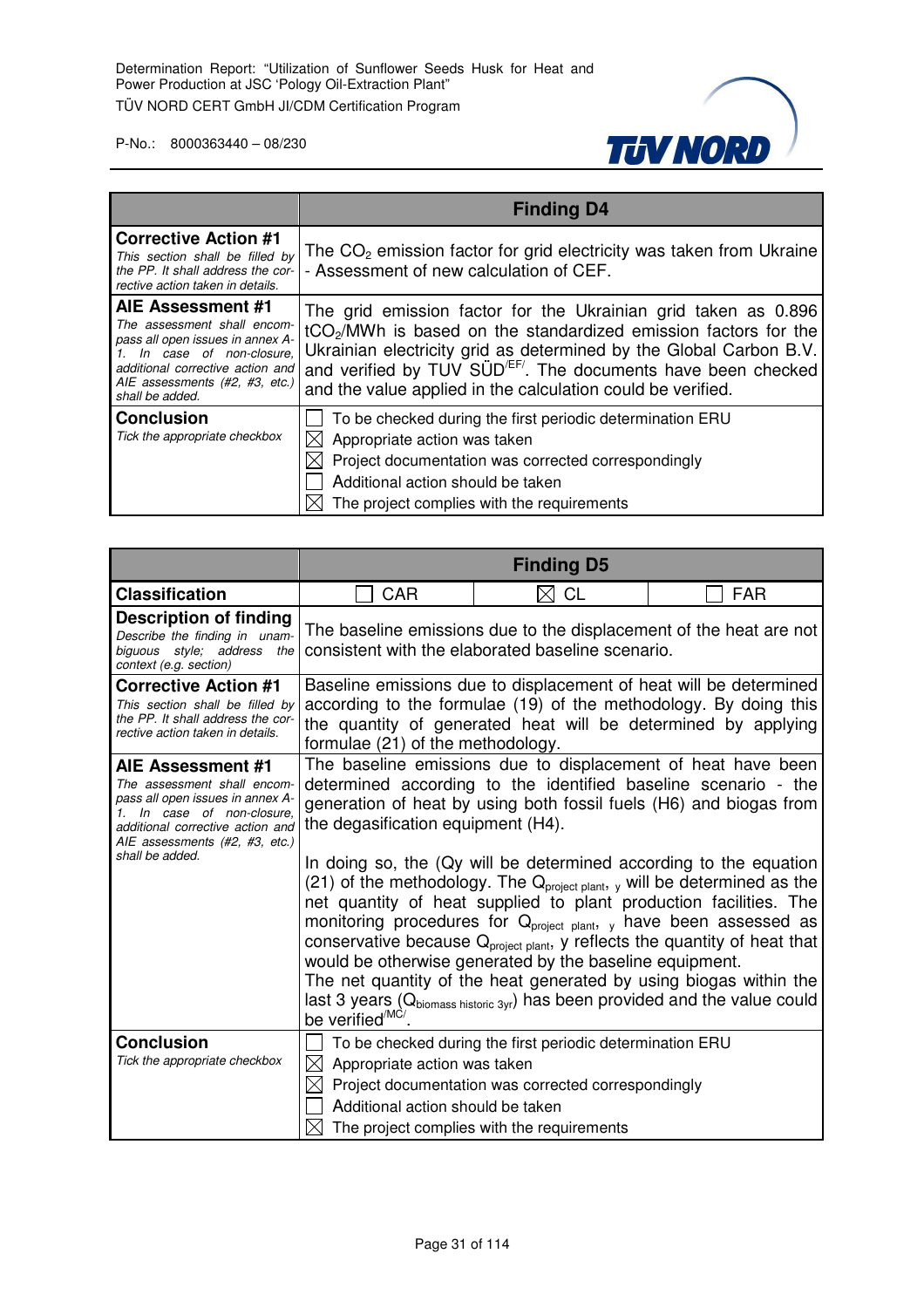

|                                                                                                                                                                                                          |                                                                                                                                                              | <b>Finding D6</b>                                                                                                                                                                                   |                                                                |
|----------------------------------------------------------------------------------------------------------------------------------------------------------------------------------------------------------|--------------------------------------------------------------------------------------------------------------------------------------------------------------|-----------------------------------------------------------------------------------------------------------------------------------------------------------------------------------------------------|----------------------------------------------------------------|
| <b>Classification</b>                                                                                                                                                                                    | <b>CAR</b>                                                                                                                                                   | CL                                                                                                                                                                                                  | <b>FAR</b>                                                     |
| Description of finding<br>Describe the finding in unam-<br>biguous style; address<br>the<br>context (e.g. section)                                                                                       | site" (Tool <sup>TME/</sup> )                                                                                                                                | determination of the baseline emissions due to decay of the<br>biomass residues applied within the "Tool to determine methane<br>emissions avoided from disposal of waste at a solid waste disposal | Please include the justification of the parameters applied for |
| <b>Corrective Action #1</b><br>This section shall be filled by<br>the PP. It shall address the cor-<br>rective action taken in details.                                                                  |                                                                                                                                                              | Justification for the values applied has been provided in the PDD.                                                                                                                                  |                                                                |
| AIE Assessment #1<br>The assessment shall encom-<br>pass all open issues in annex A-<br>In case of non-closure.<br>additional corrective action and<br>AIE assessments (#2, #3, etc.)<br>shall be added. | PDD has been revised and appropriate justification for the values<br>applied has been provided in the PDD. For details please refer to<br>the section 5.2.4. |                                                                                                                                                                                                     |                                                                |
| <b>Conclusion</b><br>Tick the appropriate checkbox                                                                                                                                                       | Appropriate action was taken<br>Additional action should be taken                                                                                            | To be checked during the first periodic determination ERU<br>Project documentation was corrected correspondingly<br>The project complies with the requirements                                      |                                                                |

|                                                                                                                                                                                                          |                                                                                                                                                                                                                                                                                                                                                                                                                                                                                                                                | <b>Finding E1</b> |            |
|----------------------------------------------------------------------------------------------------------------------------------------------------------------------------------------------------------|--------------------------------------------------------------------------------------------------------------------------------------------------------------------------------------------------------------------------------------------------------------------------------------------------------------------------------------------------------------------------------------------------------------------------------------------------------------------------------------------------------------------------------|-------------------|------------|
| <b>Classification</b>                                                                                                                                                                                    | CAR                                                                                                                                                                                                                                                                                                                                                                                                                                                                                                                            | СL                | <b>FAR</b> |
| Description of finding<br>Describe the finding in unam-<br>biguous style; address<br>the<br>context (e.g. section)                                                                                       | Please correct the estimation of emission reductions in section E<br>according to corrections in section D.<br>Please include a justification for values of parameters used within<br>the estimation of Project and Baseline emissions (preferably in<br>table form).                                                                                                                                                                                                                                                          |                   |            |
| <b>Corrective Action #1</b><br>This section shall be filled by<br>the PP. It shall address the cor-<br>rective action taken in details.                                                                  | All the corrections were included to section E                                                                                                                                                                                                                                                                                                                                                                                                                                                                                 |                   |            |
| AIE Assessment #1<br>The assessment shall encom-<br>pass all open issues in annex A-<br>In case of non-closure.<br>additional corrective action and<br>AIE assessments (#2, #3, etc.)<br>shall be added. | The calculation of the estimated emission reductions has been<br>corrected and included in the section E of the PDD. The<br>calculations as presented in this section follow the algorithm<br>developed in the monitoring plan.<br>The determination team has reproduced the calculation of the<br>forecasted emission reductions by applying the formulae for project,<br>baseline and leakage emissions as described in the PDD and the<br>expected amount of emission reductions as stated in the PDD could<br>be verified. |                   |            |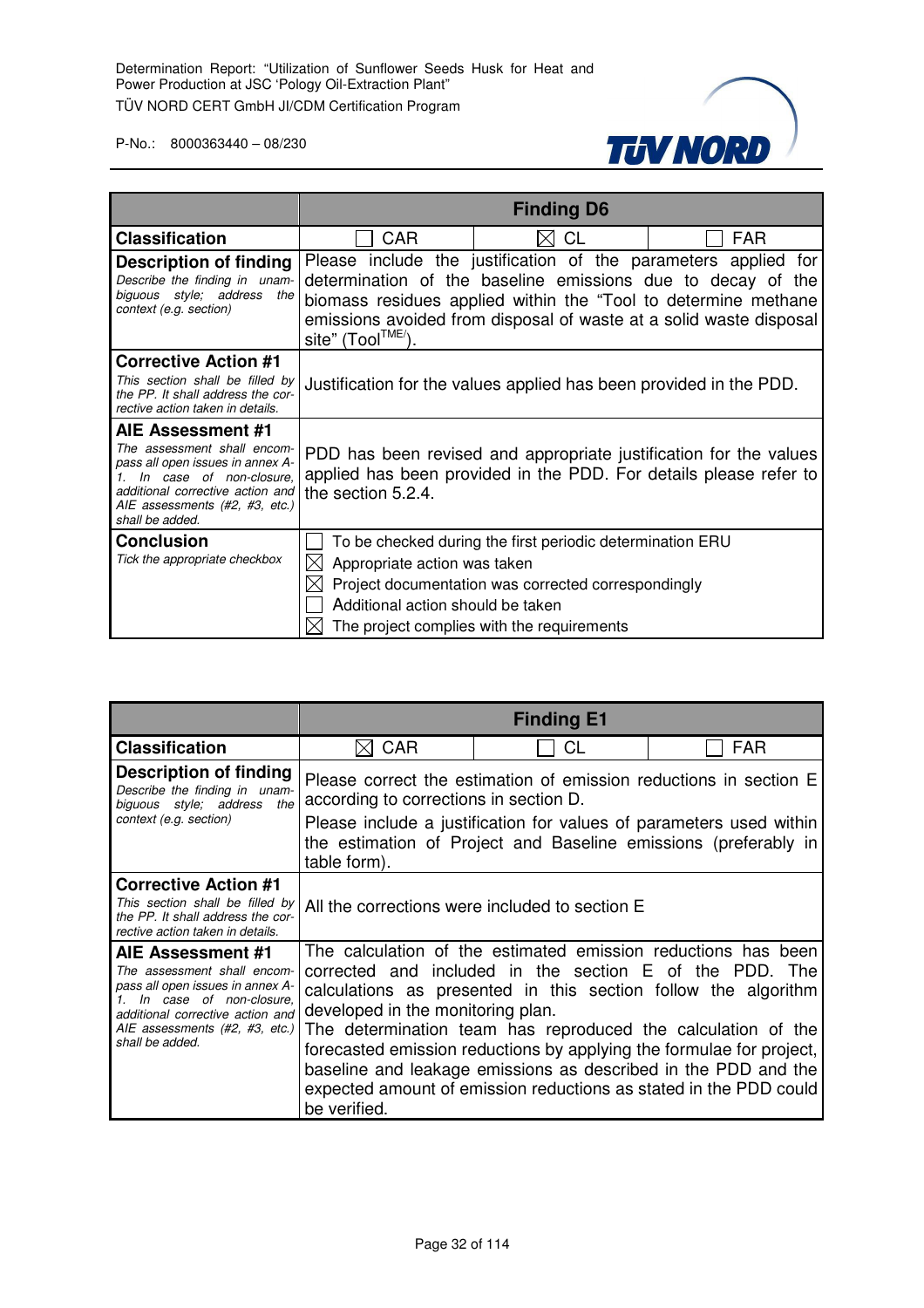

|                                                    | <b>Finding E1</b>                                                                                                                                                                                                                                           |
|----------------------------------------------------|-------------------------------------------------------------------------------------------------------------------------------------------------------------------------------------------------------------------------------------------------------------|
| <b>Conclusion</b><br>Tick the appropriate checkbox | To be checked during the first periodic determination ERU<br>$\boxtimes$ Appropriate action was taken<br>$\boxtimes$ Project documentation was corrected correspondingly<br>Additional action should be taken<br>The project complies with the requirements |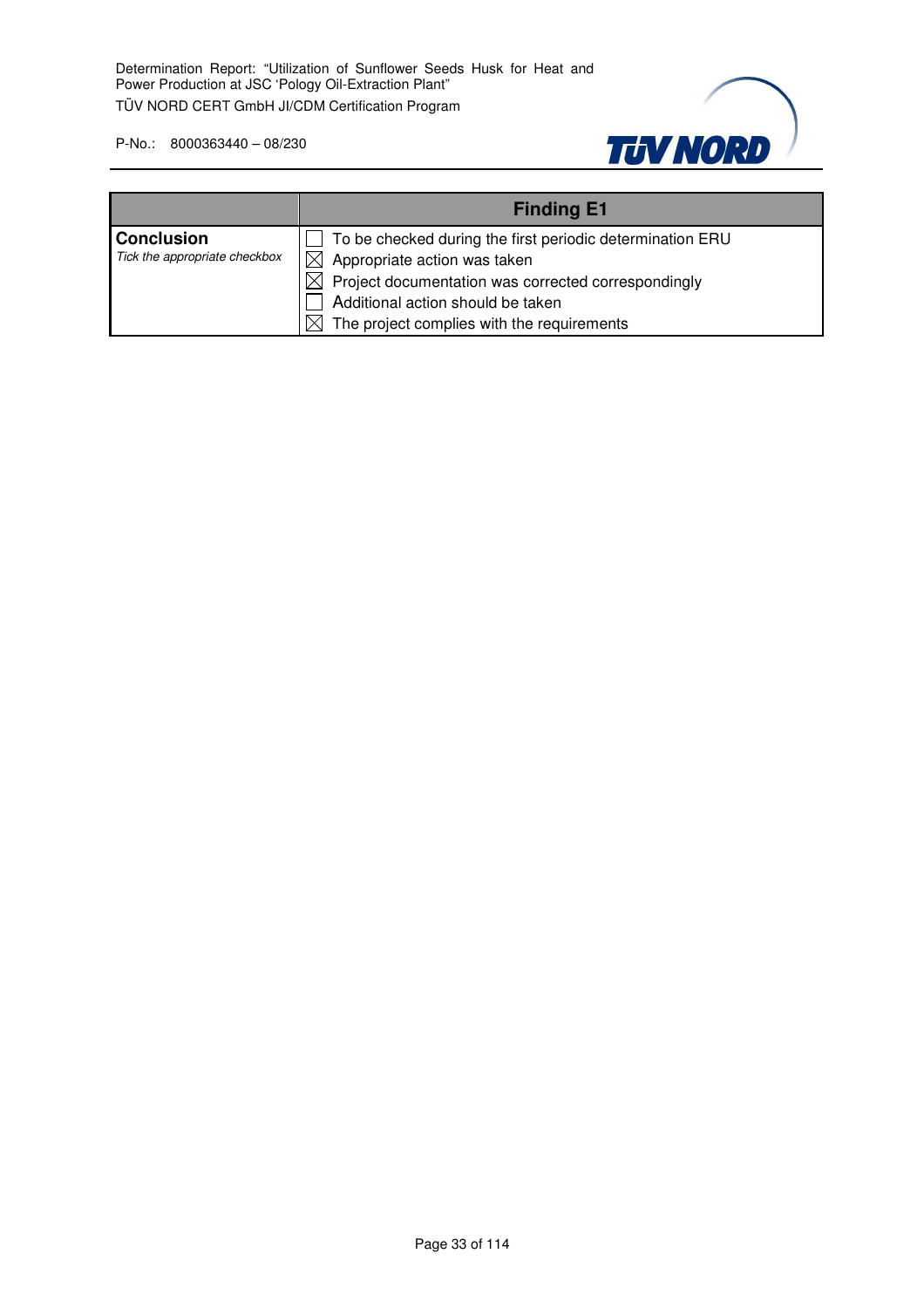

#### **5 DETERMINATION ASSESSMENT SUMMARY**

#### **5.1 General Description of the Project Activity**

#### **5.1.1 Participation**

**LOA:** A positive determination opinion as confirmed by an Independent Entity is a prerequisite for applying the Host Country Approval.

**Project Participants: The project participant involved in the project activity is the** JSC Pology Oil Extraction Plant and RWE Power AG.

#### **5.1.2 PDD editorial Aspects**

Project Design Document Form Version 01 – in effect as of 15 June 2006 – has been used. This is the latest version of the PDD form. Guidelines for users of the JI PDD form Version 03 (JISC 13) have been used for completing the PDD. According to the JISC 13th meeting, these Guidelines should be taken into account for all PDDs to be published from 1 January 2009.

#### **5.1.3 Technology to be employed**

The project activity includes reconstruction of heat and power supply system based on the cogeneration at JSC Pology Oil Extraction Plant. The project activity encompasses installation of **three biomass fired boilers** and a **steam turbine** to cover heat and electricity needs of the Oil-Extraction Plant. The biomass type to be fired in the boilers is the sunflower seed husks. The sunflower seed husk is a biomass residue from the production facilities. As a result of the project activity the old fossil fuel fired steam boilers will be replaced. Furthermore, the project activity will displace the electricity import from the grid. For details please refer to Table 2-4.

The description of the project activity is considered to be accurate, complete, presented in a detailed manner and in line with provided evidences and results of the on-site inspection.

In this context it should be noted that the initial design was the installation of only two biomass boilers and a steam turbine. After the two biomass boilers were installed their performance turned out to be insufficient. The steam output and its technical parameters were below the expected performance. Due this, the installation of the steam turbine has been delayed. Hence, the project participant has decided to install an additional biomass boiler. It is expected that inclusion of the additional boiler will ensure the reliability of combined heat and power generating system.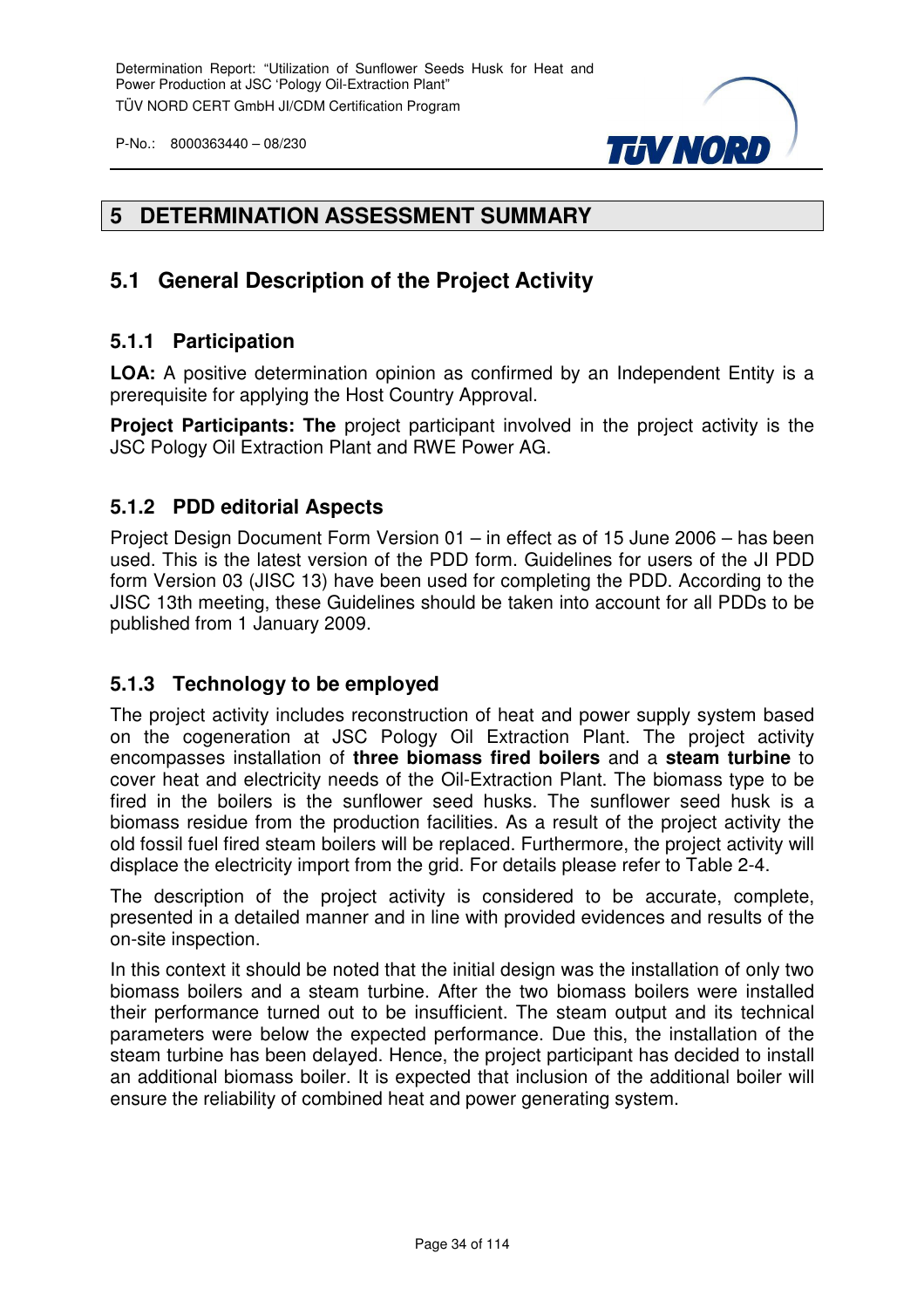

#### **5.1.4 Small Scale Projects**

Not applicable

#### **5.2 Project Baseline, Additionality and Monitoring Plan**

#### **5.2.1 Application of the Methodology**

The Approved consolidated baseline and monitoring methodology ACM0006 Version 10 "Consolidated methodology electricity for generation from biomass residues" is applied for the considered project activity. The methodology is applicable because the project activity includes the installation of a new biomass residue (sunflower seed husk) fired power plant at a site where currently power generation is purchased from the grid and has not been produced at the site. As shown in table 5-2.1 the relevant applicability criteria of the methodology are fulfilled.

| <b>Applicability Criteria</b>                                                                                                                                                                                                   | <b>Assessment</b>                                                                                                                                                                                                                                                                                                                                                                                                                                                                                                                                                                                                                                                                                                                                                                                 |
|---------------------------------------------------------------------------------------------------------------------------------------------------------------------------------------------------------------------------------|---------------------------------------------------------------------------------------------------------------------------------------------------------------------------------------------------------------------------------------------------------------------------------------------------------------------------------------------------------------------------------------------------------------------------------------------------------------------------------------------------------------------------------------------------------------------------------------------------------------------------------------------------------------------------------------------------------------------------------------------------------------------------------------------------|
| No other biomass types than biomass<br>residues, as defined above, are used<br>in the project plant and these biomass<br>residues are the predominant fuel used<br>in the project plant (some fossil fuels<br>may be co-fired); | Yes, determination team has reviewed the<br>technical specification of the sunflower<br>seed husk boiler already installed and the<br>commercial offer for other boilers. It could<br>be verified that the planned biomass boilers<br>are designed to sunflower seed husk<br>combustion and no other biomass types as<br>sunflower seed husk will used.                                                                                                                                                                                                                                                                                                                                                                                                                                           |
| (e.g. sugar, rice, logs, etc.) or in other<br>substantial changes (e.g. product<br>change) in this process;                                                                                                                     | For projects that use biomass residues In course of the determination it could be<br>from a production process (e.g. verified that the sunflower seed husk to be<br>production of sugar or wood panel used in the new equipment does not serve<br>boards), the implementation of the as an input for further production process.<br>project shall not result in an increase of For this reason project activity will not result<br>the processing capacity of raw input in an increase of the processing capacity of<br>raw input.<br>Furthermore, the implementation of the<br>project will result in the<br>change<br>(replacement) of the heat generation<br>equipment. The project activity will not lead<br>to changes of the heat and/or electricity<br>demand of the oil extraction plant. |

**Table 5-2.1** Applicability criteria assessment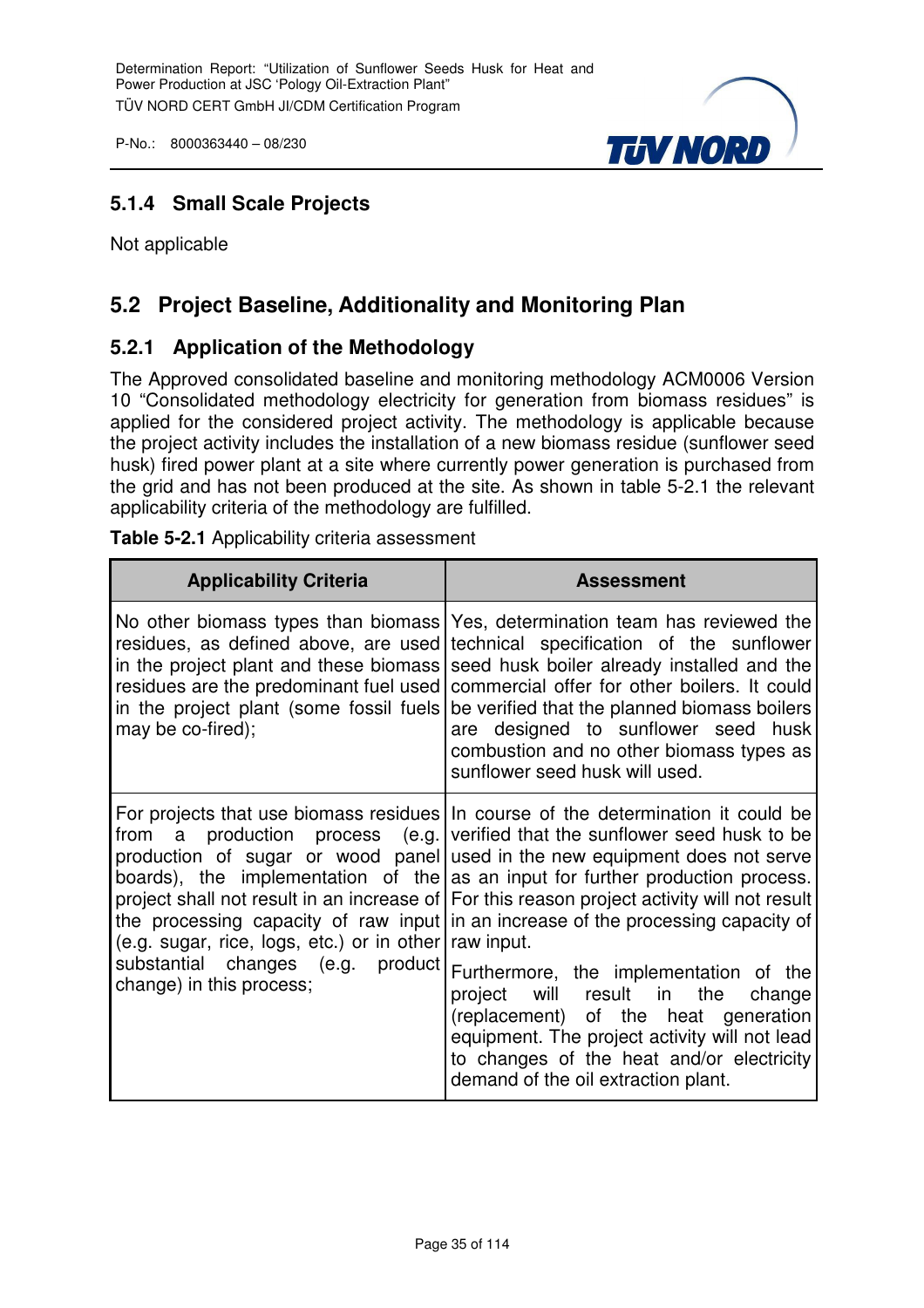

| more than one year.                                                                                                                                                                                  | The biomass residues used by the The technical specification of the boiler<br>project facility should not be stored for equipment has been designed by taking<br>into account the amount of sunflower seed<br>husk produced by the oil plant so that a<br>sufficient confidence has been gained that<br>biomass residues used by the project<br>facility will combusted directly and not be<br>stored for more than one year. |
|------------------------------------------------------------------------------------------------------------------------------------------------------------------------------------------------------|-------------------------------------------------------------------------------------------------------------------------------------------------------------------------------------------------------------------------------------------------------------------------------------------------------------------------------------------------------------------------------------------------------------------------------|
| required to<br>residues for fuel combustion, i.e. other (fossil) fuels is not required.<br>projects that process the biomass<br>residues prior to combustion (e.g.<br>esterification of waste oils). | No significant energy quantities, except The sunflower seed husk will be directly<br>from transportation or mechanical combusted in the boilers without any<br>treatment of the biomass residues, are preparation that requires significant energy<br>prepare the biomass quantities (like esterification). Co-firing of                                                                                                      |

#### **5.2.2 Project Boundary**

The determination team has examined the equipment and facilities required for the heat and power generation as well as treatment of the biomass residues with regard to the potential sources of GHG gas emissions. It could be verified that all anthropogenic emissions by sources under the control of the project participants that are significant and reasonably attributable to the JI project have been appropriately included in the project boundary.

As the biomass will be not transported by trucks the  $CO<sub>2</sub>$ -emission sources from offsite transportation have been correctly assumed as nil. Furthermore, the sunflower seed husk will be directly combusted in the boilers without preparation, which requires energy consumption. The co-firing of other (fossil) fuels is not required. The CO<sub>2</sub>-emissions due to the electricity consumption of the project activity will be taken into account within the calculation of emission reductions due to the displacement of the electricity.

Furthermore, the project participant decided to include in the project boundary the CH4 emissions from the treatment of the biomass residues in the baseline and from the combustion of the biomass residues in the boilers. This is in line with the methodology because dumping and decay of biomass residues under mainly aerobic conditions has been identified as a baseline scenario.

The project boundary is clearly described in words and a visualisation of the physical project boundary as well as a table defining all significant GHG gases has been included in the PDD.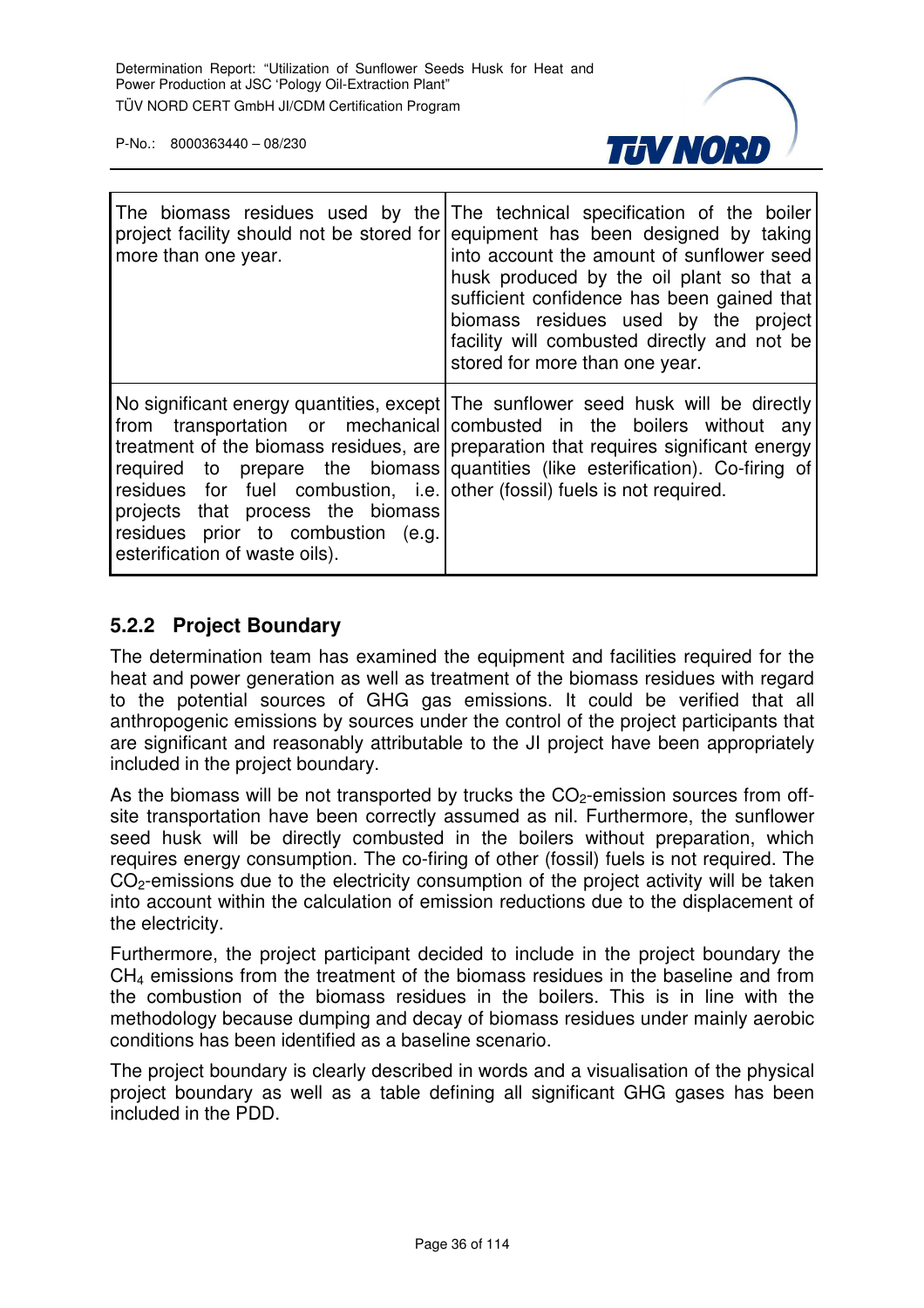

## **5.2.3 Baseline Identification**

The description of the baseline identification in the PDD is transparent and verifiable. The procedure to arrive to the baseline is in line with the applied methodology. All plausible alternatives have been identified. Only alternatives were excluded which were assessed to be not plausible. Within the financial analysis it could be demonstrated that the identified most plausible alternative (i.e. baseline scenario) is financially more attractive than the project scenario.

For identification of the most plausible baseline scenario, project participant has used the following steps. In applying Step 1 of the additionality tool, the realistic and credible alternatives have been separately determined regarding:

- How **the power** would be generated in the absence of the JI project activity;
- What would happen to the biomass residues in the absence of the project activity;
- In case of cogeneration projects: how the heat would be generated in the absence of the project activity.

#### **Power - Alternatives**

In order to investigate how **power** would be generated in the absence of the project activity, project participant has examined the alternatives P1, P4, P5, P6 and P9 as per the methodology. As no power generation occurs at the site the alternatives P2, P3, P7, P8, P10 and P11 have been correctly excluded from further consideration. The further alternatives can be assessed as follows:

**The alternative P1** was correctly identified as realistic and credible because it represents the project activity.

**The alternative P4** was correctly identified as realistic and credible because it represents the continuation practice and there are no barriers to continue purchasing power from the grid.

**The alternative P5:** Based on the information as provided within the Feasibility study<sup>/FS/</sup> and in supporting documentation<sup>/TS-PA1//TS-PA2/</sup> a sufficient confidence has been gained that the project activity has been designed based on the heat demand of the oil plant. The capacity and efficiency of the biomass boilers as well as of the steam turbine have been designed for the most efficient steam and power generation and supply of the oil plant. The main purpose of the power generation is to cover own needs of the oil plant and not to supply electricity to the grid. Thus, the power plant efficiency and capacity have been designed subject to the heat demand of the plant and not with the purpose of increasing power generation. For this reason, the determination accepted the exclusion of this alternative form further consideration.

**The alternatives P6** In the course of the determination a sufficient confidence has been gained that the project activity has been designed based on the heat demand of the oil plant and taking into account the amount of the sunflower seed husk. The installation of biomass boilers that would require a higher amount of sunflower seed husk would make the purchase of the sunflower seed husk necessary. There are no external sources in the neighbourhood where the sunflower seed husk can be supplied from. Determination team is of the opinion that it is unrealistic to transport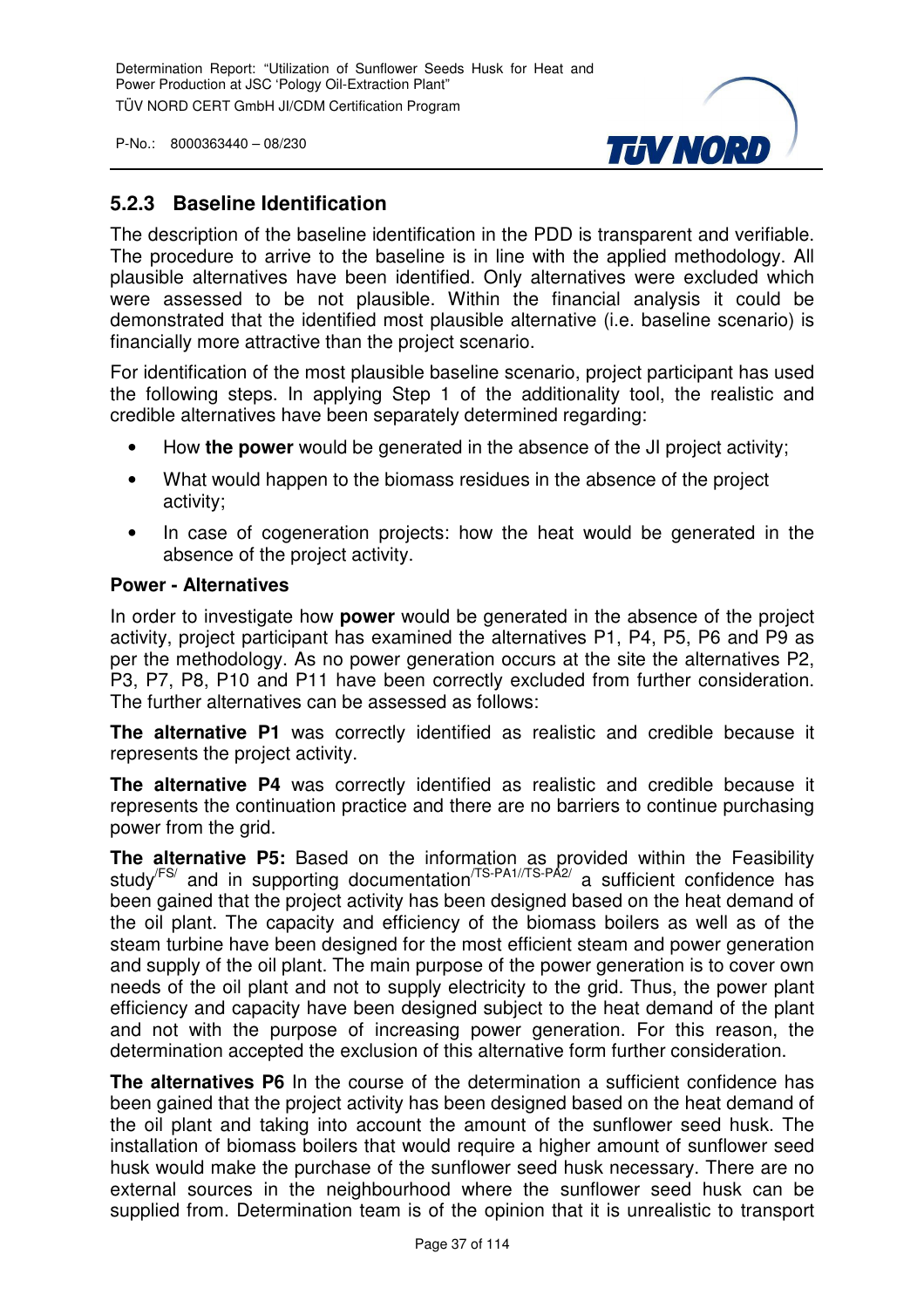

this type of biomass over long distances. For this reason, the determination team agreed with the exclusion of alternative P6 from further consideration.

**The alternative P9** In the context of this alternative project participant has examined whether the installation of a new fossil fuel fired captive power plant at the project site can be considered as a plausible project scenario. The implementation of this scenario would require dismantling of the existing boilers and installation of the new equipment. The PP has demonstrated and evidenced that the existing steam generation equipment has been appropriately maintained and is in a good working condition/TS-BL/. In addition the corresponding technical expertise carried out by an independent technical expert has been provided and the operation of the boilers in accordance with Ukrainian regulation till 2013/2014 could be verified  $^{75-BL1//FS/}$ . Taking this into account it could be concluded that the dismantling of the existing boilers and installation of the new equipment is not a plausible solution.

Furthermore, the determination team has investigated the common practice for the operation of the boiler equipment in Ukraine. Taking into account the prevailing practice<sup>2</sup> the determination team has accepted that the dismantling the existing equipment that is in a good working condition and can be operated further 8-9 years<sup>3</sup> cannot be considered as a reasonable and plausible alternative.

In the context of the alternative (P9) the PP has also investigated whether installation of a new steam turbine on the basis of the existing boiler equipment can be considered as plausible scenario. However, this was excluded because it would require the modification of the existing natural gas boilers, which would be very cost intensive und disproportional. Thus it could be concluded that a proper operation of a steam turbine without a major overhaul of the gas boilers is not realistic. The same was confirmed during the interviews with the responsible personnel of the plant. It should be noted that remaining lifetime of the natural gas boilers is till 2013/2014. Taking the above mentioned into account into account a sufficient confidence has been gained that this scenario is not plausible.

#### **Heat - Alternatives**

In order to investigate how **heat** would be generated in the absence of the project activity, project participant has examined the alternatives H1, H2, H3, H4, H5, H6 and H7 and H10.

**The alternative H1** was correctly identified as realistic and credible because it represents the project activity.

**The alternative H2** has been appropriately excluded from further consideration. As already indicated for the alternatives P5 and P6 the capacity and efficiency of the biomass boilers as well as of the steam turbine have been designed for the most efficient steam and power generation. For this reason, the technical design of the heat generation different from that of the project activity can not be considered as realistic and credible.

 $\frac{2}{3}$  For details please refer to the assessment of the alternative H6  $\frac{3}{3}$ . This corresponds to the difference between the deta of investment

This corresponds to the difference between the date of investment decision (2005) and remainig lifetime of the natural gas boilers (2013/2014), which was attestated in at the time of the invesment decision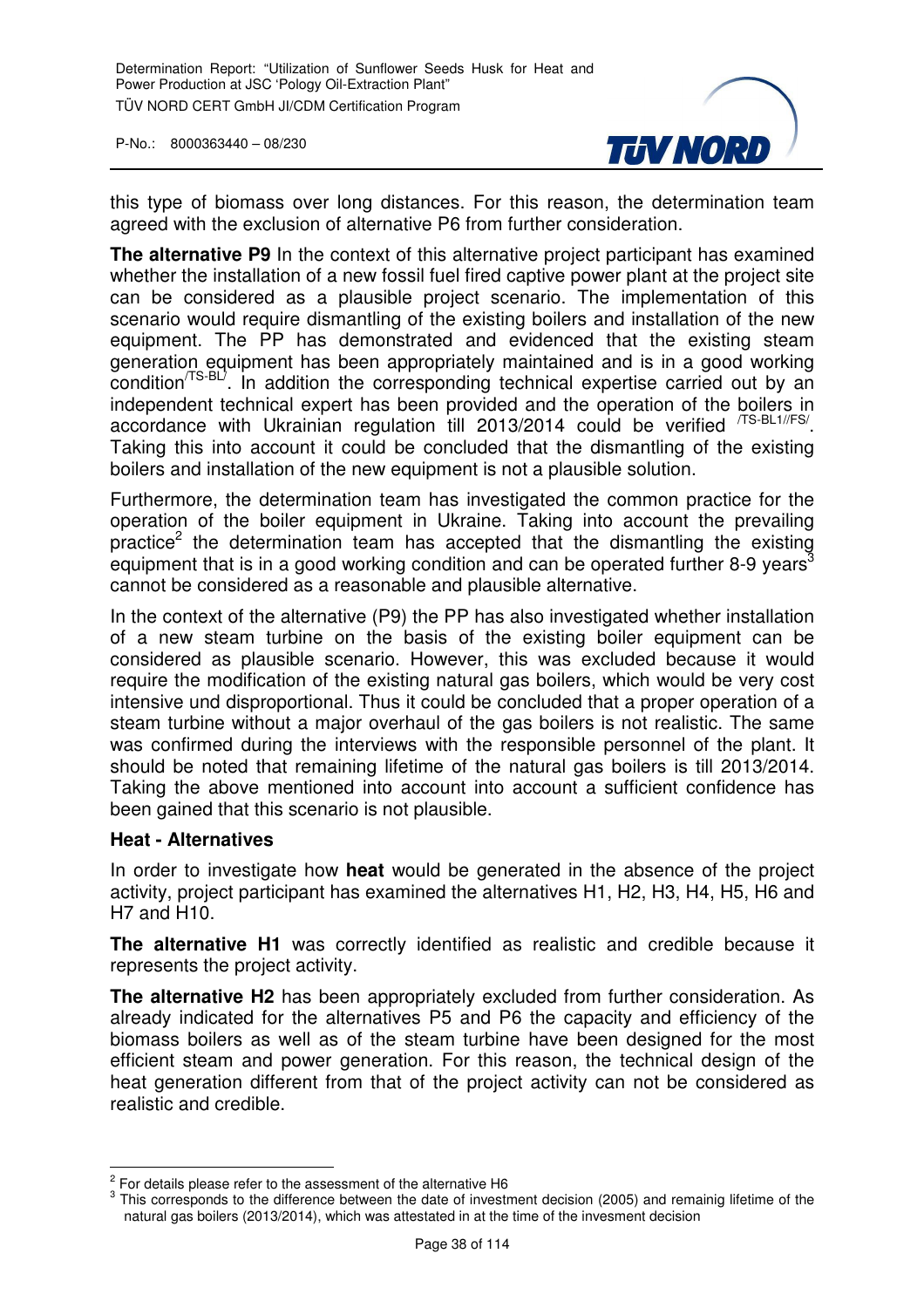

**The alternatives H3 and H10** examines the existing fossil fuel fired cogeneration (power and heat) equipment. In the course of the on-site inspection the absence of cogeneration could be verified. As no cogeneration occurs at the site these alternatives have been correctly excluded from further consideration.

**The alternative H6** In the context of alternative H6 - the continuation of the current practice, i.e. the generation of heat in existing gas fired boilers has been correctly identified as realistic and credible.

The three boilers of the type (DKVR-20-23-250 and 40-23-350) are used to cover the heat demand of the sunflower oil plant. According to the technical specification all three boilers have the corresponding required approvals for further operation  $T\text{S-BL}$ .

At the time of the investment decision the operation allowance as per the technical expertise was till 2014 for one boiler (DKVR-20-23-250) and till 2009 for the remaining two boilers<sup>/TS-BL/</sup>. For the purpose of the investment decision the internal technical experts (who are in charge of boiler operation and maintenance) have assessed that these boilers are in a good technical condition and will be able to continue their operation<sup>/MD/</sup>. This assessment is evident from the minutes of meetings. In addition, the expertise provided by an independent technical expert has confirmed that the two remaining boilers can be operated till 2013 and 2014 in accordance with Ukrainian laws and regulations<sup>/TS-BL1//FS/</sup>. The technical expertise has been carried out by an independent technical organization. As per the provided expertise document<sup>/TS-BL1/</sup> this organization has an official authorization to provide the above-mentioned expertise. Taking this into account determination team agreed that continuation of the boiler operation till 2013/2014 is a plausible alternative.

Furthermore, according to the information provided within the different studies about the Ukrainian energy market carried out by the reputed organisations the typical average technical lifetime energy units is as a rule significantly higher than 20 years (average lifetime of similar equipment). For example, according to the Comparative Analysis, EU and Ukraine carried out by UNDP<sup>4</sup> in 2007 fossil fuel fired energy generation capacities have been in operation for **30 years**/ BIA-9/. Also according to the Ministry of fuel and energy in Ukraine, more than 60% of energy units have being in service longer than 200,000 hours that corresponds to at least 23 years<sup>/BIA-6/5</sup>. Furthermore, as per the  $EBRD<sup>6</sup>$  study carried out in 2007 the average age of the large energy generation units was even between 36 and 42 years<sup>/BIA-7/7</sup>. Moreover, according to the national reports on climate change there are approx. 100.000 boiler houses in Ukraine and a large part of them are in an insufficient technical condition and requires replacement<sup>/BIA-2</sup>. This is also supported by the recent study carried out by IEA ${}^{8}$ . According to the IEA study the Ukrainian heat generating facilities are ineffective because of the outdated equipment<sup>/BIA-6//BIA-10/</sup>.

Considering the above mentioned information on the energy sector in Ukraine a sufficient confidence could be gained that the average lifetime of steam generation units in Ukraine is higher than 20 years and further operation of the outdated

 4 United Nations Development Programme

 $5$  23 years corresponds approx. to 200.000 hours divided by 8760 hours per year

<sup>6</sup> European Bank for Reconstruction and Development

 $7$  Though this average lifetime has been considered

<sup>&</sup>lt;sup>8</sup> International Energy Agency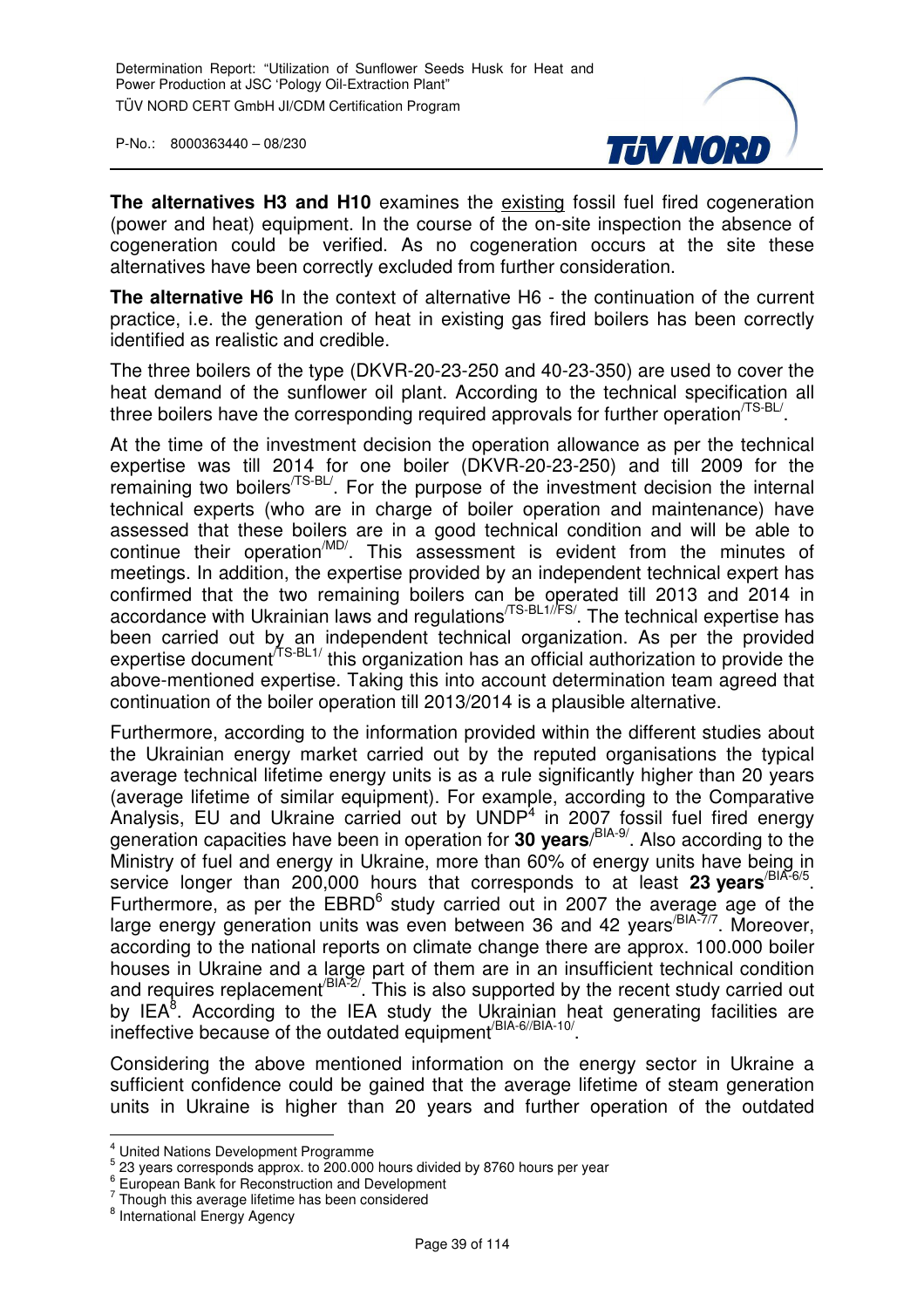

equipment is widespread in the country. Furthermore, the boilers were properly maintained. Taking this into account determination team concluded that operation of the gas boilers till 2013/2014 and even longer can be considered as a plausible scenario.

**The alternative H4** At the time of the management/investment decision a biogas degasification facility was installed at the plant. This was done in order to test the possibility to extract gaseous fuel out of the sunflower seed husk. One of the three natural gas boilers was modified to use biogas degasification station. Biogas produced was not used as predominant fuel but as a secondary fuel. It was co-fired with natural gas in one of the boilers. According to the information given by PP this was mainly a pilot project with a purpose of examination alternative possibilities of biomass utilization.

A sufficient confidence has been gained that the biogas based steam generation can not be considered as a plausible alternative. This is mainly because the amount of sunflower seed husks produced by the Pology plant is not sufficient to cover the entire steam demand of the plant. Based on provided data it could be verified that approximately 50% of sunflower seed husk has been utilized to produce approximately 8-11% biogas based steam<sup>/TS-BL//TS-BL1/</sup>. Hence, the conversion of the entire steam generation to biogas would require purchase of the additional amount of sunflower seed husk. Furthermore, according to the information provided by the different studies carried out by well-reputed organisations the large scale conversion of the entire steam generation to a biogas including the installation of a large scale degasification plant and modification of the natural gas fired boilers is not widespread in the country so that such alternative would definitely face first-of-its-kind barrier/RSS//BIA-10/BIA-11/ .

Determination team agreed that conversion of the entire steam generation to biogas would require installation of a large scale biogas degasification plant with many degasification reactors with back-up machines, storage facilities, and transportation services. Such a large scale biogas degasification is more complex and requires technical know-how as compared to the natural gas that can be taken from the pipeline. In addition, the use of natural gas is more reliable because it is available on demand. In opposite degasification plant would require organization of the entire process of fuel production including feedstock supply, treatment, extraction and transportation. According to the analysis of biomass gasification provided by IEA/BIA- $16$  the present commercial use of this technology still faces hurdles even in industrialized countries and is limited mainly to the co-firing applications. Determination team agreed that such a large-scale conversion to biogas is disproportionate to the financial and technical capability of the project participant and thus can not be considered as a plausible alternative.

However, for conservative purpose the PP has assumed that in the baseline scenario the heat generation would have the same structure as in the pre-project scenario. In other words the steam generation in the baseline scenario would be mainly generated by the natural gas fired boilers and partly by biogas degasification equipment.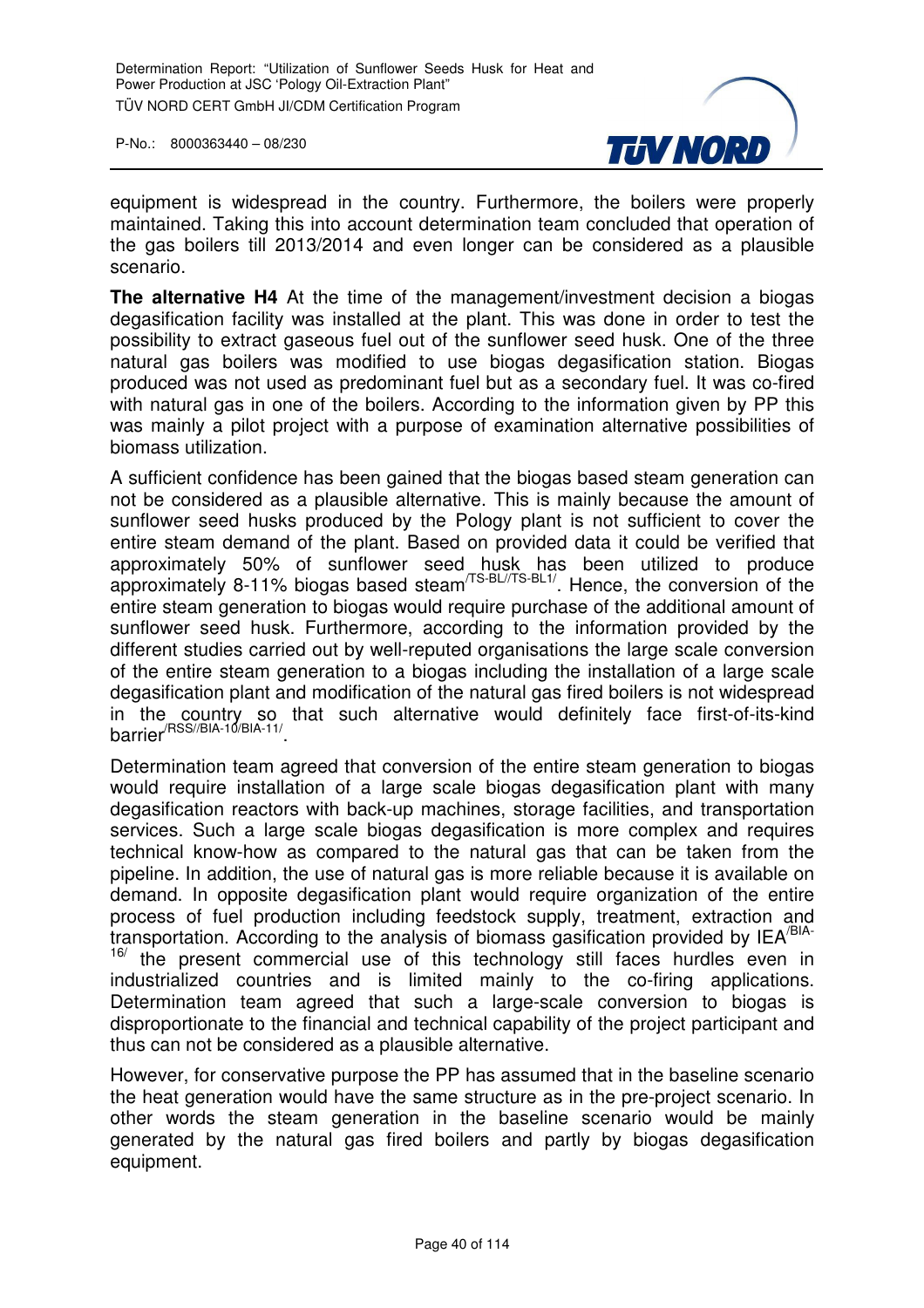

The inclusion of the biogas equipment is not exactly in line with procedure for baseline identification as per the applied methodology. However, the determination team agreed that continuation of the pre-project situation best reflects the most plausible scenario that would occur otherwise and is the most conservative approach.

**Alternative H5** has been duly excluded because there is no existing biomass residue fired cogeneration plant. Please refer to the comment above.

**Alternative H7 and H8** have been appropriately excluded from the further consideration. In the course of determination it has been verified that there are no external sources where the heat can be supplied from. The district heating system of Pology city does not have the heat generation facilities required for the heat supply for production purposes. Furthermore, there is no heat transmission system that would be necessary to transport heat to Pology plant. This could be verified through observation during the on-site-visit and through the background investigation in the course of determination. The determination team also agreed that other heat generation technologies (alternative H8) like the heat pumps and the solar energy can not be considered as plausible baseline alternatives.

Considering the above mentioned the determination team concluded that the project participant has appropriately identified the most credible and realistic alternatives. These are **H1** – the proposed project activity not undertaken as JI project and **H6/H4** – continuation of current practise (the generation of heat in existing natural gas fired boilers with a small amount of biogas extracted from the seed husks).

#### **Biomass - Alternatives**

In order to investigate what would happen to the **biomass residues** in the absence of the project activity project activity, project participant has examined the alternatives B1 – B7 as per the methodology. Following the methodology requirements the PP has appropriately identified only **one type of biomass** residues because the project activity uses only sunflower seed husk.

**The alternatives B1 and B3** as per the methodology has been appropriately excluded from further consideration because they are not in line with the national laws and regulations of Ukraine. The determination team has reviewed the Ukrainian regulations on waste handling, in particular Law on Wastes in Ukraine (3073) that have been referenced by the project participant. It could be verified that it is prohibited in Ukraine to burn the waste in uncontrolled manner and to leave the wastes husk and dumping of husk under aerobic conditions.

**The alternatives B2** has been appropriately identified as realistic and credible because it is in line with national laws and regulations and represents also the current practice. Determination team has reviewed the required permissions for disposal of sunflower seed husk issued by the local administration and it could be verified that the permissions are valid till 2011. Within the on-site visit it could be observed that sunflower seed husk are disposed in deep landfill under anaerobic conditions in line with the alternative B2 as per the methodology. In the course of the determination the long time practice of disposing landfill has been verified based on the company's internal documented evidences. In addition the PP was able to demonstrate that during this time period the biomass residues have been disposed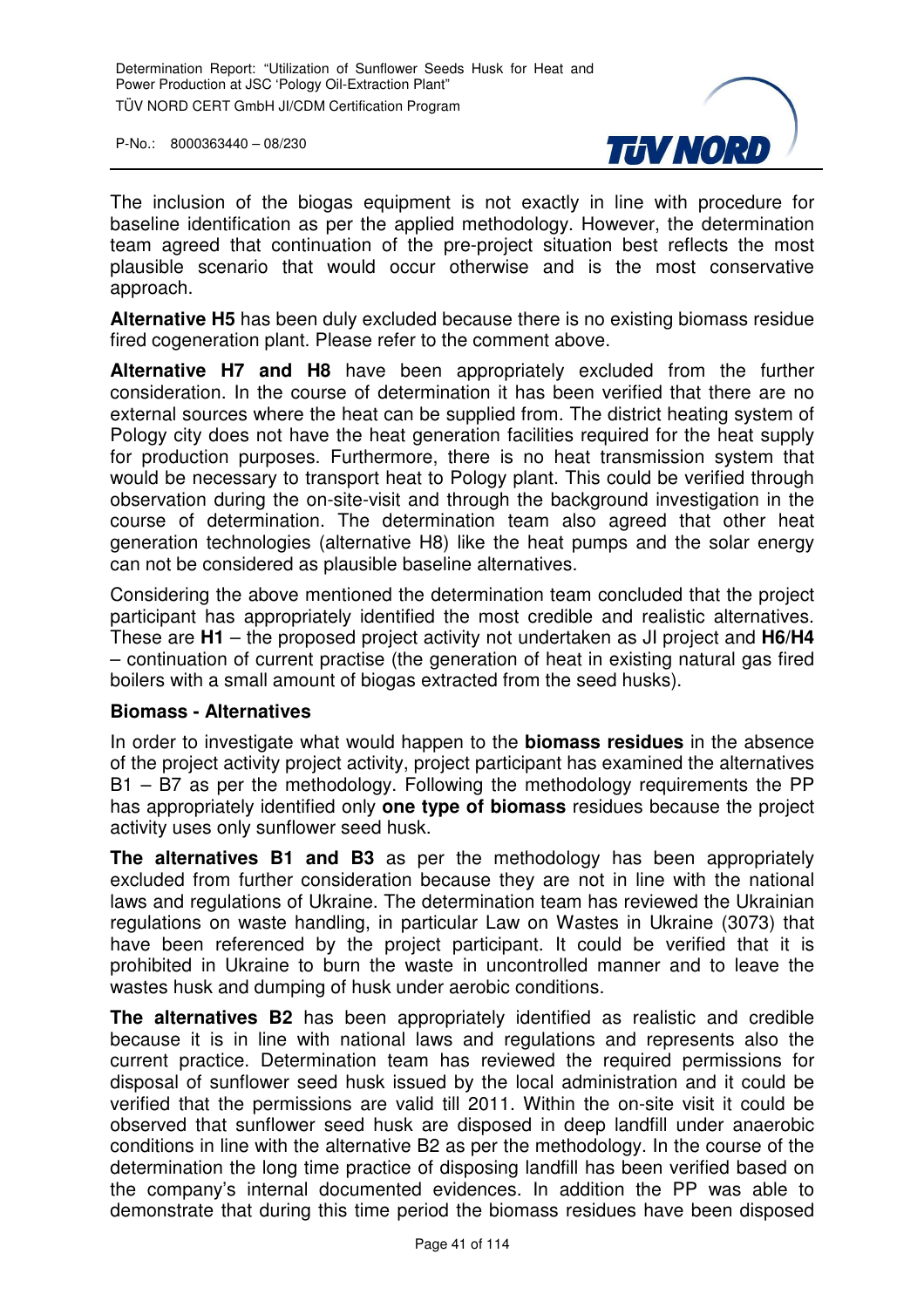

appropriately and in accordance with regulations of the local administration. No further obstacles were observed that could prevent the extension of the permission. Taking this into account the determination team agreed with the PP that required permission can be obtained and/or extended also for the time period after 2011 i.e. after expiring of the current permission. Thus, the continuation of the current practice deemed to be a plausible option.

**The alternative B4** – A part of the biomass residue is utilized for heat generation. Thus, the alternative B4 has been duly considered as plausible. For details please refer to the comments for alternative H4.

**The alternatives B5 and B6** examines heat and/or power generation in other existing sites. These alternatives have been excluded because neither power, nor the heat generation based on the sunflower seed husks is a common practice in the region and in the country<sup>/RSS/</sup>. The determination team has reviewed the project participants records related to the handling of the biomass residues for the recent four years. It could be verified that the sunflower seed husk has been disposed at the landfill. A small portion has been utilized in the degasification facility.

The exclusion of these alternatives can be further supported by information provided by the analysis of the environmental performance of Ukraine, carried out in 2007 by the economic commission for Europe (United Nations)<sup>/BIA-9/</sup>. According to this study the industrial waste is typically disposed of in landfills and is not utilized for energy generation. Further support has been gained through the Review of the Sunflower Oil Sector Review<sup>/RSS/</sup>. Also the National Environmental Policy<sup>9</sup> of Ukraine considers the Ukrainian regulation on the utilization of the industrial waste as less effective the appropriate infrastructure and financing to deal with waste materials has not been secured<sup>/BIA-11</sup>. Taking into account the information on the waste management in Ukraine as provided within these studies as well as considering the examination of the current practice as carried out by the project participant a sufficient confidence has been gained that alternatives B5 and B6 can not be considered as realistic and credible.

**The alternative B7** examines generation of bio fuels. This possibility has been examined in the context of exclusion H4 and appropriately excluded. The generation of other types of the biofuels can not be considered as a plausible alternative.

Considering the above mentioned the project participant has appropriately concluded that the most credible and realistic alternatives are **B2** – the sunflower seeds husk is dumped of left to decay under clearly anaerobic conditions and **B4** – the sunflower seeds husk is used for heat and/or electricity generation at the project site.

Within the next step project participant has appropriately identified all credible combinations of baseline scenarios. These are:

#### **Alternative 1 (A1) = P1 + H1 + B4**

This combination examines the proposed project activity not undertaken as JI and hence has been correctly identified.

<sup>&</sup>lt;u>edd</u><br><sup>9</sup> carried out by the Ministry for Environmental Protection of Ukraine, Global Environmental Facility and the United Nations Development Programme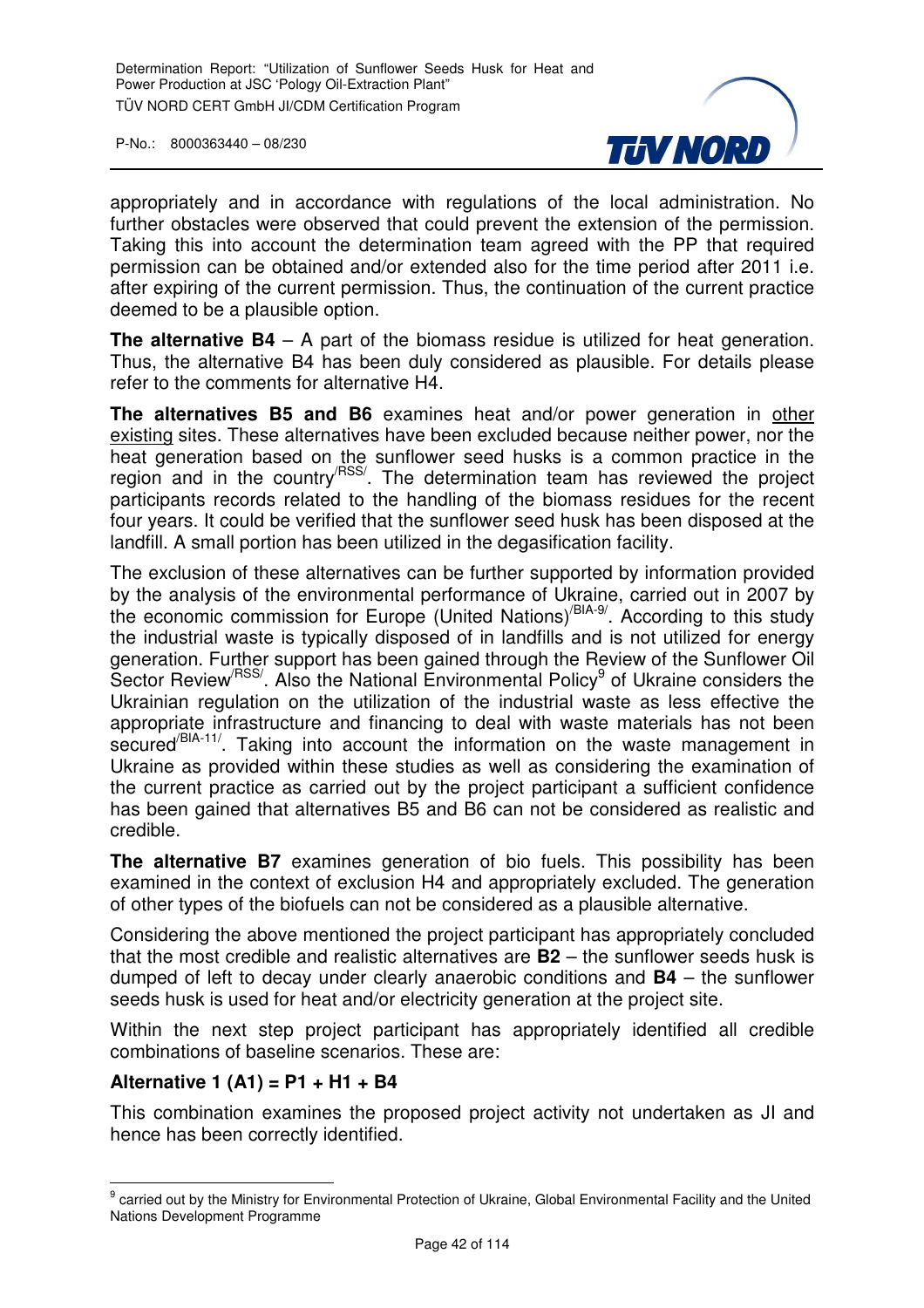

#### **Alternative 2 (A2) = P4 + H6/H4 + B2**

This combination examines the continuation of current practise and hence has been correctly identified.

#### **Investment analysis / Financial indicator**

The Net present Value (NPV) has been identified as a most suitable financial indicator within the investment analysis. The NPV reflects the costs of the project and baseline scenario and hence is suitable for the purpose of investment comparison. It is also in line with the "Combined Tool" and hence has been accepted by determination team.

Within the investment analysis PP has calculated the NPV for the project scenario and for the Baseline scenario. It could be demonstrated that the NPV of the baseline scenario is lower than that project scenario. By doing this PP has assumed that in 2015 the existing heat generation equipment will be replaced by new one. This corresponds to the technical specification and expertise results<sup>/TS-BL/TS-BL1/.</sup>

The applied values within the financial analysis have been based on the assumptions made at the time of the management decision and have been elaborated in the feasibility study and supported by further evidences. They deemed to be appropriate. For details please refer to the Annex 3 – assessment of the financial parameter.

The applied formula for NPV calculation has been checked. The excel spreadsheet available for the investment calculation is clear, viewable and unprotected. The calculation has been reproduced by the determination team and the main results could be verified.

#### **Sensitivity analysis**

The included sensitivity analysis shows that the conclusion regarding the financial/economic attractiveness is robust to variations (+/- 10%) in the critical assumptions like natural gas price, electricity tariff, and investment costs, electricity generation, NG consumption in the baseline. Determination team has reproduced the sensitivity analysis and it could be verified that the conclusion is robust even assuming 10% higher natural gas price and electricity purchase tariffs and lower investment costs. The results of the investment analysis are robust even to variation of the natural gas price (+20%), electricity tariff (+80%), investment cost (-15%).

The investment costs for the boilers have been based on the proposals from a technology supplier and deemed to be plausible. The costs for the second boiler and steam turbine have been assumed within the feasibility study based on the tender documents and internal documentation so that the variation of – 10% has been also assessed as appropriate.

#### **5.2.4 Additionality Determination**

#### **Consideration of JI in decision making (if project start before determination PDD)**

The 19.10.2005 is the date of the management decision to go ahead with the project activity. Also in 2005 consultant has been contracted for developing the project in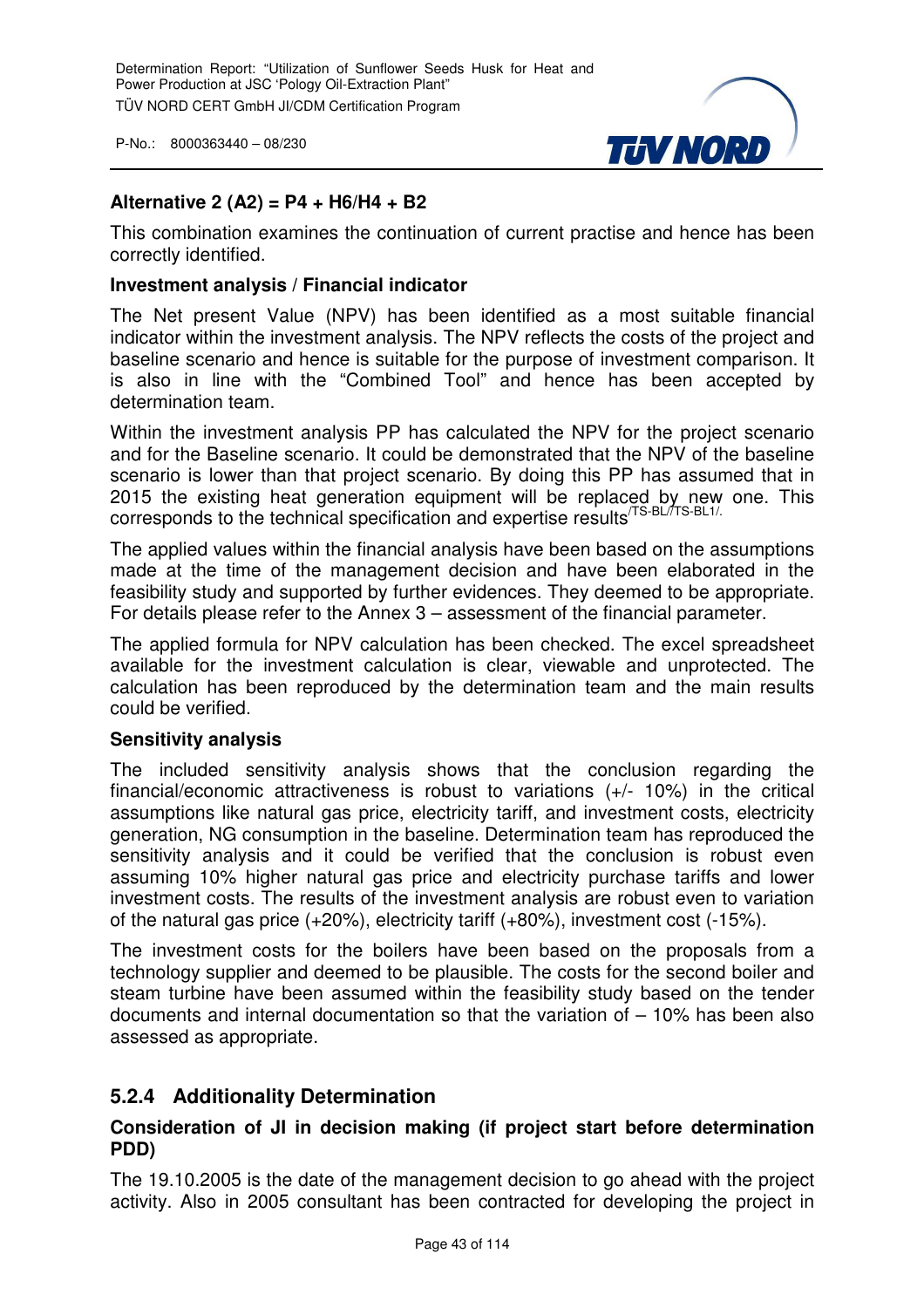

accordance with JI rules. Few months after the management decision (19.05.2006) the contract with boiler manufacturer has been signed. The evidence for the management decision has been provided and the date of the decision could be verified<sup>(MD//MD-1//FS/</sup>. Based on provided evidences determination team concluded that JI was seriously considered at the time of the decision making. The corresponding evidences<sup>/MD/MD-1//FS//XLS</sup>/ have convinced that without benefits out of JI the project would be not financial viable.

#### **Application of methodology / methodological tools**

Project participant has justified the additionality by means of applying "Combined tool to identify the baseline scenario and demonstrate additionality" (Combined tool $C(T)$ ). This is in line with methodology (ACM0006). In accordance with the Combined  $Tool<sup>CT</sup>$  the additionality has to be justified through identification of the baseline scenario and common practice analysis. For the baseline identification an investment comparison analysis and barrier analysis have been carried out.

#### **Investment analysis**

Investment analysis shows that the project scenario is not the most attractive alternative. It is not economically feasible without benefits from ERU sales. All parameters applied within the investment analysis have been assessed as plausible. Applied financial analysis has been supported by evidences and has been assessed as appropriate.

#### **Barrier analysis**

A detailed barrier analysis has been carried out by PP: In most cases the identified barriers have been assessed as a serious difficulty w.r.t the project implementation. In the course of the determination a sufficient confidence could be gained that an immense effort has been spent by the project participant to overcome the identified barriers. The justification of the barriers supported by evidence and substantiated. Furthermore the determination team is of the opinion that argumentation as provided by the project participant in this context is convincing.

However the identified barriers could not be sufficiently elaborated to demonstrate that project activity would be prevented from implementation.

#### **Step Common praxis analysis**

Within the common practice analysis project participant has properly defined the Ukraine as the corresponding geographical area. Afterwards PP has identified similar activity in the defined geographical area. The analysis of similar activities – installation of seed husk based cogeneration equipment has been done in a complete and detailed manner. The references data source is the Review of the Sunflower Oil Sector<sup>/RSS/</sup>.

The references and data sources have been verified. According to the provided data source the ten of the seventeen large oil plants have installed husk boilers for heat generation. However the combined heat and power generation has not diffused in the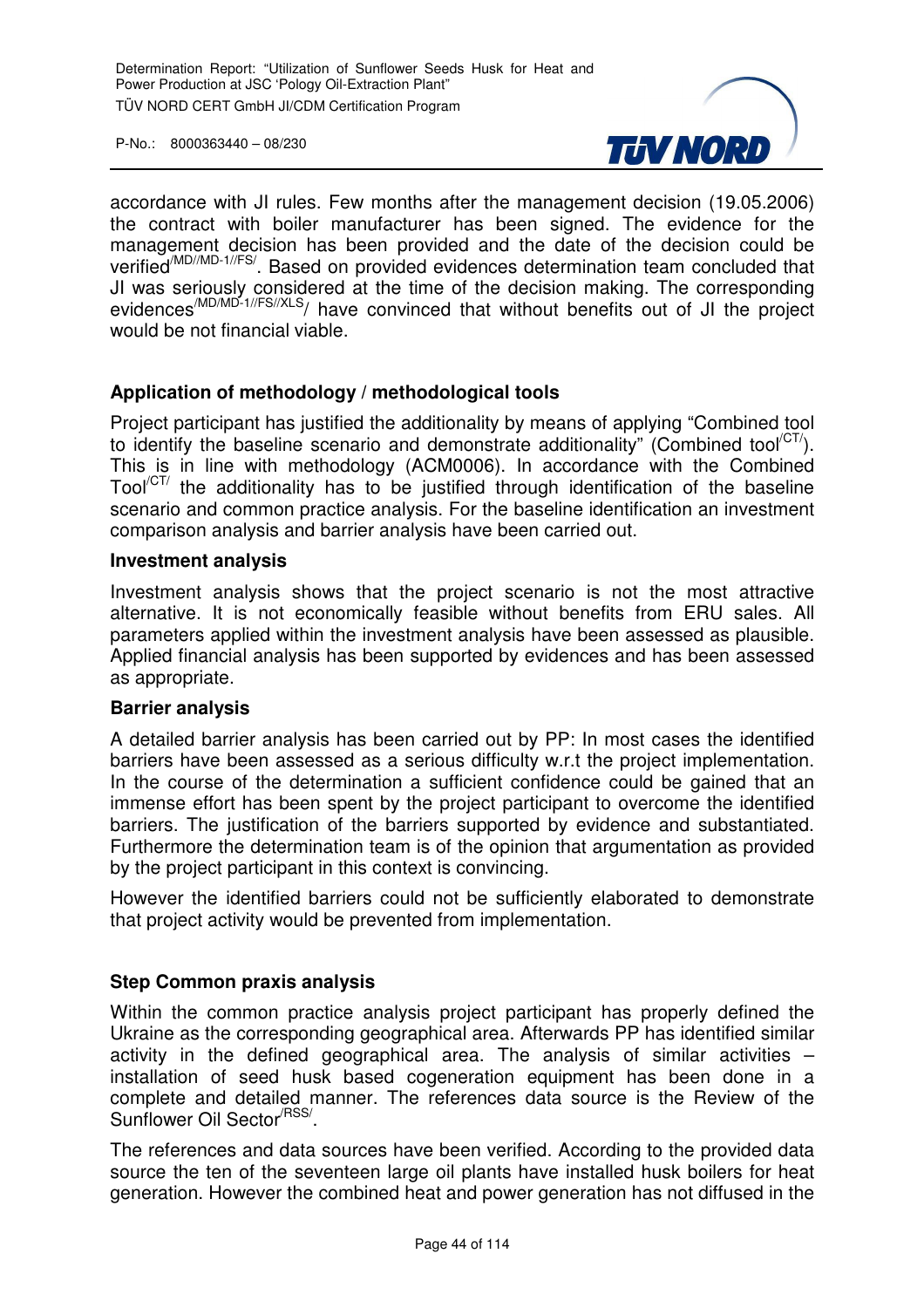

sunflower oil sector in Ukraine. Taking this into account PP has appropriately concluded that sunflower seed husk based cogeneration cannot be considered as the common practice in Ukraine.

As the similar activities have not been observed, the proposed project activity can be considered as **additional**.

#### **Compliance with further methodology requirements.**

In order to comply with further methodology requirements PP has documented in the PDD following information about the heat generation equipment that was operated at the project site during the most recent three years prior to the start of the project activity:

- the type and
- capacity of the boiler,
- types and quantities of fuels used.

The provided information has been evidenced and could be verified<sup>/TS-BL//HD-BL/</sup>. In addition for each boiler installed under the project activity the type and capacity of boilers and which types and quantities of fuels are planned to be used is provided in the PDD. The information in the PDD is in line with provided evidences<sup>/TS-PA1//TS-PA2/</sup>.

## **5.2.5 Monitoring Methodology / Monitoring Plan**

The applied monitoring methodology is the approved consolidated baseline and monitoring methodology ACM0006 (Version 10). The applicability criteria for monitoring are the same as for the baseline methodology. As already investigated all criteria for applying the monitoring methodology are met.

The monitoring plan is documented according to the applied methodology. It provides for the collection an archiving of all relevant data as listed in ACM0006. The measurement equipment and the measurement methods are described in the monitoring plan and presented under section D and the Annex 4 of the PDD.

During the on-site inspection interviews with the responsible personnel have been carried out and a sufficient confidence has been gained that the personnel in charge of the monitoring has sufficient competence for operating equipment.

Project participant has introduced the procedures for data management and processing within the particular stages of the monitoring. Double check procedures have been introduced to ensure high quality project management. Different tasks within the monitoring are clearly allocated to the personal of the different departments. Personal and the corresponding tasks/responsibilities of the project monitoring are clearly defined. Furthermore all procedures have been clearly documented. A sufficient confidence has been gained that the monitoring plan will ensure accurate monitoring of the relevant parameters.

The archiving period in the revised PDD is in line with §38 of the Guidance on the baseline setting and monitoring and clearly indicate that all data monitored and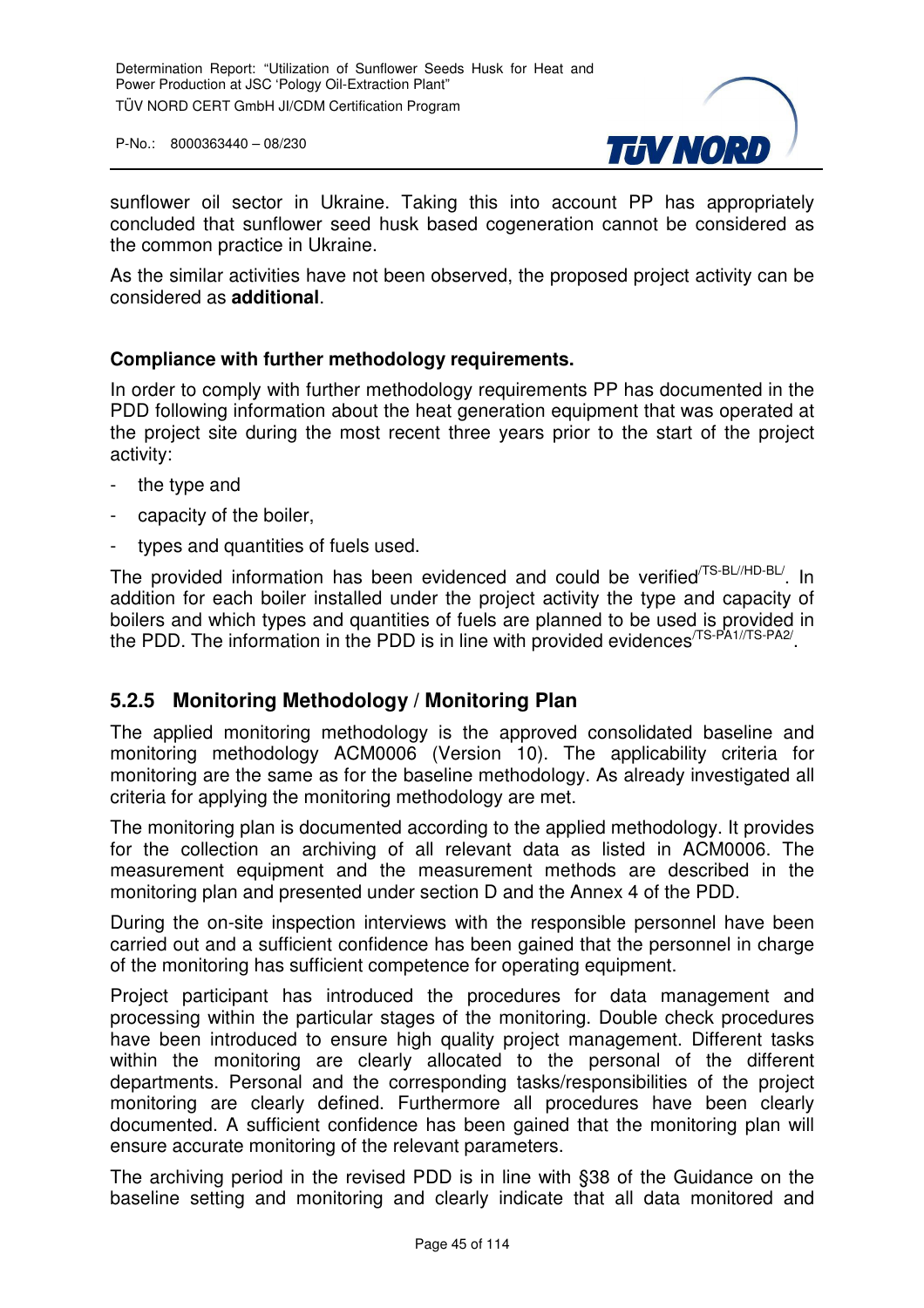

required for determination according to paragraph 37 of the JI guidelines will be kept for two years after the last transfer of ERUs for the project.

#### **Project emissions**

In the context of the project emissions project participant has appropriately included:

• CH4 emissions from the combustion of biomass residues

and correctly excluded

- CO2 emissions from transportation of biomass residues
- CO2 emissions from on-site consumption of fossil fuels
- CO2 emissions from consumption of electricity
- CH4 emissions from waste water

CO2 emissions from **transportation** of biomass residues to the project site (PETy) have been duly excluded because the biomass will be combusted directly on the site of the project participant and no transportation of biomass is envisioned. This could be verified based on the provided design of the entire project plant <sup>TS-PA1//TS-PA2//FS/</sup>. Within the site visit the project site has been inspected, the construction works of the plant have been observed and sufficient confidence has been gained that project will be implemented as per the envisioned technical design. It is also important that sunflower seed husk will be not supplied from external sources so that transportation of this type of biomass with trucks from other sources (esp. over long distances) is not relevant in this context.

As evident from the historical data the average annual output of sunflower seeds was 53741 t/year. This is more than required for boiler operation (51443 t/a) Hence a sufficient confidence has been gained that no transportation from external sources will be required.

**CO2 emissions from on-site consumption of fossil fuels** due to the project activity: The determination team agreed with the exclusion of this emission source because neither the co-firing, nor the use of the start up fuels is required for operation of the biomass resides fire boilers. This could be verified based on the technical specification of the sunflower seed husk boilers and the feasibility study<sup>TS-</sup> PA1//TS-PA2//FS/ .

**CO2 emissions from consumption of electricity** have been appropriately excluded from the monitoring plan because there is no mechanical treatment of the biomass. As already indicated it could be verified that the sunflower seed husk will be combusted directly without any further treatment or preparation. As per the methodology the auxiliary electricity consumption by the project plant should be considered in the calculation of the net quantity of electricity generation in the project plant. This has been done in the corresponding section.

**CH4 emissions from waste water**: As already indicated there is no treatment of the biomass. For this reason this emission source has been appropriately considered as irrelevant in the context of the project activity.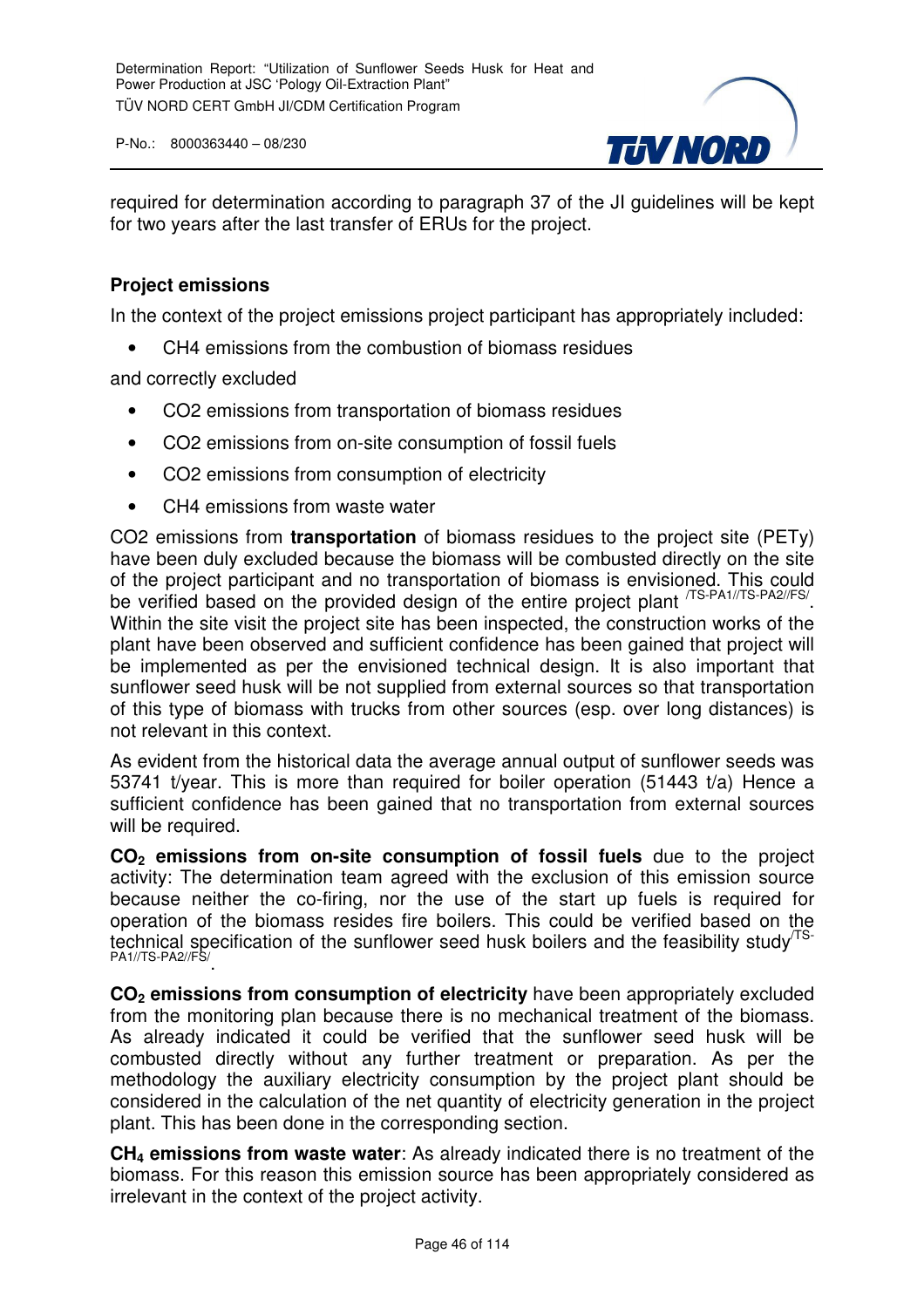

**CH4 emissions from the combustion** of biomass residues: Project participant has correctly included the  $CH<sub>4</sub>$  emissions from the combustion of the biomass residues because the emissions from the uncontrolled decay (as per B2) have been included in the project boundary. The formula (6) of the ACM0006 has been applied for determination of  $CH_4$  emissions from combustion. This is in line with the methodology. Also the monitoring of the relevant parameters has been duly elaborated. In particular:

The **Quantity of sunflower seed husk** combusted in the project plant will be determined on the wet basis. The quantity of sunflower seed husk will be measured by weight meters. The moisture content will be adjusted in order to determine the quantity of dry biomass. The measurement will be done by using frequency converter for recording of consumption of husk supply to the boiler. The quantity will be determined based on the quantity of revolutions of the dosage sluice. The frequency will be recorded every 20-180 seconds in electronic form on server. The consumption of sunflower seed husk will be determined subject to dosage sluice load factor of the particular furnace (fire-chamber) in accordance with the manufactures monitoring procedures. Each biomass boiler has two furnaces (fire-chambers). Hence the total consumption of the boiler is determined as the sum of the two furnaces. The described procedure is in line with provided evidences<sup>/MHW//MP//MPD/</sup>. The quantity will be cross checked with quantity of heat generated by the two biomass boilers. The steam generation will be measured by the flow meters installed at each boiler. The procedures for monitoring this parameter deemed to be duly elaborated.

The recordings will be carried out every 12 hours within the shift changeover in the paper form (log book). The collected data in paper format (log book) will be aggregated on a monthly basis and archived in both paper and electronic form. The responsible for data collection and archiving is the project manager. During the onsite-visit it has been verified that the corresponding procedures for monitoring of parameters have been implemented and appropriately carried out by the responsible personal.

The **moisture content** and **net calorific value** (NCV) will be determined in order to compute the quantity on the dry basis. The moisture content of the biomass residue will be determined on a quarterly basis by the independent and reputed laboratory. It could be also verified that already in the pre-project situation moisture content and NCV measurements on the sunflower seed husk for internal needs of the company have been carried out by an independent Sevastopolj laboratory since several years<sup>/MC/</sup>. This laboratory is certified in Ukraine as an independent expert for carrying out these measurements. It is envisioned to carry out the moisture content and NCV by this laboratory.

In addition moisture content will be determined on a regular basis by company's internal laboratory. These measurements will be used for crosscheck purpose. PP has provided evidences that the moisture content of the sunflower seed husk has remained stable during the last years<sup>/MC/</sup>. Taking this into account determination team is of the opinion that procedures for monitoring the moisture content are duly elaborated.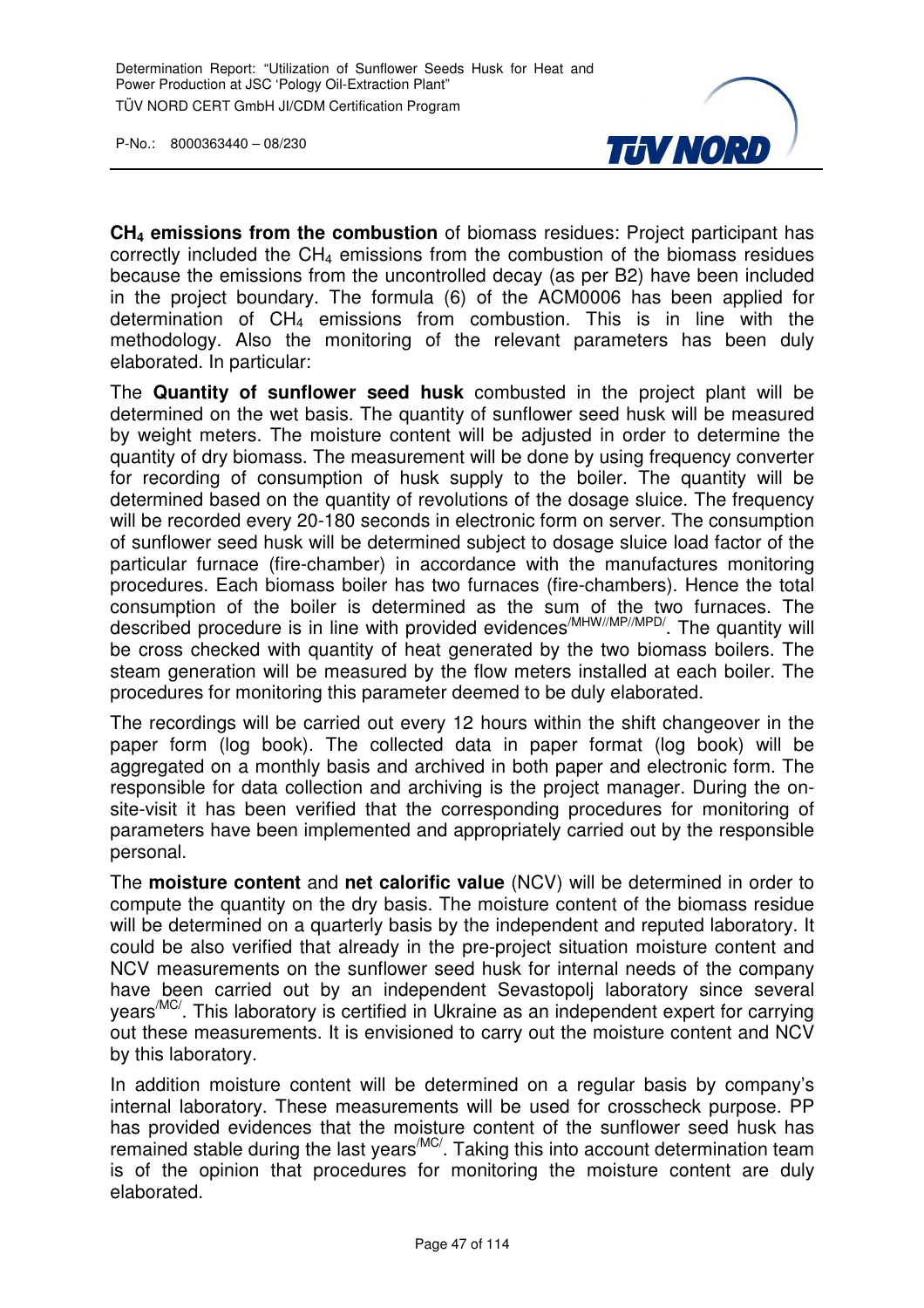

**CH4 emission factor** for the combustion of biomass residues in the project plant (41.1 kg/TJ) has been determined based on the default parameters as per the methodology. Both the default  $CH_4$  emission factor for combustion of biomass residues and the conservativeness factor have been indentified in a conservative manner. For this reason determination team is of the opinion that the applied emission factor has been determined appropriately.

#### **Baseline Emissions**

Following baseline emissions have been correctly included**:** 

- Emission reductions due to displacement of electricity
- Emission reductions due to displacement of heat
- Emissions due to anaerobic decay of biomass residues

#### **Emission reductions due to displacement of electricity**

Emission reductions due to the displacement of the electricity will be calculated as a product of the net quantity of the electricity generated with biomass residues and the CO<sub>2</sub> baseline emission factor for the electricity displaced due to the project. The formula (8) of the methodology has been correctly applied in this context.

**Grid emission factor** for the Ukrainian grid taken as 0,896 tCO2/MWh is based on the standardized emission factors for the Ukrainian electricity grid as determined by the Global Carbon B.V. and verified by TUV SÜD<sup>/EF/</sup>. The document has been checked and the value applied in the calculation could be verified.

As per the monitoring plan the electricity generation will be determined as **net quantity of electricity generated** in the project plant during the year. This is in line with the identified scenario – scenario 2 and methodology requirements.

The net quantity of electricity generated will be determined as a difference between gross electricity generated by the steam turbine and the electricity consumption of the boilers and steam turbine. According to the monitoring plan net quantity of electricity generated will be measured continuously with appropriate and state of the art equipment. As per the technical specification for the envisioned electricity meters<sup>/M-EL/</sup> the accuracy of the meters will be 1%. The issue was discussed during the site visit and sufficient confidence was gained that metering equipment will be calibrated in accordance with procedures of the manufacturer and host country regulations. The QA/QC procedures have been also elaborated in accordance with methodology requirements.

#### **Emission reductions due to displacement of heat**

Baseline emissions due to displacement of heat have been determined according to the identified baseline scenario - the generation of heat by using both fossil fuels (H6) and biogas from the degasification equipment (H4). The formula to calculate emission reductions due to displacement of heat is in line with the formula (26) of the methodology.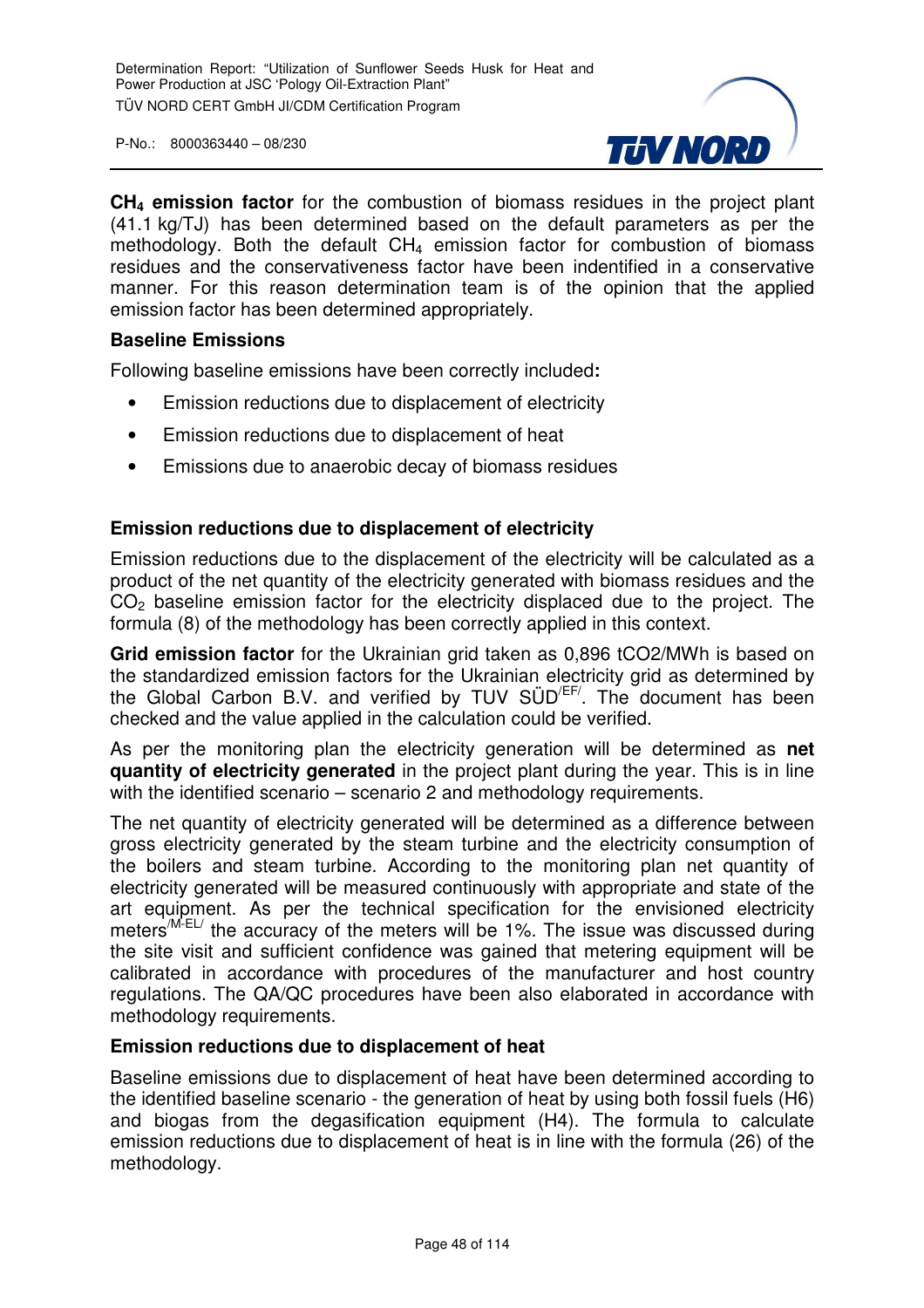

**Quantity of heat:** The quantity of the heat that displaces the heat generation based on the fossil fuels (Qy) will be determined according to equation (28) as per methodology. In doing so the  $Q<sub>project</sub> plant, y$  will be determined as the net quantity of heat supplied to plant's production facilities. The net quantity of the heat generated by using biogas within the last 3 years ( $Q_{\text{biomass history}}$ ) has been provided and the value could be verified<sup>/MC/</sup>.

According to the monitoring plan net quantity of heat generated will be measured continuously with appropriate and state of the art equipment. The steam generation  $Q<sub>project plant, y</sub>$  will determined by vortex flow meters. The envisioned mass flow measurement accuracy as indicated in the PDD is in line with provided technical specification of the meters<sup>/TSH</sup>. The calibration should be carried out every 3 years<sup>/TSH/</sup>. The accuracy has been assessed as appropriate. The issue was discussed during the site visit and sufficient confidence was gained that metering equipment will be calibrated in accordance with procedures of the manufacturer and host country regulations. The QA/QC procedures have been also elaborated in accordance with methodology requirements.

**Energy efficiency of the boiler** that would be used in the absence of the project activity to generate heat has been determined as highest efficiency value (93.4%) among the three fossil fuel fired boilers that would be used in the absence of the project activity<sup>TS-BL1//TS-BL/</sup>.

According to the applied technical standards the efficiency of the steam boilers of this type and of the corresponding the steam output (between 6.5t/h and 75t/h) should be 93%. The identified value is in line with technical standards for this boiler type. For this reason the identified value is considered to be appropriately identified.

#### **Emissions due to anaerobic decay of biomass residues**

The decay under clearly anaerobic conditions (case B2) was identified as the most likely baseline scenario for the use of the biomass residues. Thus the project participants has appropriately applied "Tool to determine methane emissions avoided from disposal of waste at a solid waste disposal site" for determination of the baseline emissions Anaerobic decay of biomass residues.

By doing this the amount of sunflower seed husks avoided from decay has been defined in accordance with equitation (44) of the methodology. The amount of the sunflower seed husks utilized in biogas degasification equipment and the disposed biomass landfill in the time period between 2004 and 2007 has been evidenced and the values as indicated in the PDD could be verified<sup>/BL-AS/</sup>. The applying equitation 44 of the methodology has been also assessed as appropriate in this context.

The formula for determination methane emissions avoided from disposal of waste at a solid waste disposal site as per the required "Tool to determine methane emissions avoided from disposal of waste at a solid waste disposal site" (Tool/TME/).

The parameters applied within the calculation have been verified w.r.t the particular requirements of the applied "Tool to determine methane emissions avoided from disposal of waste at a solid waste disposal site". The applied values have been with assessed as appropriate. In particular: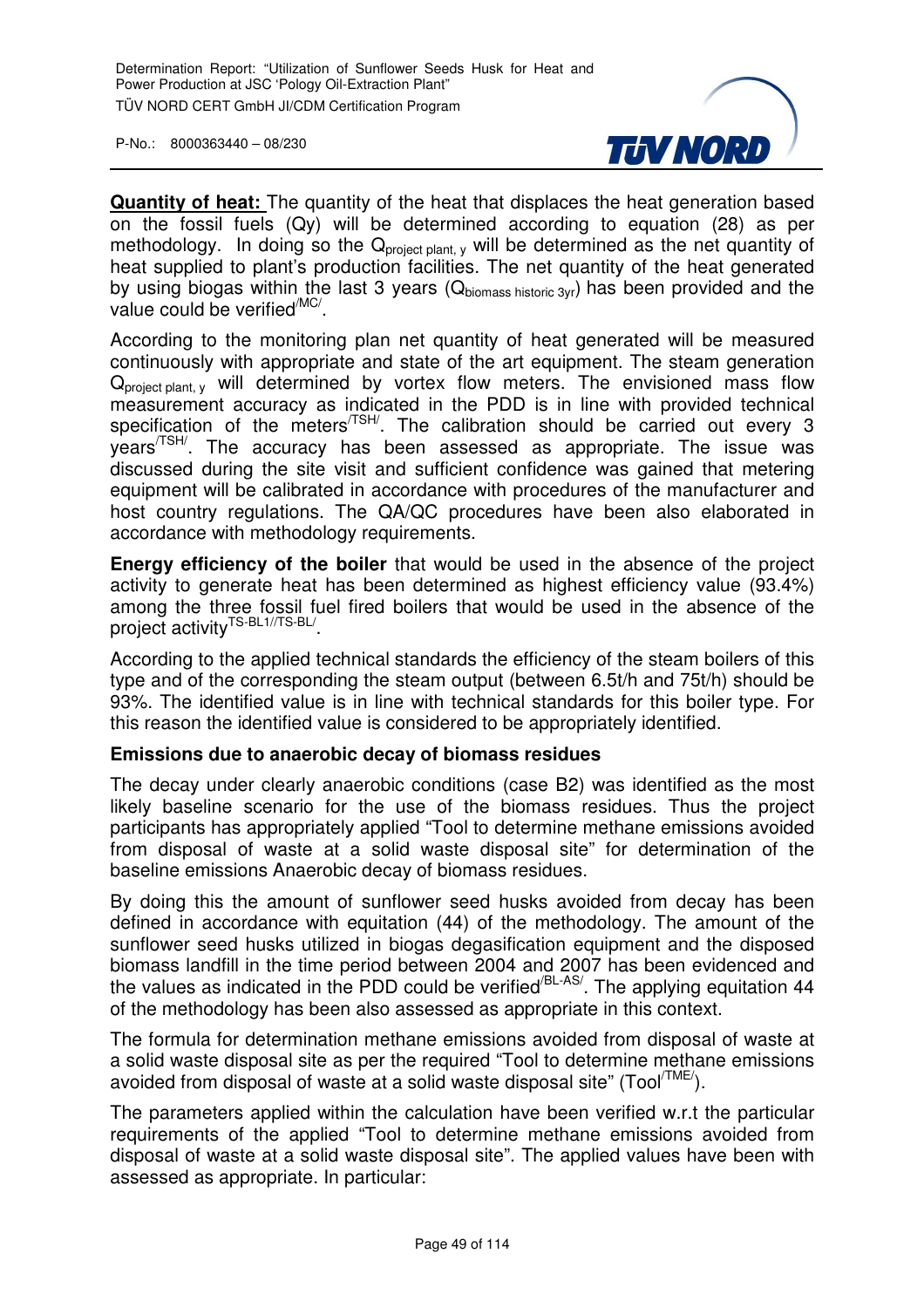

1) Model correction factor takes as  $\varphi$  =0.9 is in line with the requirements of the  $\mathsf{Tool}^{\prime\mathsf{TME}/}.$ 

2) Oxidation factor  $OX = 0$  is in line with the requirements of the Tool<sup> $TIME/$ </sup> because the waste disposal site (landfill) where the sunflower seeds husk would have been dumped in the absence of proposed project activity is not covered with any oxidizing material such as soil or compost. This could be observed during the onsite-visit.

3) Fraction of methane in landfill gas F=0.5, is in line with the requirements of the Tool/TME/

4) Fraction of degradable organic carbon that can decompose  $DOCf = 0.5$ , is in line with the requirements of the  $\text{Tool}^{\text{TME}'}$ :

5) Methane correction Factor MCF =  $0.8$  is in line with the requirements of the Tool/TME/ because the landfill is classified as unmanaged deep solid waste disposal sites. Its depth reaches 6-9 m that is more than 5 meters but landfill does not have cover material, neither mechanical compacting or leveling of the waste. This could be observed during the on-site-visit.

6) Fraction of degradable organic carbon in the sunflower seeds husk  $DOCj = 0.5$ according to the IPCC 2006 Guidelines for National Greenhouse Gas Inventories (Volume 5, Table 2.4). As sunflower seeds husk cannot be clearly attributed to one of the waste types in the IPCC Guidelines, the DOC for dry wood was selected by project participants. This has been assessed as appropriate because dry wood waste has the most similar characteristics to husk

7) Decay rate for the sunflower seeds husk  $k = 0.03$ . The climate of the Pology region was correctly justified to be Boreal wet <sup>/BIA-1//BIA-2/</sup>.

8) Average annual temperature in Pology region is +8,5 C. Value could be verified based on the data of the Second National Communication Ukraine<sup>/BIA-2/</sup>.

9) MAP – mean annual precipitation =  $550$  mm/yr. Value could be verified based on the data of the Second National Communication Ukraine<sup>/BIA-2/</sup>.

10) PET – potential evapotranspiration = 500 mm/yr. Value could be verified based on the data of the Second National Communication Ukraine<sup>/BIA-2/</sup>. Thus MAP/PET>1.

11)  $f = 0$  Fraction of methane captured at the landfill and flared, combusted and used in another manner (f) has been correctly taken as 0 because no methane is captured at existing Pology landfill, and there are no initiatives to construct any landfill gas collection and utilization systems at the Pology landfill.

12) Global Warming Potential of methane GWP<sub>CH4</sub> = 21 is correct.

## **5.2.6 Leakage**

In the course of determination it could be verified that sunflower seed husk have been mainly land-filled and only a small part has been utilized in the biogas degasification equipment<sup>HD-BL//HD-BL1//LDF/</sup>.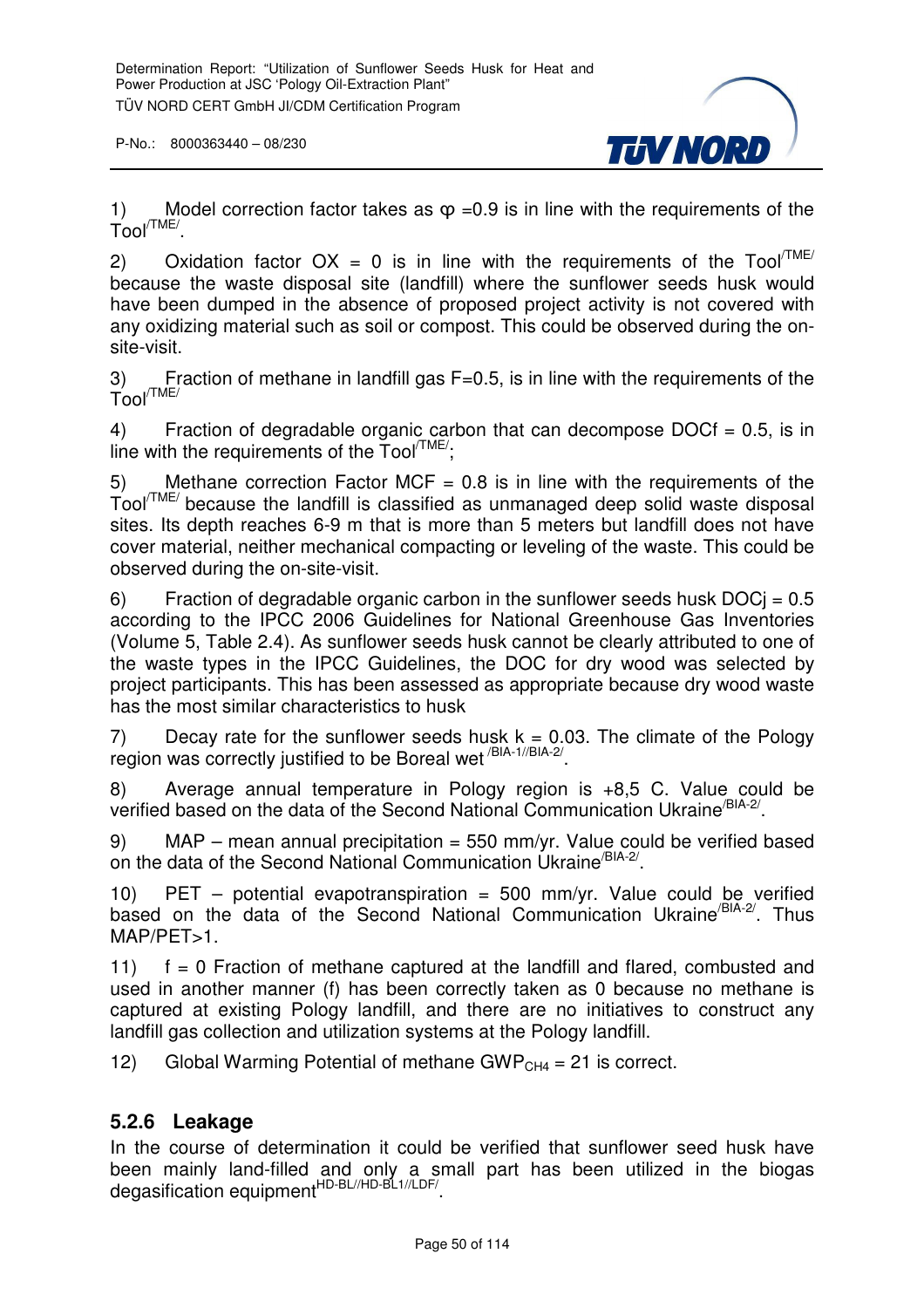

Taking also into account the results of the Review of the Sunflower Oil Sector in Ukraine<sup>/RSS/</sup> a sufficient confidence could be gained that no market for sunflower seed husks has been emerged. Determination team agreed that transportation of the sunflower seed husk over long distances is not a plausible scenario. This conclusion could be further supported by other official data sources<sup>/BIA-9//BIA-11/</sup>. Please refer to the assessment of the alternatives B5 and B6. Taking this into account determination team is of the opinion that leakage has been ruled out in accordance with provisions of the methodology.

## **5.2.7 Calculation of GHG Emission Reductions**

#### **Project emissions**

#### **CH4 emissions from the combustion** of biomass residues

The applied quantity of the combusted biomass residues (51443 t/year) is based on the technical data of the biomass boilers.

CH4 emission factor for the combustion of biomass residues in the project plant (41.1 kg/TJ) has been determined based on the default parameters as per the methodology<sup>/Meth</sup><sup>/</sup>. Both the default  $CH_4$  emission factor for combustion of biomass residues and the conservativeness factor have been indentified in a conservative manner. For this reason determination team is of the opinion that the applied emission factor has been determined appropriately.

The assumed values for **moisture content (10%)** and **net calorific value** (14.4 Gj/t) are in line with information as per the independent labour expertise<sup>/MC/</sup>.

#### **Baseline – Emissions**

#### **Emission reductions due to displacement of electricity**

The formula for determination emission reductions due to the displacement of electricity as well as the applied parameters is in line with the methodology. The net quantity of electricity generated has been estimated based on the capacity of the steam turbine and a plant load factor. The assumed amount deemed to be plausible. It is in line with the value in the investment comparison analysis.

The electricity consumption of the power plant will include auxiliary electricity consumption of the biomass fired boilers and the steam turbine. For this purpose the electricity meters will be installed at the biomass boilers. The electricity meter installed at the steam turbine will determine the net electricity generation of the steam turbine.

The grid emission factor for the Ukrainian grid of  $0.896$  tCO<sub>2</sub>/MWh is based on the standardized emission factors for the Ukrainian electricity grid as determined by the Global Carbon B.V. and verified by TUV SÜD<sup>/EF/.</sup> The documents have been checked and the value applied in the calculation could be verified.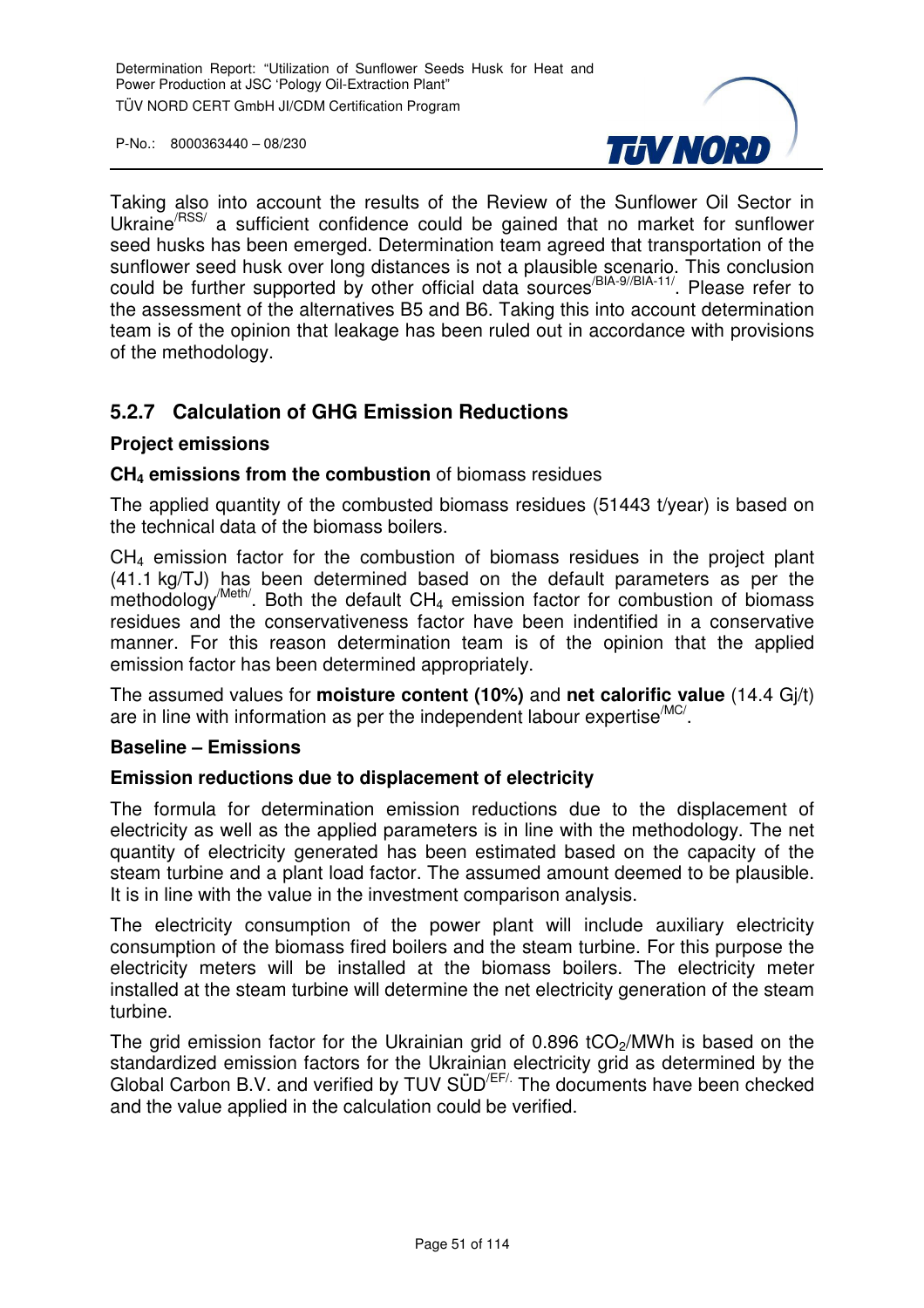

#### **Emission reductions due to displacement of heat**

Quantity of heat  $(Q_v)$  has been determined according to equation (26) as per methodology. The value of the total heat generation ( $Q_{project\ plant. v}$ ) 652,844 GJ<sup>10</sup> is determined based on the boiler technical data. The average biogas based steam generation in the considered time period is 46,099 MJ. Hence the quantity of the natural gas based steam generation 606,744 GJ has been duly elaborated. The applied values are also plausible as compared to the historical values and taking into account the minor increase of the steam demand due to the production forecast of the plant.

The energy efficiency of the boiler that would be used in the absence of the project activity to generate heat has been determined as highest efficiency value (93.4%) among the three fossil fuel fired boilers that would be used in the absence of the project activity<sup>TS-BL1//TS-BL/</sup>.

According to the applied technical standards the efficiency of the steam boilers of this type and of the corresponding the steam output (between 6.5t/h and 75t/h) should be 93%. The identified value is in line with technical standards for this boiler type. For this reason the identified value is considered to be appropriately identified.

Emission factor for natural gas (56.1 tCO $_2$ /TJ) is in line with IPCCC values.

#### **Baseline emissions due to anaerobic decay of biomass residues**

The most likely baseline scenario for the use of the biomass residues is the decay under clearly anaerobic conditions (case B2). Due to this, the project participants has appropriately applied "Tool to determine methane emissions avoided from disposal of waste at a solid waste disposal site" for determination of the baseline emissions anaerobic decay of biomass residues.

By doing this the amount of sunflower seed husks avoided from decay (24,293 t) has been duly assumed based on the technical specification of the boilers.

The formula for determination methane emissions avoided from disposal of waste at a solid waste disposal site as per the corresponding Tool has been reproduced by the determination team and the values could be verified.

The parameters applied within the calculation have been verified w.r.t the particular requirements of the applied "Tool to determine methane emissions avoided from disposal of waste at a solid waste disposal site". The applied values have been with assessed as appropriate. Please refer to 5.2.5.

**Leakage** emissions have been appropriately ruled out and for this reason correctly excluded from calculation.

## **5.2.8 Project Management Planning**

The project management planning is appropriate for the purpose of the project monitoring. Please refer to the comments under monitoring section (section 5.2.6)

 $\overline{a}$ <sup>10</sup> After project implementation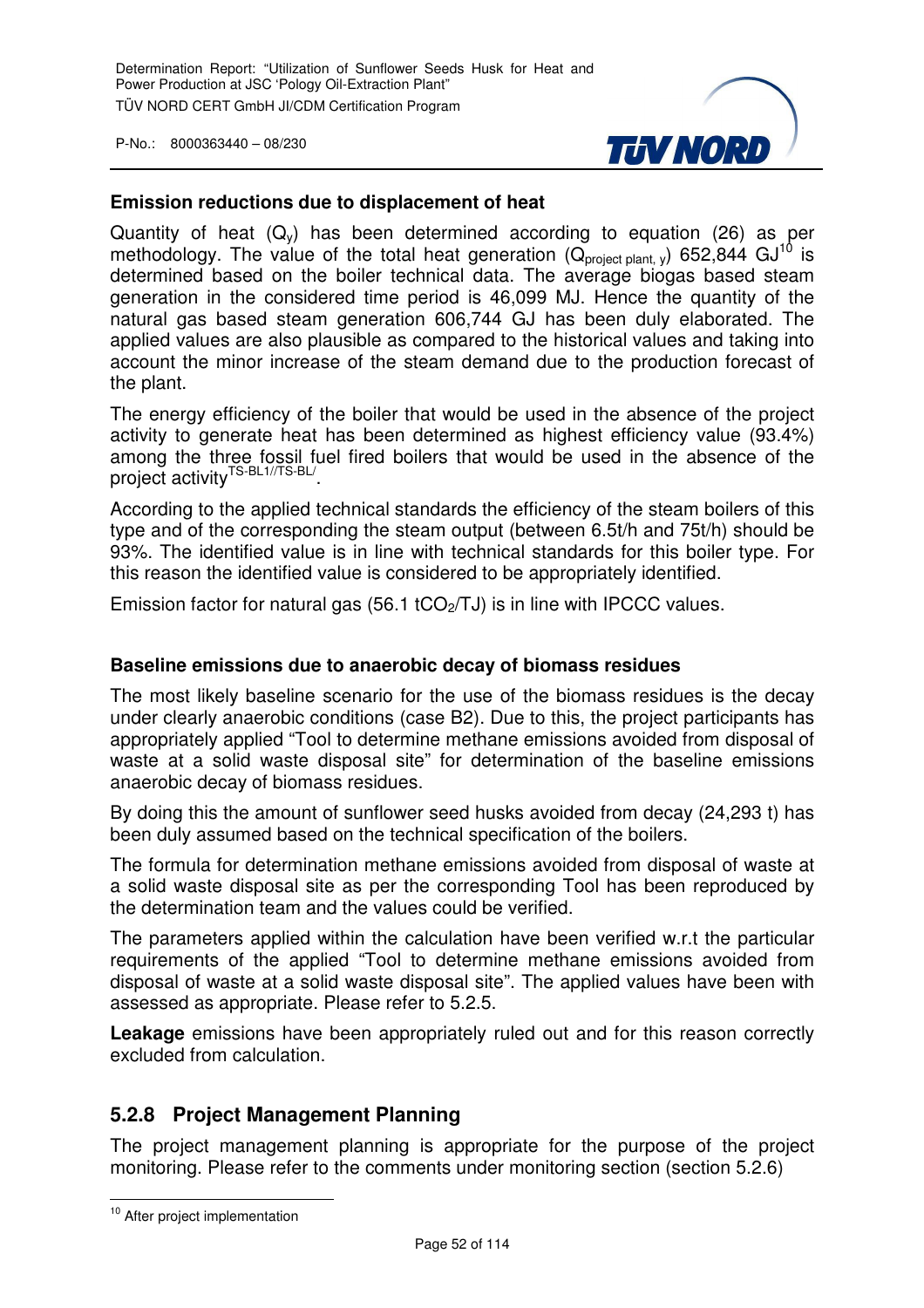

## **5.2.9 Crediting Period**

The choice of the crediting period is appropriate. The crediting period starting date is appropriate.

## **5.2.10 Environmental Impacts**

The project documentation contains an analysis of environmental impacts. An EIA is required from host country. EIA was carried out in accordance with the requirement of host country. EIA carried out by an independent and authorized expert company has been provided<sup>/EIA/\*</sup>. It could be verified that all relevant environmental impacts were identified during EIA. Necessary measures to minimise the environmental impacts are as per EIA and operating approval are taken by the operator of the plant.

## **5.2.11 Comments by Local Stakeholders**

All relevant local stakeholders have been invited to comment on the project. No comments were received.

## **5.3 Assessment of changes during the project implementation**

As already indicated after the two biomass boilers were installed their performance turned out to be insufficient. The time required for maintenance and reparation was higher than expected. This results in the higher number of stoppages and increase of the time when the boilers are not operated at designed performance level. This has led to an inconsistent and unreliable heat generation. Due this the installation of the steam turbine has been delayed.

As a result the project participant has decided to install an additional (back-up) biomass boiler. It is expected that inclusion of the additional boiler will enhance the reliability of combined heat and power generating system. The additional boiler will ensure the steam generation at required level when another boiler has to be put out of operation for example for maintenance and repair purposes.

The introduction of the third sunflower seed husk boiler does not cause any changes in heat or electricity generation volumes. This is because the third boiler will allow PP to carry out maintenance and repairing works of the biomass boilers without decrease (or even interruption) of the energy generation.

It should be noted that the overall capacity of the steam output in t/h will remain almost the same. As can be seen from the comparison below the total capacity of the project scenario will be almost equal (even slightly below) to the capacity of the boilers in the baseline scenario.

| <b>Boiler</b>                        | Type                                                      | Capacity, t/h |
|--------------------------------------|-----------------------------------------------------------|---------------|
| Natural Gasboiler 1   DKVR-20-23-250 |                                                           | 20            |
|                                      | <b>Natural Gasboiler 2</b>   DKVR-20-23-250 (E-20-24-250) | 20            |

#### **Baseline scenario**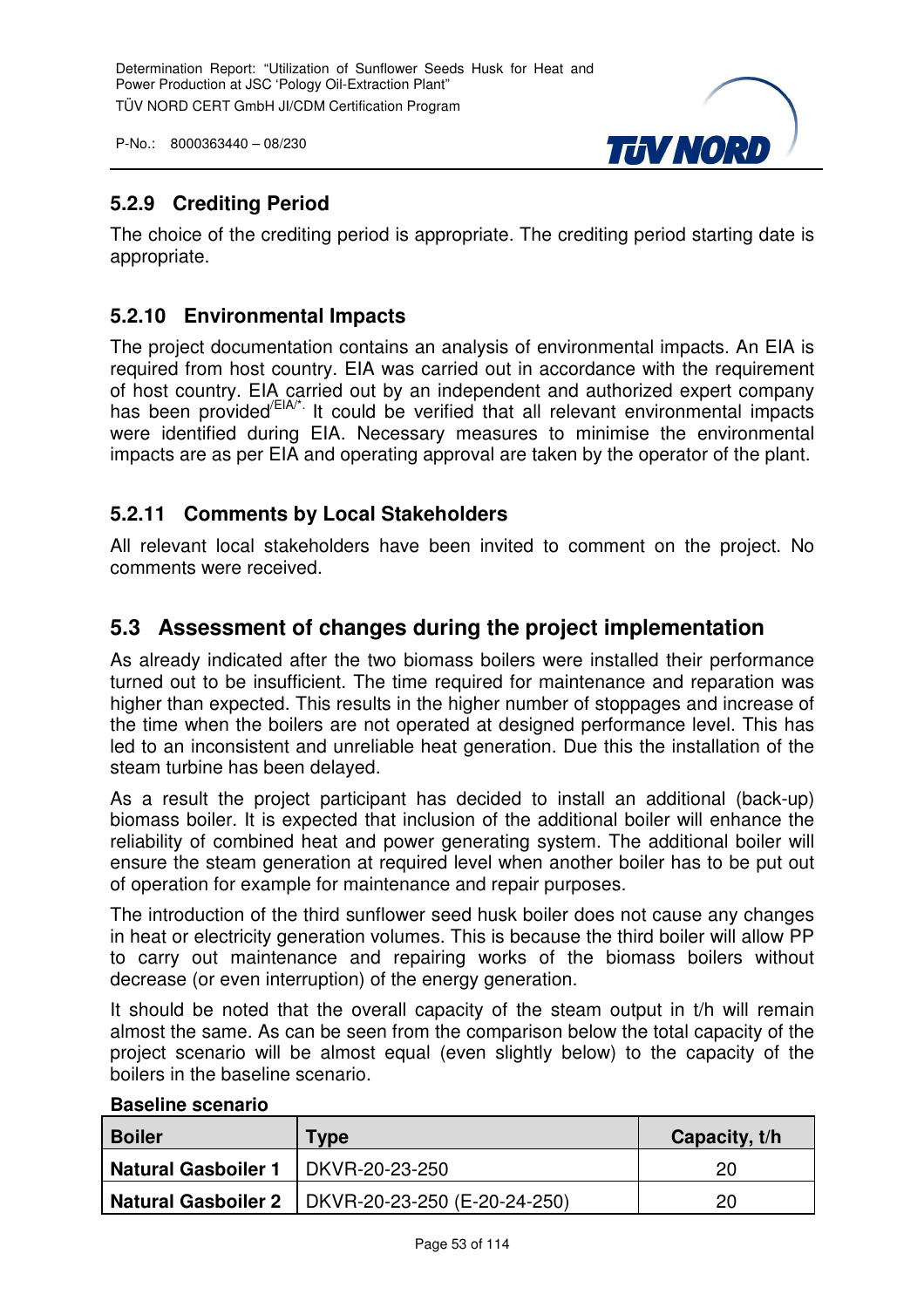

| Natural Gasboiler 3   DKVR-40-23-350 |  |  |
|--------------------------------------|--|--|
|--------------------------------------|--|--|

Project scenario

| <b>Boiler</b>              | Type                             | Capacity, t/h |
|----------------------------|----------------------------------|---------------|
| SSH <sup>11</sup> boiler 1 | DKVR 20-23-370C (E-20-2.4-370 R) | 20            |
| <b>SSH boiler 2</b>        | E-20-2.4-350 DV                  | 20            |
| <b>SSH boiler 3</b>        | E-20-2.4-350 DV                  | 20            |

Hence the determination team concluded that the inclusion of the additional boiler would not change the characteristics of the initial design of the combined heat and power generating system but only ensure its reliable operation. In other words the project design still involves reconstruction of the energy supply system of the CJSC Pology Oil-Extraction Plant by constructing a combined heat and power plant based on the solid biomass (sunflower seeds husk).

#### **Application of the Methodology**

The determination team has examined the applicability criteria of the applied methodology. As already indicated the inclusion of the additional boiler would not change the general design of the project activity. In other words the project still includes reconstruction of heat and power supply system by means of the installation of the combined heat and power generating system. Taking this into account it could be concluded that the inclusion of the additional boiler has no impact on the validity of the relevant applicability criteria. Hence the applied methodology remains applicable.

#### **Project Boundary**

The project boundary has been duly revised and includes now three boilers. No other changes are required.

#### **Baseline Identification**

The inclusion of the third boiler has no impact on the plausible baseline alternatives identified within the Step 1. The inclusion of the third boiler has neither an impact on the power, nor on the biomass alternatives.

As already explained performance of the first two biomass boilers was insufficient. Without the inclusion of the third boiler the steam output and reliability of the steam generation within the project scenario would be lower than that of the project scenario. However this is incompatible with the steam demand of the oil plant.

In other words the main goal of the inclusion of the third boiler is to ensure that the steam output corresponds to the pre-project situation. Since the capacity of the boilers in the project scenario and the corresponding steam output remains almost

 $\overline{a}$ <sup>11</sup> SSH stands for Sunflower seed husk.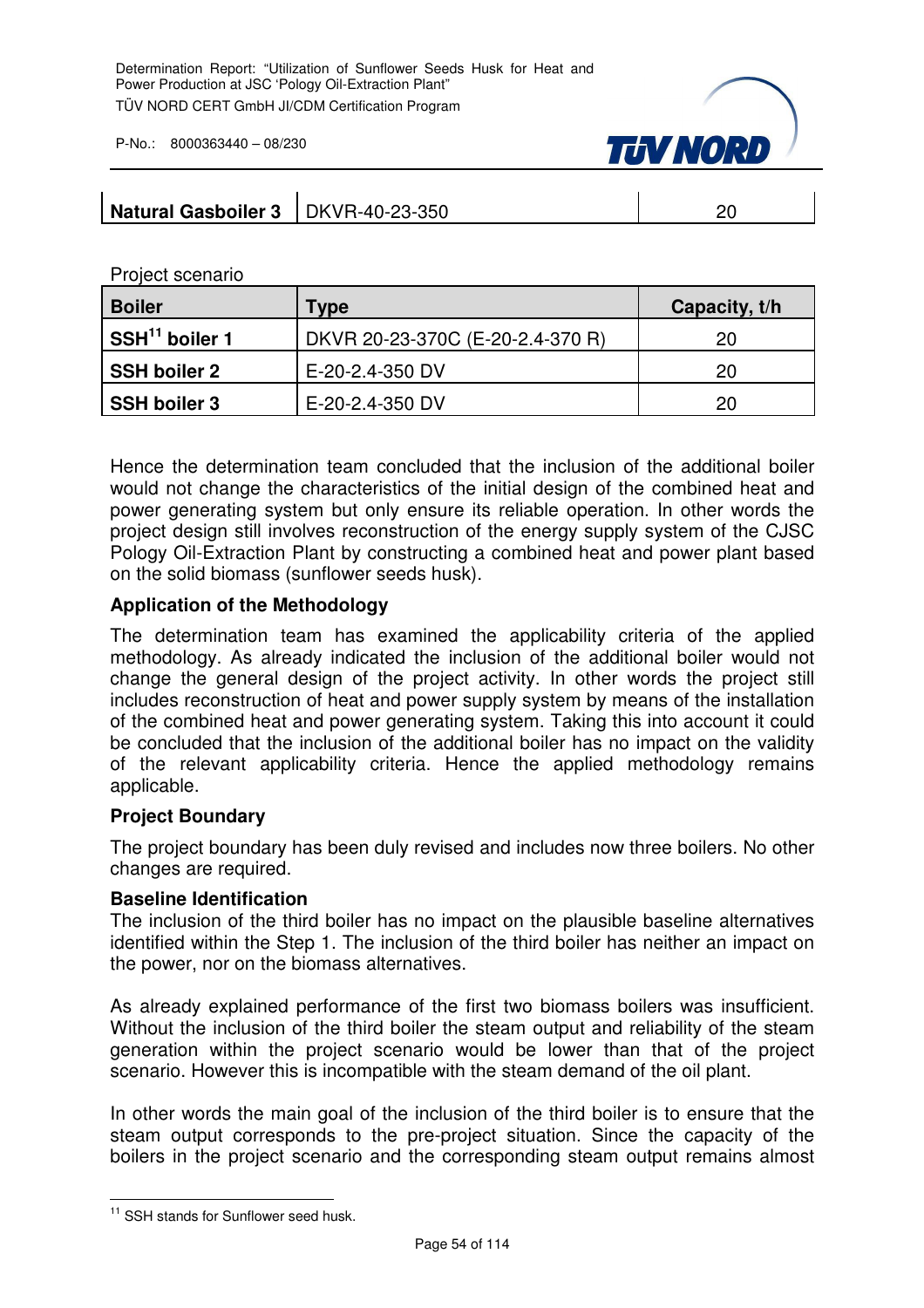

unchanged it can be concluded that the inclusion of the third boiler has no impact on the identified baseline scenario for the heat generation.

#### **Changes within the investment comparison analysis / financial parameter** Within the **project scenario** following changes have been made and assessed by

the determination team:

- The PP has included the investment costs of the third boiler. By doing this the investment cost of the third boiler have been based on the sunflower seed husk boiler as assumed within the feasibility study
- It was assumed that the operation costs and the electricity demand for boiler operation in the project scenario will remain unchanged after inclusion of the third boiler. This assumption results in higher NPV of the project scenario and has been assessed as conservative.
- The shares of equity financing and loan financing assumed in the project scenario are consistent with the shares assumed in the baseline scenario. The data for the baseline scenario assumptions (interest rate, share of total investments financed by loan, repayment) has been arrived as average values for two loans used for project scenario investments. To apply the consistent assumption in the baseline and project scenario has been assessed as appropriate

Within the **baseline scenario** following changes have been made and assessed by the determination team:

It was assumed that

- the operation costs,
- the electricity demand
- fuel costs natural gas
- Electricity purchase
- Disposal costs

in baseline scenario in the baseline scenario remain unchanged. The assumption deemed to be reasonable because the purpose of the third boiler is not to increase the heat/electricity generation but to ensure the reliability of the entire energy system. The capacity of the boilers in the project scenario and the corresponding steam output remains almost unchanged. As indicated in the Finding 7 the overall operating time of all biomass boilers will not increase. This assumption is also consistent with the corresponding assumptions made for the project scenario.

Furthermore it was assumed that in 2015 all natural gas boilers would be replaced by new natural gas boilers. This corresponds to the technical specification and expertise results of the installed boilers<sup>/TS-BL//TS-BL1/</sup>. Please also refer to the assessment of the current practice in Ukraine provided in the section 5.2.3 of this report.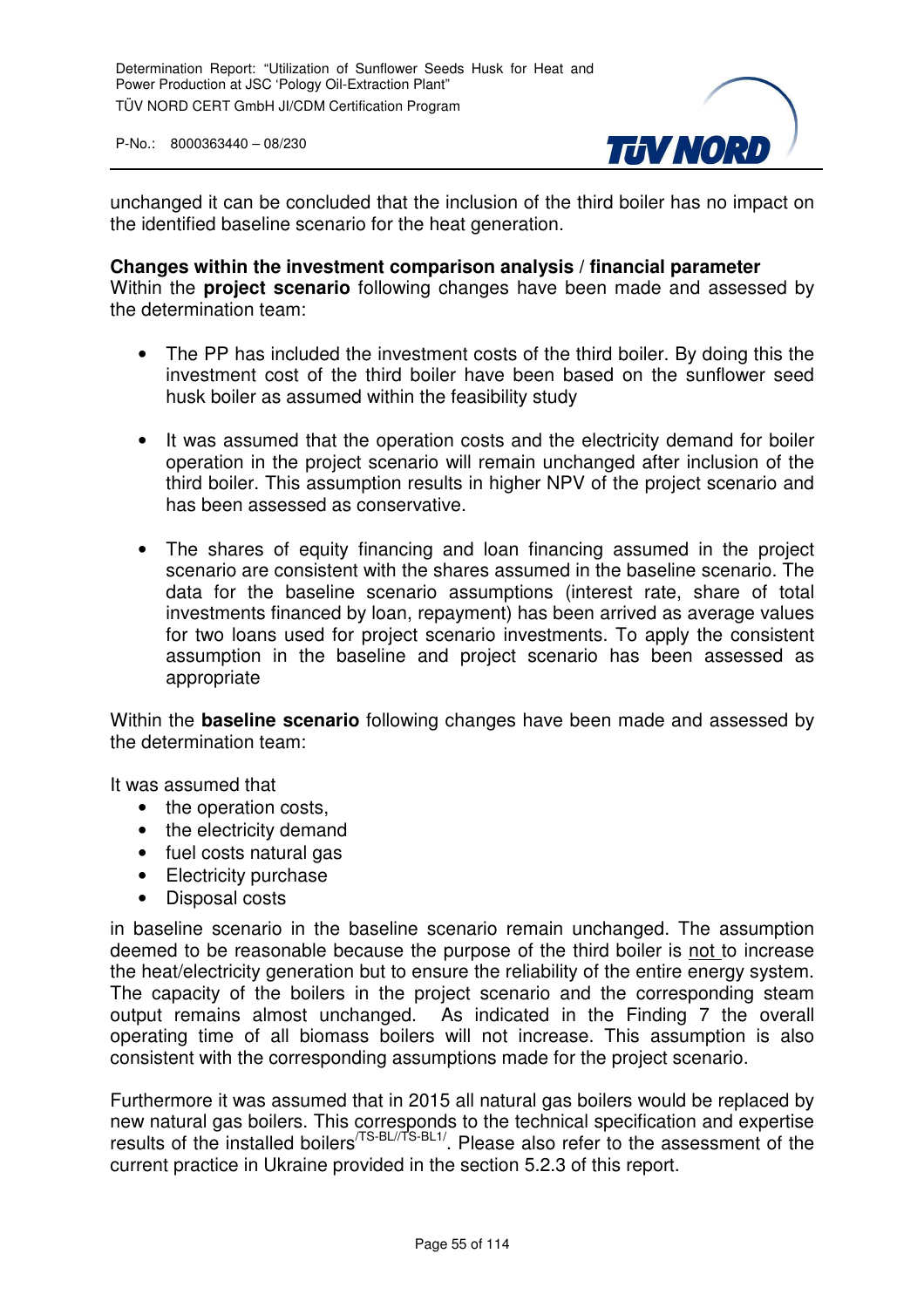

Subsequently the investment costs of two additional gas boilers have been included in the financial analysis of the baseline scenario<sup>12</sup>. This was assessed as conservative because this results in a lower financial indicator of the baseline and makes the baseline scenario less financially attractive. The investment cost of the natural gas boilers are based on the costs assumption applied within the initial project design. This is appropriate because it demonstrates that the baseline was more financially attractive option at the time of the investment decision even when assumed revised project design.

As a result it could be concluded that the financial analysis has been revised in an appropriate manner.

The financial parameter the NPV of the project and baseline scenario have been calculated and compared. It could be demonstrated that the NPV of the baseline scenario is lower than that project scenario. Hence it was correct to conclude that the project activity is less financially attractive as compared to the baseline scenario. The applied formula for NPV calculation has been verified. The excel spreadsheet available for the investment calculation is clear, viewable and unprotected. The calculation has been reproduced by the determination team and the main results could be verified.

#### **Additionality justification.**

The inclusion of the third boiler does not change the additionality justification. This is because the main goal of the inclusion of the third boiler is not to change the initial project design but to ensure that the steam output after project implementation corresponds to the pre-project situation.

As shown within the investment comparison analysis the project activity remains financially not attractive. Even after the inclusion of the third boiler the base line scenario remains the financially most attractive option.

#### **Common praxis analysis**

The inclusion of the third boiler has no impact on the results of the common practice analysis because it does not result in a different technology, etc. Hence the results of the analysis of similar activities remain unaffected by this modification.

#### **Monitoring plan**

The main impact on the monitoring plan due to the inclusion of an additional boiler is the need to monitor the steam generated by this third boiler. The requirement to monitor the steam generation of all boilers is included in the monitoring plan. Hence a sufficient confidence could be gained that the steam generation will be duly monitored. The inclusion of the third boiler has no significant impact either on the procedure for calculation of the emission reductions or on the operational and management structure.

 $\overline{a}$  $12$  Previously it was assumed that only one natural gas boiler will be replaced.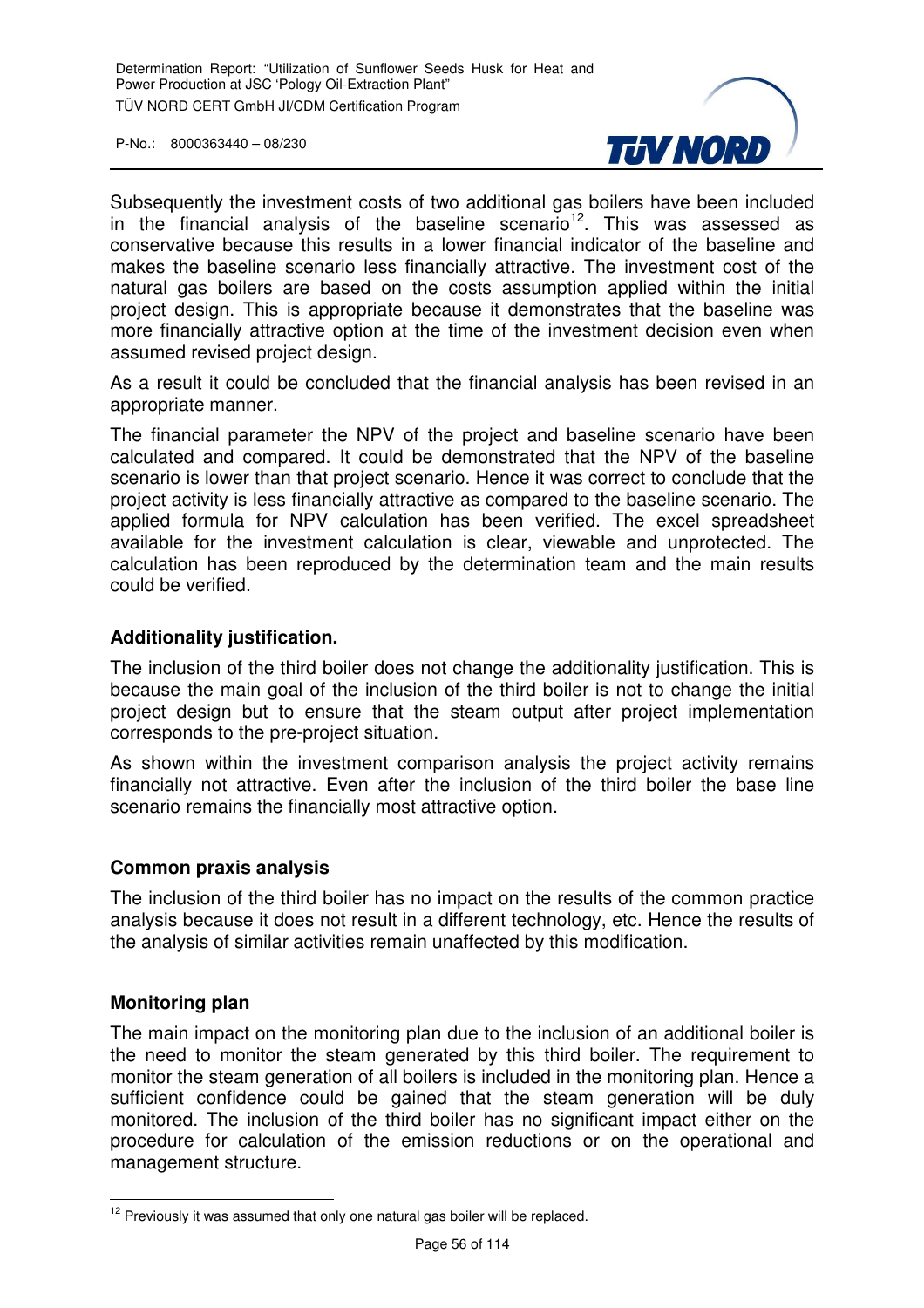

## **6 DETERMINATION OPINION**

RWE Power AG has commissioned the TÜV NORD JI/CDM Certification Program (CP) to make a determination of the project "Utilization of Sunflower Seeds Husk for Heat and Power Production at JSC 'Pology Oil-Extraction Plant" with regard to the relevant requirements for the Joint Implementation project activities of the host country, as well as the criteria for consistent project operations and monitoring.

In the course of the determination 12 Corrective Action Requests (CARs) and 5 Clarification Requests (CLs) were raised and except for CAR A3 successfully closed. Only CAR A3 could not be closed at this stage. This is because a positive determination opinion is a prerequisite for applying Letter of Approval of all parties involved. Hence the CAR A3 can be closed after receipt of the Letter of Approval.

The review of the project design documentation (PDD Version 3 dated 04.05.2011) and additional documents related to baseline and monitoring methodology; the subsequent background investigation, follow-up interviews and review of comments by parties, stakeholders and NGOs have provided TÜV NORD JI/CDM CP with sufficient evidence to validate the fulfilment of the stated criteria. In detail the conclusions can be summarised as follows:

The project is in line with all relevant host country criteria (Ukraine) and all relevant UNFCCC requirements for JI project activities.

- An analysis as provided by the applied approved CDM methodology ACM006 version 10 demonstrates that the proposed project activity is not a likely baseline scenario.

 An analysis as provided by the applied approved CDM methodology ACM006 version 10 demonstrates that the project activity will result in a reduction of anthropogenic emissions by sources that is additional to any that would otherwise occur;

The monitoring plan is transparent, adequate and provides for the collection and archiving of all relevant data necessary for determination project and baseline emissions within the project boundary during the crediting period;

The calculation of the project emission reductions is carried out in a transparent and conservative manner, so that the calculated emission reductions of 187,584 CO2e is most likely to be achieved within the crediting period between 2008 and 2012.

The conclusions of this report show, that the JI project, as it was described in the project documentation is in line with all criteria applicable for the determination of JI project activities.

Essen, 16.05.2011 Essen, 16.05.2011

Evgeni Sud, Determination Team Leader Lead Assessor TÜV NORD JI/CDM CP Rainer Winter Technical Reviewer and Final Approval Person Head of JI/CDM Certification Program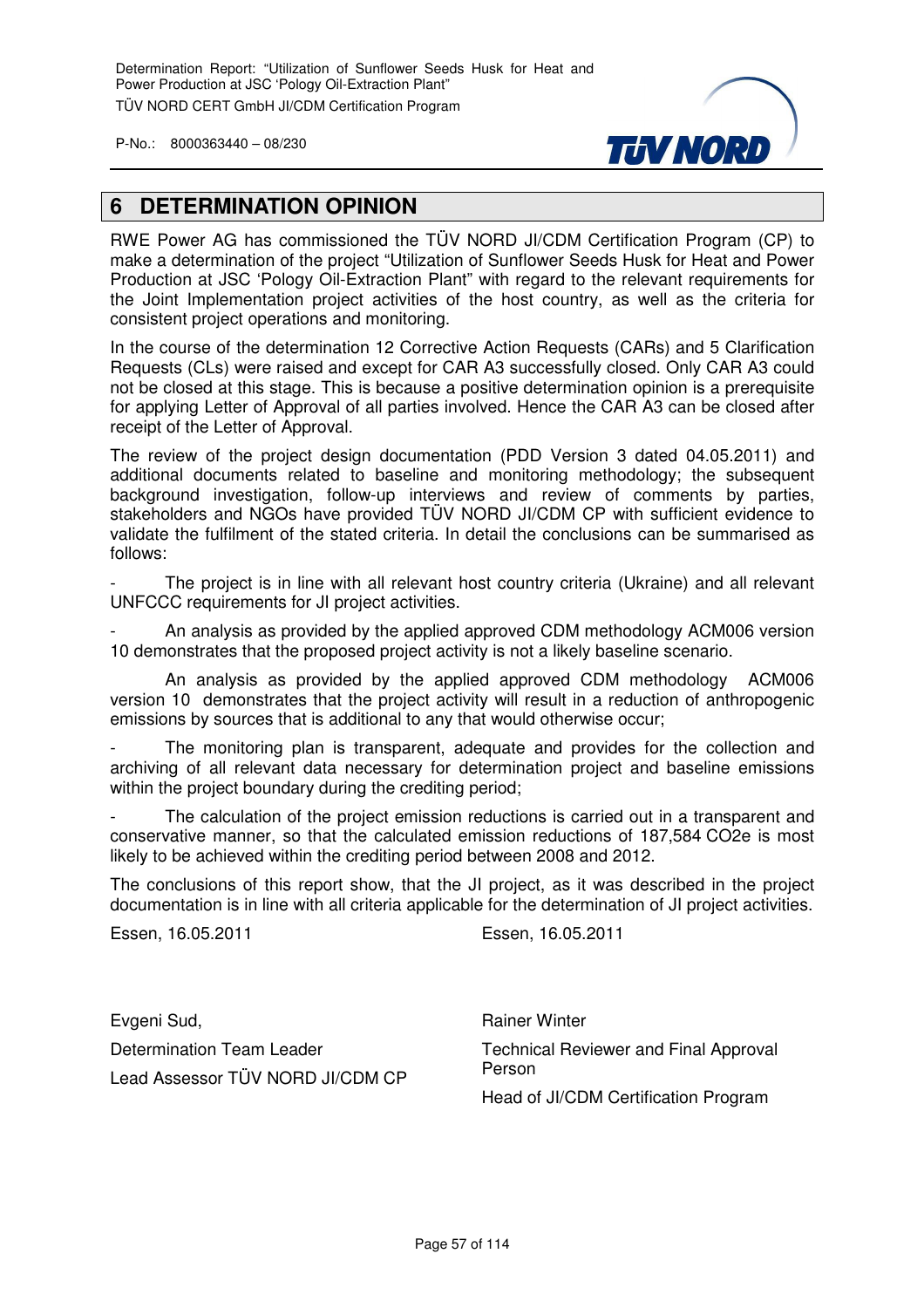

## **7 REFERENCES**

### **Table 7-1**: Documents provided by the project participant

| <b>Reference</b> | <b>Document</b>                                                                                                                                                                                       |
|------------------|-------------------------------------------------------------------------------------------------------------------------------------------------------------------------------------------------------|
| /LOE/            | Letter of Endorsement                                                                                                                                                                                 |
| /BL-AS/          | Historical data on the amount of sunflower seed husk for the years<br>2004-2007 including the information w.r.t. the amount, generated,<br>utilized in biogas generator equipment and amount disposed |
| $/BL-EL/$        | Electricity purchase in the time period between 2004 and 2007                                                                                                                                         |
| /DR/             | Proof for internal benchmark of the company applied as discount rate<br>within the NPV analysis.                                                                                                      |
| $/EL-P/$         | Power purchase tariffs of the project participant                                                                                                                                                     |
| /EL-P1/          | Annual report of National Electricity Regulation Commission for the<br>year 2005.                                                                                                                     |
| /EF/             | Standardized emission factors for the Ukrainian electricity grid as<br>determined by the Global Carbon B.V. and verified by TUV SUD.                                                                  |
| /FS/             | Feasibility Study for the utilization of sunflower seeds husk for heat and<br>power production at closed Joint-Stock Company (CJSC) "Pology Oil-<br><b>Extraction Plant</b>                           |
| /HD-BL/          | Historical data of the natural gas consumption, steam generation and<br>biogas utilization by the natural gas fired boilers of the Pology oil<br>extraction plant                                     |
| /HD-BL1/         | Historical data of the steam generation and biogas utilization by the<br>natural gas fired boilers of the Pology oil extraction plant                                                                 |
| $/I-GG/$         | Data applied for estimation of the investment costs of the new gas<br>boilers.                                                                                                                        |
| $/$ loL $/$      | Information on the average interests on loan in the year 2006 as per<br>the information provided by Ukrainian bank (Ukrsozbank)                                                                       |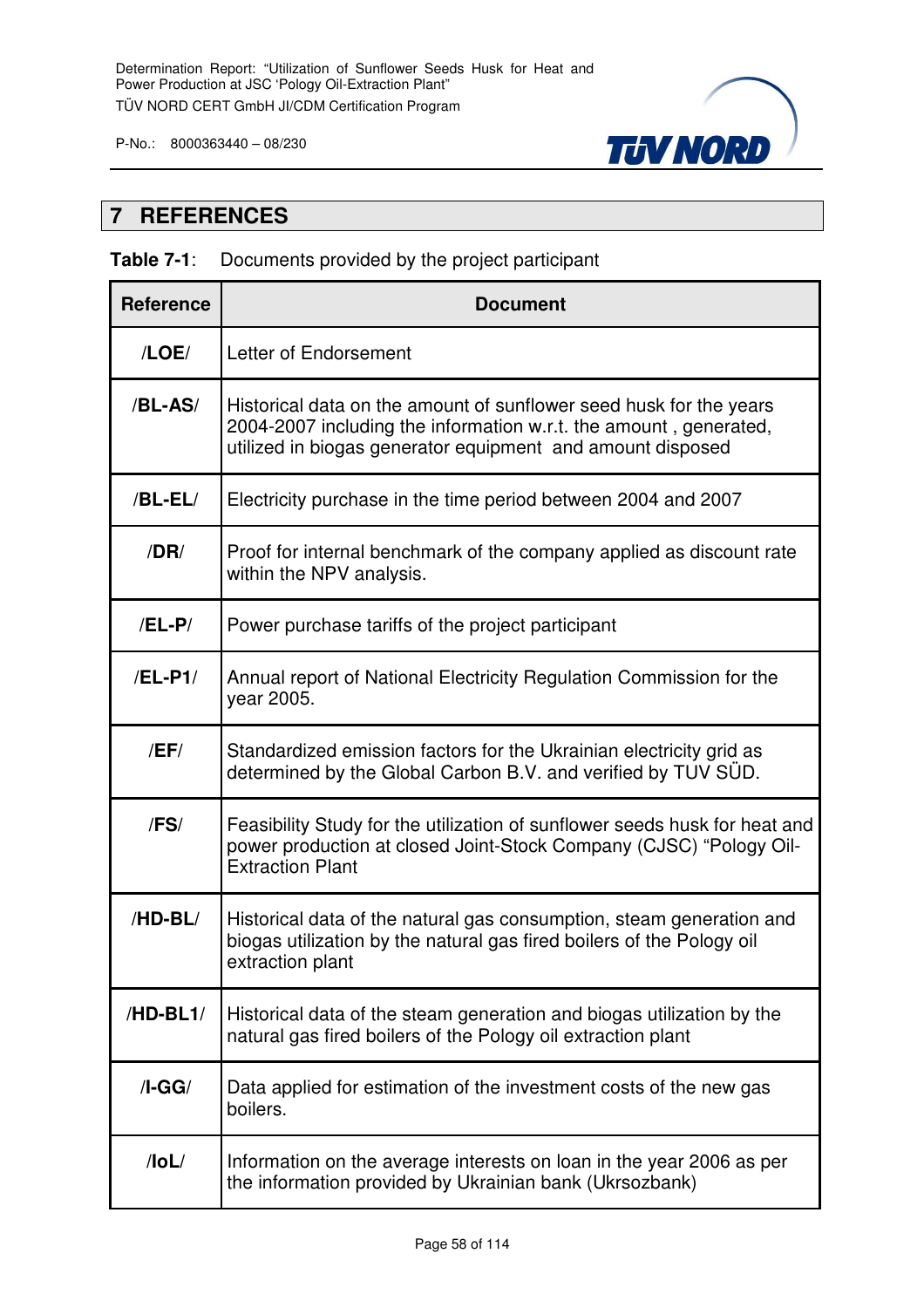

| $\sqrt{OP}$ | A detailed elaboration of the operation costs of the project activity.                                                                                         |
|-------------|----------------------------------------------------------------------------------------------------------------------------------------------------------------|
| $/I-3B1/$   | The official confirmation letter of related to the investment costs for the<br>installation of the third boiler                                                |
| $/I-3B2/$   | The costs breakdown related to the installation of the third boiler                                                                                            |
| /MC/        | Results of the Pology's laboratory measurements including the proof<br>for the moisture content of the sunflower seed husks.                                   |
| /MD/        | Management Decision and Proof that benefits from ERU were<br>seriously considered.                                                                             |
| $/MD-1/$    | Information provided by project participant about chronological steps of<br>implementation of the project activity.                                            |
| $/M-EL/$    | Technical specification of the envisioned electricity meters.                                                                                                  |
| /M-HW/      | Additional information w.r.t. the metering equipment for the<br>measurements of the quantity of the biomass residues to be<br>combusted in the boiler.         |
| /MP/        | Monitoring plan, including a list of the metering equipment.                                                                                                   |
| /MPD/       | Diagram with information about the monitoring system                                                                                                           |
| /NGP/       | Invoice for natural gas provided by the natural gas supplier                                                                                                   |
| /NGP1/      | Natural gas tariff as per the official and publicly available information of<br>the main state-owned natural gas supplier in Ukraine                           |
| /LDF/       | Lease contract for using landfill for disposal of the sunflower seed husk                                                                                      |
| /PDD/       | Project Design Document UTILIZATION OF SUNFLOWER SEEDS<br>HUSK FOR HEAT AND POWER PRODUCTION AT JSC 'POLOGY<br>OIL-EXTRACTION PLANT version 3 dated 04/05/2011 |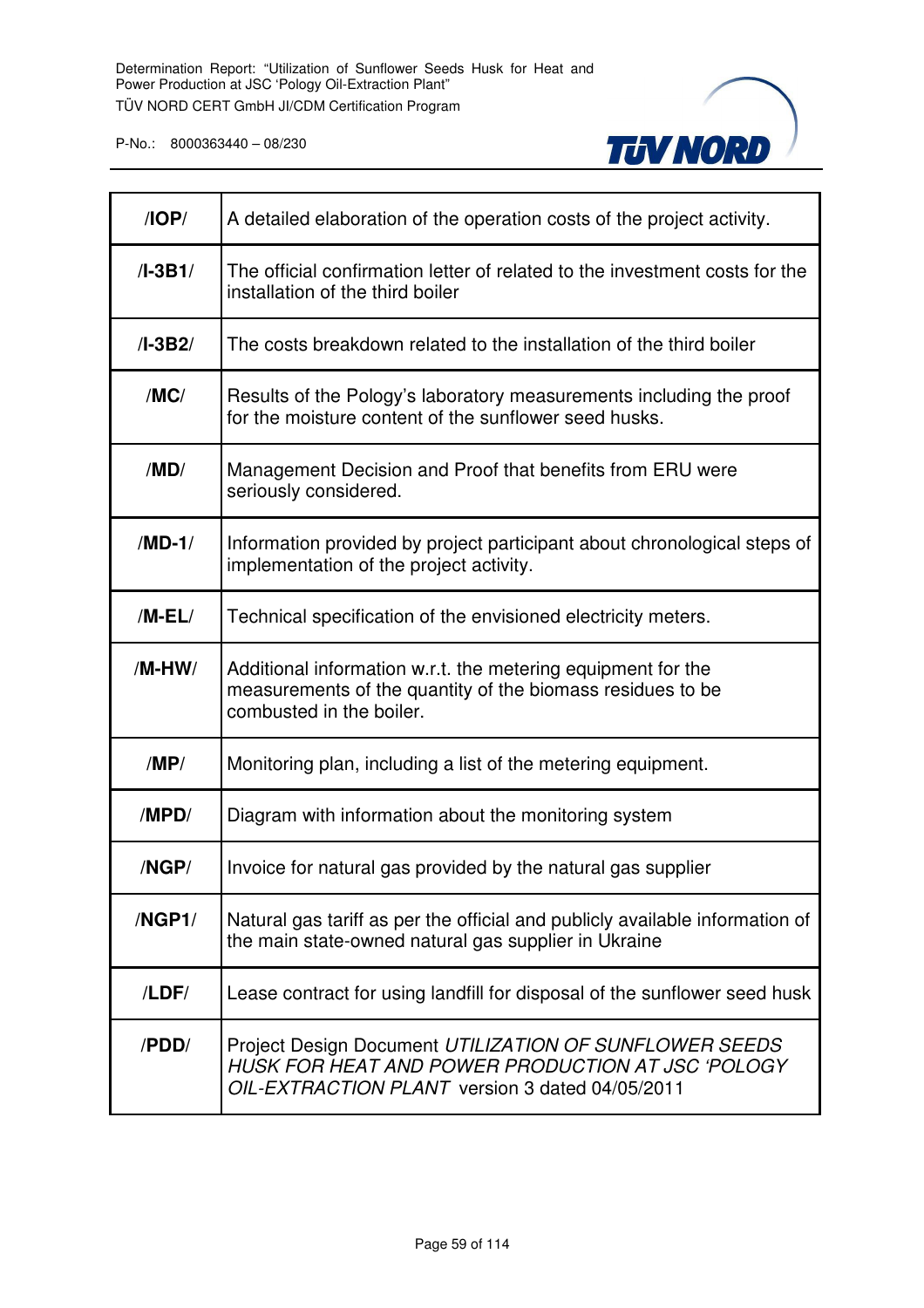

| /RSS/      | Review of the Sunflower Oil Sector Sector Review. Study Supported<br>Under the Swiss/EBRD Technical Co-operation Fund, the UK/EBRD<br>Technical Co-operation Fund for Eastern Europe and Asia and Trade<br><b>Partners UK</b> |
|------------|-------------------------------------------------------------------------------------------------------------------------------------------------------------------------------------------------------------------------------|
| $/TS-BL/$  | Technical specification of the boiler equipment (natural gas fired<br>boilers) installed prior to the project activity.                                                                                                       |
| $/TS-BL1/$ | Technical expertise carried out by an independent expert that confirms<br>the operation of the natural gas fired boilers till 2013/2014.                                                                                      |
| $/TS-PA1/$ | Technical specification and commercial proposal for sunflower seeds<br>fired boiler already installed within the project activity.                                                                                            |
| /TS-PA2/   | Technical specification and commercial proposal for sunflower seeds<br>fired boiler to be installed within the project activity.                                                                                              |
| /TSH/      | Technical specification for heat meter (the same meter is intended for<br>the second boiler)                                                                                                                                  |
| $/SC-P/$   | Stakeholder consultation process related documents                                                                                                                                                                            |
| /SC-M/     | Confirmation received from the Ministry about the absence of negative<br>comments out of the stakeholder consultation process.                                                                                                |
| /XLS/      | Excel calculation spreadsheet                                                                                                                                                                                                 |
| /EIA/      | <b>Environmental Impact Assessment</b>                                                                                                                                                                                        |

#### **Table 7-2:** Background investigation and assessment documents

| <b>Reference</b> | <b>Document</b>                                                                                                                                                |
|------------------|----------------------------------------------------------------------------------------------------------------------------------------------------------------|
| /Meth/           | Approved consolidated baseline and monitoring methodology<br>ACM0006 Version 10. Consolidated methodology electricity for<br>generation from biomass residues" |
| /CT/             | "Combined tool to identify the baseline scenario and demonstrate<br>additionality".                                                                            |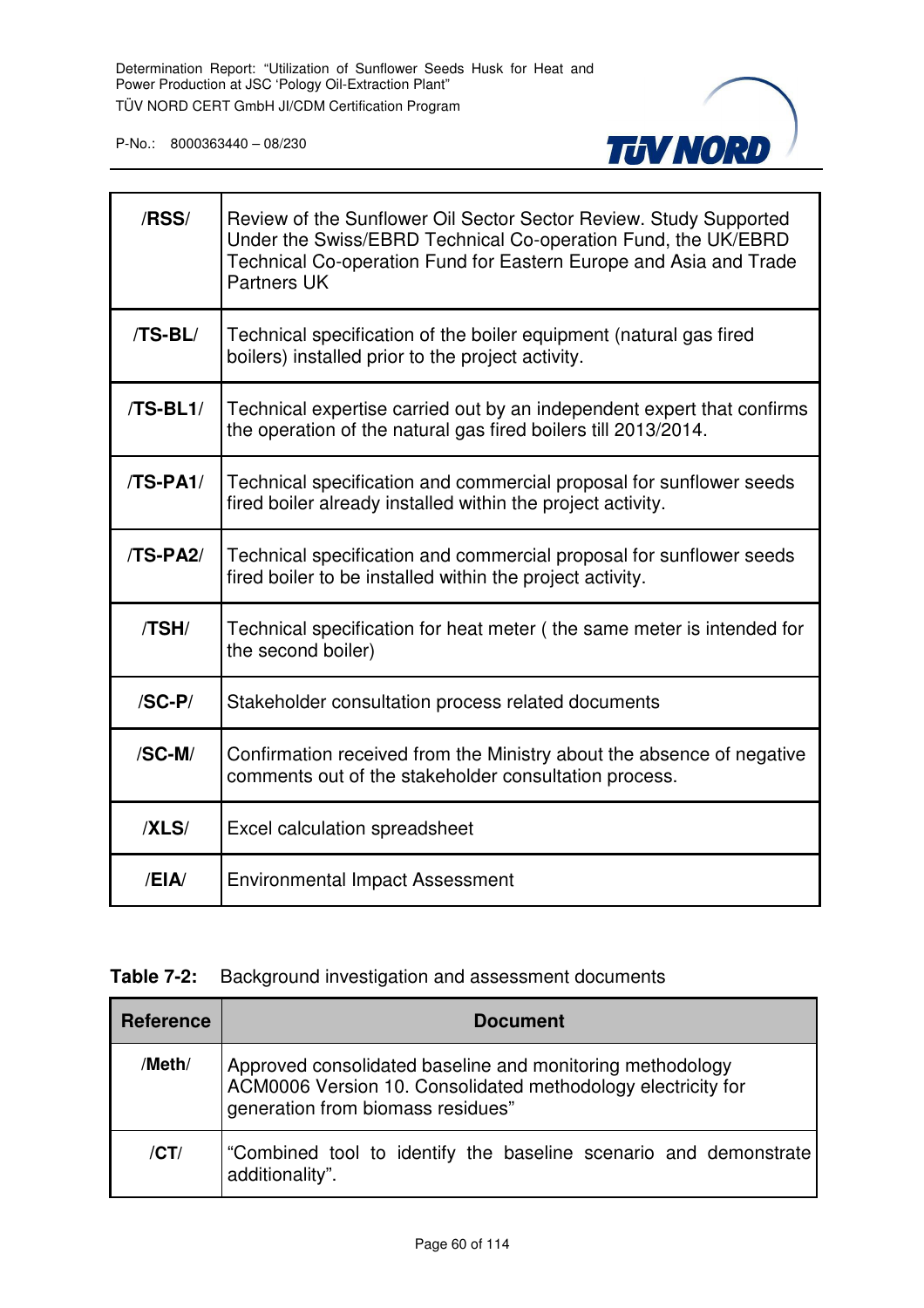

| <b>Reference</b> | <b>Document</b>                                                                                                                                                                                                                                                                                                                                                         |
|------------------|-------------------------------------------------------------------------------------------------------------------------------------------------------------------------------------------------------------------------------------------------------------------------------------------------------------------------------------------------------------------------|
| /MDT/            | Tool to determine methane emissions avoided from disposal of waste at a<br>solid waste disposal site (Version 04)                                                                                                                                                                                                                                                       |
| /EF/             | Standardized emission factors for the Ukrainian electricity grid as determined<br>by the Global Carbon B.V. and verified by TUV SÜD.                                                                                                                                                                                                                                    |
| /HCR/            | Order N 342 by Ministry of Environmental Protection of Ukraine (17.07.2006)<br>On approval of requirements to preparation of the joint implementation<br>projects                                                                                                                                                                                                       |
| $/H-1/$          | Order Nr. 718, dated 10 August 2008.<br>On Approval of the Procedure of Drafting, Review, Approval and<br>Implementation of Projects Aimed at Reduction of Anthropogenic Emissions<br>of Greenhouse Gases.                                                                                                                                                              |
| $/H-2/$          | Order Nr. 341, dated 17.07.2006<br>On approval of the Requirements to the documents in which the volumes of<br>anthropogenic emissions and absorption of greenhouse gases are<br>substantiated for the receiving of the Letter of Endorsement by the owner of<br>the emissions source, where the implementation of the joint introduction<br>project is intended to be. |
| $/H-3$           | Order Nr. 342, dated 17.07.2006<br>On approval of requirements to preparation of the joint implementation<br>projects.                                                                                                                                                                                                                                                  |
| $/H-4/$          | Decree Nr. 206, dated February 22, 2006<br>Cabinet of Ministers of Ukraine, "On Approval of the Procedure of Drafting,<br>Review, Approval and Implementation of Projects Aimed at Reduction of<br>Anthropogenic Emissions of Greenhouse Gases"                                                                                                                         |
| /H-5/            | Order Nr. 33, dated June 25, 2008<br>National Environmental Investment Agency of Ukraine, "On approval of<br>Requirements to preparation of the joint implementation projects"                                                                                                                                                                                          |
| <b>BIA-1</b>     | The First National Communication on Climate Change The United Nations<br>Framework Convention on Climate Change Kyiv 1998                                                                                                                                                                                                                                               |
| <b>BIA-2</b>     | Second National Communication Ukraine (2006)                                                                                                                                                                                                                                                                                                                            |
| <b>BIA-3</b>     | Demonstrable progress report (2006)                                                                                                                                                                                                                                                                                                                                     |
| <b>BIA-4</b>     | Austrian-Ukranian Enenergypartnerschip report (2004)                                                                                                                                                                                                                                                                                                                    |
| <b>BIA-5</b>     | Overview of Electricity Market in Ukraine, Center for social and economic<br>research, 2008                                                                                                                                                                                                                                                                             |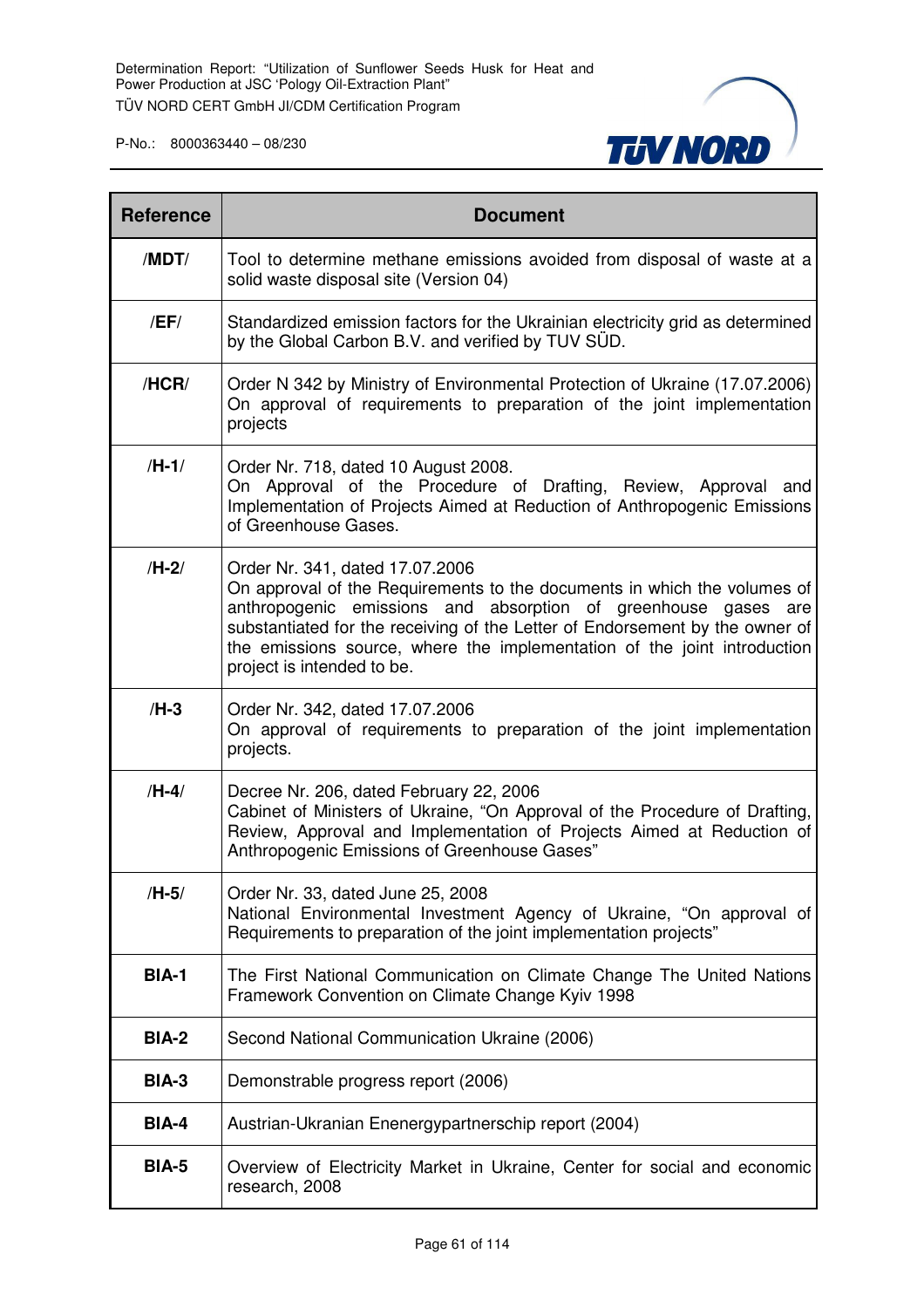

| <b>Reference</b> | <b>Document</b>                                                                                                                                                                                                                    |  |
|------------------|------------------------------------------------------------------------------------------------------------------------------------------------------------------------------------------------------------------------------------|--|
| BIA-6            | Ukrainian Heating Sector Review Center for social and economic research,<br>2008                                                                                                                                                   |  |
| <b>BIA-7</b>     | Strategy for Ukraine, Document of the European Bank for Reconstruction<br>and Development (2007)                                                                                                                                   |  |
| <b>BIA-8</b>     | Environmental Performance Reviews Ukraine, second review, Economic<br>Commission for Europe, Committee on Environmental Policy, United Nations<br>(2007)                                                                           |  |
| <b>BIA-9</b>     | Comparative Analysis, EU and Ukraine Security of Energy Supply United<br>Nations Development Programme (2007)                                                                                                                      |  |
| <b>BIA-10</b>    | Ukraine Energy Policy Review IEA 2006                                                                                                                                                                                              |  |
| <b>BIA-11</b>    | National Environmental Policy of Ukraine: Assessment and Development<br>Strategy carried out by Ministry for Environmental Protection of Ukraine,<br>Global Environmental Facility, United Nations Development Programme<br>(2007) |  |
| /BIA-12/         | Expansion Planning for Electrical systems A Guidebook, International Atomic<br>Energy Agency, Vienna, 1984                                                                                                                         |  |
| /BIA-13/         | Practical experience energy sector, P Konstantin                                                                                                                                                                                   |  |
| /BIA-14/         | Published PDD for Utilization of sunflower seeds husk for steam and power<br>production at the oil extraction plant OJSC 'Kirovogradoliya'                                                                                         |  |
| /BIA-15/         | Study on the economical situation in Ukraine carried out by research centre<br>at the University of Bremen supported by the Federal Government                                                                                     |  |
| /BIA-16/         | IEA Energy Technology Essentials, Situation Analysis of<br><b>Biomass</b><br>Gasification and Hurdles to Technology Commercialization 2007                                                                                         |  |
| /AT/             | Tool for the demonstration and assessment of additionality (Version 04)                                                                                                                                                            |  |
| /CT/             | "Combined tool to identify the baseline scenario and demonstrate<br>additionality".                                                                                                                                                |  |
| $/I-GB/$         | Commercial proposal of the technology supplier for new natural gas boilers                                                                                                                                                         |  |
| /MDT/            | Tool to determine methane emissions avoided from disposal of waste at a<br>solid waste disposal site (Version 04)                                                                                                                  |  |
| /HCR/            | Order N 342 by Ministry of Environmental Protection of Ukraine (17.07.2006)<br>On approval of requirements to preparation of the joint implementation                                                                              |  |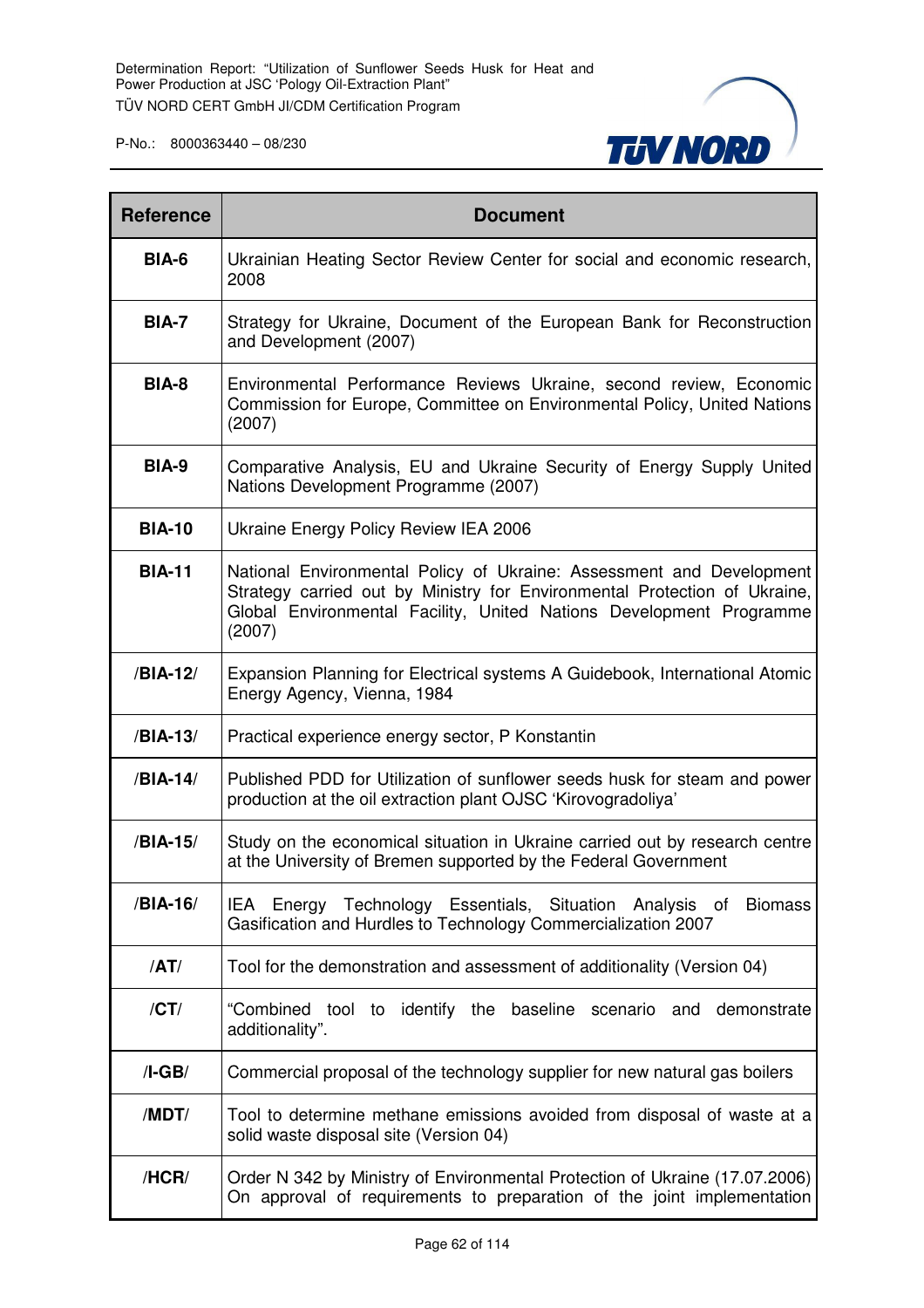

| <b>Reference</b> | <b>Document</b>                                                                                                   |
|------------------|-------------------------------------------------------------------------------------------------------------------|
|                  | projects                                                                                                          |
| TME/             | "Tool to determine methane emissions avoided from disposal of waste at a<br>solid waste disposal site". version 4 |
| /VVM/            | IETA, PCF Validation and Verification Manual (V. 4)                                                               |

#### **Table 7-3:** Websites used

| <b>Reference</b> | Link                                                                                                     | Organisation                                                                                                       |
|------------------|----------------------------------------------------------------------------------------------------------|--------------------------------------------------------------------------------------------------------------------|
| /bemnw/          | http://www.bemnw.ru/?modul<br>e=articles&id=75                                                           | Bijskenergomash Sewero-Zapad                                                                                       |
| /dna/            | http://www.neia.gov.ua/                                                                                  | National Environmental Investment Agency of<br>Ukraine                                                             |
| $\sqrt{I}$       | www.ipcc-nggip.iges.or.jp                                                                                | <b>IPCC</b> publications                                                                                           |
| $/I-GTU/$        | http://energy.ihs.com/News/P<br>ress-Releases/2008/IHS-<br><b>CERA-Power-Capital-Costs-</b><br>Index.htm | IHS, Construction Costs for New Power Plants<br>Continue to Escalate: IHS CERA Power<br><b>Capital Costs Index</b> |
| /unfccc/         | http://cdm.unfccc.int                                                                                    | <b>UNFCCC</b>                                                                                                      |

| <b>Table 7-4:</b> | List of interviewed persons |
|-------------------|-----------------------------|
|-------------------|-----------------------------|

| <b>Reference</b> | Mol <sup>1</sup> |                          | <b>Name</b>  | <b>Organisation / Function</b>      |  |  |  |
|------------------|------------------|--------------------------|--------------|-------------------------------------|--|--|--|
| /IM01/           |                  | $\boxtimes$ Mr.<br>l Ms. | Tolga Acar   | RWE Power AG, Climate<br>Protection |  |  |  |
| /IM01/           |                  | Mr.<br>$\boxtimes$ Ms.   | Anna Tkachuk | RWE Power AG, Climate               |  |  |  |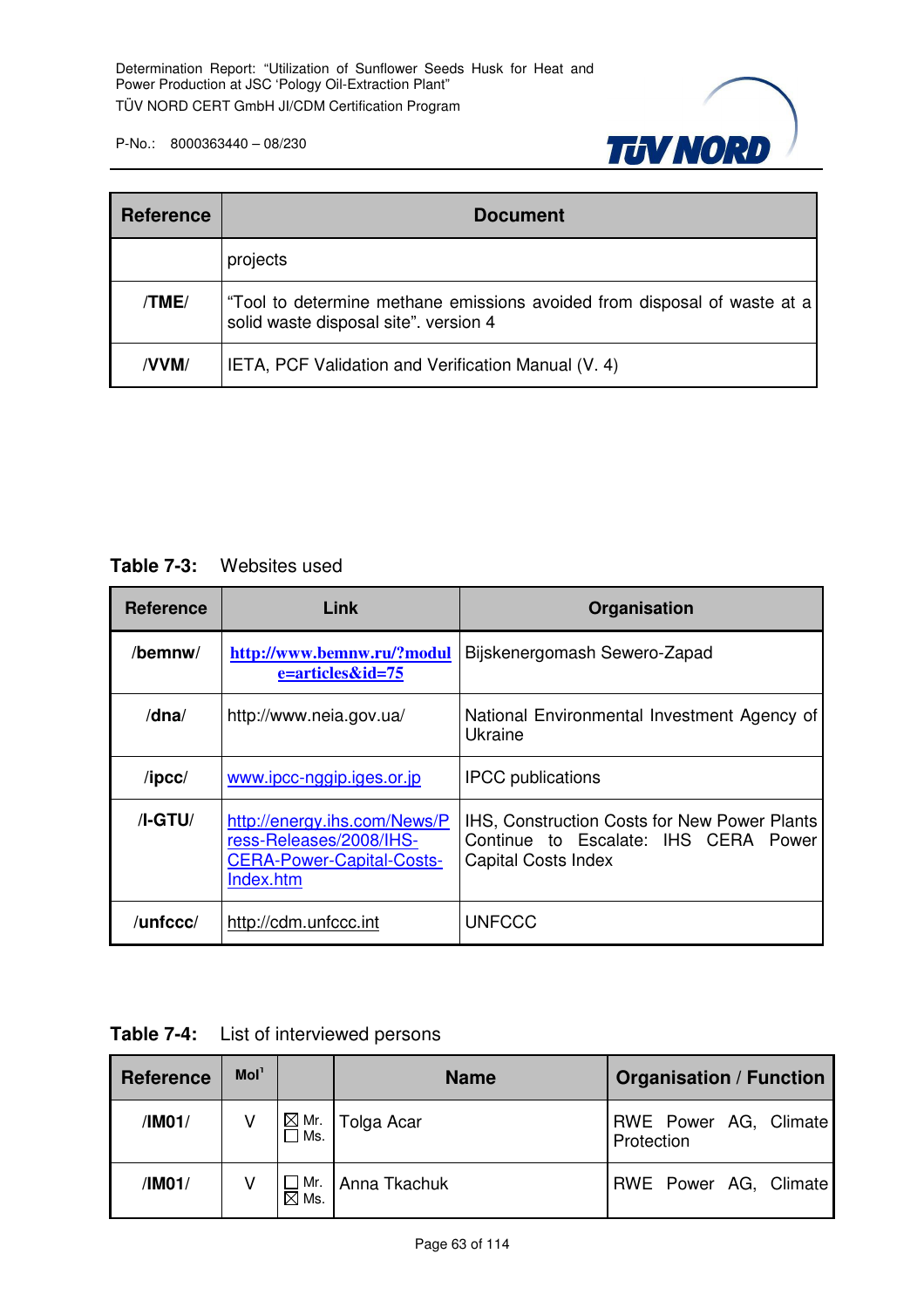

| <b>Reference</b> | Mol <sup>1</sup> |                         | <b>Name</b>        | <b>Organisation / Function</b>      |
|------------------|------------------|-------------------------|--------------------|-------------------------------------|
|                  |                  |                         |                    | Protection                          |
| /IM01/           |                  | $\boxtimes$ Mr.<br>]Ms. | Valeriy Ostroushko | CJSC Pology Oil Extraction<br>Plant |

1) Means of Interview: (**T**elephone, **E**-Mail, **V**isit)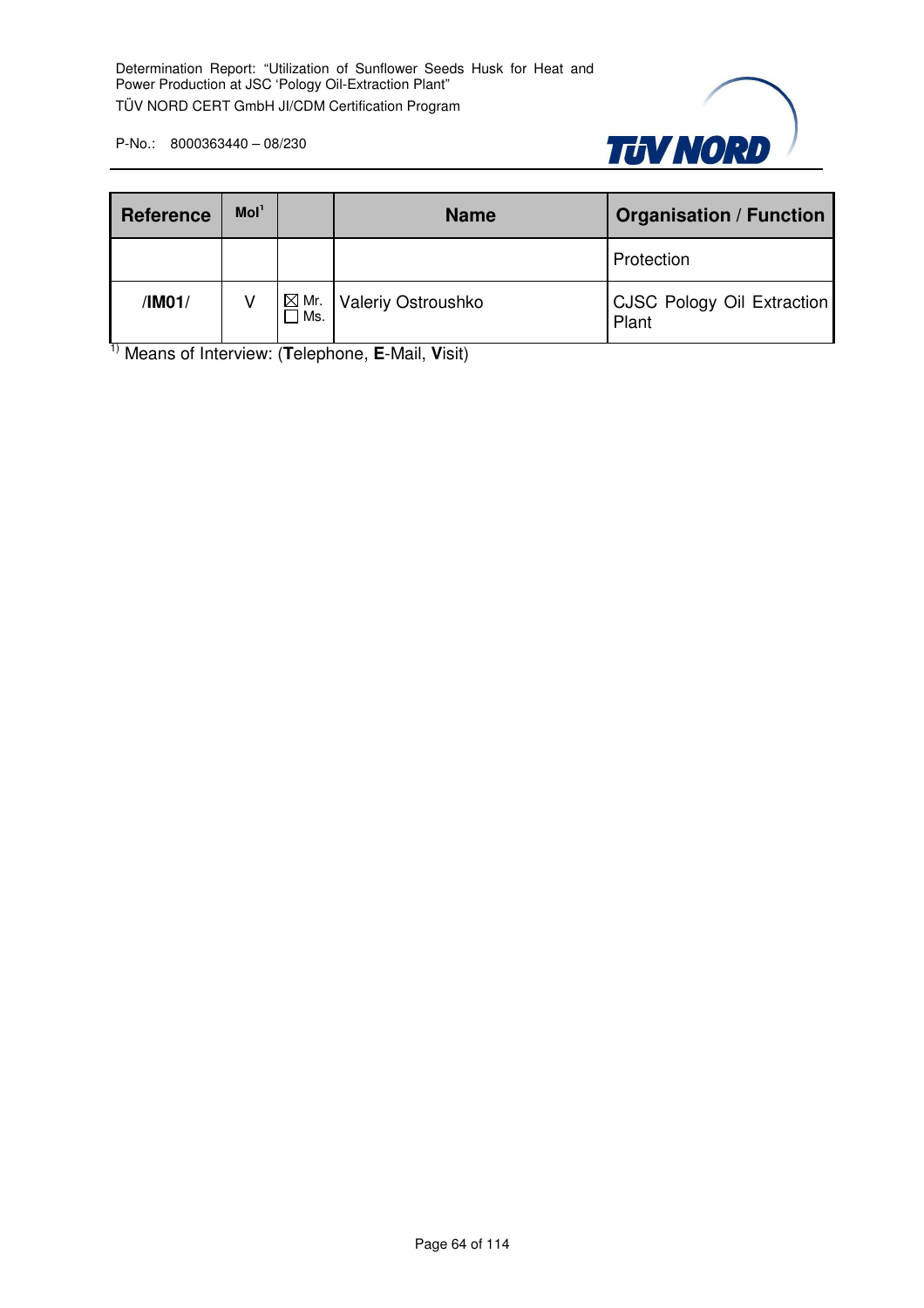

# **ANNEX**

| A1: | <b>Determination Protocol</b> |  |
|-----|-------------------------------|--|
|     |                               |  |

- **A2:** Assessment of Baseline **Identification**
- **A3:** Assessment of Financial **Parameters**
- **A4:** Assessment of Barrier analysis
- **A5:** Outcome of the GSCP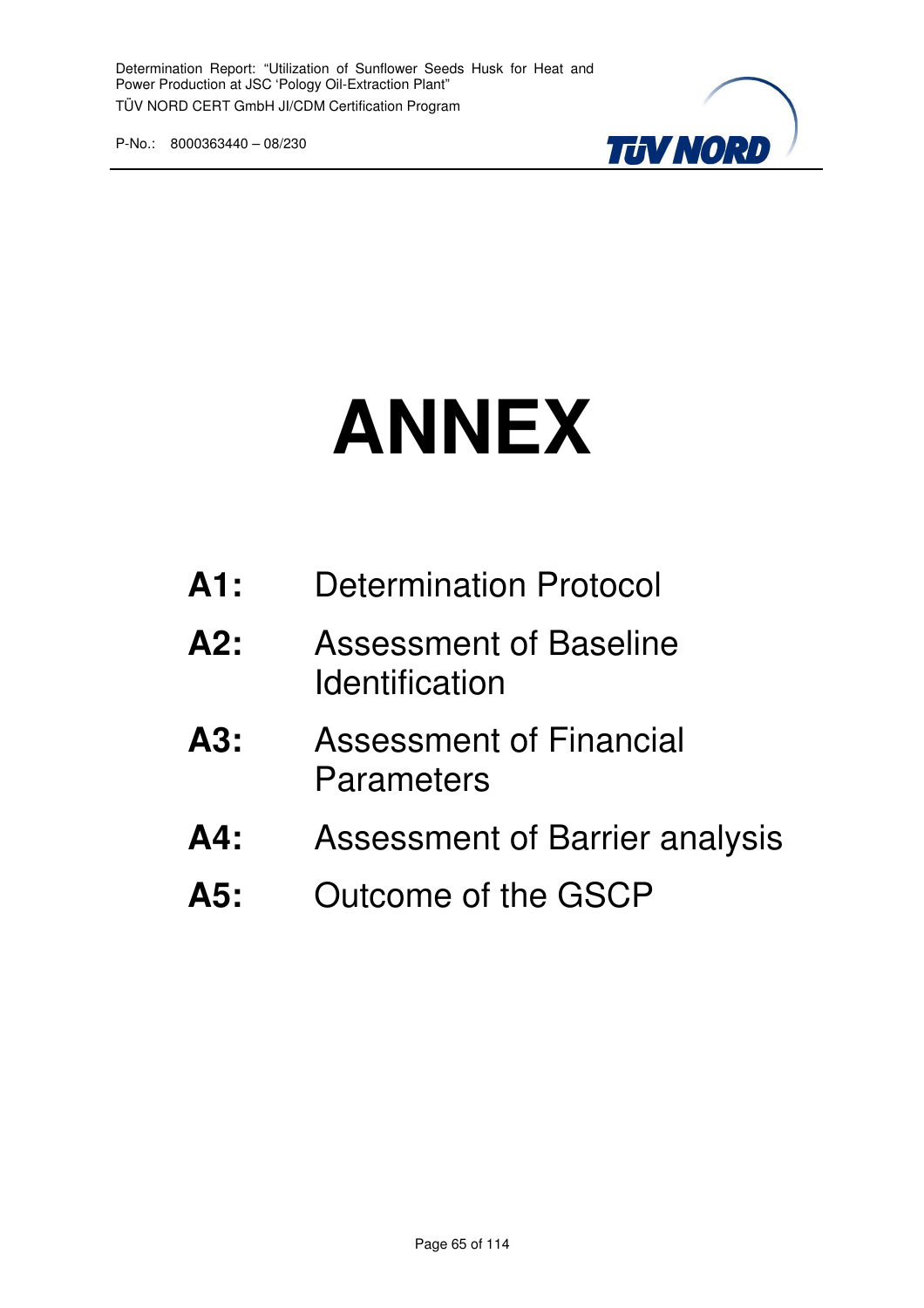P-No.: 8000363440 – 08/230



## **ANNEX 1: DETERMINATION PROTOCOL**

#### **Table A-1:** Requirements Checklist

| <b>Checklist</b><br><b>Item</b><br>(incl. guidance for the determination team)                                                                                                                                                                               | <b>Team</b><br><b>Determination</b><br><b>Comments</b><br>(Means and results of assessment)                                                                                                                                                                                                                                                                                 | Ref.       | <b>Draft</b><br>Concl. | <b>Final</b><br>Concl. |
|--------------------------------------------------------------------------------------------------------------------------------------------------------------------------------------------------------------------------------------------------------------|-----------------------------------------------------------------------------------------------------------------------------------------------------------------------------------------------------------------------------------------------------------------------------------------------------------------------------------------------------------------------------|------------|------------------------|------------------------|
| <b>General Description of Project Activity</b>                                                                                                                                                                                                               |                                                                                                                                                                                                                                                                                                                                                                             |            |                        |                        |
| <b>Participation Requirements</b>                                                                                                                                                                                                                            |                                                                                                                                                                                                                                                                                                                                                                             |            |                        |                        |
| Referring to Part A and Annex 1 of the PDD as well as<br>the JI glossary with respect to terms Party, Letter of<br>Approval, Authorization and Project Participant.                                                                                          |                                                                                                                                                                                                                                                                                                                                                                             |            |                        |                        |
| Which Parties and project Participants are participating<br>in the project?                                                                                                                                                                                  | Project participant involved in the project activity is the JSC<br>Pology Oil Extraction Plant and RWE Power AG.                                                                                                                                                                                                                                                            | <b>PDD</b> | OK                     | OK                     |
| Have the involved Parties provided a valid and<br>complete letter of approval and have all private / public<br>project participants been authorized by an involved<br>Party? At this stage of the project at least the Host<br>country approval is required. | Letter of Approval can be applied only after the issuance of<br>the positive determination opinion.<br>A positive determination opinion as confirmed by an<br>Independent Entity is a prerequisite for the Host Country<br>Approval that can be issued on request by the Designated<br>Focal Point of the Ukraine - National Environmental<br>Investment Agency of Ukraine. | <b>PDD</b> | <b>CAR</b><br>A3       |                        |
| <b>Approval</b>                                                                                                                                                                                                                                              |                                                                                                                                                                                                                                                                                                                                                                             |            |                        |                        |
| The written approval of the parties involved is a                                                                                                                                                                                                            |                                                                                                                                                                                                                                                                                                                                                                             |            |                        |                        |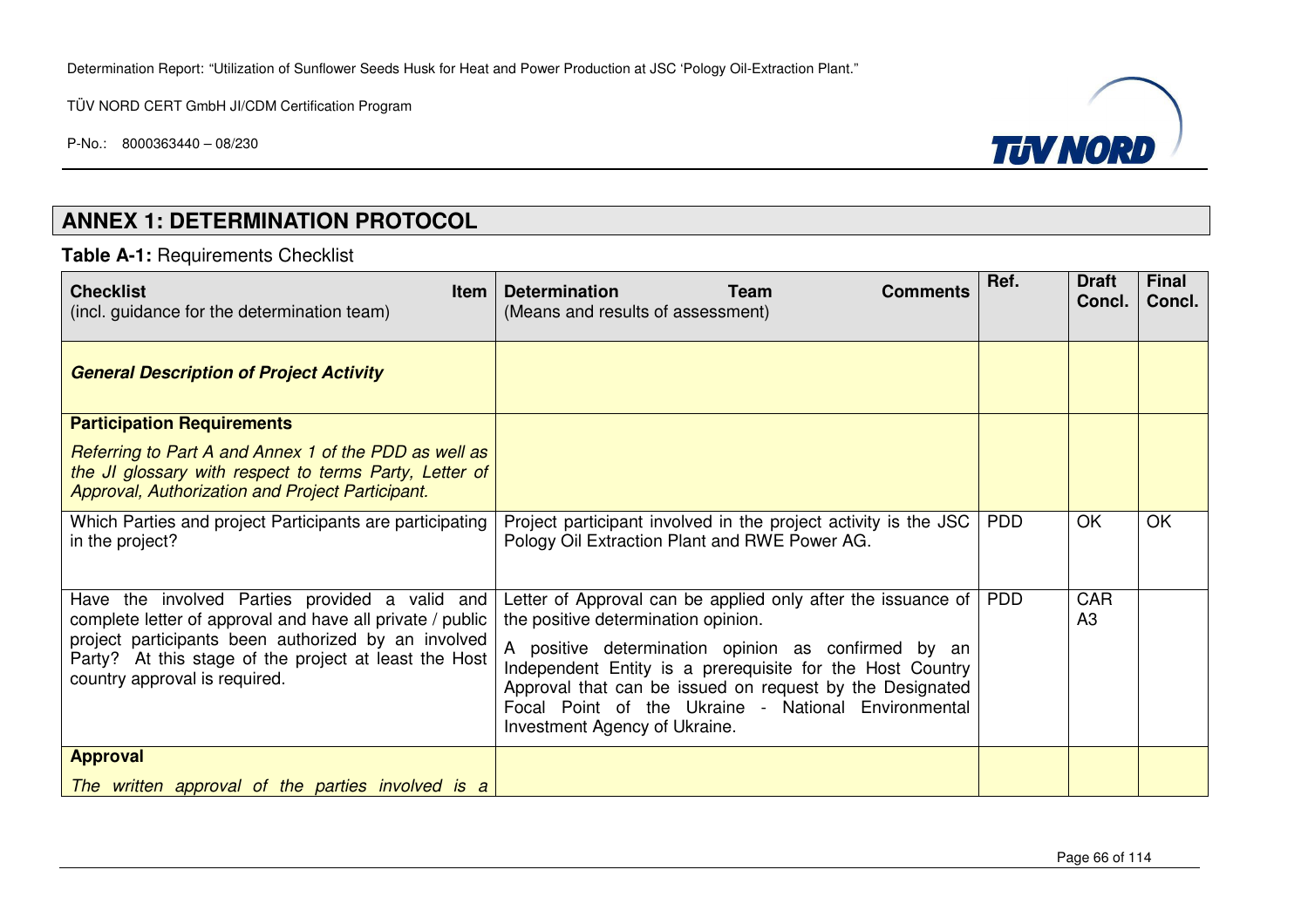Determination Report: "Utilization of Sunflower Seeds Husk for Heat and Power Production at JSC 'Pology Oil-Extraction Plant."

TÜV NORD CERT GmbH JI/CDM Certification Program



| <b>Checklist</b><br><b>Item</b><br>(incl. guidance for the determination team)                                                                  | <b>Determination</b><br><b>Team</b><br>(Means and results of assessment) | <b>Comments</b> | Ref. | <b>Draft</b><br>Concl.       | <b>Final</b><br>Concl. |
|-------------------------------------------------------------------------------------------------------------------------------------------------|--------------------------------------------------------------------------|-----------------|------|------------------------------|------------------------|
| mandatory requirement                                                                                                                           |                                                                          |                 |      |                              |                        |
| Has the project provided written approvals of all parties<br>involved?                                                                          | Please refer to the comment under A.1.2.                                 |                 |      | <b>CAR</b><br>A <sub>3</sub> |                        |
| Indicate whether a letter of approval has been<br>received, with a clear reference to the supporting<br>documentation.                          |                                                                          |                 |      |                              |                        |
| Indicate whether this letter was provided to the AIE by<br>the project participants or directly by the DNA                                      |                                                                          |                 |      |                              |                        |
| Are the approvals issued from orgainsations listed as<br>DNAs on the UNFCCC JI website?                                                         | Please refer to the comment under A.1.2.                                 |                 |      | <b>CAR</b><br>A3             |                        |
| Indicate the means of determination employed to<br>assess the authenticity                                                                      |                                                                          |                 |      |                              |                        |
| Do the written approvals confim that the corresponding<br>party is a Party to the Kyoto Protocol?                                               | Please refer to the comment under A.1.2.                                 |                 |      | <b>CAR</b><br>A3             |                        |
| Do the written approvals refer to the precise project<br>title in the PDD submitted for registration?                                           | Please refer to the comment under A.1.2.                                 |                 |      | <b>CAR</b><br>A3             |                        |
| Is the information regarding the project participants<br>listed in section A3 and in Annex 1 of the PDD<br>internally consistent to each other? | Please refer to the comment under A.1.2.                                 |                 |      | <b>CAR</b><br>A3             |                        |
| Are all project participants listed in the PDD approved<br>at least by one Party involved?                                                      | Please refer to the comment under A.1.2.                                 |                 |      | <b>CAR</b><br>A3             |                        |
| Indicate whether the participation of the project<br>participant(s) has been approved by a Party to the                                         |                                                                          |                 |      |                              |                        |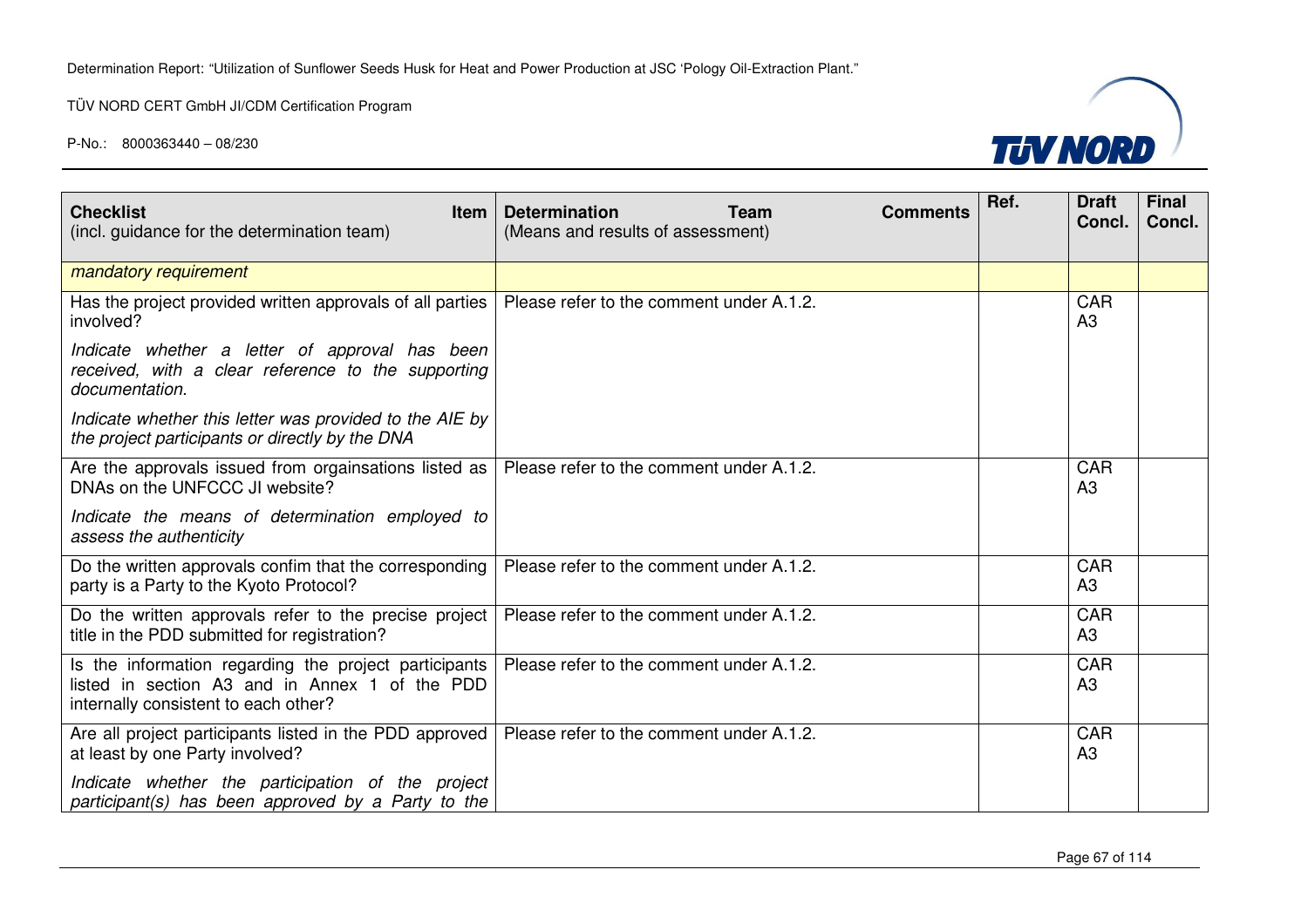Determination Report: "Utilization of Sunflower Seeds Husk for Heat and Power Production at JSC 'Pology Oil-Extraction Plant."

TÜV NORD CERT GmbH JI/CDM Certification Program



| <b>Checklist</b><br><b>Item</b><br>(incl. guidance for the determination team)                                                                                                                  | <b>Determination</b><br><b>Team</b><br><b>Comments</b><br>(Means and results of assessment)                                                                | Ref. | <b>Draft</b><br>Concl. | <b>Final</b><br>Concl. |
|-------------------------------------------------------------------------------------------------------------------------------------------------------------------------------------------------|------------------------------------------------------------------------------------------------------------------------------------------------------------|------|------------------------|------------------------|
|                                                                                                                                                                                                 |                                                                                                                                                            |      |                        |                        |
| Kyoto Protocol.                                                                                                                                                                                 |                                                                                                                                                            |      |                        |                        |
| Describe the means of determination employed to<br>draw this conclusion.                                                                                                                        |                                                                                                                                                            |      |                        |                        |
| Are any other project participants approved but not   Please refer to the comment under A.1.2.<br>listed in the PDD?                                                                            |                                                                                                                                                            |      | CAR<br>A3              |                        |
| <b>PDD editorial aspects</b>                                                                                                                                                                    |                                                                                                                                                            |      |                        |                        |
| The PDD used as a basis for determination PDD shall<br>be prepared in accordance with the latest template and<br>guidance from the JI Supervisory Committee available<br>on the UNFCCC website. |                                                                                                                                                            |      |                        |                        |
| Has the latest version of the PDD form been applied?                                                                                                                                            | Yes, the Project Design Document Form Version $01 - in   PDD$<br>effect as of 15 June 2006 – has been used. This is the latest<br>version of the PDD form. |      | <b>OK</b>              | <b>OK</b>              |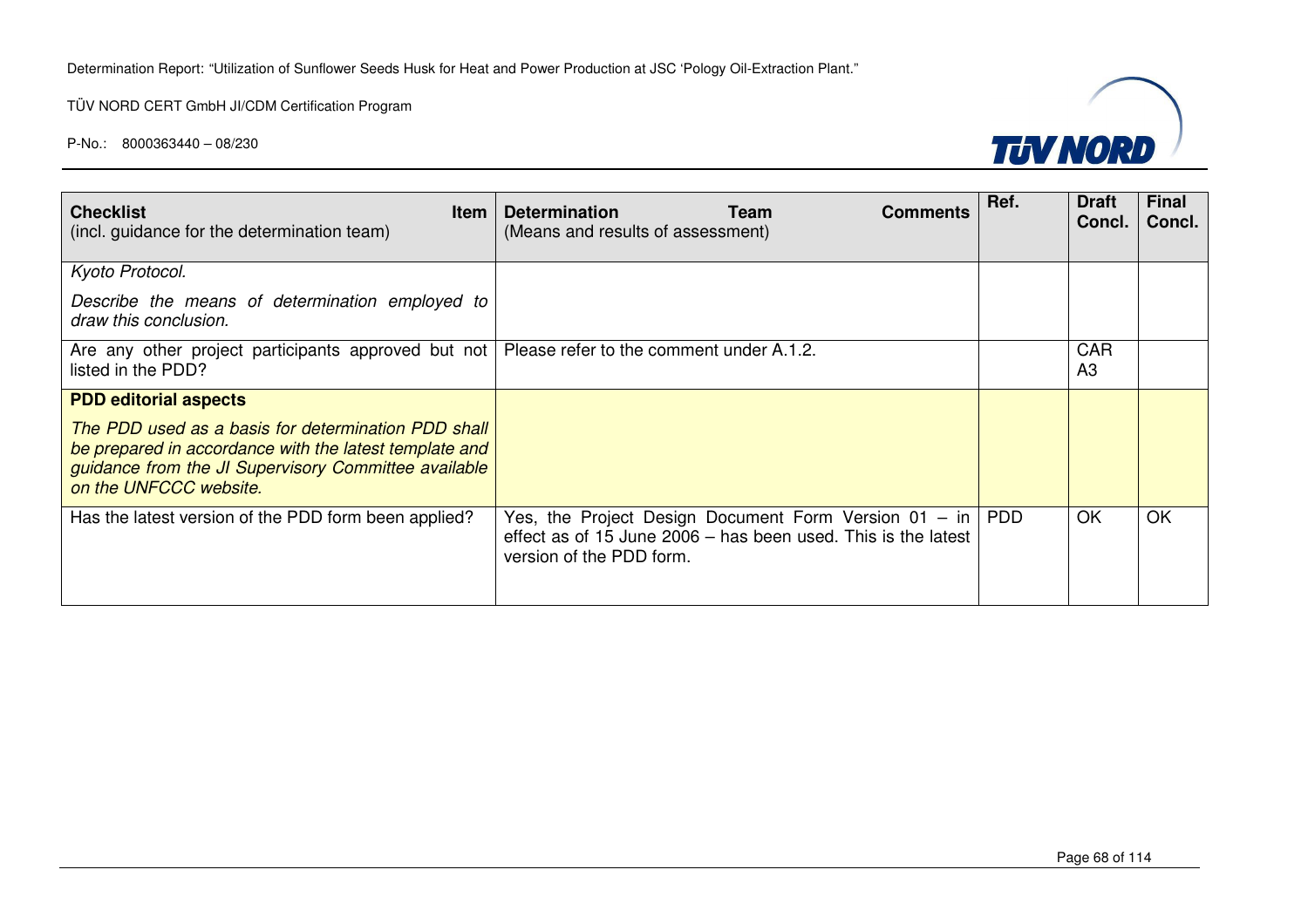

| <b>Checklist</b><br><b>Item</b><br>(incl. guidance for the determination team)                                                                                                                                                                                                | <b>Determination</b><br><b>Team</b><br><b>Comments</b><br>(Means and results of assessment)                                                                                                                                                                                                              | Ref.                              | <b>Draft</b><br>Concl. | <b>Final</b><br>Concl. |
|-------------------------------------------------------------------------------------------------------------------------------------------------------------------------------------------------------------------------------------------------------------------------------|----------------------------------------------------------------------------------------------------------------------------------------------------------------------------------------------------------------------------------------------------------------------------------------------------------|-----------------------------------|------------------------|------------------------|
| Has the PDD been duly filled in accordance with the<br>latest guidance(s)?                                                                                                                                                                                                    | Guidelines for users of the JI PDD form Version 03 (JISC 13)<br>have been used for completing the PDD. According to the<br>JISC $13th$ meeting, these Guidelines should be taken into<br>account for all PDDs to be published from 1 January 2009.<br>Hence the PDD is in line with the latest guidance. | <b>PDD</b>                        | OK                     | <b>OK</b>              |
| <b>Technology to be employed</b><br>Determination of project technology focuses on the<br>project engineering, choice of technology and<br>competence/ maintenance needs. The AIE should<br>ensure that environmentally safe and<br>sound<br>technology and know-how is used. |                                                                                                                                                                                                                                                                                                          |                                   |                        |                        |
| Does the PDD contain a clear, accurate and complete<br>project description?<br>The PDD shall contain a clear description of the project<br>activity which provides the reader with a clear                                                                                    | description of the pre-project steam generation<br>The<br>equipment including the pilot plant for biogas degasification<br>and envisioned technical specification of the project activity<br>have been accurately, completely provided in the PDD.                                                       | <b>PDD</b><br>/TS-BL/<br>/TS-BL1/ | OK                     | <b>OK</b>              |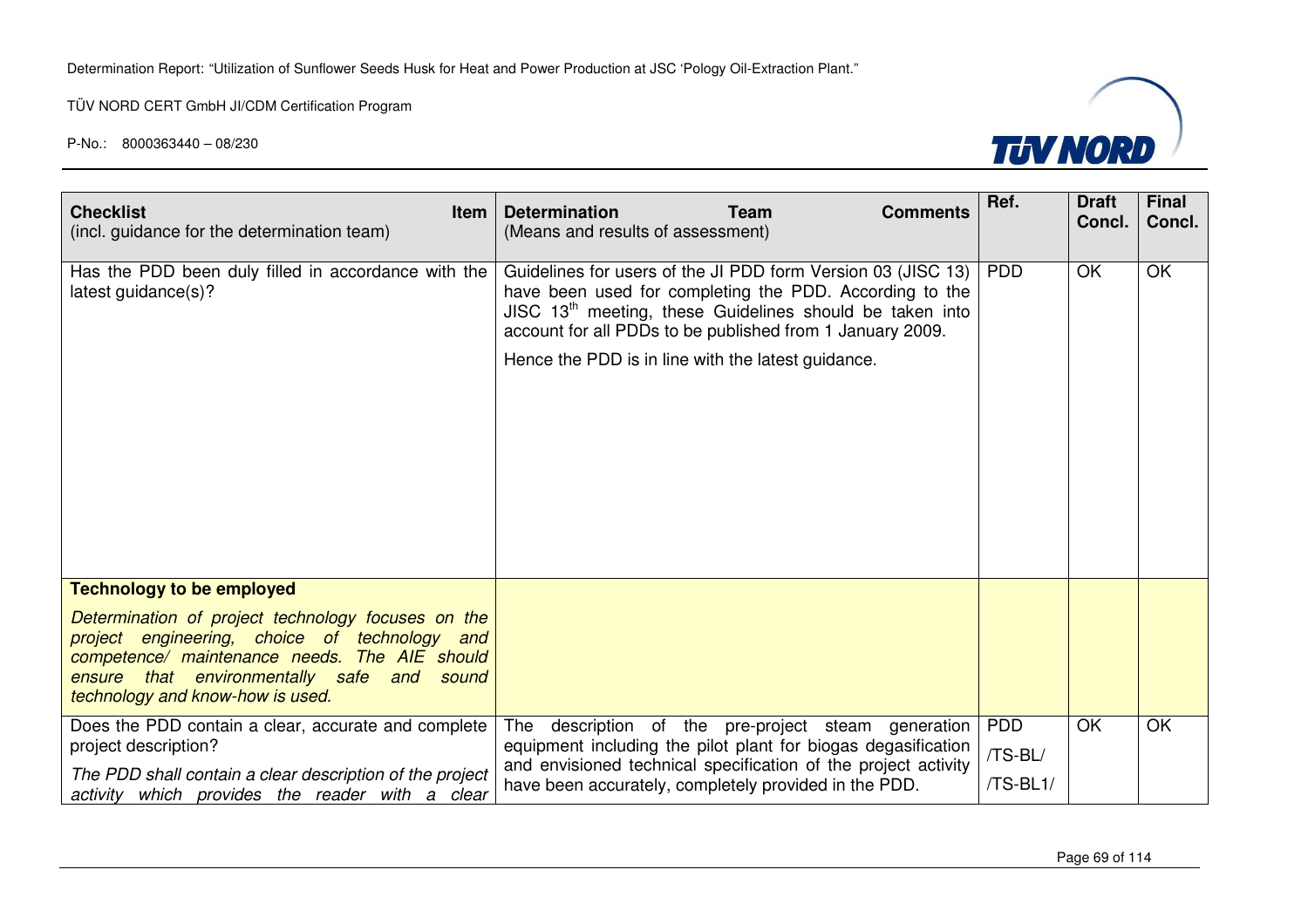

| <b>Checklist</b><br><b>Item</b><br>(incl. guidance for the determination team)                                     | <b>Determination</b><br><b>Team</b><br>(Means and results of assessment)                                                                                                                                                                                      | <b>Comments</b> | Ref.       | <b>Draft</b><br>Concl. | <b>Final</b><br>Concl. |
|--------------------------------------------------------------------------------------------------------------------|---------------------------------------------------------------------------------------------------------------------------------------------------------------------------------------------------------------------------------------------------------------|-----------------|------------|------------------------|------------------------|
| understanding of the precise nature of the project<br>activity and the technical aspects of its implementation.    | The technical details could be supported by evidences.                                                                                                                                                                                                        |                 | /TS-PA1/   |                        |                        |
| Pl. consider esp. chapters A.2, A.4.2 and A.4.3 (in<br>case of LSC PDD) for assessment.                            |                                                                                                                                                                                                                                                               |                 | /TS-PA2/   |                        |                        |
| Describe the process undertaken to validate the<br>accuracy and completeness of the project description.           |                                                                                                                                                                                                                                                               |                 |            |                        |                        |
| Contain the AIE's opinion on the accuracy and<br>completeness of the project description.                          |                                                                                                                                                                                                                                                               |                 |            |                        |                        |
| Is this description in accordance with the real situation                                                          | Within the on-site-visit determination team has observed the                                                                                                                                                                                                  |                 | <b>PDD</b> | <b>OK</b>              | OK                     |
| or (in case of greenfield projects) is it most likely that<br>the project will be implemented acc to the project   | natural gas fired boilers. Also the construction works for the<br>biomass boiler equipment could be observed. The technical<br>specification of both pre-project equipment and could be verified based provided evidences <sup>/TS-BL1/</sup> .               |                 | /TS-BL/    |                        |                        |
| description                                                                                                        |                                                                                                                                                                                                                                                               |                 | /TS-BL1/   |                        |                        |
|                                                                                                                    |                                                                                                                                                                                                                                                               |                 | /TS-PA1/   |                        |                        |
|                                                                                                                    | Based on the provided technical documentation for envisione<br>equipment <sup>/TS-PA1//TS-PA2/</sup> a sufficient confidence could be<br>gained that the technical characteristics of the project activity<br>will be inline with those indicated in the PDD. |                 | /TS-PA2/   |                        |                        |
| In case the project involves alteration of the existing                                                            | Within the project activity heat and power for own needs                                                                                                                                                                                                      |                 | <b>PDD</b> | <b>OK</b>              | <b>OK</b>              |
| installation or process, is a clear description available<br>regarding the differences between the project and the | (esp. for the production facilities) will be generated through<br>the utilization of the sunflower seed husk. The pre-project                                                                                                                                 |                 | /TS-BL/    |                        |                        |
| pre-project situation?                                                                                             | situation envisaged the generation of heat through natural                                                                                                                                                                                                    |                 | /TS-BL1/   |                        |                        |
| Describe the steps taken to validate this issue.                                                                   | gas fired boiler equipment and power purchase from the grid.                                                                                                                                                                                                  |                 | /TS-PA1/   |                        |                        |
|                                                                                                                    | The heat generation technology both of the project activity<br>and of the pre-project situation is clearly and accurately                                                                                                                                     |                 | /TS-PA2/   |                        |                        |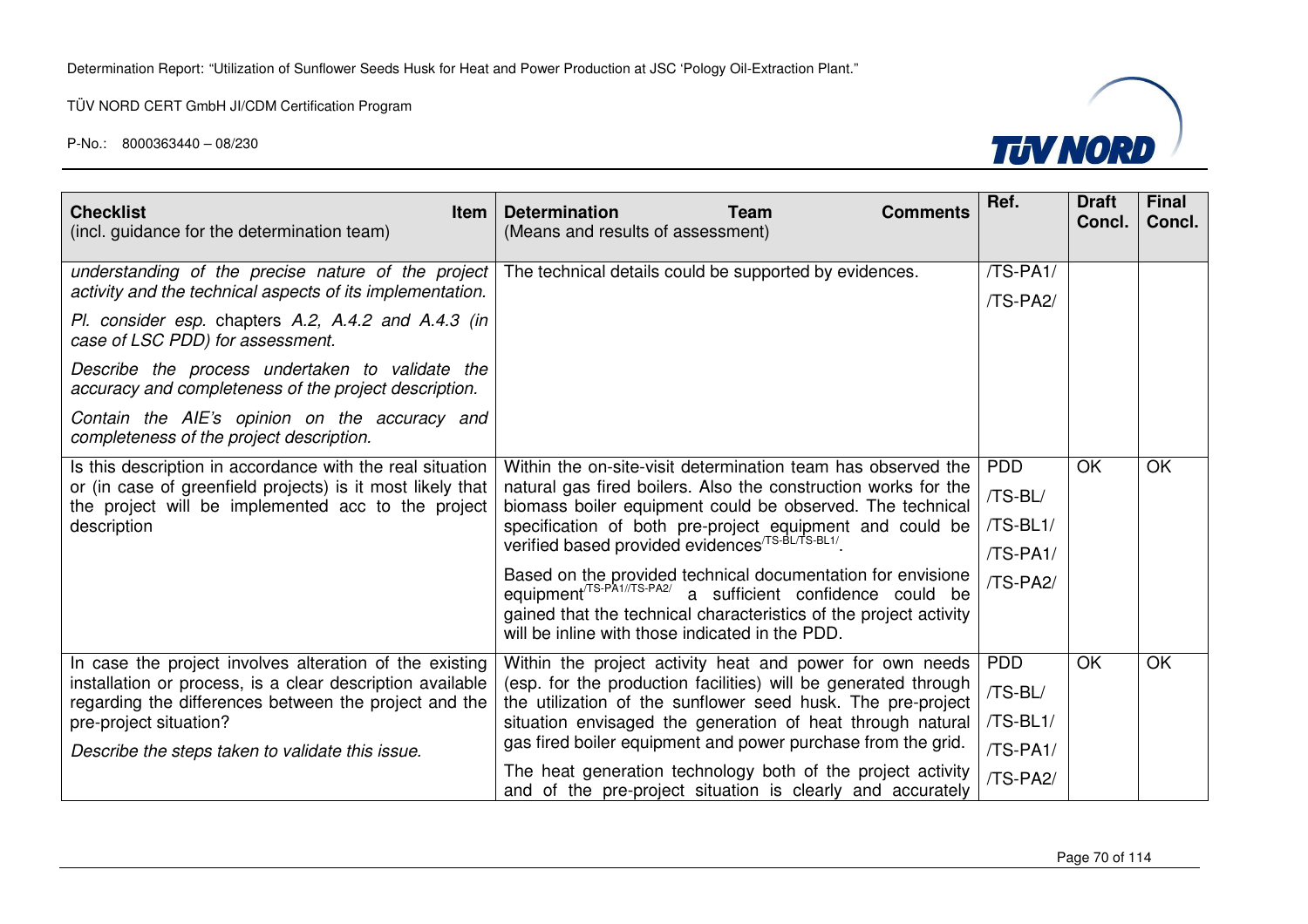

| <b>Checklist</b><br><b>Item</b><br>(incl. guidance for the determination team)                                                                                                                                                                      | <b>Determination</b><br><b>Team</b><br><b>Comments</b><br>(Means and results of assessment)                                                                                                                                                                                                                                                                                                                                                                                                                                                                                                                                                                                                                                                                                                                                                                      | Ref.                                                                                  | <b>Draft</b><br>Concl. | <b>Final</b><br>Concl. |
|-----------------------------------------------------------------------------------------------------------------------------------------------------------------------------------------------------------------------------------------------------|------------------------------------------------------------------------------------------------------------------------------------------------------------------------------------------------------------------------------------------------------------------------------------------------------------------------------------------------------------------------------------------------------------------------------------------------------------------------------------------------------------------------------------------------------------------------------------------------------------------------------------------------------------------------------------------------------------------------------------------------------------------------------------------------------------------------------------------------------------------|---------------------------------------------------------------------------------------|------------------------|------------------------|
| Does the project design engineering reflect current<br>good practices?<br>Consider the equipment specifications, literature (e.g.<br>EU BREF papers) and professional experiences.<br>Describe the process undertaken to assess the<br>engineering. | provided in the PDD.<br>In the course of determination, determination team has<br>reviewed technical specification of the natural gas-fired heat<br>generation units. It has been proved that the technology<br>including capacity figures as indicated in the PDD is in line<br>with provided evidences.<br>Yes. The project activity intends to<br>incorporate<br>the<br>latest/state-of-the-art biomass based<br>heat generation<br>technology. Co-firing of fossil fuels is not needed. The project<br>activity is expected to meet international standards for<br>environmental quality and safety.<br>Commonly used heat generation technologies in Ukraine are<br>fossil fuel based and/or do not make use of a renewable<br>energy sources. For this reason, the project activity would<br>result in a less carbon intensive heat generation in Ukraine. | /TSD/<br><b>PDD</b><br>/BIA-4/<br>/BIA-5/<br>/BIA-6/<br>/BIA-7/<br>/BIA-8/<br>/BIA-9/ | OK                     | <b>OK</b>              |
|                                                                                                                                                                                                                                                     | A sufficient confidence that the entire design of the project<br>activity is appropriate and reflects good current practice has<br>been gained through examination of technological options<br>and opportunities as provided by different Ukrainian and<br>international data sources.                                                                                                                                                                                                                                                                                                                                                                                                                                                                                                                                                                           | /BIA-10/<br>/BIA-11/<br>/RSS/                                                         |                        |                        |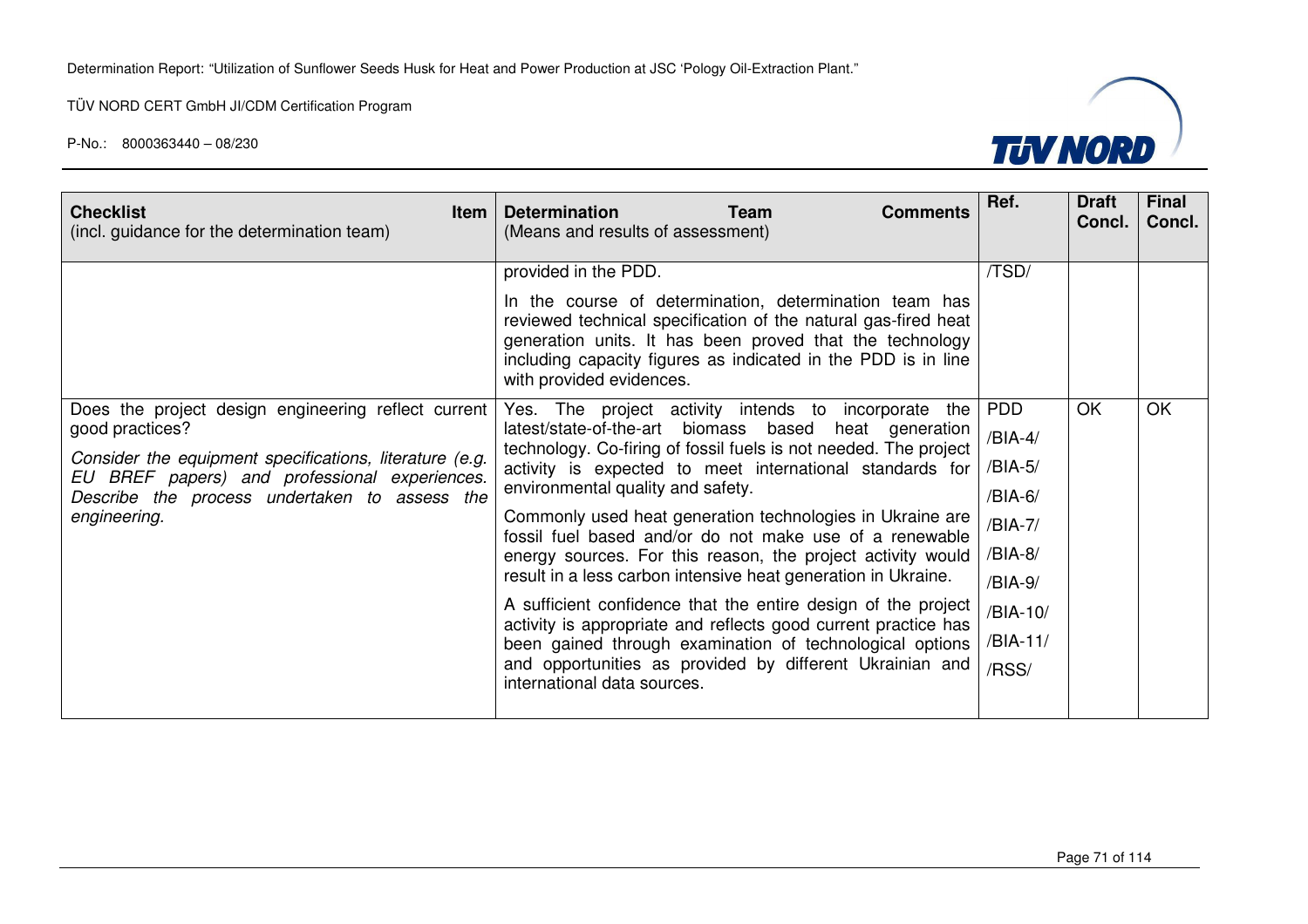

| <b>Determination</b><br><b>Team</b><br><b>Comments</b><br>(Means and results of assessment)                                                                                                                                                                                                                                                                                                                                                        | Ref.                                                                                                                                                                                 | <b>Draft</b><br>Concl. | <b>Final</b><br>Concl. |
|----------------------------------------------------------------------------------------------------------------------------------------------------------------------------------------------------------------------------------------------------------------------------------------------------------------------------------------------------------------------------------------------------------------------------------------------------|--------------------------------------------------------------------------------------------------------------------------------------------------------------------------------------|------------------------|------------------------|
| within the project activity has been reviewed in particular with<br>regard to the quality standard applied by the manufacturer of<br>the applied equipment.<br>The project activity intends to incorporate the latest/state-of-                                                                                                                                                                                                                    | /BIA-4/<br>/BIA-5/<br>/BIA-6/                                                                                                                                                        |                        | OK                     |
| technology. The project activity is expected to meet<br>international standards for environmental quality and safety.<br>Commonly used heat generation technologies in Ukraine a<br>are natural gas based and/or do not make use of biomass<br>utilization. For this reason, the project activity would result in<br>a less carbon intensive heat and electricity generation in<br>Ukraine.                                                        | /BIA-7/<br>/BIA-8/<br>/BIA-9/<br>/BIA-10/<br>/BIA-11/                                                                                                                                |                        |                        |
| As per the PDD, training and maintenance procedures<br>related to this technology will be provided by the project<br>owner and manufacturers before the power plant become<br>operational. This issue has been discussed during the site<br>visit. Training and maintenance needs will be continuously<br>monitored by the project owner. An adequate confidence has<br>been gained proving that sufficient efforts will be made for<br>this sake. | PDD, I<br>/TS-PA1/<br>/TS-PA2/                                                                                                                                                       | OK                     | OK                     |
|                                                                                                                                                                                                                                                                                                                                                                                                                                                    |                                                                                                                                                                                      |                        | OK                     |
|                                                                                                                                                                                                                                                                                                                                                                                                                                                    | Technical specification of the equipment to be employed<br>the-art biomass based combined heat and power generation<br>Not applicable, because the project activity is a large scale | <b>PDD</b>             | OK                     |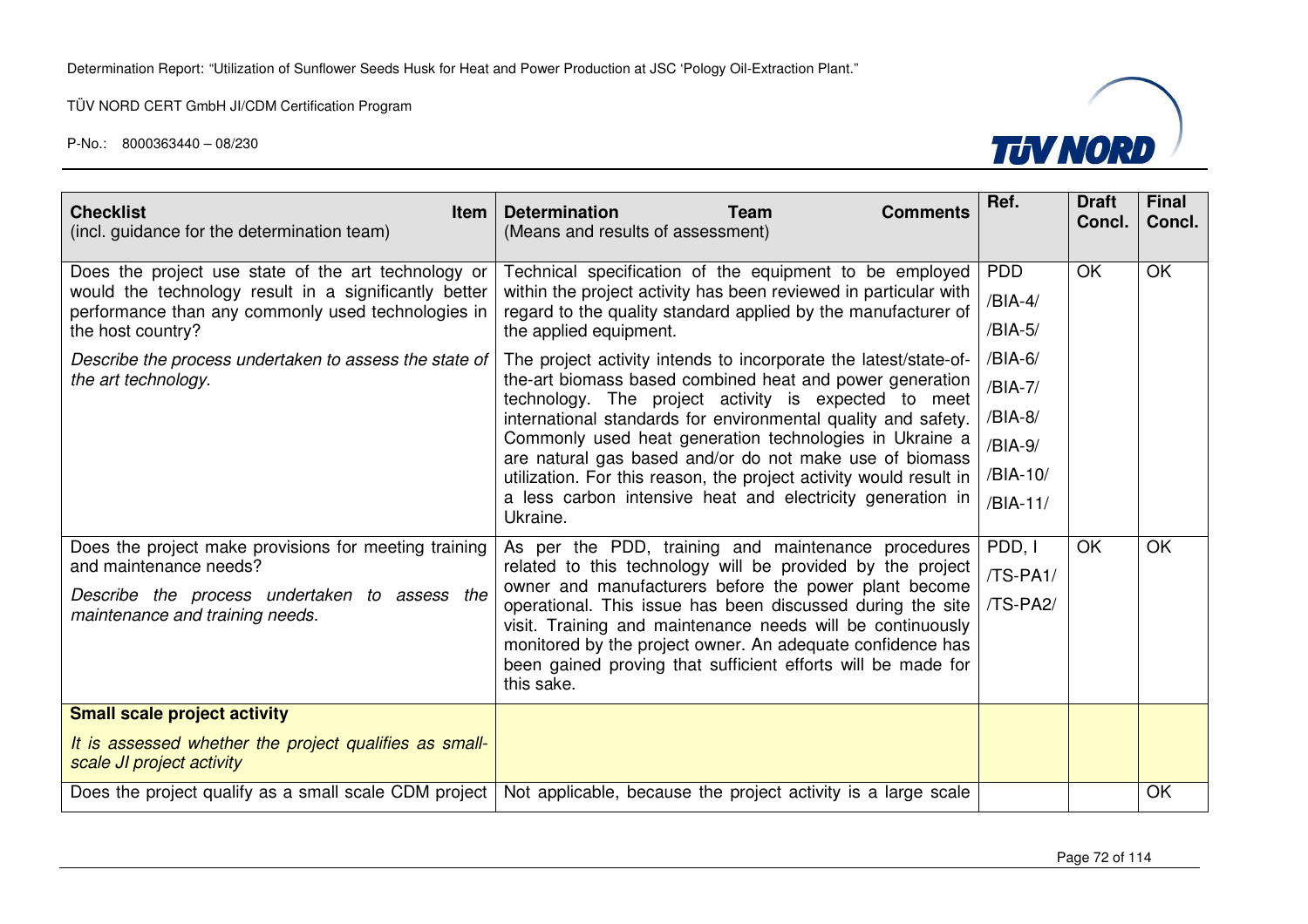TÜV NORD CERT GmbH JI/CDM Certification Program



| <b>Checklist</b><br><b>Item</b><br>(incl. guidance for the determination team)                                                 | <b>Determination</b><br><b>Team</b><br>(Means and results of assessment)                                               | <b>Comments</b> | Ref.              | <b>Draft</b><br>Concl. | <b>Final</b><br>Concl. |
|--------------------------------------------------------------------------------------------------------------------------------|------------------------------------------------------------------------------------------------------------------------|-----------------|-------------------|------------------------|------------------------|
| activity as defined in decision 4 / CMP.1 annex II?                                                                            | project.                                                                                                               |                 |                   |                        |                        |
| Describe the steps taken to validate this issue.                                                                               |                                                                                                                        |                 |                   |                        |                        |
| Does the project apply one of the approved small scale<br>categories and any methodology and tool referred<br>therein?         | Not applicable, because the project activity is a large scale<br>project.                                              |                 |                   |                        | OK                     |
| Describe the steps taken to validate this issue. Check,<br>if applicable the expiry dates of the applied<br>methodology.       |                                                                                                                        |                 |                   |                        |                        |
| Is the small scale project activity not a debundled<br>component of a larger project activity?                                 | Not applicable, because the project activity is a large scale<br>project.                                              |                 |                   |                        | OK                     |
| Describe the steps taken to validate this issue. PI refer<br>to the Compendium of guidance on debundling (EB 36,<br>Annex 27). |                                                                                                                        |                 |                   |                        |                        |
| <b>Project Baseline, Additionality and Monitoring Plan</b>                                                                     |                                                                                                                        |                 |                   |                        |                        |
| <b>Application of the Methodology</b>                                                                                          |                                                                                                                        |                 |                   |                        |                        |
| What kind of methodology has been used?                                                                                        | Name: ACM0006 Version 10 "Consolidated methodology for<br>electricity generation from biomass residues"<br>Version: 10 |                 | PDD, I<br>/Meth// | <b>GAR</b><br>$B+$     | <b>OK</b>              |
|                                                                                                                                | Type:                                                                                                                  |                 |                   |                        |                        |
|                                                                                                                                | $\boxtimes$<br>CDM Approved Methodology - latest                                                                       | version         |                   |                        |                        |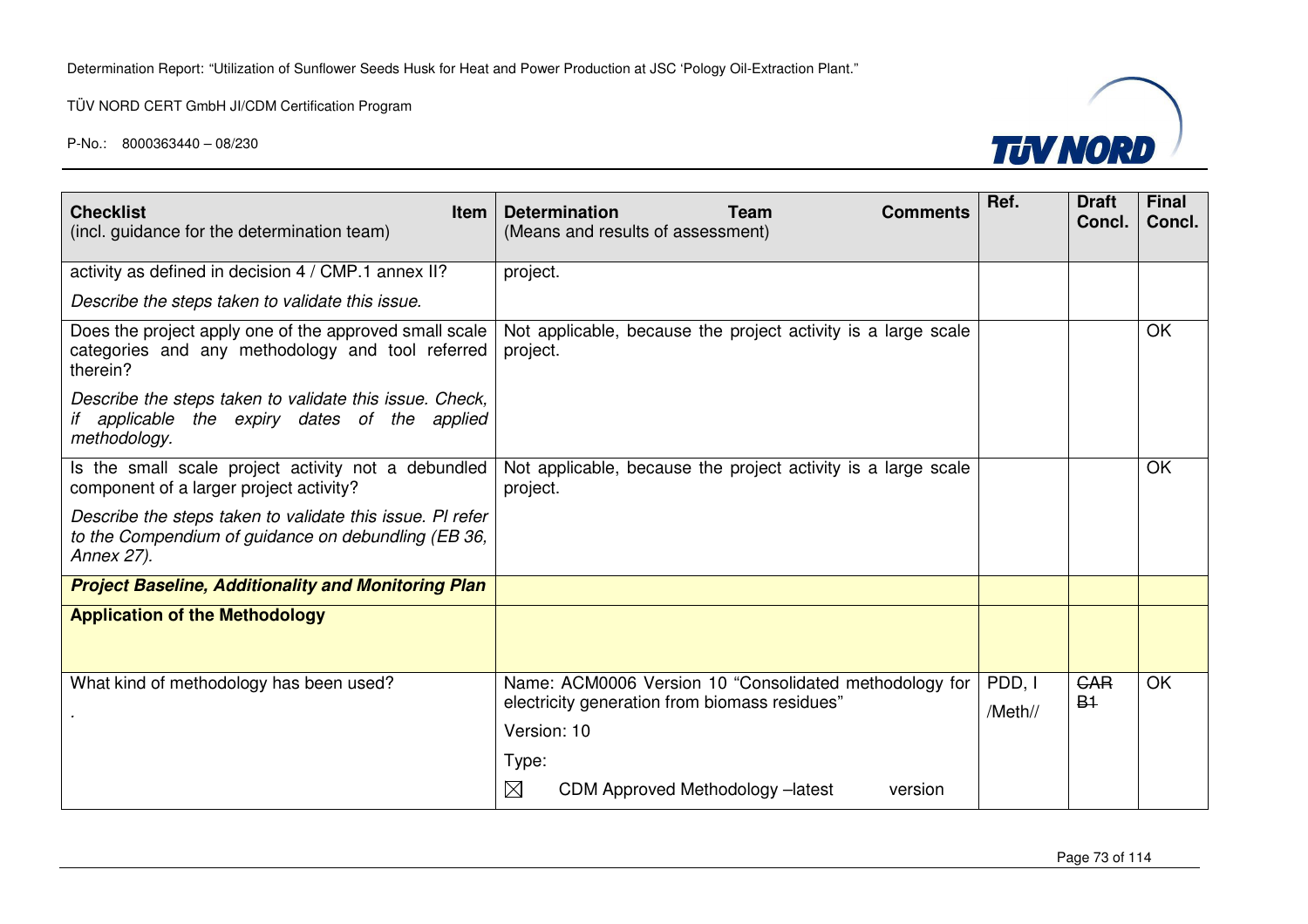

| <b>Checklist</b><br><b>Item</b><br>(incl. guidance for the determination team)                                                                              | <b>Determination</b><br><b>Team</b><br><b>Comments</b><br>(Means and results of assessment)                                                                      | Ref.                                                                    | <b>Draft</b><br>Concl. | <b>Final</b><br>Concl. |
|-------------------------------------------------------------------------------------------------------------------------------------------------------------|------------------------------------------------------------------------------------------------------------------------------------------------------------------|-------------------------------------------------------------------------|------------------------|------------------------|
|                                                                                                                                                             | CDM Approved Methodology -- older<br>version<br>Combination of Approved<br>Methodology<br>Project specific Methodology                                           |                                                                         |                        |                        |
| Has the methodology assessment form (S01-VA 30 $-$<br>A3) been used?                                                                                        | Yes<br>$\boxtimes$<br>N/A (only in case of latest version of approved CDM<br>methodology)                                                                        | PDD, I<br>/Meth/<br>$/H-1/$<br>$/H-2/$<br>$/H-3/$<br>$/H-4/$<br>$/H-5/$ | OK                     | <b>OK</b>              |
| discussion and selection of<br>baseline<br>Is the<br>the<br>transparent?<br>methodology<br>Can<br>the<br>applied<br>methodology be assessed as appropriate? | $\boxtimes$<br>Yes<br><b>No</b><br>Comment: Yes, the applied methodology is the most suitable<br>methodology for considered project type.                        | PDD, I<br>/Meth/                                                        | <b>CAR</b><br>$B+$     | <b>OK</b>              |
| Is the chosen methodology applied correctly?                                                                                                                | Yes based on the analysis of the project design document<br>and supporting documentations it could be proved that the<br>methodology has been applied correctly. | PDD, I<br>/Meth/                                                        | CAR<br>$B+$<br>$GL-B2$ | $\overline{OK}$        |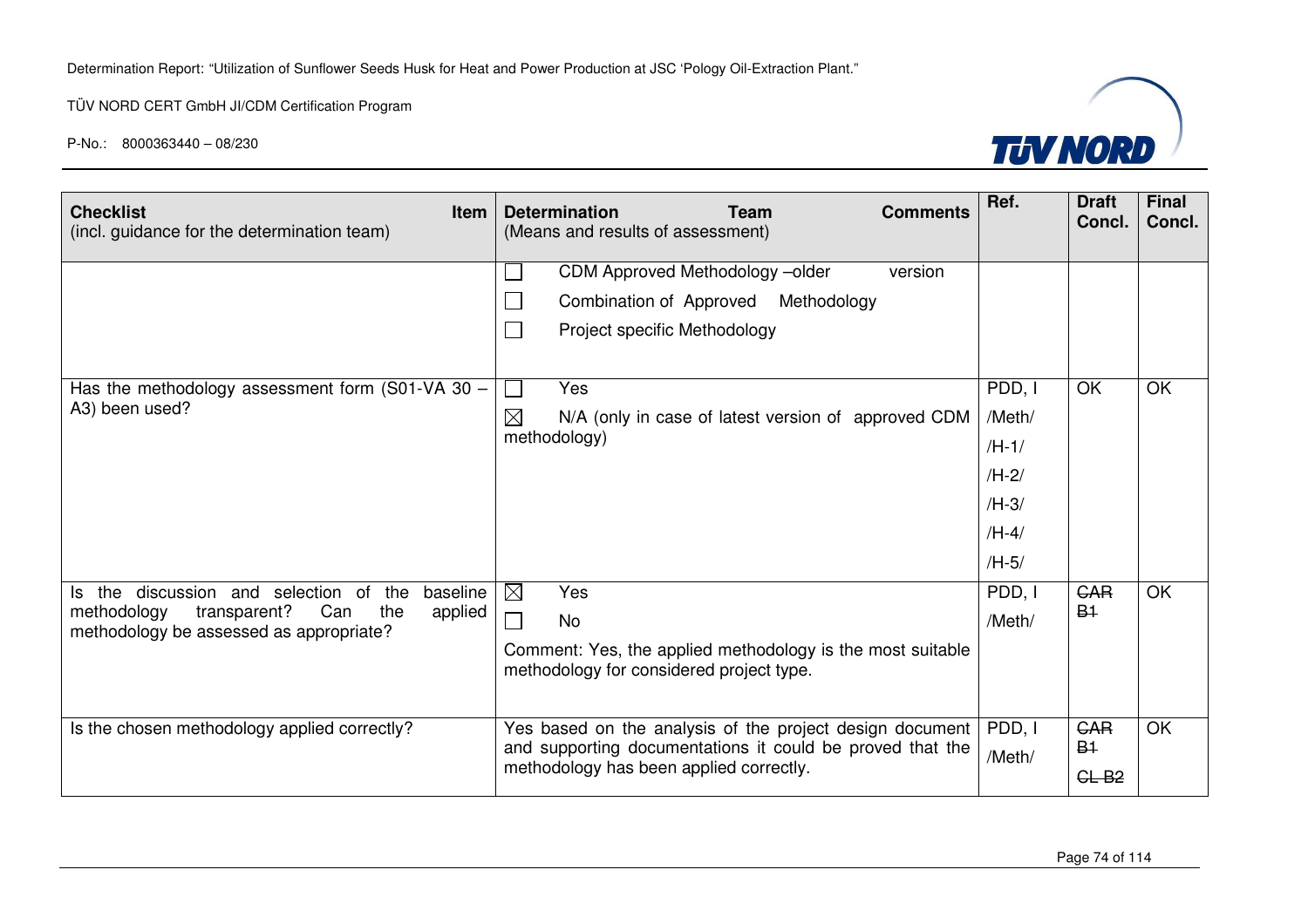TÜV NORD CERT GmbH JI/CDM Certification Program



| <b>Checklist</b><br><b>Item</b><br>(incl. guidance for the determination team)                                                                                                          | <b>Determination</b><br><b>Team</b><br><b>Comments</b><br>(Means and results of assessment)                                                                                                                                                                               | Ref.                 | <b>Draft</b><br>Concl.              | <b>Final</b><br>Concl. |
|-----------------------------------------------------------------------------------------------------------------------------------------------------------------------------------------|---------------------------------------------------------------------------------------------------------------------------------------------------------------------------------------------------------------------------------------------------------------------------|----------------------|-------------------------------------|------------------------|
|                                                                                                                                                                                         |                                                                                                                                                                                                                                                                           |                      | <b>CAR</b><br><b>B3</b>             |                        |
|                                                                                                                                                                                         |                                                                                                                                                                                                                                                                           |                      | <b>GAR</b><br><b>B4</b>             |                        |
|                                                                                                                                                                                         |                                                                                                                                                                                                                                                                           |                      | <b>GAR</b><br><b>B</b> <sub>5</sub> |                        |
| Does the baseline methodology specify data sources<br>and assumptions?                                                                                                                  | The methodology specifies procedures for identifying the<br>baseline scenario. The required procedure has been followed<br>by project participant.                                                                                                                        | PDD, I<br>/Meth/     | <b>GAR</b><br><b>B2</b>             | OK                     |
|                                                                                                                                                                                         | Furthermore the methodology contains specific requirements<br>for the justification of the remaining lifetime of the existing<br>equipment. As described in this report the justification<br>provided by project participant is in line with methodology<br>requirements. |                      |                                     |                        |
| Does the baseline methodology sufficiently describe<br>the underlying rationale for the algorithm/formulae<br>used to determine baseline emissions (e.g. marginal<br>vs. average, etc.) | The applied methodology is a CDM approved methodology.<br>Thus it can be concluded that baseline methodology<br>sufficiently describes the underlying rationale for the<br>algorithm/formulae used to determine baseline emissions.                                       | PDD, I<br>/Meth/     | <b>OK</b>                           | OK.                    |
| Does the baseline methodology specify types of<br>variables used (e.g. fuels used, fuel consumption<br>rates, etc)?                                                                     | Please refer to the comments above.                                                                                                                                                                                                                                       | <b>PDD</b><br>/Meth/ | OK                                  | <b>OK</b>              |
| Does the baseline methodology specify the spatial                                                                                                                                       | Please refer to the comments above.                                                                                                                                                                                                                                       | PDD, I               | OK                                  | OK                     |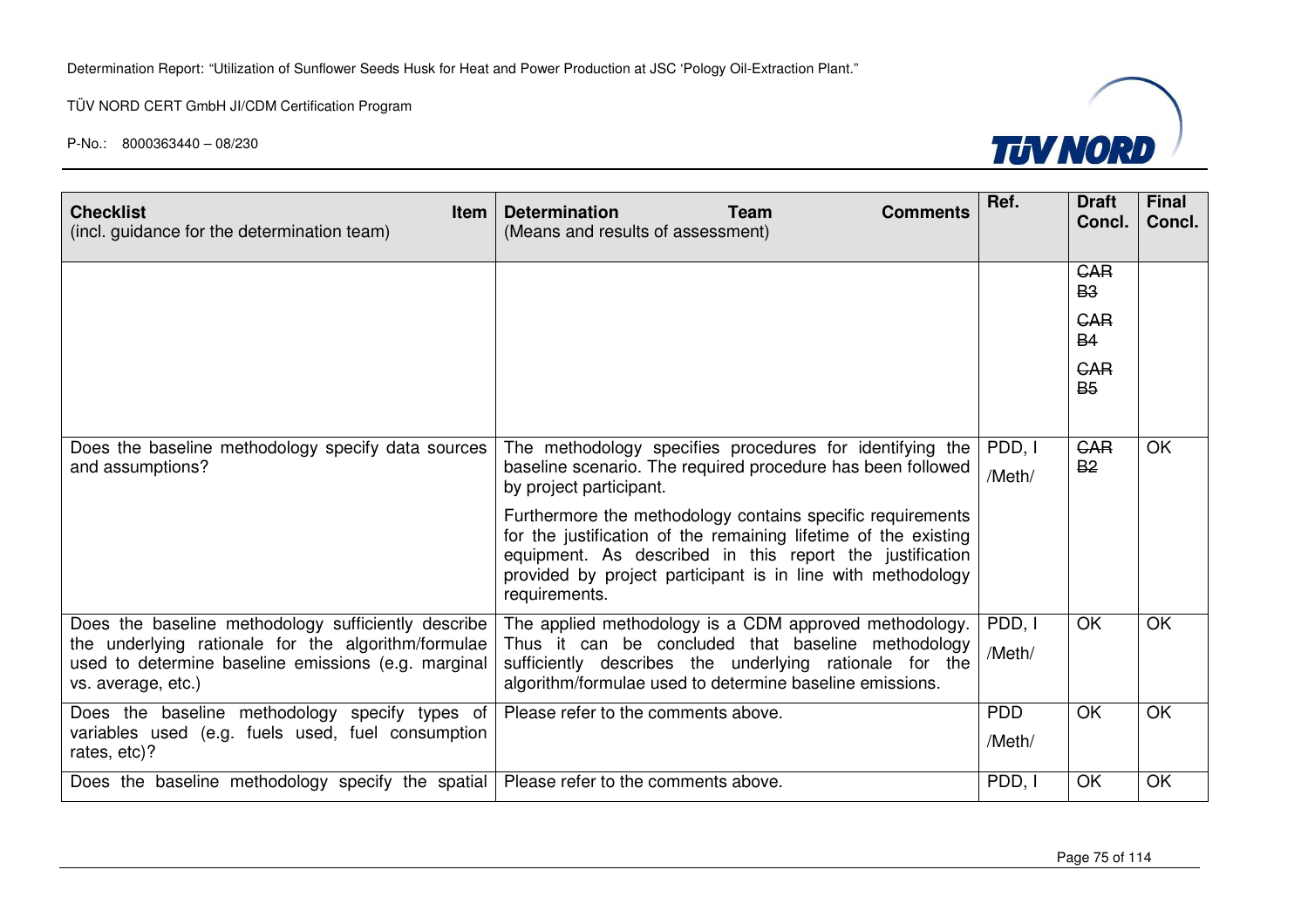

| <b>Checklist</b><br><b>Item</b><br>(incl. guidance for the determination team)                                                                                                                                                                                                                                                               | <b>Determination</b><br><b>Team</b><br><b>Comments</b><br>(Means and results of assessment)                                                                                         | Ref.             | <b>Draft</b><br>Concl. | <b>Final</b><br>Concl. |
|----------------------------------------------------------------------------------------------------------------------------------------------------------------------------------------------------------------------------------------------------------------------------------------------------------------------------------------------|-------------------------------------------------------------------------------------------------------------------------------------------------------------------------------------|------------------|------------------------|------------------------|
| level of data (local, regional, national)?                                                                                                                                                                                                                                                                                                   |                                                                                                                                                                                     | /Meth/           |                        |                        |
| Is the applied CDM methodology identical with the<br>version available on the UNFCCC website? (Valid only<br>projects where CDM Approved Methodology has been<br>used)                                                                                                                                                                       | Yes, the determination team was able to confirm that the<br>applied CDM methodology is identical with the version<br>available on the UNFCCC website.                               | PDD, I<br>/Meth/ | OK                     | <b>OK</b>              |
| Describe the steps taken to validate this issue.                                                                                                                                                                                                                                                                                             |                                                                                                                                                                                     |                  |                        |                        |
| Are all applicability criteria in the methodology, the<br>applied tools or any other methodology component<br>referred to therein fulfilled?<br>Describe for each applicability criterion listed in the<br>selected approved methodology the steps taken to<br>assess the information contained in the PDD.                                  | Yes, all applicability criteria are fulfilled. For detailed<br>assessment of the particular criteria please refer to the<br>applicability assessment in section 5.2 of this report. | PDD, I<br>/Meth/ | OK                     | <b>OK</b>              |
| Is the project in accordance to every other stipulation<br>or requirement mentioned in all sections of the<br>methodology?<br>Describe the steps taken to check whether the<br>proposed project activity meets all the other possible<br>stipulations and /or limitations mentioned in all sections<br>of the approved methodology selected. | Yes, please refer to B.1.5. and B.1.10                                                                                                                                              | PDD, I<br>/Meth/ | OK                     | OK                     |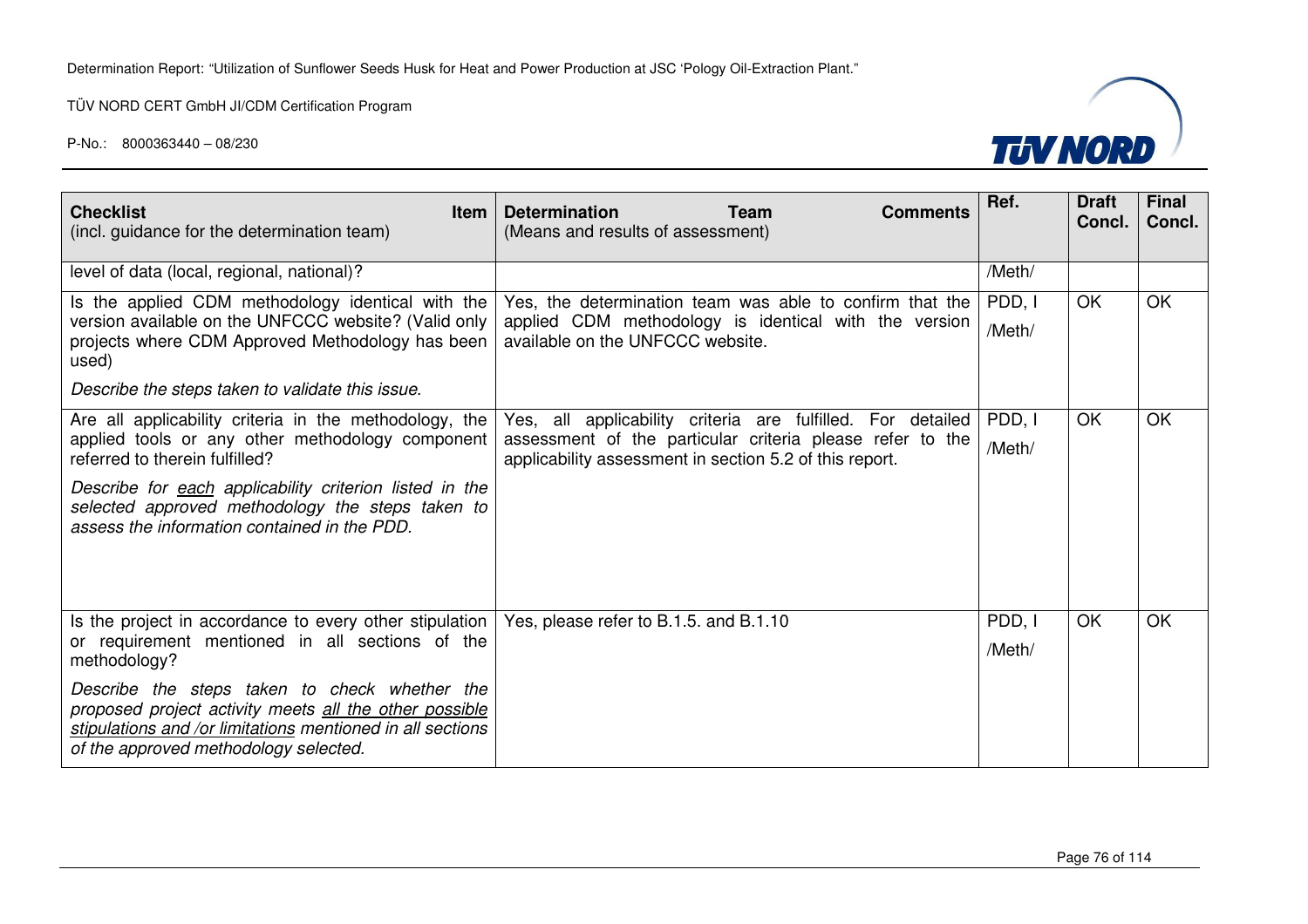

| <b>Checklist</b><br><b>Item</b><br>(incl. guidance for the determination team)                             | <b>Determination</b><br><b>Team</b><br><b>Comments</b><br>(Means and results of assessment)                                                                                                                                                                                                                                                                                                                                                                                      | Ref.    | <b>Draft</b><br>Concl. | <b>Final</b><br>Concl. |
|------------------------------------------------------------------------------------------------------------|----------------------------------------------------------------------------------------------------------------------------------------------------------------------------------------------------------------------------------------------------------------------------------------------------------------------------------------------------------------------------------------------------------------------------------------------------------------------------------|---------|------------------------|------------------------|
| <b>Project Boundaries</b>                                                                                  |                                                                                                                                                                                                                                                                                                                                                                                                                                                                                  |         |                        |                        |
| <b>Project Boundaries are the limits and borders defining</b><br>the GHG emission reduction project        |                                                                                                                                                                                                                                                                                                                                                                                                                                                                                  |         |                        |                        |
| Are the project's spatial boundaries (geographical)                                                        | The project's spatial and system boundaries are clearly                                                                                                                                                                                                                                                                                                                                                                                                                          | PDD, I, | $GL-B2$                | <b>OK</b>              |
| clearly defined?                                                                                           | defined in the project documentation. The spatial extent of<br>the project boundary includes the steam generation                                                                                                                                                                                                                                                                                                                                                                | /Meth/  |                        |                        |
| Provide information on how the determination of the<br>geographical boundary has been performed either     | equipment and all the power plants connected physically to                                                                                                                                                                                                                                                                                                                                                                                                                       | /BL-AS/ |                        |                        |
| based on reviewed documented evidence or by<br>describing what was observed/viewed during a site<br>visit. | the baseline Grid (i.e. Ukraine). The boundary encompasses<br>the natural gas fired boilers for heat generation that will be<br>displaced by biomass boilers.                                                                                                                                                                                                                                                                                                                    | /LDF/   |                        |                        |
|                                                                                                            | As the biomass will be not transported by trucks the $CO2$ -<br>emission sources from off-site transportation have been<br>correctly excluded. The sunflower seed husk will be directly<br>combusted in the boilers without preparation. Co-firing of<br>other (fossil) fuels is not required. The $CO2$ -emissions due to<br>the electricity consumption of the project activity will be<br>determined and taken into account within the calculation of<br>emission reductions. |         |                        |                        |
|                                                                                                            | Furthermore project participant decided to include in the<br>project boundary $CH_4$ emissions from the treatment of<br>biomass residues in the baseline scenario and from<br>combustion of biomass residues in the biomass boilers. This<br>is in line with the methodology because dumping and decay<br>of biomass residues under mainly aerobic conditions has<br>been identified as a baseline scenario.                                                                     |         |                        |                        |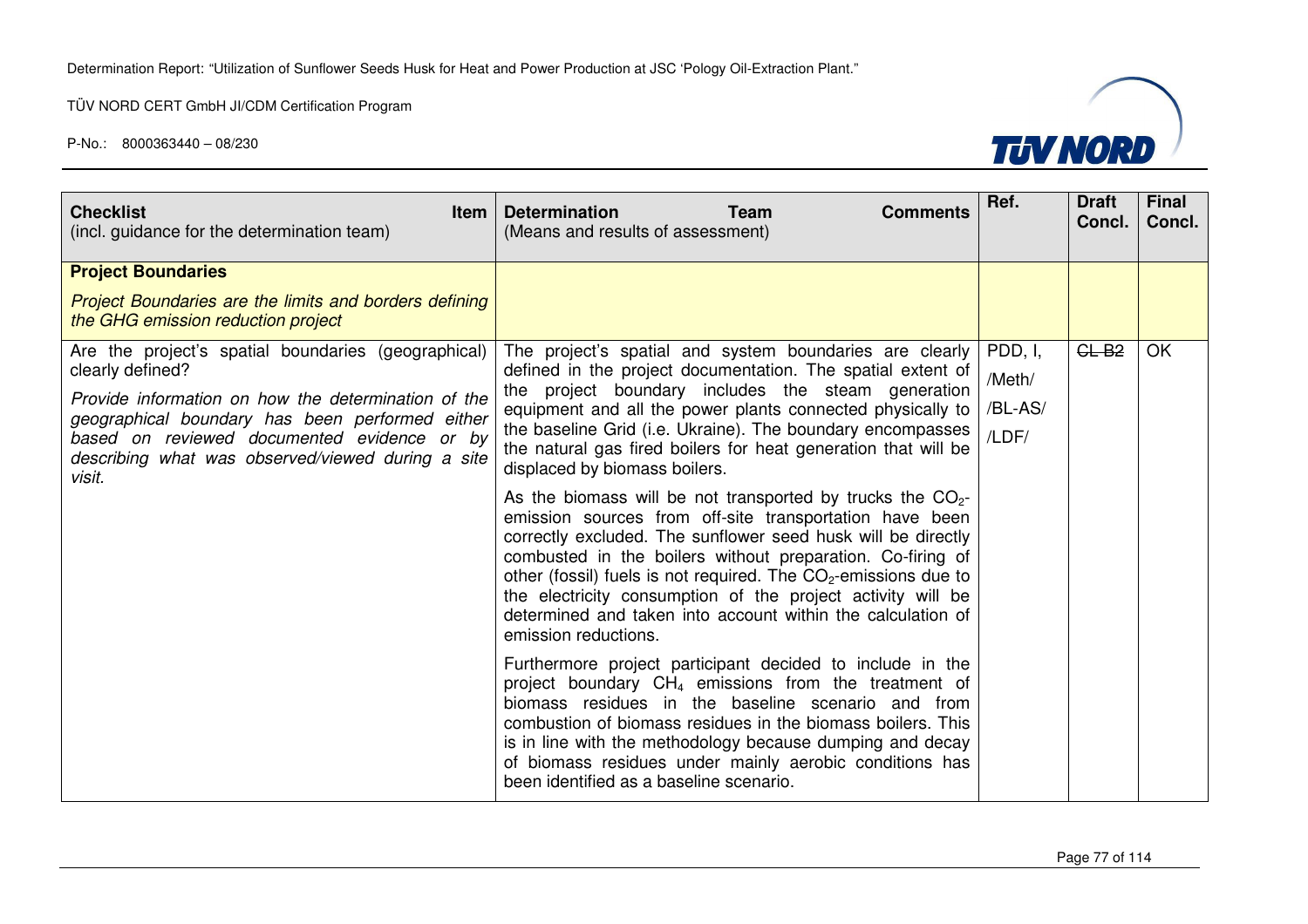

| <b>Checklist</b><br><b>Item</b><br>(incl. guidance for the determination team)                                                                                                                                                                 | <b>Determination</b><br><b>Team</b><br><b>Comments</b><br>(Means and results of assessment)                                                                                                                            | Ref.     | <b>Draft</b><br>Concl. | <b>Final</b><br>Concl. |
|------------------------------------------------------------------------------------------------------------------------------------------------------------------------------------------------------------------------------------------------|------------------------------------------------------------------------------------------------------------------------------------------------------------------------------------------------------------------------|----------|------------------------|------------------------|
|                                                                                                                                                                                                                                                | The project boundary is clearly described in words and a<br>visualisation of the physical project boundary as well as a<br>table defining all significant GHG gases has been included in<br>the PDD.                   |          |                        |                        |
| Are all sources and GHGs included in the project<br>boundary as required in the applied methodology?                                                                                                                                           | The determination team has examined the equipment and<br>facilities required for the heat generation/power generation as                                                                                               | PDD, I,  | CLB <sub>2</sub>       | OK                     |
| Provide information on how the determination of the                                                                                                                                                                                            | well as treatment of the biomass residues w.r.t. the potential                                                                                                                                                         | /Meth/   |                        |                        |
| GHGs and sources has been performed either based                                                                                                                                                                                               | sources of GHG gas emissions. It could be verified that all                                                                                                                                                            | /TS-PA1/ |                        |                        |
| on reviewed documented evidence or by describing<br>what was observed/viewed during a site visit.                                                                                                                                              | anthropogenic emissions by sources under the control of the<br>project participants that are significant and reasonably<br>attributable to the JI project have been appropriately included<br>in the project boundary. | /TS-PA2/ |                        |                        |
| In case the methodology allows to choose whether a                                                                                                                                                                                             | Yes, the inclusion of the $CH_4$ emissions form the uncontrolled                                                                                                                                                       | PDD, I,  | CLB <sub>2</sub>       | <b>OK</b>              |
| source and/or gas is to be included, is the choice<br>sufficiently explained and justified?                                                                                                                                                    | burning or decay of the biomass residues and from the<br>combustion of the biomass residues can be decided by PP.                                                                                                      | /Meth/   |                        |                        |
| Confirm if the justification provided by the PPs is                                                                                                                                                                                            | The decision to include these sources is in line with the                                                                                                                                                              | /BL-AS/  |                        |                        |
| reasonable, based on assessment of supporting<br>documented evidence provided by the PPs or by<br>onsite observations.                                                                                                                         | methodology.                                                                                                                                                                                                           | /LDF/    |                        |                        |
| <b>Baseline Identification</b>                                                                                                                                                                                                                 |                                                                                                                                                                                                                        |          |                        |                        |
| The choice of the baseline scenario will be validated<br>with focus on whether the baseline is a likely scenario,<br>and whether the methodology to define the baseline<br>scenario has been followed in a complete and<br>transparent manner. |                                                                                                                                                                                                                        |          |                        |                        |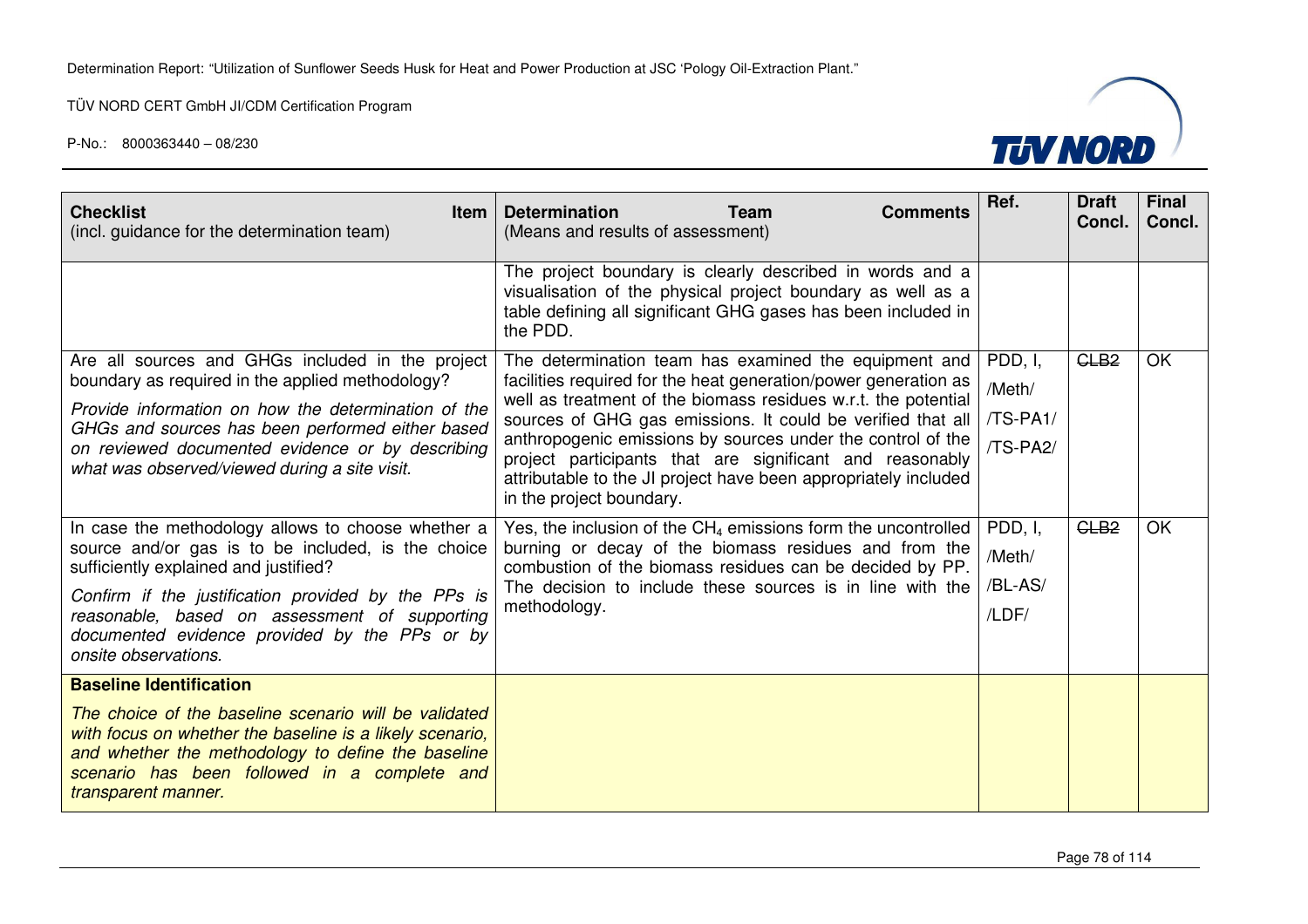

| <b>Checklist</b><br>(incl. guidance for the determination team)                                  | <b>Item</b> | Ref.<br><b>Final</b><br><b>Draft</b><br><b>Determination</b><br><b>Team</b><br><b>Comments</b><br>Concl.<br>Concl.<br>(Means and results of assessment)                                                            |  |
|--------------------------------------------------------------------------------------------------|-------------|--------------------------------------------------------------------------------------------------------------------------------------------------------------------------------------------------------------------|--|
| baseline<br>What possible<br>scenarios<br>have<br>considered?                                    | been        | <b>OK</b><br>PDD, I<br>The realistic and credible alternatives identified<br><b>GAR</b><br>for heat<br><b>B3</b><br>generation are:                                                                                |  |
| Fill in all alternatives in table A-2.                                                           |             | <b>GAR</b><br>- H1: proposed project activity not undertaken as JI project<br><b>B4</b><br>and                                                                                                                     |  |
|                                                                                                  |             | <b>GAR</b><br>- H6/H4: continuation of current practise (the generation of<br><b>B5</b><br>heat in existing natural gas fired boilers with a small amount<br>of biogas extracted from the seed husks).             |  |
|                                                                                                  |             | The realistic and credible alternatives identified for biomass<br>residues are:                                                                                                                                    |  |
|                                                                                                  |             | B2: the sunflower seeds husk is dumped of left to decay<br>under clearly anaerobic conditions and                                                                                                                  |  |
|                                                                                                  |             | B4: the sunflower seeds husk is used for heat and/or<br>electricity generation at the project site.                                                                                                                |  |
|                                                                                                  |             | For a detailed assessment please refer to the section 5.2.3 of<br>this report.                                                                                                                                     |  |
| Is the list of alternatives complete?<br>Describe how it was validated that all alternatives are |             | PDD, I<br>CAR<br>QK<br>All plausible alternative scenarios listed in the<br><b>B3</b><br>approved methodology have been considered. In the course<br>/Meth/                                                        |  |
| plausible and no plausible alternative is excluded from<br>the consideration                     |             | of document review and site visit, it has been validated that<br><b>GAR</b><br>no other alternatives which supply comparable outputs and /<br><b>B4</b><br>or services are to be taken into consideration. Thus no |  |
|                                                                                                  |             | CAR<br>plausible scenario has been omitted.                                                                                                                                                                        |  |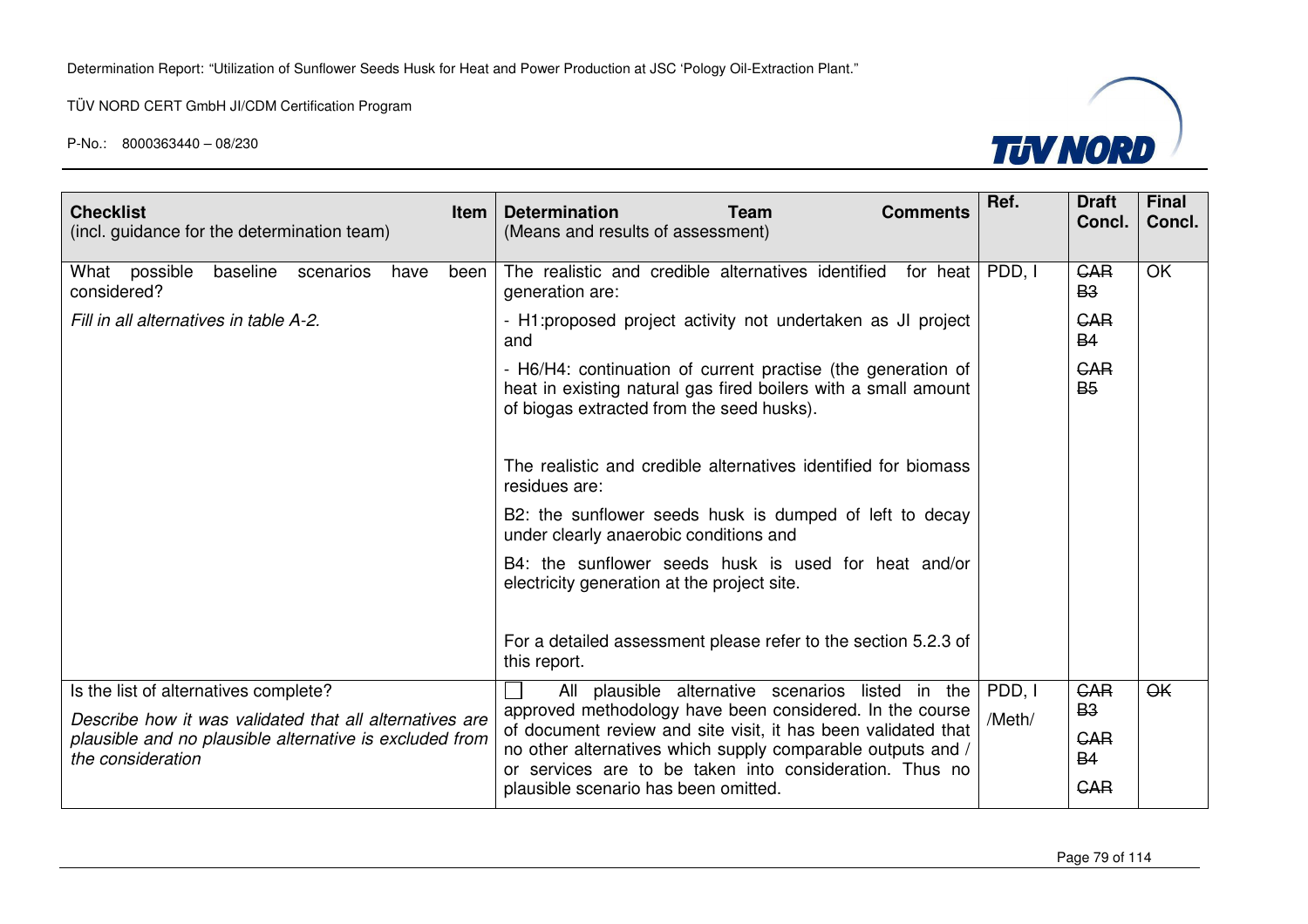

| <b>Checklist</b><br><b>Item</b><br>(incl. guidance for the determination team)                                                                                                                                                                                                                             | <b>Determination</b><br><b>Team</b><br><b>Comments</b><br>(Means and results of assessment)                                                                                                                                                                                                                                                                                                                                                                                                                                                                                                      | Ref.                     | <b>Draft</b><br>Concl.                                                                    | <b>Final</b><br>Concl. |
|------------------------------------------------------------------------------------------------------------------------------------------------------------------------------------------------------------------------------------------------------------------------------------------------------------|--------------------------------------------------------------------------------------------------------------------------------------------------------------------------------------------------------------------------------------------------------------------------------------------------------------------------------------------------------------------------------------------------------------------------------------------------------------------------------------------------------------------------------------------------------------------------------------------------|--------------------------|-------------------------------------------------------------------------------------------|------------------------|
|                                                                                                                                                                                                                                                                                                            | $\boxtimes$<br>The following alternative scenarios/options have been<br>omitted. Corresponding CAR(s)/CL(s) has /have been issued<br>In order to validate that the list of alternatives is complete<br>determination team has investigated all possible alternatives<br>for heat and power generation and treatment of the biomass<br>residues. It was concluded that all plausible alternatives have<br>been appropriately identified. The exclusion of certain<br>alternatives from consideration has been appropriately<br>justified. For details pl. refer to the analysis in section 5.2.3. |                          | <b>B</b> <sub>5</sub>                                                                     |                        |
| What has been identified as the baseline scenario?<br>Describe the chosen BL scenario                                                                                                                                                                                                                      | H6/H4 – continuation of current practise (the generation of<br>heat in existing natural gas fired boilers with a small amount<br>of biogas extracted from the seed husks) and<br>B2 the sunflower seeds husk is dumped of left to decay<br>under clearly anaerobic conditions                                                                                                                                                                                                                                                                                                                    | PDD, I<br>/Meth<br>/XLS/ | <b>GAR</b><br><b>B3</b><br><b>GAR</b><br><b>B4</b><br><b>GAR</b><br><b>B</b> <sub>5</sub> | <b>OK</b>              |
| Has the baseline scenario been determined according<br>to the methodology?<br>Describe how it is validated that the identification of the<br>most plausible baseline scenario is carried out in<br>accordance with the applied methodology and applied<br>methodological tools. Please refer to table A-2. | For details of the assessment regarding the evaluation of the<br>baseline scenario pl. refer to section 5.2.3<br>The determination has been carried out as per the<br>$\mathbf{I}$<br>applied methodology.<br>$\boxtimes$<br>The following CARs / CLs have been identified with<br>respect to the selection of the baseline scenario:                                                                                                                                                                                                                                                            | PDD, I<br>/Meth/         | <b>GAR</b><br><b>B3</b><br><b>GAR</b><br><b>B4</b><br><b>GAR</b><br><b>B</b> <sub>5</sub> | OK                     |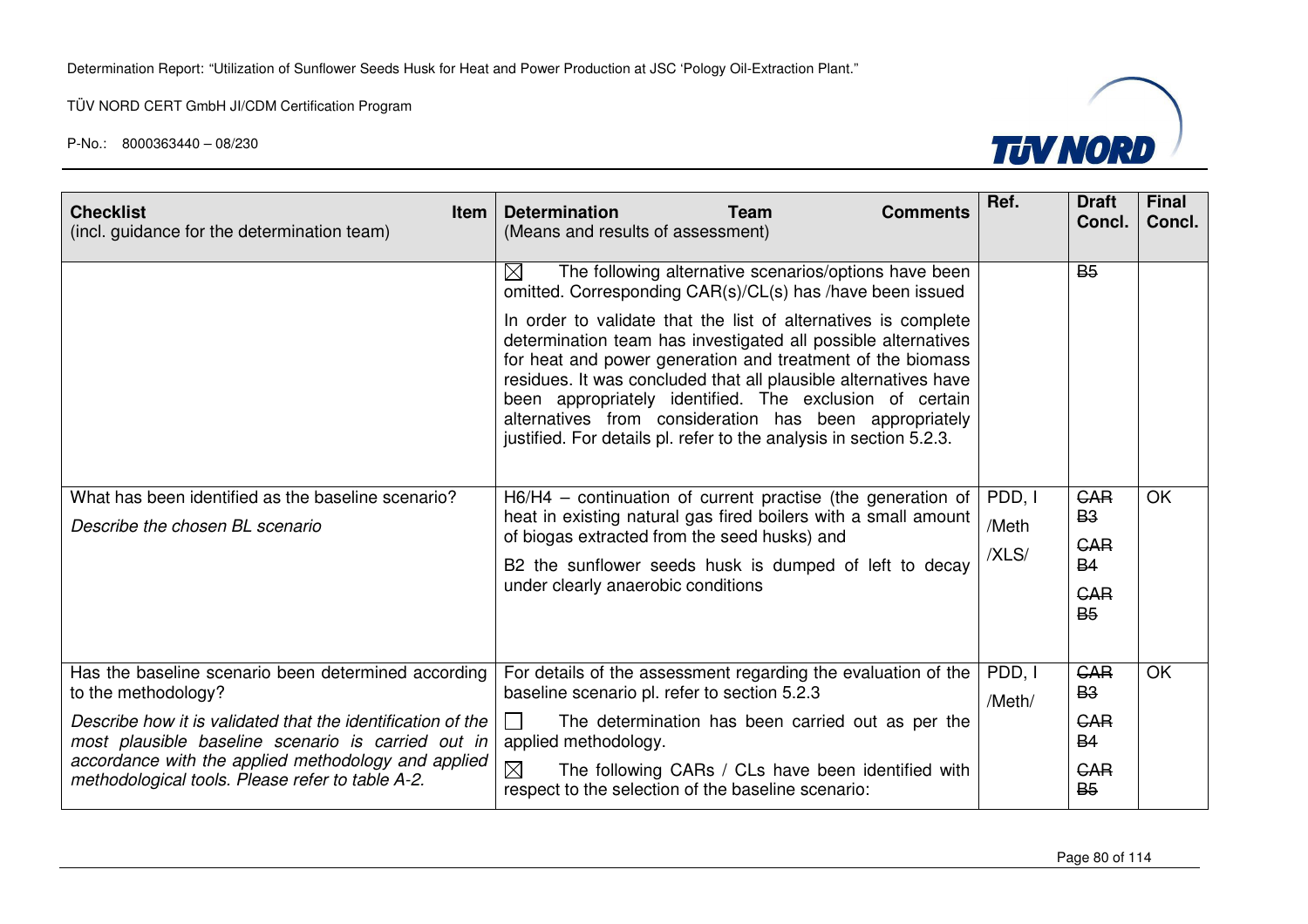

| <b>Checklist</b><br><b>Item</b><br>(incl. guidance for the determination team)                                                                                                                                   | <b>Determination</b><br><b>Team</b><br><b>Comments</b><br>(Means and results of assessment)                                  | Ref.                 | <b>Draft</b><br>Concl.  | <b>Final</b><br>Concl. |
|------------------------------------------------------------------------------------------------------------------------------------------------------------------------------------------------------------------|------------------------------------------------------------------------------------------------------------------------------|----------------------|-------------------------|------------------------|
|                                                                                                                                                                                                                  | CAR B3, CAR B4 and CAR B5 have been raised in this<br>context and successfully closed.                                       |                      |                         |                        |
| Has any plausible alternative scenario been excluded?<br>Describe how it is validated that no plausible                                                                                                          | For details of the assessment regarding the evaluation of the<br>baseline scenario pl. refer to section 5.2.3                | PDD, I               | <b>GAR</b><br><b>B3</b> | OK                     |
| alternative scenario has been excluded.                                                                                                                                                                          | No plausible baseline scenario has been excluded.<br>$\boxtimes$<br>The following plausible baseline scenarios have been     |                      | <b>GAR</b><br><b>B4</b> |                        |
|                                                                                                                                                                                                                  | excluded though no adequate justification has been provided<br>for elimination. The following CARs / CLs have been issued:   |                      | <b>CAR</b><br><b>B5</b> |                        |
|                                                                                                                                                                                                                  | CL B2, CAR B3 and CL B5 were raised in this context and<br>successfully closed.                                              |                      |                         |                        |
| Has the baseline scenario been determined using<br>conservative assumptions where possible?                                                                                                                      | The baseline scenario has been determined using<br>conservative assumptions where possible. Please refer to                  | PDD, I<br>/TS-BL/    | <b>GAR</b><br><b>B3</b> | OK                     |
| Describe whether the choice of the identified baseline<br>scenario is reasonable by validating the key<br>assumptions, calculations and rationales used in the<br>PDD. Describe whether these are conservatively | comments in table A-2 and sections B.3.2 to B.3.5 above.<br>The following CARs / CLs have been issued because<br>$\boxtimes$ | /TS-BL1/             | <b>GAR</b><br><b>B4</b> |                        |
|                                                                                                                                                                                                                  | assumptions used in the baseline determination have been<br>assessed to be not conservative                                  | /TS-PA1/<br>/TS-PA2/ | <b>GAR</b><br><b>B</b>  |                        |
| interpreted in the PDD.                                                                                                                                                                                          | CAR B3, CAR B4 and CAR B5 have been raised in this<br>context and successfully closed.                                       |                      |                         |                        |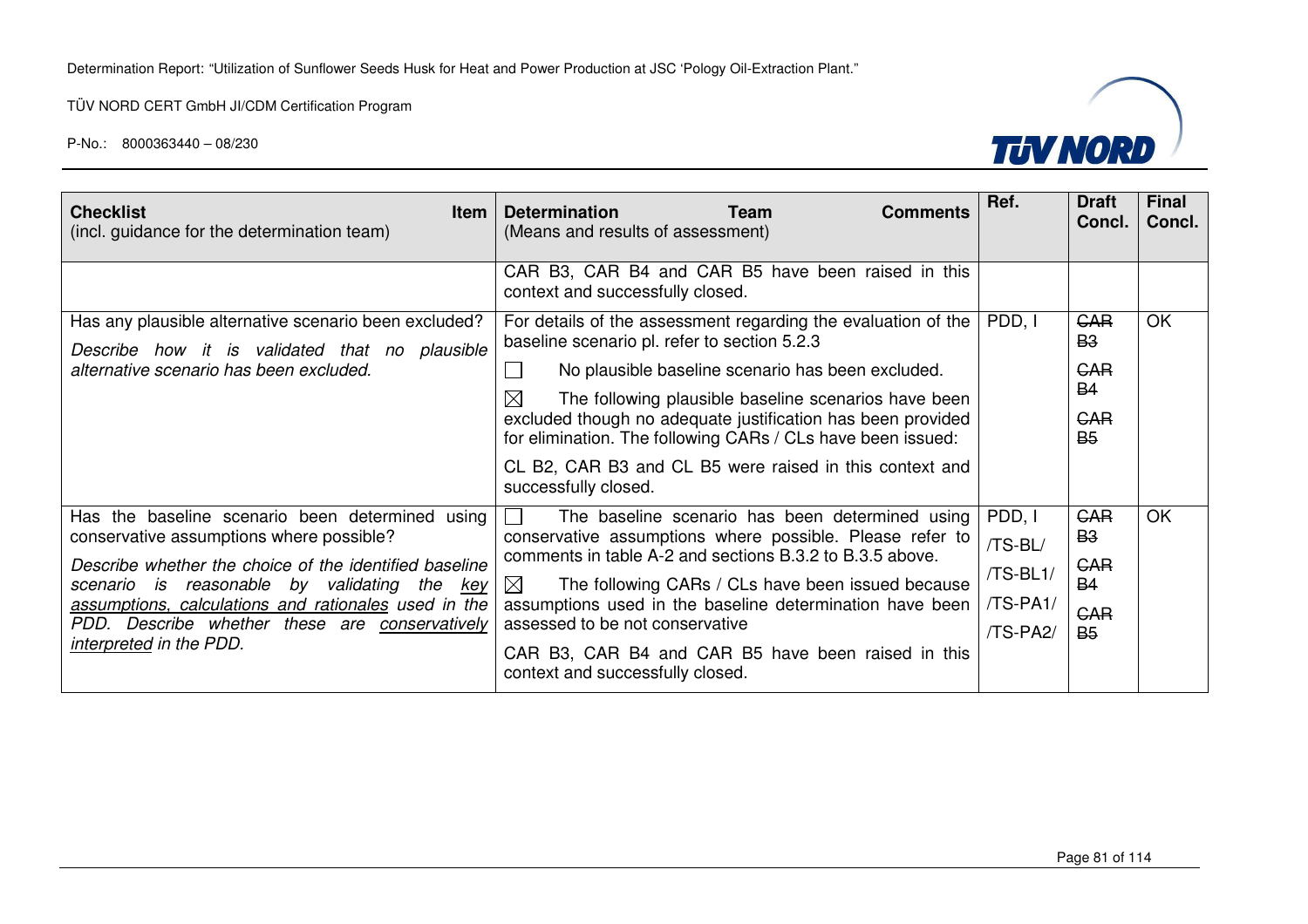

| <b>Checklist</b><br>Item<br>(incl. guidance for the determination team)                                                                                                                                                                                                                                                                                                                                                                       | <b>Determination</b><br><b>Team</b><br><b>Comments</b><br>(Means and results of assessment)                                                                                                                                                                                                                                                                                                                                                                                                                                                                                                                                                                                      | Ref.                                                                                     | <b>Draft</b><br>Concl.  | <b>Final</b><br>Concl. |
|-----------------------------------------------------------------------------------------------------------------------------------------------------------------------------------------------------------------------------------------------------------------------------------------------------------------------------------------------------------------------------------------------------------------------------------------------|----------------------------------------------------------------------------------------------------------------------------------------------------------------------------------------------------------------------------------------------------------------------------------------------------------------------------------------------------------------------------------------------------------------------------------------------------------------------------------------------------------------------------------------------------------------------------------------------------------------------------------------------------------------------------------|------------------------------------------------------------------------------------------|-------------------------|------------------------|
| Does the baseline scenario sufficiently take into<br>account relevant national and/or sectoral policies,<br>macro-economic trends and political aspirations?<br>Describe whether the PP has shown that all relevant<br>policies and circumstances have been identified and<br>correctly considered in the PDD in accordance with the<br>guidance by the Board. Pl. consider the guidance EB<br>22 annex 3 (regarding $E+$ and $E-$ policies). | Yes, the relevant laws and regulations have been reviewed<br>by the determination team. Furthermore a background<br>investigation of legal aspects regarding the treatment of the<br>biomass residues has been carried out. It could be concluded<br>that the national and/or sectoral policies, macro-economic<br>trends and political aspirations have been taken into account<br>within the elaboration of the baseline scenario. For details of<br>the assessment regarding the evaluation of the baseline<br>scenario pl. refer to section 5.2.3.                                                                                                                           | PDD, I<br>$/BIA-1/$<br>/BIA-2/<br>/BIA-3/<br>/BIA-6/<br>$/BIA-8/$<br>/BIA-9/<br>/BIA-11/ | <b>GAR</b><br><b>B5</b> | OK                     |
| Is the baseline scenario determination compatible with<br>the available data and are all literature and sources<br>clearly referenced?<br>Describe whether the documents and sources referred<br>to in the PDD are correctly quoted and clearly<br>referenced.                                                                                                                                                                                | Yes, Within the baseline determination project participant has<br>referenced to the different sources of information. These<br>sources represent publicly available information and<br>company internal information.<br>Publicly available information represents studies and market<br>overviews carried out by well-reputed organisations (like IEA,<br>etc.) All referred sources (e.g. websites in internet) have<br>been checked and the information provided in the references<br>sources could be verified.<br>The same is valid for documents provided by project<br>participant. All required documentation has been provided<br>and its correctness could be verified. | PDD, I<br>$/BIA-1/$<br>/BIA-2/<br>$/BIA-3/$<br>/BIA-6/<br>/BIA-8/<br>/BIA-9/<br>/BIA-11/ | OK                      | OK                     |
| <b>Additionality Determination</b>                                                                                                                                                                                                                                                                                                                                                                                                            |                                                                                                                                                                                                                                                                                                                                                                                                                                                                                                                                                                                                                                                                                  |                                                                                          |                         |                        |
| The assessment of additionality will be validated with                                                                                                                                                                                                                                                                                                                                                                                        |                                                                                                                                                                                                                                                                                                                                                                                                                                                                                                                                                                                                                                                                                  |                                                                                          |                         |                        |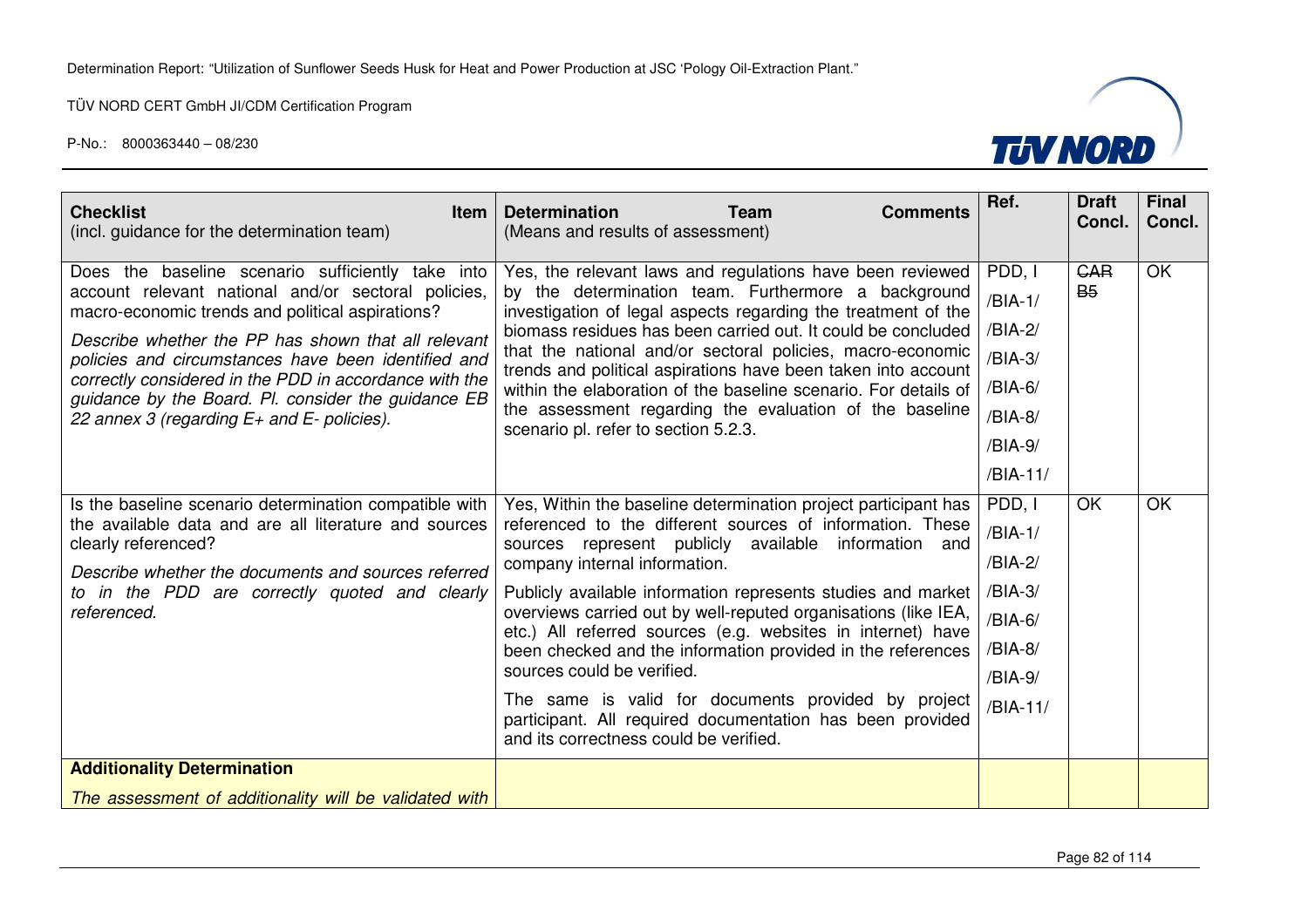

| <b>Checklist</b><br><b>Item</b><br>(incl. guidance for the determination team)                                                                                                                                                                                                                                       | <b>Determination</b><br><b>Team</b><br><b>Comments</b><br>(Means and results of assessment)                                                                                                                                                                                                                                                                                                                                                                                                                                                           | Ref.                                 | <b>Draft</b><br>Concl. | <b>Final</b><br>Concl. |
|----------------------------------------------------------------------------------------------------------------------------------------------------------------------------------------------------------------------------------------------------------------------------------------------------------------------|-------------------------------------------------------------------------------------------------------------------------------------------------------------------------------------------------------------------------------------------------------------------------------------------------------------------------------------------------------------------------------------------------------------------------------------------------------------------------------------------------------------------------------------------------------|--------------------------------------|------------------------|------------------------|
| focus on whether the project itself is not a likely<br>baseline scenario.                                                                                                                                                                                                                                            |                                                                                                                                                                                                                                                                                                                                                                                                                                                                                                                                                       |                                      |                        |                        |
| <b>Methodology</b>                                                                                                                                                                                                                                                                                                   |                                                                                                                                                                                                                                                                                                                                                                                                                                                                                                                                                       |                                      |                        |                        |
| Did<br>the<br>additionality<br>justification<br>follow<br>the<br>requirements of the applied methodology and/or<br>methodological tools?<br>Describe how it is<br>validated that additionality<br>justification is carried out in accordance with the<br>applied methodology and/or applied methodological<br>tools. | Yes, the PP has justified the additionality by means of<br>applying "Combined tool to identify the baseline scenario and<br>demonstrate additionality" <sup>CT</sup> . This is in line with methodology<br>(ACM0006)<br>In accordance with the Combined $Tool^{[CT]}$ the additionality<br>has to be justified through identification of the baseline<br>scenario and common practice analysis. Both steps have<br>been appropriately carried out in the PDD. For details please<br>refer to the section 5.2.4.                                       | PDD, I<br>/CT/<br>/Meth/             | <b>GAR</b><br>$B+$     | OK                     |
| <b>Consideration of JI before project start</b>                                                                                                                                                                                                                                                                      |                                                                                                                                                                                                                                                                                                                                                                                                                                                                                                                                                       |                                      |                        |                        |
| Is the project starting date reported in accordance with<br>the Guidelines for completing JI PDD <sup>13</sup> ?<br>Describe the steps taken to validate this issue.                                                                                                                                                 | The project start date 19.05.2006 is consistent with the date<br>when the contract for the supply of first SSH boiler was<br>signed.<br>In addition, the PP has provided the different stages of the<br>project implementation in the chronological order. The date of<br>the investment decision (19.10.2005) could be verified based<br>on the provided Minutes of meeting <sup>MD/</sup> . As evident from the<br>minutes of meeting <sup>MD/</sup> the benefits from the possible JI<br>registration were seriously considered at the time of the | PDD, I,<br>/MD/<br>$/MD-1/$<br>/XLS/ | OK                     | <b>OK</b>              |

<sup>13</sup> GUIDELINES FOR USERS OF THE JOINT IMPLEMENTATION PROJECT DESIGN DOCUMENT FORM (VERSION 03)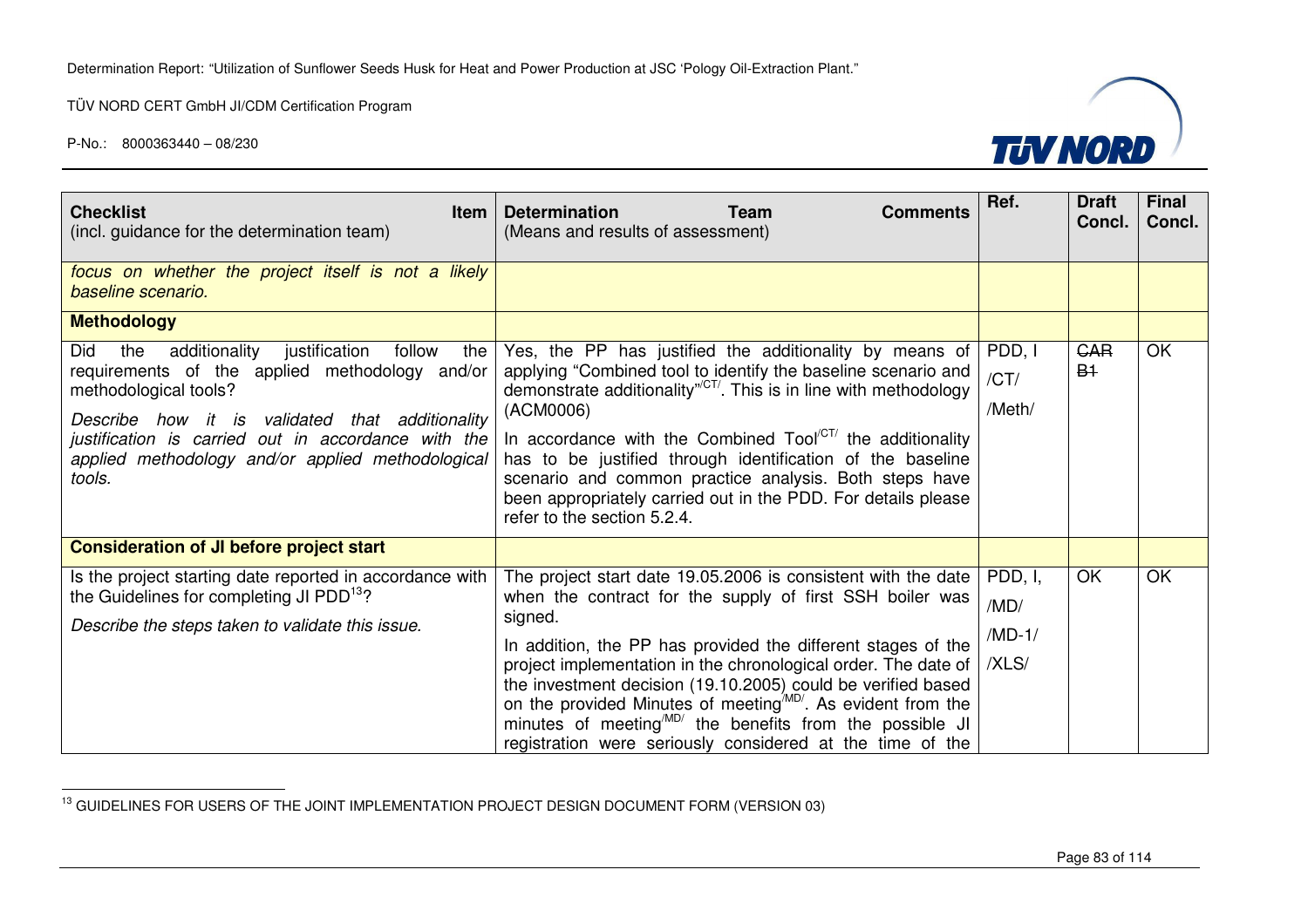

| <b>Checklist</b><br><b>Item</b><br>(incl. guidance for the determination team)                                   | <b>Determination</b><br><b>Team</b><br><b>Comments</b><br>(Means and results of assessment)                                                                                                                                                                      | Ref.     | <b>Draft</b><br>Concl. | <b>Final</b><br>Concl. |
|------------------------------------------------------------------------------------------------------------------|------------------------------------------------------------------------------------------------------------------------------------------------------------------------------------------------------------------------------------------------------------------|----------|------------------------|------------------------|
|                                                                                                                  | decision making.                                                                                                                                                                                                                                                 |          |                        |                        |
|                                                                                                                  | The same could be evidenced by the minutes of meetings,<br>which took place before the investment decision was made.<br>The chronological description could be confirmed within the<br>interviews with the management of the plant during the on-<br>site visit. |          |                        |                        |
| In case the project start date is before commencing of<br>determination, was the incentive from the JI seriously | Incentive from the JI was seriously considered at the time of<br>the decision making. Based on provided evidences <sup>/MD//MD-</sup>                                                                                                                            | PDD, I,  | <b>OK</b>              | OK                     |
| considered and are details given in the PDD?                                                                     | $1/\overline{X}$ LS/<br>and outcome of the financial analysis it could be                                                                                                                                                                                        | /MD/     |                        |                        |
| Describe whether the evidence to support such                                                                    | concluded that without benefits out of JI the project would be<br>not financial viable. The management decided to move                                                                                                                                           | $MD-1/$  |                        |                        |
| adequately and<br>consideration<br>is<br>transparently<br>described in the PDD.                                  | forward with the implementation of the project activity taking<br>into account the benefits out of JI.                                                                                                                                                           | /XLS/    |                        |                        |
| How and when was the decision to proceed with the                                                                | Decision to proceed has been done by the management of                                                                                                                                                                                                           | PDD, I,  | <b>OK</b>              | OK                     |
| project taken?                                                                                                   | the Pology Oil exctraction plant in 2005. Corresponding<br>evidences have been provided to the determination                                                                                                                                                     | MD/      |                        |                        |
| Describe the steps taken to validate the starting date.                                                          | team <sup>/MD//MD-1/</sup> . Please refer to the comment above.                                                                                                                                                                                                  | $MD-1/$  |                        |                        |
|                                                                                                                  |                                                                                                                                                                                                                                                                  | /XLS/    |                        |                        |
| Is the project start date consistent with the available                                                          | The project start date 19.05.2006 is consistent with the date                                                                                                                                                                                                    | PDD, I,  | <b>OK</b>              | OK                     |
| evidences?                                                                                                       | when the contract for the supply of first SSH boiler was<br>signed <sup>/TS-PA/</sup>                                                                                                                                                                            | /MM/     |                        |                        |
| Describe the evidence assessed regarding the prior<br>consideration of the JI (if necessary). Describe whether   |                                                                                                                                                                                                                                                                  | $MD-1/$  |                        |                        |
| the evidence to support such consideration is<br>adequately and transparently described in the PDD.              |                                                                                                                                                                                                                                                                  | /TS-PA2/ |                        |                        |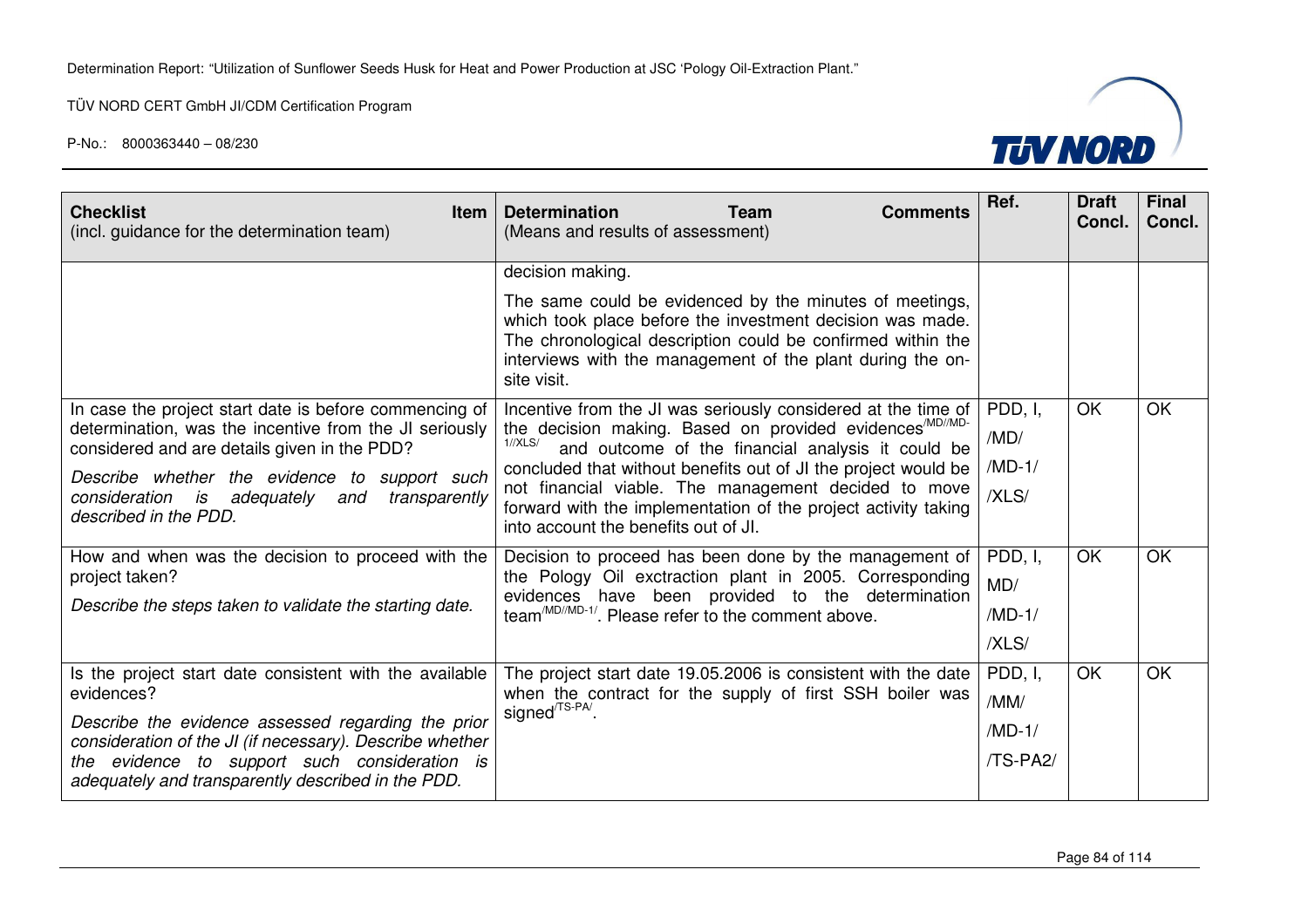

| <b>Checklist</b><br><b>Item</b><br>(incl. guidance for the determination team)                                                                                                                       | <b>Determination</b><br><b>Team</b><br><b>Comments</b><br>(Means and results of assessment)                                                                                                                                                                                                                                                                                                                                                                                                                                                                                                                                                                                                                            | Ref.                                                            | <b>Draft</b><br>Concl.                                                        | <b>Final</b><br>Concl. |
|------------------------------------------------------------------------------------------------------------------------------------------------------------------------------------------------------|------------------------------------------------------------------------------------------------------------------------------------------------------------------------------------------------------------------------------------------------------------------------------------------------------------------------------------------------------------------------------------------------------------------------------------------------------------------------------------------------------------------------------------------------------------------------------------------------------------------------------------------------------------------------------------------------------------------------|-----------------------------------------------------------------|-------------------------------------------------------------------------------|------------------------|
| Was the decision to proceed with the project taken by<br>a person which has the authority to do so?<br>Describe the steps taken to validate this issue.                                              | Yes, all provided evidences include an approval of the<br>authorized persons. The provided evidences have been<br>checked and it could the corresponding approvals of the<br>authorized persons could be verified.                                                                                                                                                                                                                                                                                                                                                                                                                                                                                                     | PDD, I,<br>/MM/<br>$MD-1/$                                      | OK                                                                            | <b>OK</b>              |
| How was the JI involved in the decision making<br>process?<br>Describe the steps taken to validate this issue.                                                                                       | A financial analysis has been carried out. It was concluded<br>that without JI the project would be not economically<br>attractive for the project participant. Nevertheless PP has<br>decided to implement the considered project activity.                                                                                                                                                                                                                                                                                                                                                                                                                                                                           | PDD, I,<br>/MM/<br>$/MD-1/$<br>/MM/                             | <b>OK</b>                                                                     | OK                     |
| Can the JI involvement in the decision assessed as<br>serious?<br>Describe whether or not the project would have been<br>undertaken without the incentive of the JI.                                 | Yes, please refer to the comments above.                                                                                                                                                                                                                                                                                                                                                                                                                                                                                                                                                                                                                                                                               | PDD, I,<br>$MD-1/$<br>/MM/                                      | <b>OK</b>                                                                     | OK                     |
| <b>Identification of alternatives Step 1</b><br>(in case of SSC projects pl. skip steps 1 and 2)                                                                                                     |                                                                                                                                                                                                                                                                                                                                                                                                                                                                                                                                                                                                                                                                                                                        |                                                                 |                                                                               |                        |
| Have all realistic alternatives been identified to the<br>project?<br>Describe whether the list of alternatives is complete.<br>Describe how it is validated that the alternatives are<br>realistic. | In order to validate that the list of alternatives is complete the<br>determination team has investigated all possible alternatives<br>for heat and power generation. By doing this the<br>determination team has considered historical data of the heat<br>utilization <sup>/HD-BL//LDF/</sup> .<br>generation <sup>/BL-AS/</sup> ,<br>biomass<br>generation <sup>------</sup> , biomass utilization <sup>'nu-bu/LDF</sup> ', power<br>purchase <sup>/BL-EL'</sup> as well as the remaining lifetime <sup>/TS-BL/TS-BL1/</sup> of<br>the equipment. Further plausible alternatives as required by<br>methodology have been examined in this context.<br>It could be concluded that project participant has taken into | PDD, I,<br>/TS-PA1/<br>/TS-PA2/<br>/TS-BL/<br>/TS-BL1/<br>/LDF/ | <b>GAR</b><br><b>B3</b><br><b>GAR</b><br><b>B4</b><br><b>GAR</b><br><b>B5</b> | <b>OK</b>              |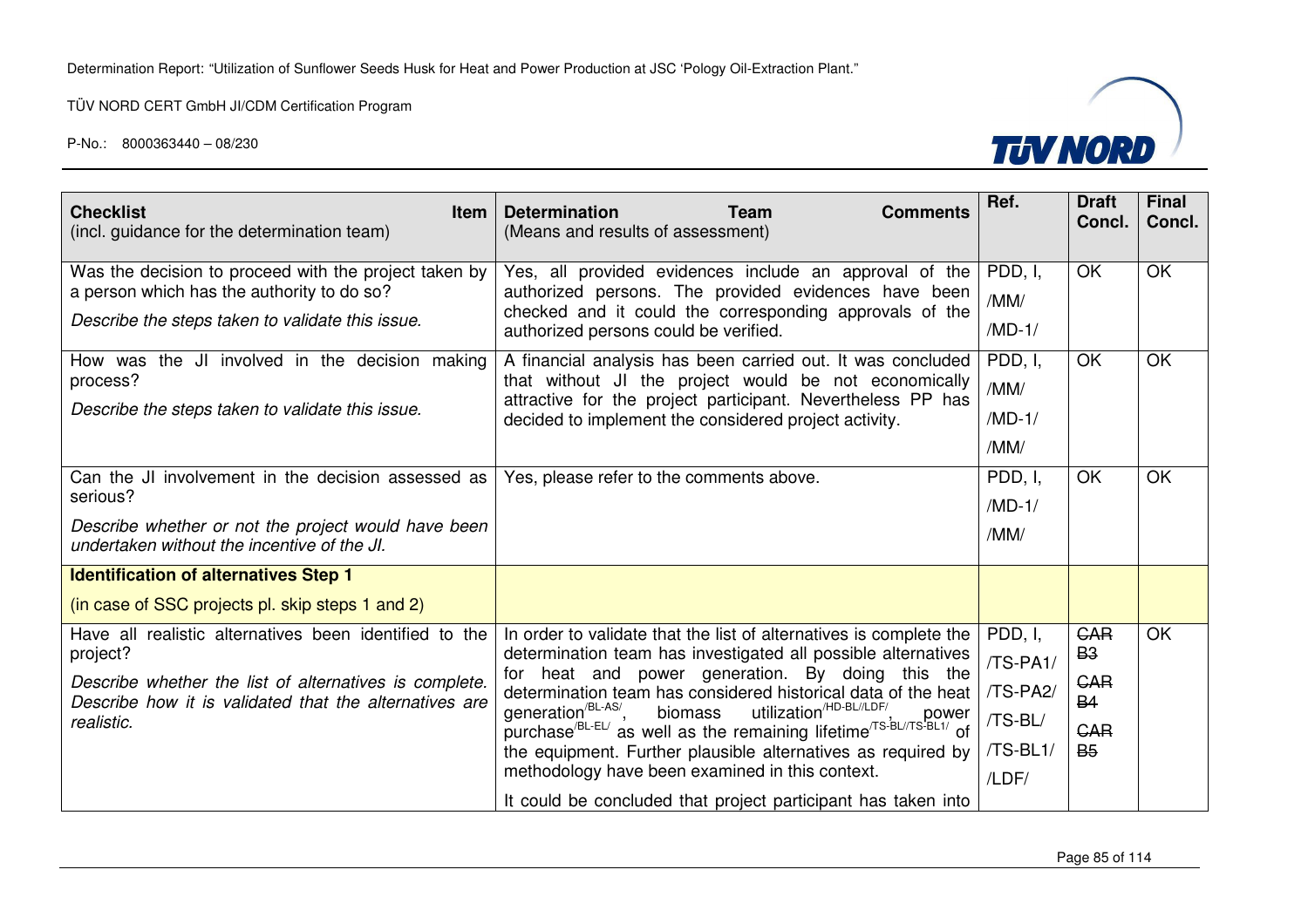

| <b>Checklist</b><br><b>Item</b><br>(incl. guidance for the determination team)                                                                                                | <b>Determination</b><br><b>Team</b><br><b>Comments</b><br>(Means and results of assessment)                                                                                                                                                                                                                                                                                                                                                                                                                                                                                                                                                                                                                                                                                                                                                                 | Ref.                                                                                 | <b>Draft</b><br>Concl.                                                 | <b>Final</b><br>Concl. |
|-------------------------------------------------------------------------------------------------------------------------------------------------------------------------------|-------------------------------------------------------------------------------------------------------------------------------------------------------------------------------------------------------------------------------------------------------------------------------------------------------------------------------------------------------------------------------------------------------------------------------------------------------------------------------------------------------------------------------------------------------------------------------------------------------------------------------------------------------------------------------------------------------------------------------------------------------------------------------------------------------------------------------------------------------------|--------------------------------------------------------------------------------------|------------------------------------------------------------------------|------------------------|
| Contains the list of alternatives at least the status-quo<br>situation and the project not undertaken as a JI<br>project?<br>Describe the steps taken to validate this issue. | account the lifetime and technical specification of the existing<br>equipment and appropriately identified all realistic and<br>alternatives.<br>For details please refer to the section 5.2.3 of the report.<br>Yes, this is as per the PDD.                                                                                                                                                                                                                                                                                                                                                                                                                                                                                                                                                                                                               | /HD-BL/<br>/HD-BL1/<br>/BL-AS/<br>/BL-EL/<br><b>PDD</b>                              | <b>OK</b>                                                              | <b>OK</b>              |
| Do all identified alternatives comply with applicable<br>regulation?<br>Describe the steps taken to validate this issue. Refer to<br>the regulations.                         | Yes, For details please refer to the section 5.2.3 of the report.<br>In particular, the technical specification <sup>TS-BL/TS-BL1/</sup> of the<br>existing equipment contains information about the next<br>inspections and operation approval of the equipment.<br>The approvals for project implementation as issued by the<br>local authorities/administration have been provided <sup>/SC-M</sup> and<br>found consistent with the information provided in the PDD.<br>Also the relevant regulation of the sunflower seed husk<br>storage and disposal has been taken into account <sup>(LDS/</sup> . An<br>analysis of the current practice for the sunflower seed husk<br>storage has been carried out and the identified alternatives<br>are in line with methodology requirements. For details please<br>refer to the section 5.2.3 of the report. | PDD, I,<br>/TS-BL/<br>/TS-BL1/<br>/LDF/<br>/HD-BL/<br>/HD-BL1/<br>/BL-AS/<br>/BL-EL/ | <b>GAR</b><br><b>B3</b><br>CAR<br><b>B4</b><br><b>GAR</b><br><b>B5</b> | OK                     |
| <b>Investment analysis Step 2</b>                                                                                                                                             |                                                                                                                                                                                                                                                                                                                                                                                                                                                                                                                                                                                                                                                                                                                                                                                                                                                             |                                                                                      |                                                                        |                        |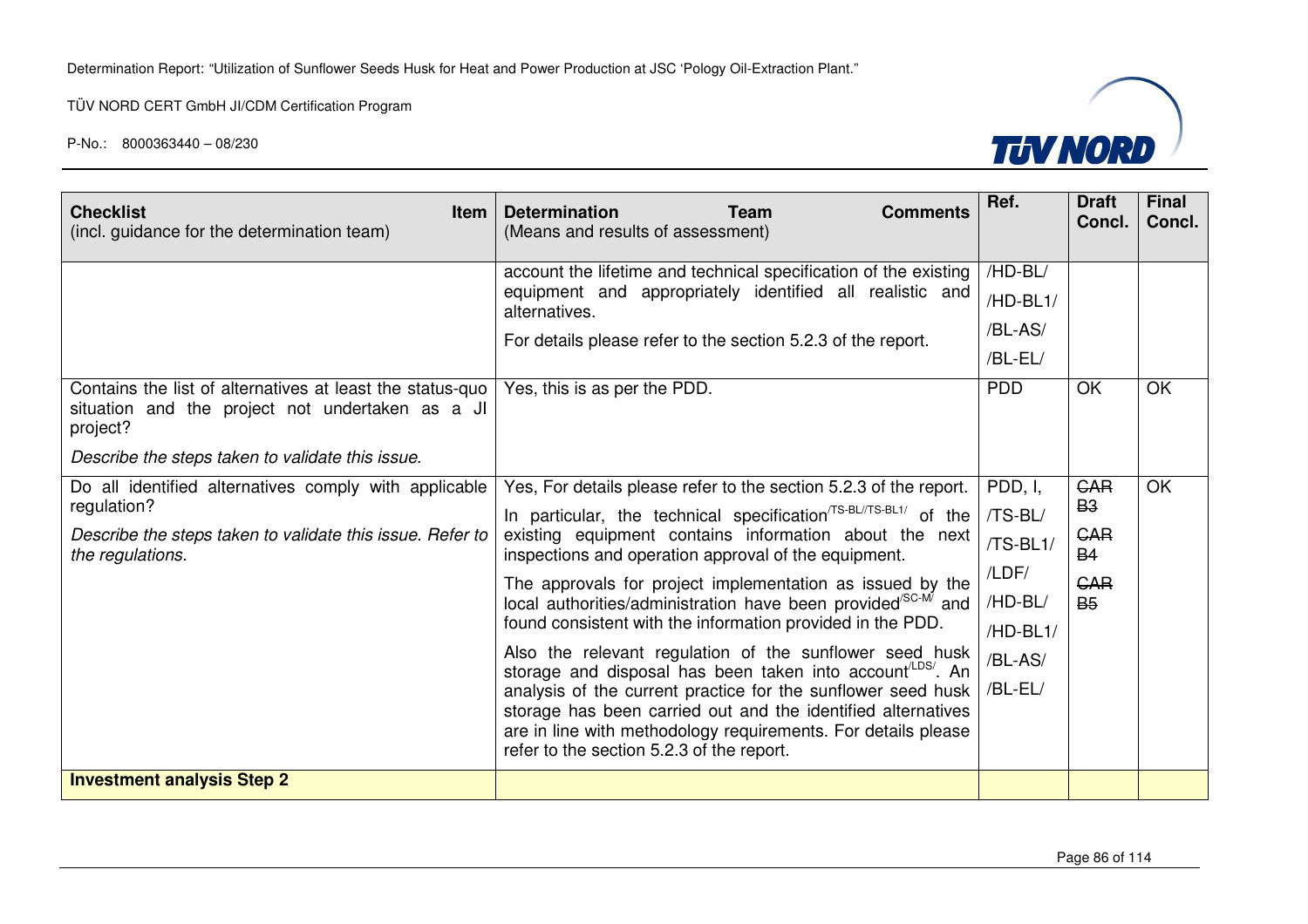

| <b>Checklist</b><br><b>Item</b><br>(incl. guidance for the determination team)                                                                                                                                           | <b>Determination</b><br><b>Team</b><br><b>Comments</b><br>(Means and results of assessment)                                                                                                                                                                  | Ref.     | <b>Draft</b><br>Concl.  | <b>Final</b><br>Concl. |
|--------------------------------------------------------------------------------------------------------------------------------------------------------------------------------------------------------------------------|--------------------------------------------------------------------------------------------------------------------------------------------------------------------------------------------------------------------------------------------------------------|----------|-------------------------|------------------------|
| In case the investment analysis as per step 2 is<br>chosen to justify the additionality Annex 2 "Assessment<br>of Financial Parameters" has to be used to provide<br>additonal details of the the calculation parameters |                                                                                                                                                                                                                                                              |          |                         |                        |
| Is an appropriate analysis method chosen for the                                                                                                                                                                         | The investment comparison analysis applied for the                                                                                                                                                                                                           | PDD, I,  | <b>GAR</b>              | OK                     |
| project (simple cost analysis, investment comparison<br>analysis or benchmark analysis)?                                                                                                                                 | identification of the baseline is in line with provisions of the<br>Combined Tool <sup>/CT/</sup> .                                                                                                                                                          | /TS-BL/  | <b>B3</b>               |                        |
| Describe why the selected analysis method is                                                                                                                                                                             | The selected <b>financial indicator</b> $-$ the Net Present Value                                                                                                                                                                                            | /TS-BL1/ | <b>CAR</b><br><b>B4</b> |                        |
| appropriate under consideration of potential revenues<br>and costs, potential project alternatives and potential<br>available benchmark values.                                                                          | (NPV) – has been identified in a line with the provisions of the                                                                                                                                                                                             | /LDF/    | <b>GAR</b>              |                        |
|                                                                                                                                                                                                                          | Combined Tool <sup>/C1/</sup>                                                                                                                                                                                                                                | /XLS/    | <b>B5</b>               |                        |
|                                                                                                                                                                                                                          | Within the investment analysis the NPV of both scenarios has<br>been calculated and compared. It could be demonstrated that<br>the costs for the natural gas based heat generation and<br>power purchase is lower than the costs of the project activity.    |          |                         |                        |
|                                                                                                                                                                                                                          | The applied values within the financial analysis have been<br>based on the assumptions made at the time of the<br>management decision and deemed to be appropriate. For<br>details please refer to the Annex $3 -$ assessment of the<br>financial parameter. |          |                         |                        |
|                                                                                                                                                                                                                          | The applied formula for the calculation of the NPV been<br>assessed as correct.                                                                                                                                                                              |          |                         |                        |
|                                                                                                                                                                                                                          | <b>Sensitivity analysis</b>                                                                                                                                                                                                                                  |          |                         |                        |
|                                                                                                                                                                                                                          | The included sensitivity analysis shows that the conclusion<br>regarding the financial/economic attractiveness is robust to                                                                                                                                  |          |                         |                        |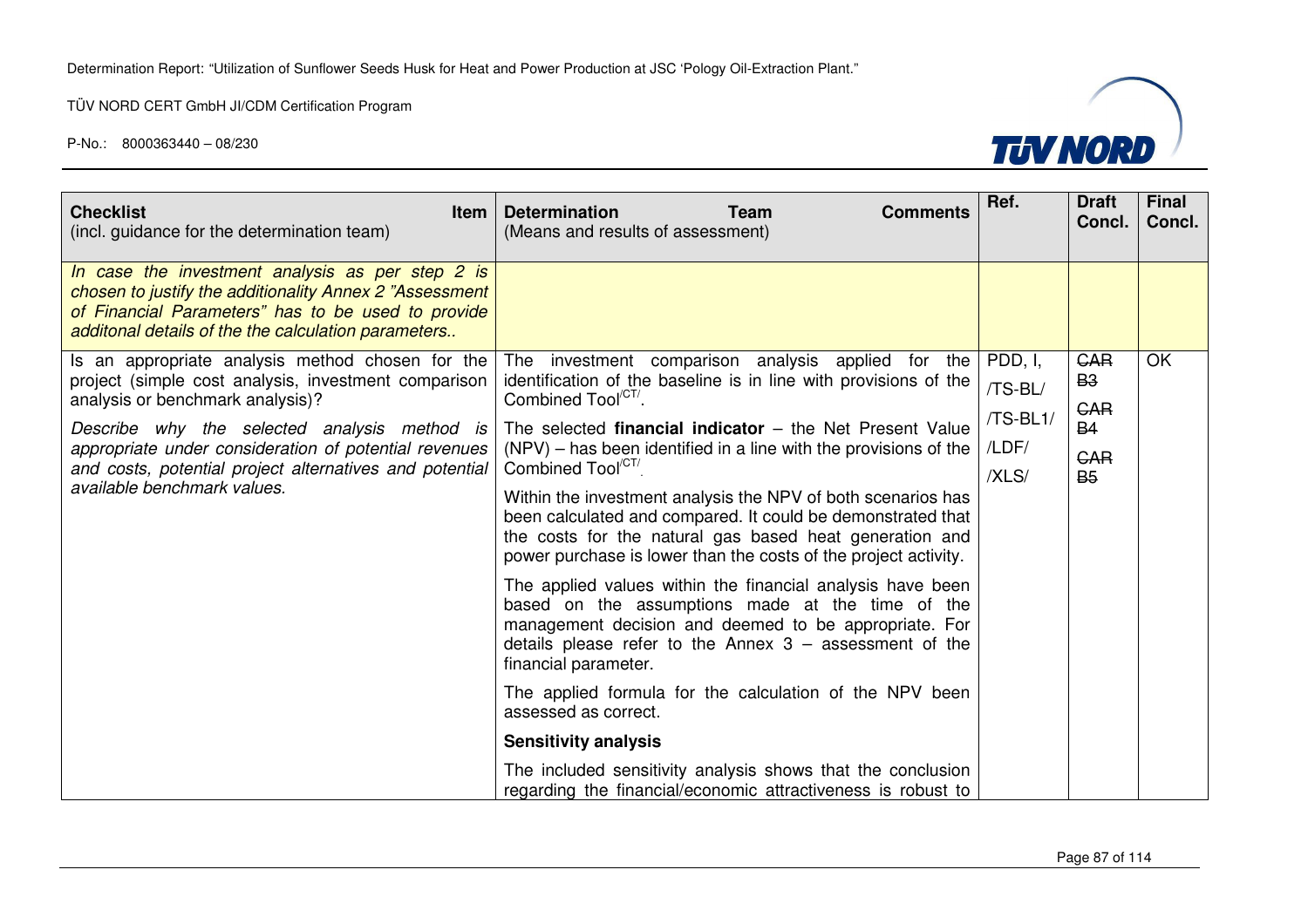

| <b>Checklist</b><br><b>Item</b><br>(incl. guidance for the determination team)                                                                                                                                                                                                                                                                                                                                                                                                                                                                                      | <b>Determination</b><br><b>Team</b><br><b>Comments</b><br>(Means and results of assessment)                                                                                                                                                                                                                                                                                                                                                                        | Ref.                           | <b>Draft</b><br>Concl.  | <b>Final</b><br>Concl. |
|---------------------------------------------------------------------------------------------------------------------------------------------------------------------------------------------------------------------------------------------------------------------------------------------------------------------------------------------------------------------------------------------------------------------------------------------------------------------------------------------------------------------------------------------------------------------|--------------------------------------------------------------------------------------------------------------------------------------------------------------------------------------------------------------------------------------------------------------------------------------------------------------------------------------------------------------------------------------------------------------------------------------------------------------------|--------------------------------|-------------------------|------------------------|
|                                                                                                                                                                                                                                                                                                                                                                                                                                                                                                                                                                     | variations $(+/- 10%)$ in the critical assumptions. For details<br>please refer to the section 5.2.3 of the report.                                                                                                                                                                                                                                                                                                                                                |                                |                         |                        |
| viewable and<br>unprotected<br>clear,<br>Excel<br>ls.<br>a<br>spreadsheet available for the investment calculation?<br>Describe the steps taken to validate this issue.                                                                                                                                                                                                                                                                                                                                                                                             | Yes, the excel spreadsheet available for the investment<br>calculation is a clear, viewable and unprotected. The<br>calculation has been reproduced by the determination team<br>and the main results could be verified.                                                                                                                                                                                                                                           | PDD, I,<br>/XLS/               | OK                      | <b>OK</b>              |
| Does the period chosen for the investment analysis<br>reflect the technical lifetime of the project activity or in<br>case a shorter period is chosen, is the fair value of the<br>project activity's assets at the end of the investment<br>analysis period (as a cash inflow) included?<br>Describe how the technical lifetime / period chosen for<br>calculating financial parameter(s) is reviewed and<br>which documents were utilised in the course of review.<br>Describe furthermore the approach used to check the<br>inclusion of a potential fair value. | The investment analysis reflects the technical lifetime 20 year<br>of the equipment. The technical lifetime applied for the<br>biomass boilers is in line with the technical specification. The<br>time for replacement of the existing gas boilers has been<br>selected in accordance with technical specification and<br>remaining technical lifetime of the boilers. An appropriate fair<br>value for gas boilers in the baseline scenario has been<br>assumed. | PDD, I,<br>/TS-PA/<br>/TS-PA1/ | <b>OK</b>               | OK                     |
| Are depreciation and other non-cash related items<br>added back to net profits for the purpose to calculate<br>the financial indicator?                                                                                                                                                                                                                                                                                                                                                                                                                             | The depreciation within the investment analysis is relevant for<br>determination for residual value for the gas boilers and gas<br>generator (UAH). A linear depreciation method has been<br>used and assessed as appropriate.                                                                                                                                                                                                                                     | PDD, I,<br>/XLS/               | OK                      | OK                     |
| Is taxation excluded in the investment analysis or is the<br>benchmark intended for post tax comparisons?                                                                                                                                                                                                                                                                                                                                                                                                                                                           | The taxation has been consistently excluded within analysis<br>of all considered alternatives.                                                                                                                                                                                                                                                                                                                                                                     | PDD, I,<br>/XLS/               | OK                      | <b>OK</b>              |
| Were the input values used in the investment analysis<br>valid and applicable at the time of the investment                                                                                                                                                                                                                                                                                                                                                                                                                                                         | Yes, The applied values within the financial analysis have<br>been based on the assumptions made at the time of the                                                                                                                                                                                                                                                                                                                                                | PDD, I,                        | <b>GAR</b><br><b>B3</b> | OK                     |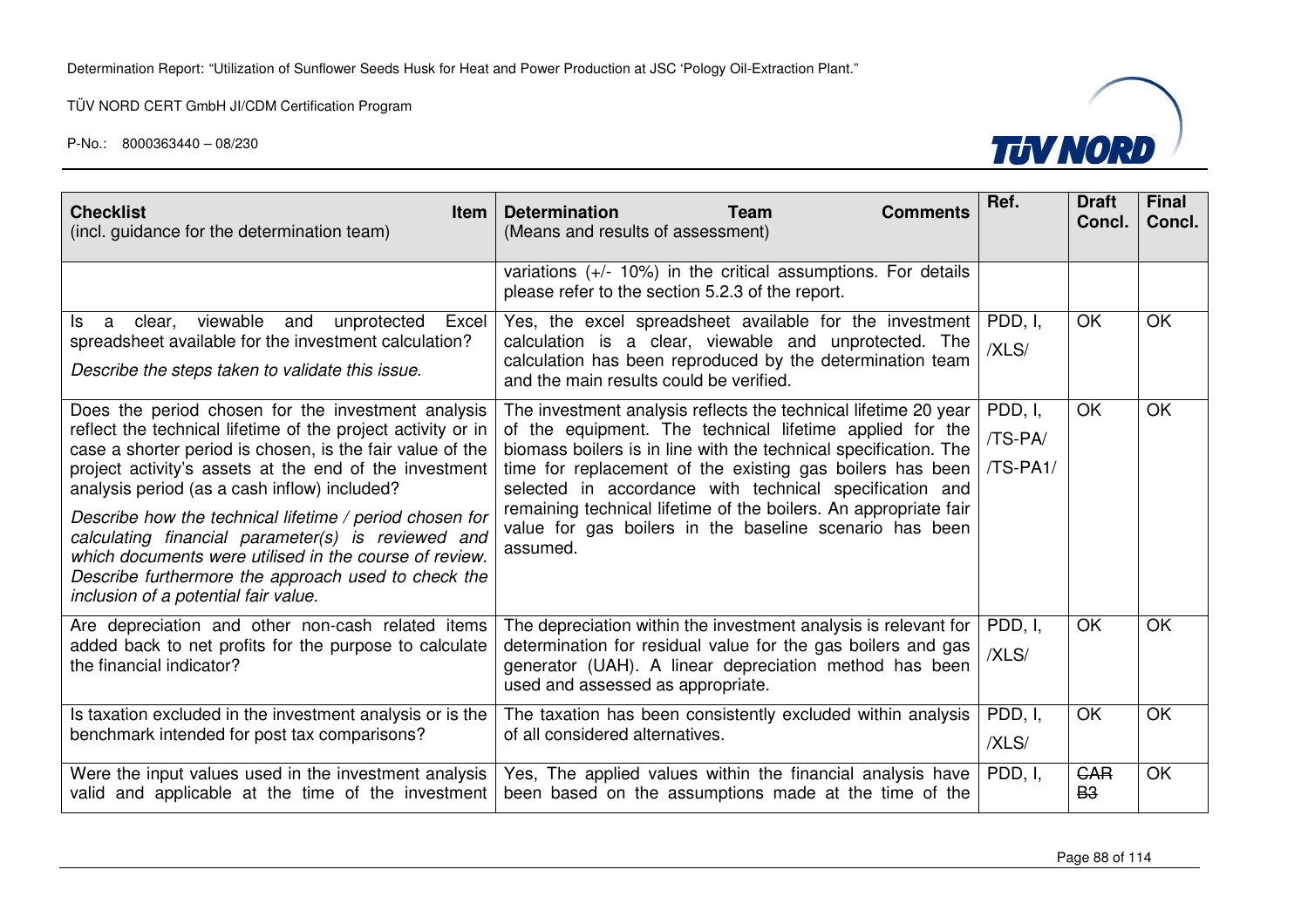

| <b>Checklist</b><br><b>Item</b><br>(incl. guidance for the determination team)                                                                                                                                                            | <b>Determination</b><br>(Means and results of assessment)                                                                                  | <b>Team</b> | <b>Comments</b> | Ref.                                                                         | <b>Draft</b><br>Concl.                             | <b>Final</b><br>Concl. |
|-------------------------------------------------------------------------------------------------------------------------------------------------------------------------------------------------------------------------------------------|--------------------------------------------------------------------------------------------------------------------------------------------|-------------|-----------------|------------------------------------------------------------------------------|----------------------------------------------------|------------------------|
| decision?                                                                                                                                                                                                                                 | management decision and deemed to be appropriate. For<br>details please refer to the Annex $3 -$ assessment of the<br>financial parameter. |             |                 | /XLS/<br>$/I-GG/$<br>$/$ loL $/$<br>/IOP/<br>/LDF/<br>$(TS-PA1/$<br>/TS-PA2/ | <b>GAR</b><br><b>B4</b><br><b>GAR</b><br><b>B5</b> |                        |
| In case of project IRR: Are the costs of financing<br>expenditures (loan repayments and interests) excluded<br>from the calculation of project IRR?                                                                                       | N/A because NPV was selected as a financial parameter.                                                                                     |             |                 | PDD, I,                                                                      | <b>OK</b>                                          | <b>OK</b>              |
| In case of equity IRR: Is the part of the investment<br>costs, which is financed by equity considered as net<br>cash outflow and is the part financed by debt excluded<br>in net cash outflow?                                            | N/A because NPV was selected as a financial parameter.                                                                                     |             |                 | PDD, I,                                                                      | OK                                                 | <b>OK</b>              |
| Is the type of benchmark chosen appropriate for the<br>type of IRR calculated (e.g. local commercial lending<br>rates or weighted average costs of capital for project<br>IRR; required/expected returns on equity for equity<br>$IRR$ )? | N/A because NPV was selected as a financial parameter.                                                                                     |             |                 | PDD, I,                                                                      | OK                                                 | <b>OK</b>              |
| Is the benchmark value suitable for the project activity?                                                                                                                                                                                 | Please refer to B.4.4.1.                                                                                                                   |             |                 | PDD, I,                                                                      | OK                                                 | OK                     |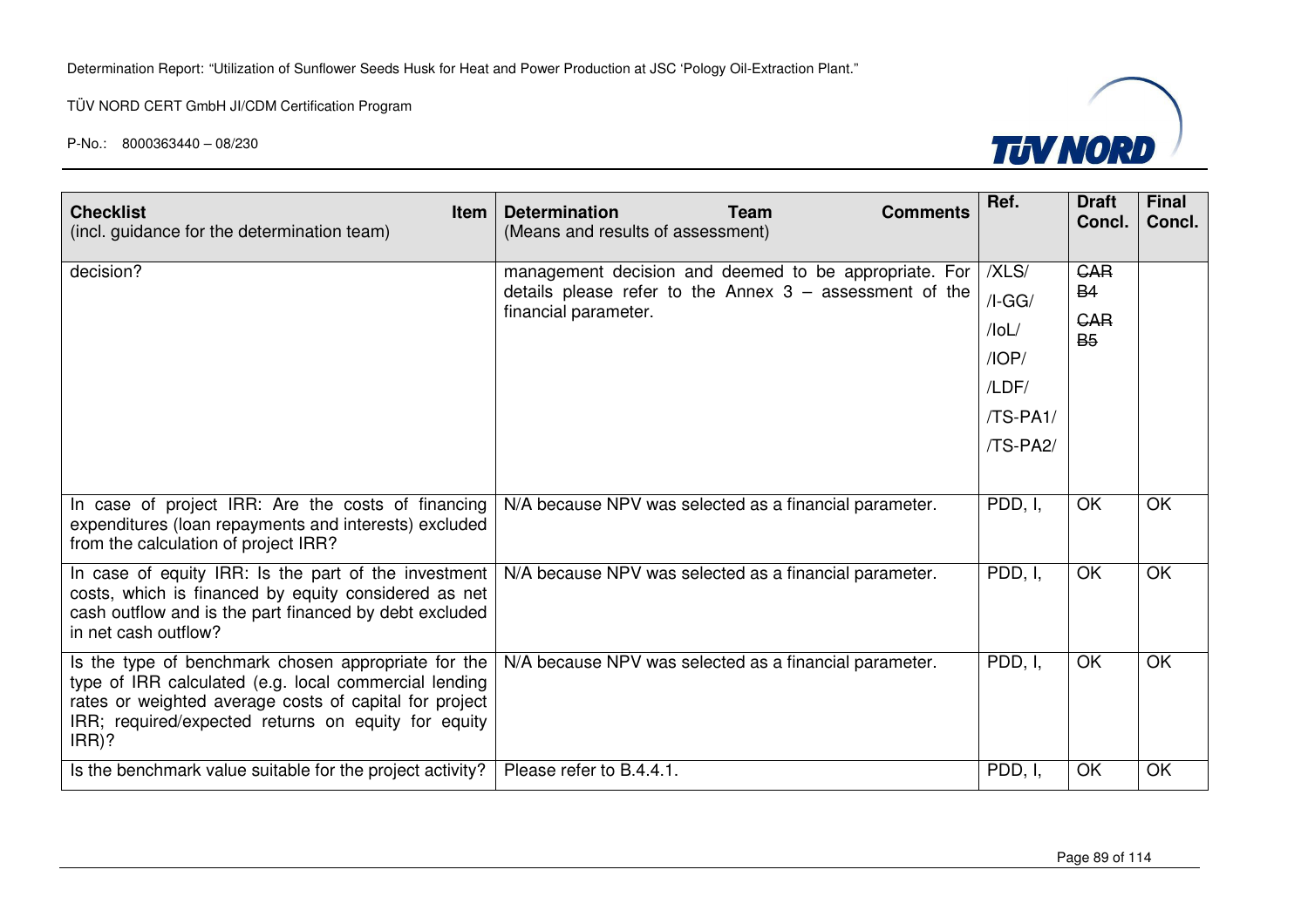

| <b>Checklist</b><br><b>Item</b><br>(incl. guidance for the determination team)                                   | <b>Determination</b><br><b>Team</b><br><b>Comments</b><br>(Means and results of assessment)                                                                                                                                                       | Ref.    | <b>Draft</b><br>Concl. | <b>Final</b><br>Concl.   |
|------------------------------------------------------------------------------------------------------------------|---------------------------------------------------------------------------------------------------------------------------------------------------------------------------------------------------------------------------------------------------|---------|------------------------|--------------------------|
|                                                                                                                  |                                                                                                                                                                                                                                                   |         |                        |                          |
| Is it ensured that the project cannot be developed by<br>other developers than the PP?                           | Yes, the project is carried out at the premises of the project<br>participant where the project participant has a control over<br>the production facilities and energy generation. Hence the<br>project can not be developed by other developers. | PDD, I. | <b>OK</b>              | <b>OK</b>                |
| Was the benchmark consistently used in the past for<br>similar projects with similar risks?                      | Yes, please refer to the comments above.                                                                                                                                                                                                          | PDD, I, | OK                     | OK                       |
| Barrier analysis Step 3 or SSC additionality<br>assessment                                                       |                                                                                                                                                                                                                                                   |         |                        |                          |
| Are there any barriers given which have a clear and<br>definable impact on the profitability of the project?     | All indicated barriers deemed to be convincing and serious<br>obstacles for the implementation of the project activity.<br>However no barrier could be assessed as sufficient to<br>prevent the project implementation.                           | PDD, I  | <b>OK</b>              | <b>OK</b>                |
|                                                                                                                  | The baseline and the additionality have been justified based<br>on the analysis of the financial viability of the considered<br>alternatives.                                                                                                     |         |                        |                          |
| How is it justified and evidenced that the barriers given<br>in the PDD are real?                                | Please refer to the comment above                                                                                                                                                                                                                 | PDD, I  | <b>OK</b>              | $\overline{\mathsf{OK}}$ |
| How is it justified that one or a set of real barriers<br>prevent(s) the implementation of the project activity? | Please refer to the comment above                                                                                                                                                                                                                 | PDD, I  | <b>OK</b>              | OK                       |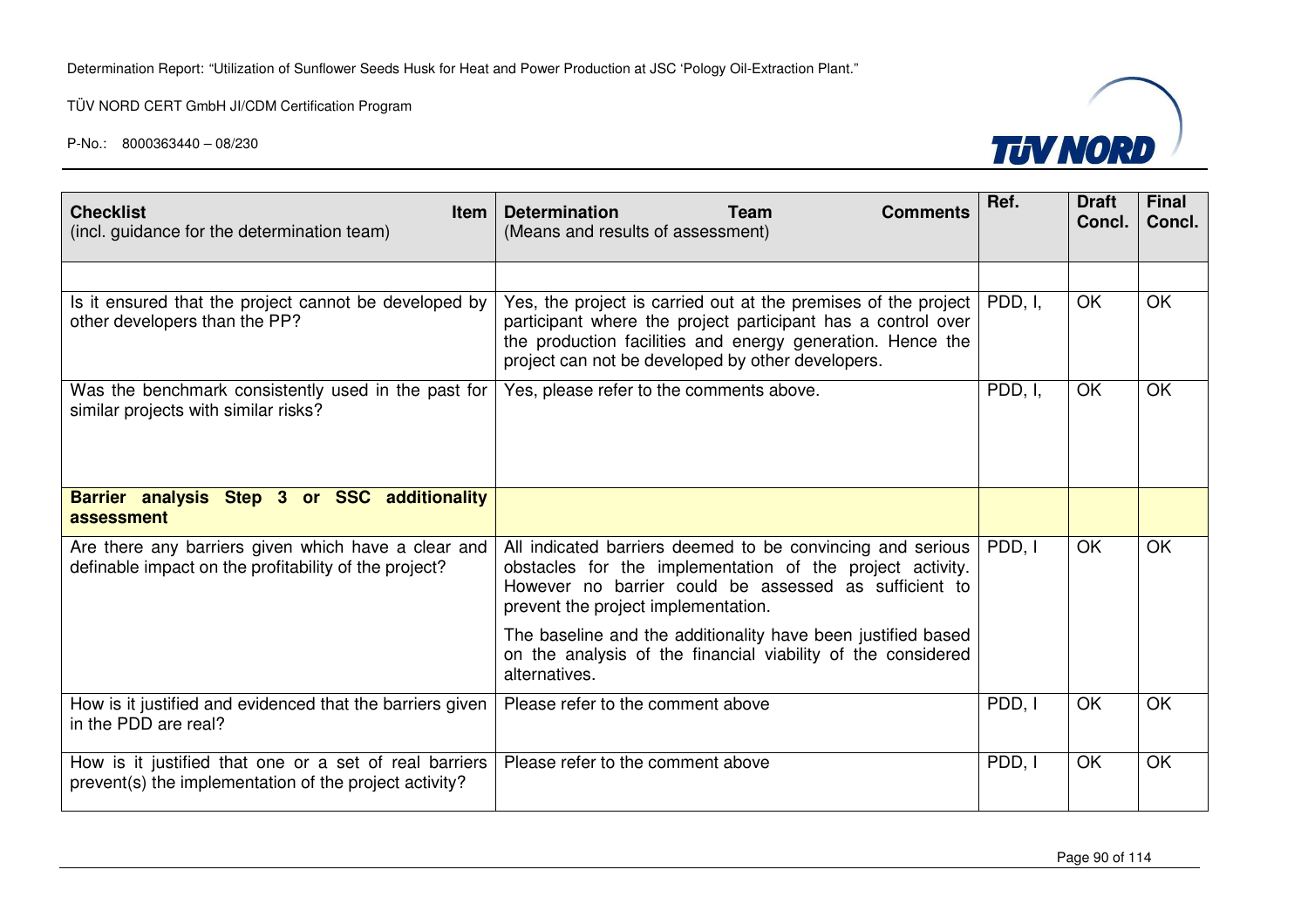

| <b>Checklist</b><br><b>Item</b><br>(incl. guidance for the determination team) | <b>Determination</b><br><b>Team</b><br><b>Comments</b><br>(Means and results of assessment)                                                                                                                    | Ref.      | <b>Draft</b><br>Concl. | <b>Final</b><br>Concl. |
|--------------------------------------------------------------------------------|----------------------------------------------------------------------------------------------------------------------------------------------------------------------------------------------------------------|-----------|------------------------|------------------------|
| <b>Common practice analysis Step 4</b>                                         |                                                                                                                                                                                                                |           |                        |                        |
| (in case of SSC projects skip this step)                                       |                                                                                                                                                                                                                |           |                        |                        |
| Is the defined region for the common practice analysis                         | Within the common practice analysis the project participant                                                                                                                                                    | PDD, I,   | <b>OK</b>              | <b>OK</b>              |
| appropriate for the technology/industry type?                                  | properly defined the Ukraine<br>as<br>the relevant<br>has<br>geographical area. Afterwards the PP has identified similar                                                                                       | /RSS/     |                        |                        |
|                                                                                | activities in the defined geographical area. The analysis of                                                                                                                                                   | $/BIA-1/$ |                        |                        |
|                                                                                | the similar activities - installation of seed husk based<br>cogeneration equipment has been done in a complete and                                                                                             | /BIA-2/   |                        |                        |
|                                                                                | detailed manner. The data source where this information has<br>been taken from is the Review of the Sunflower Oil<br>Sector <sup>RSS/</sup> . The data source has been appropriately<br>referenced in the PDD. | /BIA-3/   |                        |                        |
|                                                                                |                                                                                                                                                                                                                | $/BIA-4/$ |                        |                        |
|                                                                                |                                                                                                                                                                                                                | /BIA-5/   |                        |                        |
|                                                                                | The references and data sources have been verified.                                                                                                                                                            | /BIA-6/   |                        |                        |
|                                                                                | According to the provided data source 10 out of the 17 large                                                                                                                                                   | /BIA-7/   |                        |                        |
|                                                                                | oil plants have installed husk boilers for heat generation.<br>However, the combined heat and power generation has not                                                                                         | /BIA-8/   |                        |                        |
|                                                                                | diffused in the sunflower oil sector in Ukraine. Taking this into                                                                                                                                              | /BIA-9/   |                        |                        |
|                                                                                | account PP has appropriately concluded that sunflower seed<br>husk based cogeneration cannot be considered as the                                                                                              | /BIA-10/  |                        |                        |
|                                                                                | common practice in Ukraine.                                                                                                                                                                                    | /BIA-11/  |                        |                        |
| To what extent similar projects have been undertaken                           | A sufficient confidence could be gained that the proposed                                                                                                                                                      | PDD, I,   | OK                     | OK                     |
| in the relevant region?                                                        | project type (i.e. technology and/or practice) has not diffused<br>in the relevant sector and geographical area and the time the                                                                               | /RSS/     |                        |                        |
|                                                                                | project started. Please also refer to the comment above.                                                                                                                                                       | /BIA-1/   |                        |                        |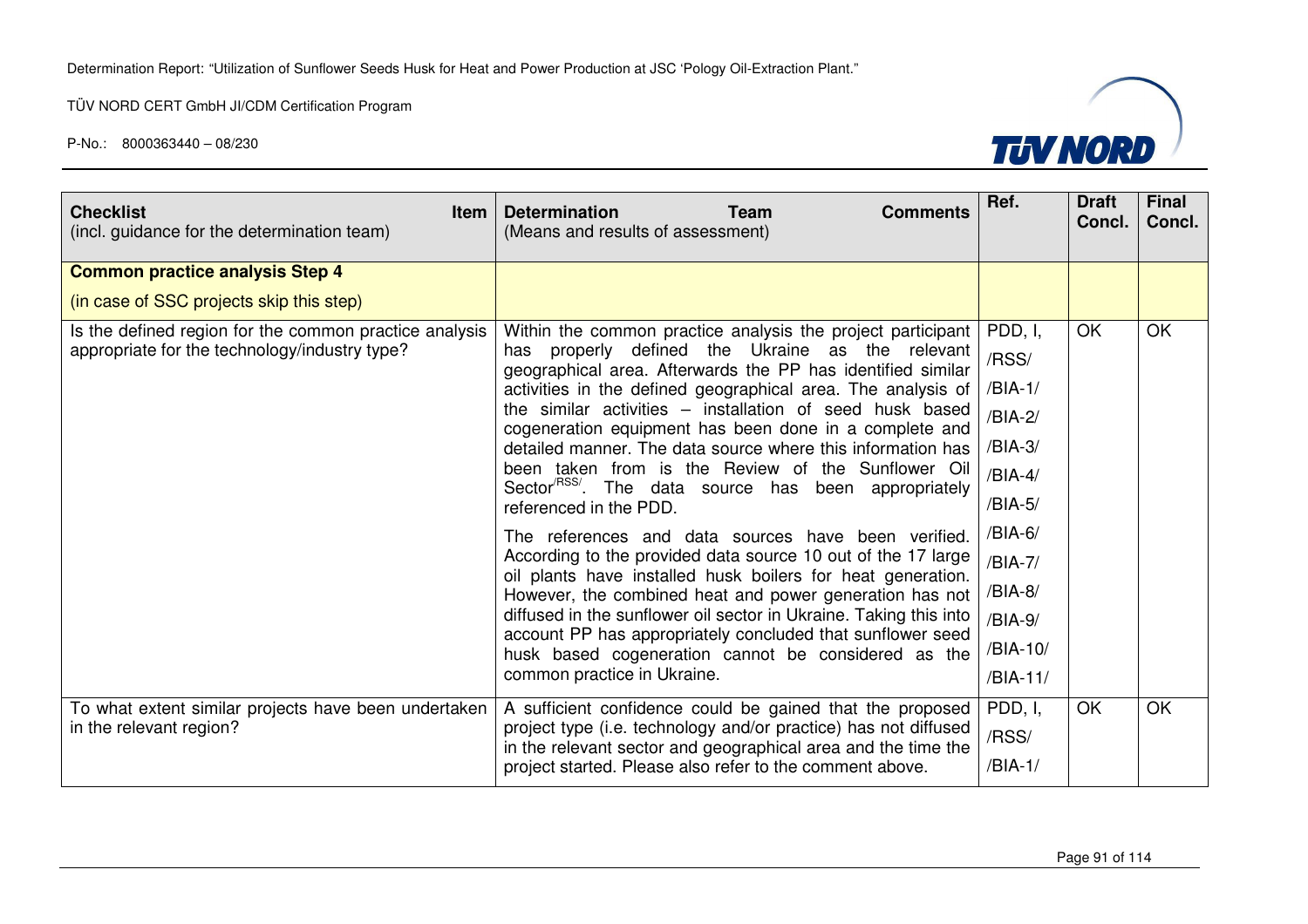TÜV NORD CERT GmbH JI/CDM Certification Program



| <b>Checklist</b><br><b>Item</b><br>(incl. guidance for the determination team)                                                                                                                                                                                                                                                                        | <b>Determination</b><br><b>Team</b><br><b>Comments</b><br>(Means and results of assessment)                            | Ref.     | <b>Draft</b><br>Concl.       | <b>Final</b><br>Concl. |
|-------------------------------------------------------------------------------------------------------------------------------------------------------------------------------------------------------------------------------------------------------------------------------------------------------------------------------------------------------|------------------------------------------------------------------------------------------------------------------------|----------|------------------------------|------------------------|
|                                                                                                                                                                                                                                                                                                                                                       |                                                                                                                        | /BIA-2/  |                              |                        |
|                                                                                                                                                                                                                                                                                                                                                       |                                                                                                                        | /BIA-3/  |                              |                        |
|                                                                                                                                                                                                                                                                                                                                                       |                                                                                                                        | /BIA-4/  |                              |                        |
|                                                                                                                                                                                                                                                                                                                                                       |                                                                                                                        |          |                              |                        |
| In case similar projects are identified, are there any                                                                                                                                                                                                                                                                                                | Please also refer to the comments above.                                                                               | PDD, I   | <b>OK</b>                    | OK                     |
| key differences between the proposed project and<br>existing or ongoing projects and what kind of                                                                                                                                                                                                                                                     |                                                                                                                        | /RSS/    |                              |                        |
| differences are observed?                                                                                                                                                                                                                                                                                                                             |                                                                                                                        |          |                              |                        |
| <b>Ex-Ante Calculation of GHG Emission Reductions</b>                                                                                                                                                                                                                                                                                                 |                                                                                                                        |          |                              |                        |
| It is assessed whether the ex-ante calculations of<br>project emissions, baseline emissions, leakage<br>emissions are stated according to the methodology<br>and whether the argumentation for the choice of<br>default factors and values – where applicable – is<br>justified. Furthermore calculation of emission<br>reductions shall be assessed. |                                                                                                                        |          |                              |                        |
| Are the equations applied correctly according to the<br>applied approved methodology?                                                                                                                                                                                                                                                                 | $\boxtimes$<br>The equations applied for calculation are correctly<br>applied according to the approved methodology.   | PDD, I   | <b>CAR</b><br>D <sub>4</sub> | OK                     |
| Describe clearly the steps taken to assess whether                                                                                                                                                                                                                                                                                                    | The following mistakes have been identified in this<br>$\perp$                                                         | /BL-AS/  | <b>GAR</b>                   |                        |
| The methodology has been applied correctly to                                                                                                                                                                                                                                                                                                         | context:                                                                                                               | /BL-EL/  | D <sub>5</sub>               |                        |
| calculate project emissions, baseline emissions,                                                                                                                                                                                                                                                                                                      | The estimation of the emission reduction has been carried                                                              | $HD-BL/$ |                              |                        |
| leakage and emission reductions.                                                                                                                                                                                                                                                                                                                      | out and results are presented in the section E of the PDD.<br>The calculations as presented in this section follow the | /HD-BL1/ |                              |                        |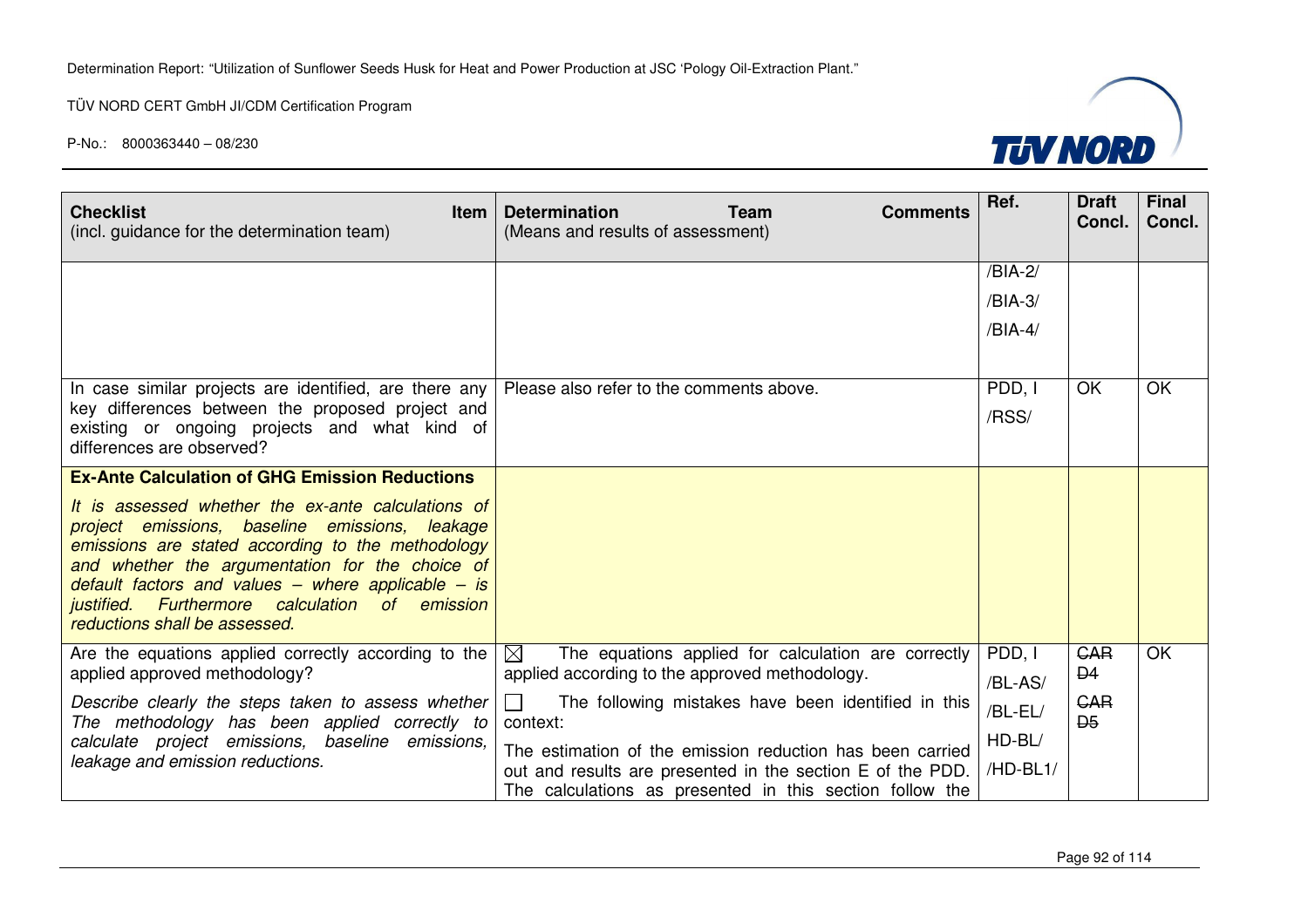

| <b>Checklist</b><br><b>Item</b><br>(incl. guidance for the determination team)                                                                                                                                            | <b>Determination</b><br><b>Team</b><br><b>Comments</b><br>(Means and results of assessment)                                                                                                                                                                                                                                                                                                                                                                                                                                                                                                                 | Ref.                       | <b>Draft</b><br>Concl.       | <b>Final</b><br>Concl. |
|---------------------------------------------------------------------------------------------------------------------------------------------------------------------------------------------------------------------------|-------------------------------------------------------------------------------------------------------------------------------------------------------------------------------------------------------------------------------------------------------------------------------------------------------------------------------------------------------------------------------------------------------------------------------------------------------------------------------------------------------------------------------------------------------------------------------------------------------------|----------------------------|------------------------------|------------------------|
|                                                                                                                                                                                                                           | algorithm developed in the monitoring plan.                                                                                                                                                                                                                                                                                                                                                                                                                                                                                                                                                                 | /XLS/                      |                              |                        |
|                                                                                                                                                                                                                           | The determination team has reproduced the calculation of the<br>forecasted emission reductions by applying the formulae for<br>the project, baseline and leakage emissions as described in<br>the PDD and the amount of emission reductions could be<br>reproduced.                                                                                                                                                                                                                                                                                                                                         | /MC/                       |                              |                        |
|                                                                                                                                                                                                                           | The assumptions made for the ex-ante calculation are in line<br>with the financial analysis. The estimation takes also into<br>account different stages of the project implementation. The<br>amount of the natural gas and the biomass has been made<br>by taking into account the capacity of the biomass boilers.<br>The electricity for the own needs has been estimated based<br>on the information as provided by the technology supplier.<br>The NCV has been based on the labour analysis carried out<br>by project participant. For details please refer to the<br>assessment in the section 5.2.7 |                            |                              |                        |
| the methodology allows for<br>different<br>$\ln$<br>case<br>methodological choices, are the equations applied<br>properly justified and have they been used reflecting<br>the other methodological choices (i.e. baseline | The inclusion of the $CH_4$ emissions due to anaerobic decay of<br>biomass residues and from the combustion of the biomass<br>residues can be decided by the PP. The decision to include<br>these sources is in line with the methodology.                                                                                                                                                                                                                                                                                                                                                                  | PDD, I,<br>/Meth/<br>/XLS/ | <b>GAR</b><br>D <sub>6</sub> | OK                     |
| identification)?<br>Describe whether proper justification has been<br>provided (based on the choice of the baseline<br>scenario, context of the project activity and other                                                | The emissions due to anaerobic decay of biomass residues<br>have been calculated in accordance with "Tool to determine"<br>methane emissions avoided from disposal of waste at a solid<br>waste disposal site" (Version 04).                                                                                                                                                                                                                                                                                                                                                                                | /TME/                      |                              |                        |
| evidence provided) and whether the correct equations<br>have been used reflecting the relevant methodological                                                                                                             | For details please refer to the assessment in the section                                                                                                                                                                                                                                                                                                                                                                                                                                                                                                                                                   |                            |                              |                        |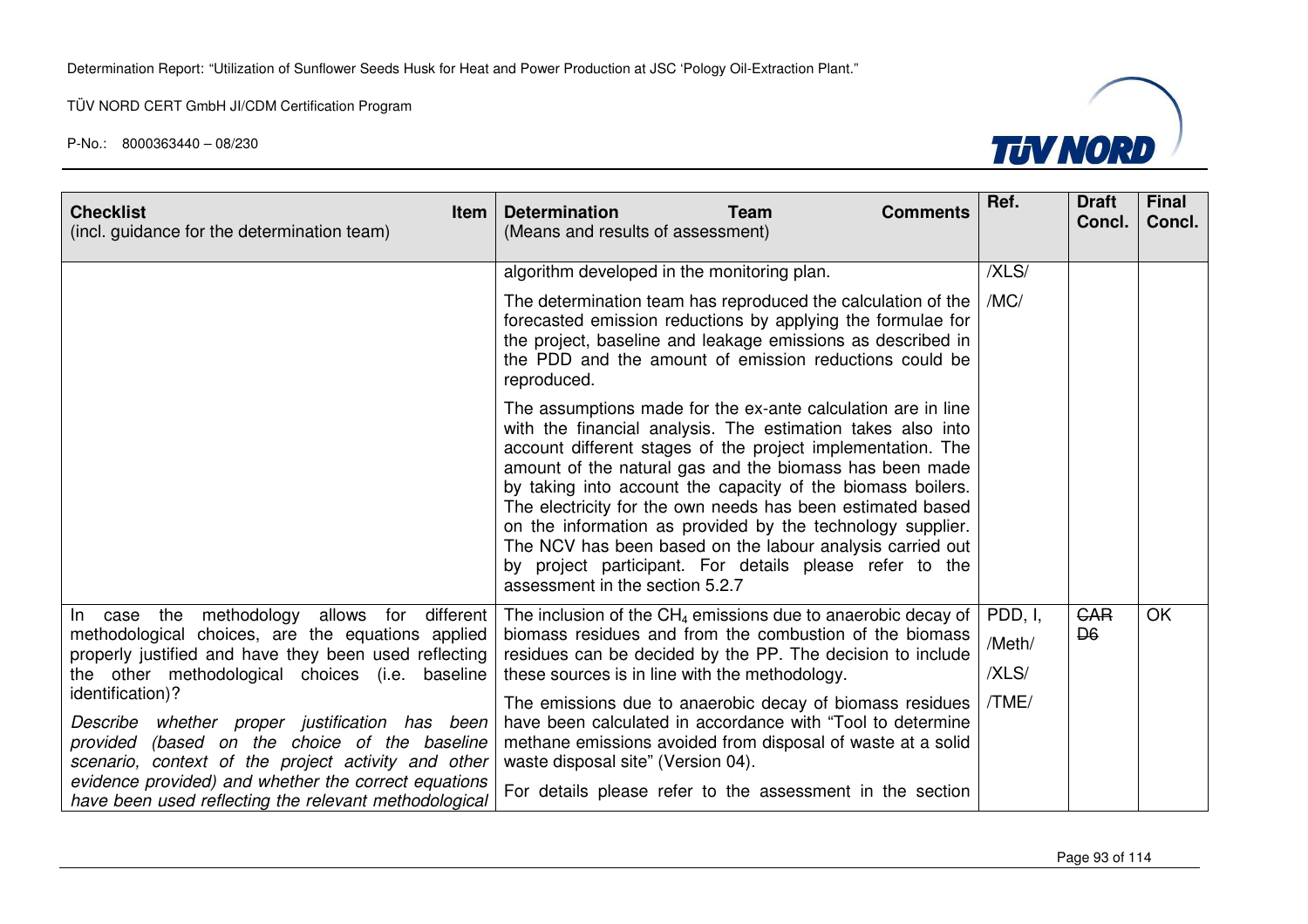

| <b>Checklist</b><br><b>Item</b><br>(incl. guidance for the determination team)                                                                                                                                                                                                                                                                                                                                                     | <b>Determination</b><br><b>Team</b><br><b>Comments</b><br>(Means and results of assessment)                                                                                                                                                                                                                                                                                                                                                                                                                                                                                                                                                            | Ref.                                                                  | <b>Draft</b><br>Concl.       | <b>Final</b><br>Concl. |
|------------------------------------------------------------------------------------------------------------------------------------------------------------------------------------------------------------------------------------------------------------------------------------------------------------------------------------------------------------------------------------------------------------------------------------|--------------------------------------------------------------------------------------------------------------------------------------------------------------------------------------------------------------------------------------------------------------------------------------------------------------------------------------------------------------------------------------------------------------------------------------------------------------------------------------------------------------------------------------------------------------------------------------------------------------------------------------------------------|-----------------------------------------------------------------------|------------------------------|------------------------|
| choices.                                                                                                                                                                                                                                                                                                                                                                                                                           | 5.2.7                                                                                                                                                                                                                                                                                                                                                                                                                                                                                                                                                                                                                                                  |                                                                       |                              |                        |
| Have conservative assumptions been used when<br>calculating the project emissions?<br>Describe clearly the steps taken to assess whether all<br>the assumptions and data used by the PP are listed in<br>the PDD including references and sources and are<br>conservatively interpreted in the PDD.                                                                                                                                | The input values are consistent with the historical figures and<br>take into account the planed energy demand of the plant.<br>In this context it is important to mention that the project<br>participant has introduced a detailed monitoring system for<br>the company's internal purposes. The information collected<br>and archived before the implementation of the project activity<br>could be used for the estimation of emission reductions. The<br>corresponding evidences have been verified and the<br>elaboration of the assumed values could be assessed as<br>appropriate.<br>For details please refer to the assessment in the section | PDD, I<br>/BL-AS/<br>/BL-EL/<br>$HD-BL/$<br>/HD-BL1/<br>/XLS/<br>/MC/ | <b>GAR</b><br>D <sub>6</sub> | <b>OK</b>              |
|                                                                                                                                                                                                                                                                                                                                                                                                                                    | 5.2.7                                                                                                                                                                                                                                                                                                                                                                                                                                                                                                                                                                                                                                                  |                                                                       |                              |                        |
| Are all data and parameters which remain fixed<br>throughout the crediting period correct, applicable to<br>the project and will lead to a conservative estimation of<br>emission reductions?<br>Describe clearly the steps taken to assess whether the<br>values used for the fixed parameters are considered<br>reasonable, correct and applicable in the context of the<br>project activity. Check esp. chapter 6.2 of the PDD. | GWP taken as 21 tCO <sub>2</sub> /tCH <sub>4</sub> is in line with IPCCC values<br>All relevant parameters to be applied within the "Tool to<br>determine methane emissions avoided from disposal of<br>waste at a solid waste disposal site" and that will remain fixed<br>have been appropriately justified.<br>For details please refer to the assessment in the section<br>5.2.5 and 5.2.7.                                                                                                                                                                                                                                                        | PDD, I<br>/IPCCC/<br>/BIA-1/<br>/BIA-2/                               | <b>GAR</b><br>D <sub>6</sub> | <b>OK</b>              |
| Are all ex-ante calculation values for monitoring<br>parameters reasonable?                                                                                                                                                                                                                                                                                                                                                        | $\boxtimes$<br>All "Values of data to be applied for the purpose of<br>calculating expected emissions reductions" are considered to                                                                                                                                                                                                                                                                                                                                                                                                                                                                                                                    | PDD. I                                                                | OK                           | <b>OK</b>              |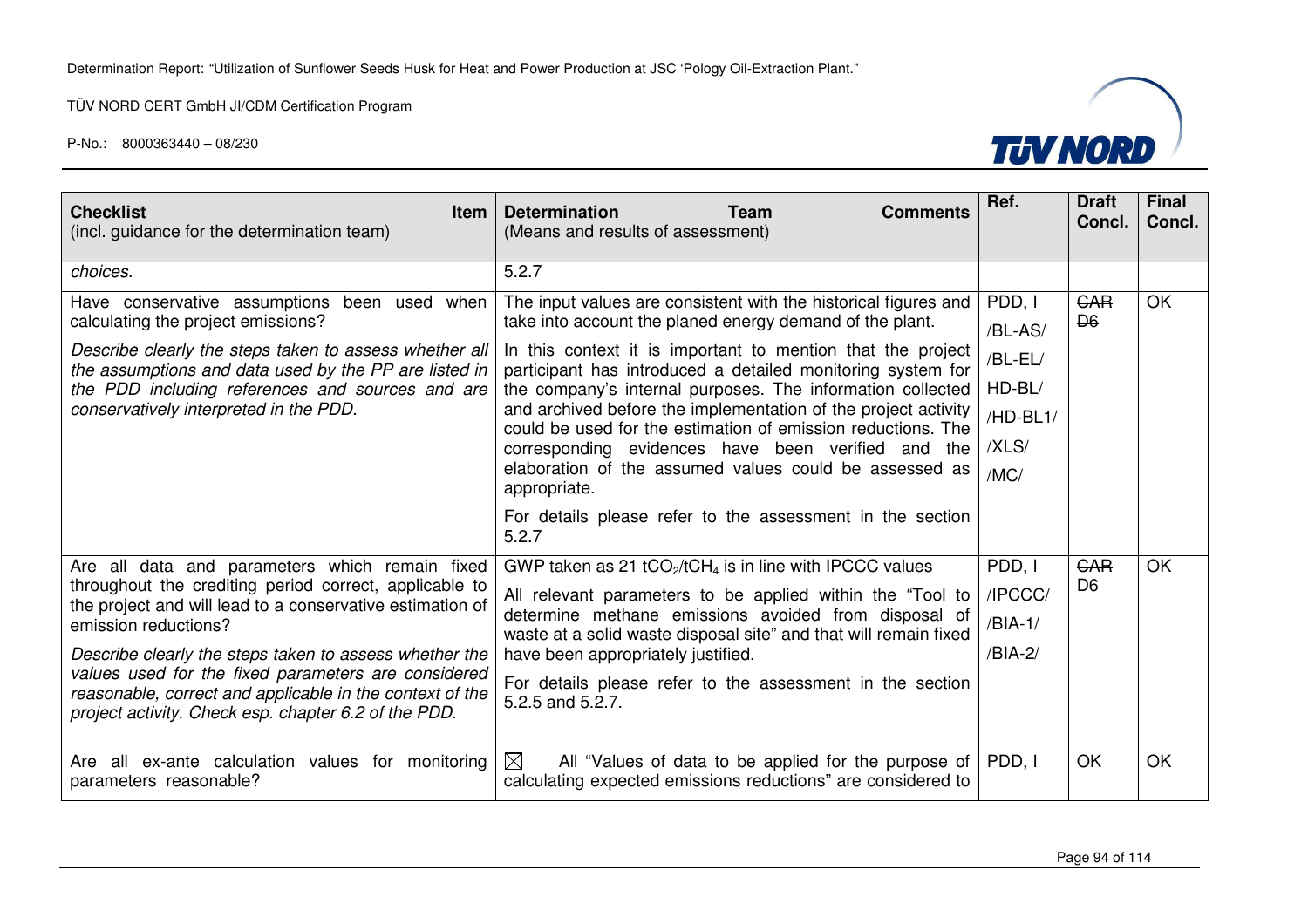

| <b>Checklist</b><br><b>Item</b><br>(incl. guidance for the determination team)                                                                                                                          | <b>Determination</b><br><b>Team</b><br><b>Comments</b><br>(Means and results of assessment)                                                                                                                                                                                                                                                                                                                                    | Ref. | <b>Draft</b><br>Concl. | <b>Final</b><br>Concl. |
|---------------------------------------------------------------------------------------------------------------------------------------------------------------------------------------------------------|--------------------------------------------------------------------------------------------------------------------------------------------------------------------------------------------------------------------------------------------------------------------------------------------------------------------------------------------------------------------------------------------------------------------------------|------|------------------------|------------------------|
| Describe clearly the steps taken to assess whether the<br>values used for the monitoring parameters are<br>considered reasonable, applicable and conservative in<br>the context of the project activity | be reasonable, applicable and conservative.<br>$\Box$<br>The following mistakes have been identified in this<br>context:<br>The monitoring plan provides a complete list of the<br>parameters to be monitored for determination the project,<br>baseline and leakage emissions. For the values which remain<br>fixed throughout a crediting period a sufficient substantiation<br>of the conservative value has been provided. |      |                        |                        |
| Are the emission reductions real, measurable and give<br>long-term benefits related to the mitigation of climate<br>change.<br>Describe the steps taken to validate this issue.                         | Yes, the project will lead to a real reduction of GHG   PDD, I<br>emissions through the replacement of the natural gas based<br>heat generation. The developed monitoring plan provides a<br>clear and transparent procedure to measure/calculate the<br>emission reductions.                                                                                                                                                  |      | OK                     | OK                     |
|                                                                                                                                                                                                         | As already indicated PP was able to sufficiently demonstrate<br>that the baseline scenario would occur in the absence of the<br>project activity. For this reason determination team agrees<br>that the project activity will lead to the long-term benefits<br>related to the mitigation of climate change. For further details<br>please refer to the assessment undertaken in this section.                                 |      |                        |                        |
| <b>Monitoring of Emission Reductions</b><br>It is assessed whether the monitoring plan is<br>appropriate for the project activity and in line with the<br>applied methodology.                          |                                                                                                                                                                                                                                                                                                                                                                                                                                |      |                        |                        |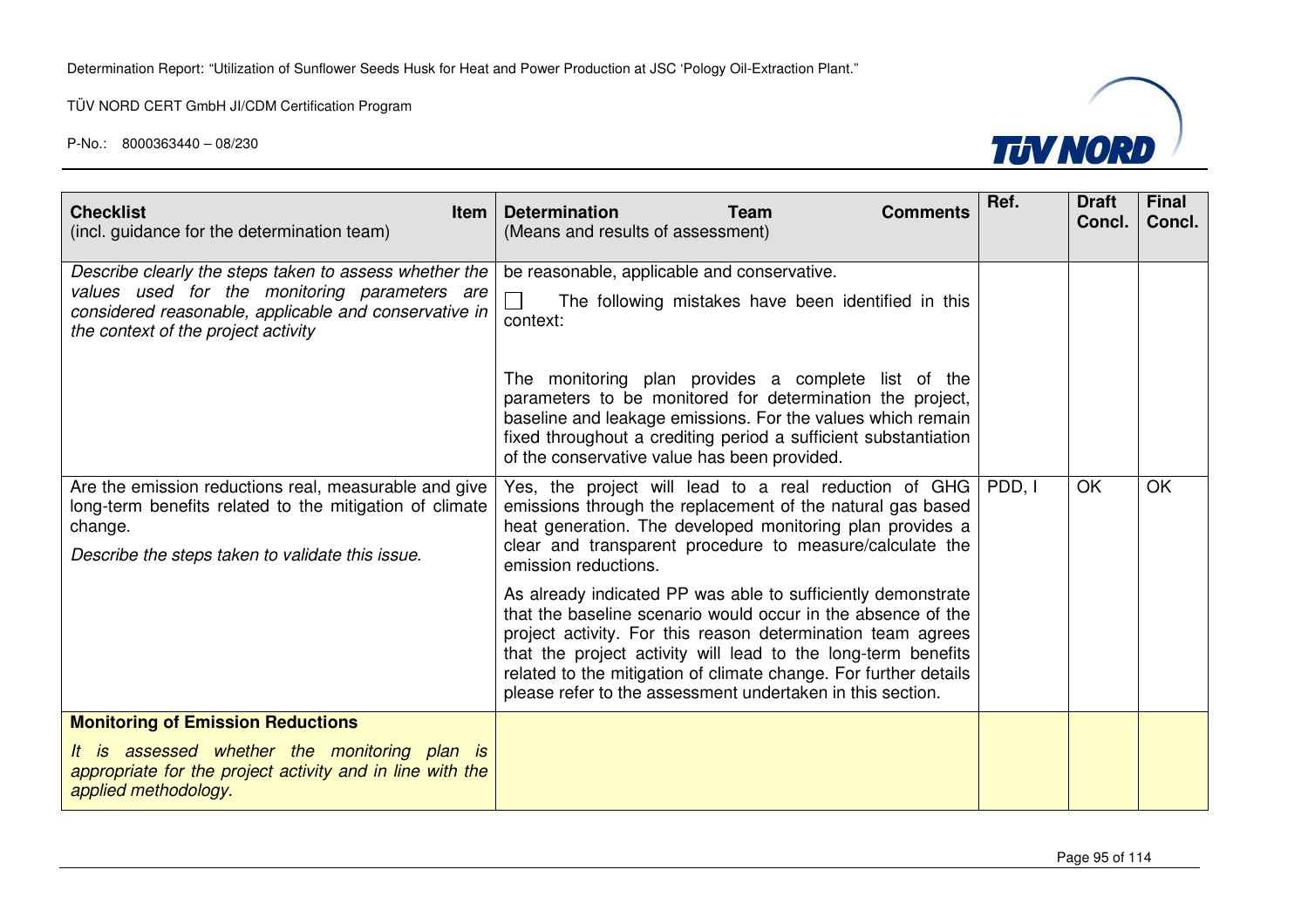

| <b>Checklist</b><br><b>Item</b><br>(incl. guidance for the determination team)                                                                                                                                                                                                                                                                                                                                                            | <b>Determination</b><br><b>Team</b><br><b>Comments</b><br>(Means and results of assessment)                                                                                                                                                                                                                                                                                                                                                                                                                                                                                                                                                                                                          | Ref.                                                                                   | <b>Draft</b><br>Concl.                                                                                                                                   | <b>Final</b><br>Concl. |
|-------------------------------------------------------------------------------------------------------------------------------------------------------------------------------------------------------------------------------------------------------------------------------------------------------------------------------------------------------------------------------------------------------------------------------------------|------------------------------------------------------------------------------------------------------------------------------------------------------------------------------------------------------------------------------------------------------------------------------------------------------------------------------------------------------------------------------------------------------------------------------------------------------------------------------------------------------------------------------------------------------------------------------------------------------------------------------------------------------------------------------------------------------|----------------------------------------------------------------------------------------|----------------------------------------------------------------------------------------------------------------------------------------------------------|------------------------|
| Are all monitoring parameters required by the applied<br>methodology contained in the monitoring plan?<br>Assess whether all applicable parameters listed in the<br>methodology are included in the monitoring plan.<br>Pl. check further whether the selection of parameters<br>not to be monitored (section B.6.2) is appropriate and<br>in line with the applied methodology.<br>In case of different approaches can be chosen acc. to | The project involves utilization of sunflower seed husk for<br>heat and power generation. In the absence of project activity<br>the heat would be generated by the natural gas boilers and<br>the power would be supplied from the grid. According to this,<br>the developed monitoring includes for the following sources.<br><b>Baseline emissions:</b><br>Emission reductions due to displacement of electricity<br>Emission reductions due to displacement of heat                                                                                                                                                                                                                               | PDD. I                                                                                 | <b>GAR</b><br>$\mathsf{D}4$<br><b>GAR</b><br>D2                                                                                                          | OK                     |
| the methodology assess whether the selection of<br>parameters is justified and correct.                                                                                                                                                                                                                                                                                                                                                   | Emissions due to anaerobic decay of biomass residues<br><b>Project emissions:</b><br>$CH4$ emissions from the combustion of biomass residues                                                                                                                                                                                                                                                                                                                                                                                                                                                                                                                                                         |                                                                                        |                                                                                                                                                          |                        |
| Are the means of monitoring of all parameters<br>contained in the monitoring plan in accordance with the<br>requirements of the applied methodology?<br>Assess whether the provided information for all<br>parameters w.r.t.<br>Label (name of the data / parameter)<br>data unit<br>description<br>source of data<br>measurement equipment / method / procedure                                                                          | Yes, all parameters relevant parameters have been included<br>in the monitoring plan. The monitoring procedures are in line<br>with the corresponding methodology requirements.<br>The technical specification of the measurement equipment<br>including the accuracy class, the calibration procedures for<br>the electricity meters <sup>MEL/</sup> heat meters <sup>/TSH/</sup> and weight meters<br>used for the measurements of the biomass <sup>M-HW/</sup> have been<br>provided and the appropriateness could be verified.<br>Diagram with information about the monitoring system<br>including a list of the metering equipment have been<br>elaborated and provided <sup>/MP//MPD/</sup> . | PDD, I<br>/BL-AS/<br>/HD-BL/<br>/HD-BL1/<br>/MC/<br>/M-HW/<br>/MP/<br>$/M-H/$<br>/MPD/ | <b>CAR</b><br>D <sub>1</sub><br><b>GAR</b><br>D2<br><b>GAR</b><br>D <sub>3</sub><br><b>CAR</b><br>D <sub>4</sub><br><b>GAR</b><br>$\overline{D5}$<br>CAR | OK                     |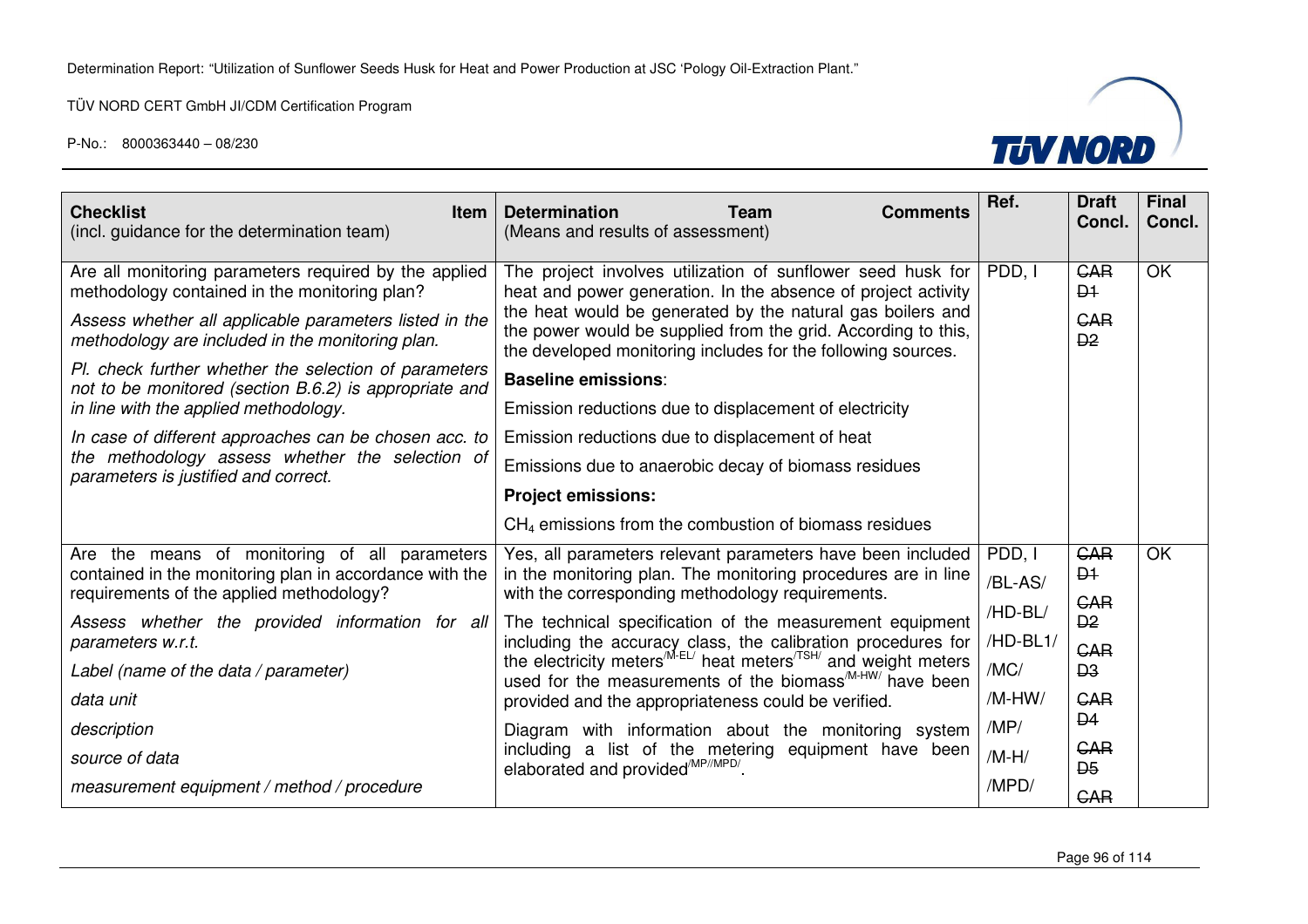

| <b>Checklist</b><br><b>Item</b><br>(incl. guidance for the determination team)                                                                                                                                                                                                                                                                                                                                        | <b>Determination</b><br><b>Team</b><br><b>Comments</b><br>(Means and results of assessment)                                                                                                                                                                                                                                                                                                                                                                                                                | Ref.   | <b>Draft</b><br>Concl. | <b>Final</b><br>Concl. |
|-----------------------------------------------------------------------------------------------------------------------------------------------------------------------------------------------------------------------------------------------------------------------------------------------------------------------------------------------------------------------------------------------------------------------|------------------------------------------------------------------------------------------------------------------------------------------------------------------------------------------------------------------------------------------------------------------------------------------------------------------------------------------------------------------------------------------------------------------------------------------------------------------------------------------------------------|--------|------------------------|------------------------|
| monitoring frequency                                                                                                                                                                                                                                                                                                                                                                                                  | For details please refer to the section 5.2.5 of this report.                                                                                                                                                                                                                                                                                                                                                                                                                                              | /TSH/  | D <sub>6</sub>         |                        |
| QA/QC procedures                                                                                                                                                                                                                                                                                                                                                                                                      |                                                                                                                                                                                                                                                                                                                                                                                                                                                                                                            |        |                        |                        |
| are appropriately described and in compliance with the<br>requirements of the methodology                                                                                                                                                                                                                                                                                                                             |                                                                                                                                                                                                                                                                                                                                                                                                                                                                                                            |        |                        |                        |
| Is it likely that the monitoring arrangements described<br>in the PDD can properly be implemented in the context<br>of the project activity?<br>whether<br>the<br>described<br>monitoring<br>Assess<br>arrangements are sufficient and realistic to enable a<br>thorough monitoring. Pl. consider also special<br>monitoring conditions, e.g. downtimes of monitoring<br>equipment etc.                               | Yes, in the course of the determination the PP has provided a<br>detailed technical specification of the envisioned metering<br>equipment. It could be observed that PP has a well<br>experienced personnel and a good monitoring system for the<br>existing equipment (natural gas boilers).<br>Hence, a sufficient confidence could be gained that<br>monitoring arrangements required for the JI project activity<br>will be properly incorporated in the existing monitoring<br>system of the company. | PDD, I | <b>OK</b>              | OK                     |
| Are the QA/QC procedures appropriate sufficient to<br>ensure the emission reductions achieved from the<br>project activit can be reported ex-post and verified?<br>Please consider the description given in section B.7.2.<br>Describe which QA/QC provisions are considered.<br>Address Quality Management System provisions,<br>calibration and maintenance of equipment. Address<br>further any review procedures. | Yes, this issue has been discussed during the on-site visit<br>and later in the course of determination. The company has a<br>functioning monitoring system for its internal use. The<br>specific provisions of the monitoring paln can be incorporated<br>in the existing system.                                                                                                                                                                                                                         | PDD, I | OK                     | OK                     |
| Are procedures identified for data management?<br>Check whether appropriate provisions are considered<br>for data management including responsibilities, what                                                                                                                                                                                                                                                         | Yes, the project participant has elaborated procedures for the<br>GHG data management and processing within the particular<br>stages of the monitoring including the double check                                                                                                                                                                                                                                                                                                                          | PDD. I | OK                     | OK                     |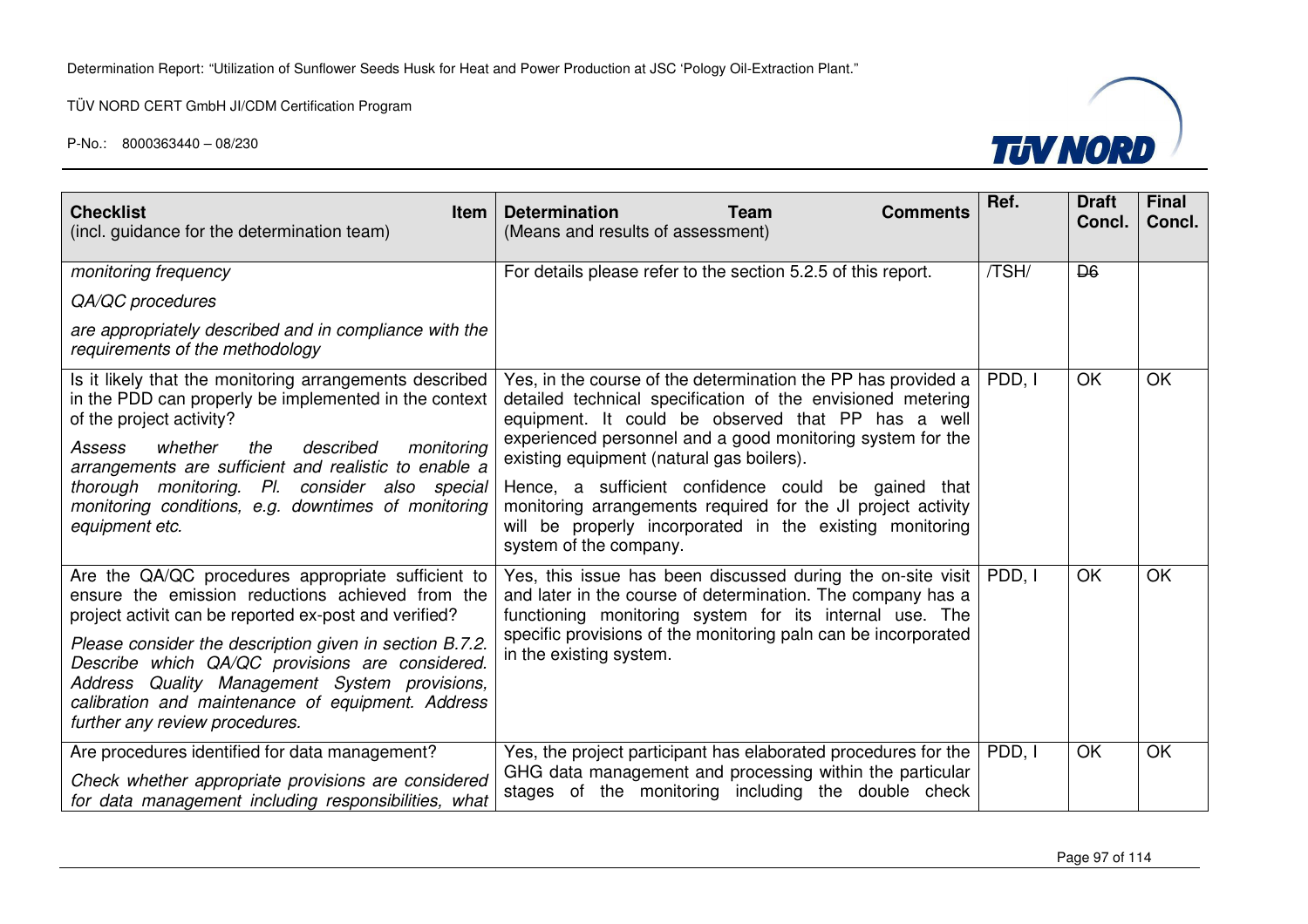

| (incl. guidance for the determination team)                                                                                                                                                                | <b>Determination</b><br><b>Team</b><br><b>Comments</b><br>(Means and results of assessment)                                                                                                                                                                                                                                                                                                                                                                                                                                                                                                                                                                                                                                                                       | Ref.                                 | <b>Draft</b><br>Concl. | <b>Final</b><br>Concl. |
|------------------------------------------------------------------------------------------------------------------------------------------------------------------------------------------------------------|-------------------------------------------------------------------------------------------------------------------------------------------------------------------------------------------------------------------------------------------------------------------------------------------------------------------------------------------------------------------------------------------------------------------------------------------------------------------------------------------------------------------------------------------------------------------------------------------------------------------------------------------------------------------------------------------------------------------------------------------------------------------|--------------------------------------|------------------------|------------------------|
| records to keep, storage area of records and how to<br>process performance documentation                                                                                                                   | procedures to ensure high quality project management.                                                                                                                                                                                                                                                                                                                                                                                                                                                                                                                                                                                                                                                                                                             |                                      |                        |                        |
| Check further the data archiving provisions for the<br>project activity and ensure that provisions are made to<br>archive data for the whole crediting period $+2$ years.                                  |                                                                                                                                                                                                                                                                                                                                                                                                                                                                                                                                                                                                                                                                                                                                                                   |                                      |                        |                        |
| <b>Duration of the Project/ Crediting Period</b>                                                                                                                                                           |                                                                                                                                                                                                                                                                                                                                                                                                                                                                                                                                                                                                                                                                                                                                                                   |                                      |                        |                        |
| It is assessed whether the temporary boundaries of the<br>project are clearly defined.                                                                                                                     |                                                                                                                                                                                                                                                                                                                                                                                                                                                                                                                                                                                                                                                                                                                                                                   |                                      |                        |                        |
| Is the project's starting date clearly defined and<br>evidenced?<br>Check whether the starting date is correct. Apply the<br>definition of the project starting date as per the<br>"Glossary of JI terms". | The project start date 19.05.2006 is consistent with the date<br>when the contract for the supply of first SSH boiler was<br>signed.<br>In addition, the PP has provided the different stages of the<br>project implementation in the chronological order. The date of<br>the investment decision (19.10.2005) could be verified based<br>on the provided Minutes of meeting <sup>MD/</sup> . As evident from the<br>minutes of meeting <sup>(MD/</sup> the benefits from the possible JI<br>registration were seriously considered at the time of the<br>decision making.<br>The same could be evidenced by the minutes of meetings,<br>which took place before the investment decision was made.<br>The chronological description could be confirmed within the | <b>PDD</b><br>/MD/<br>/MD-1/<br>/FS/ | OK                     | OK                     |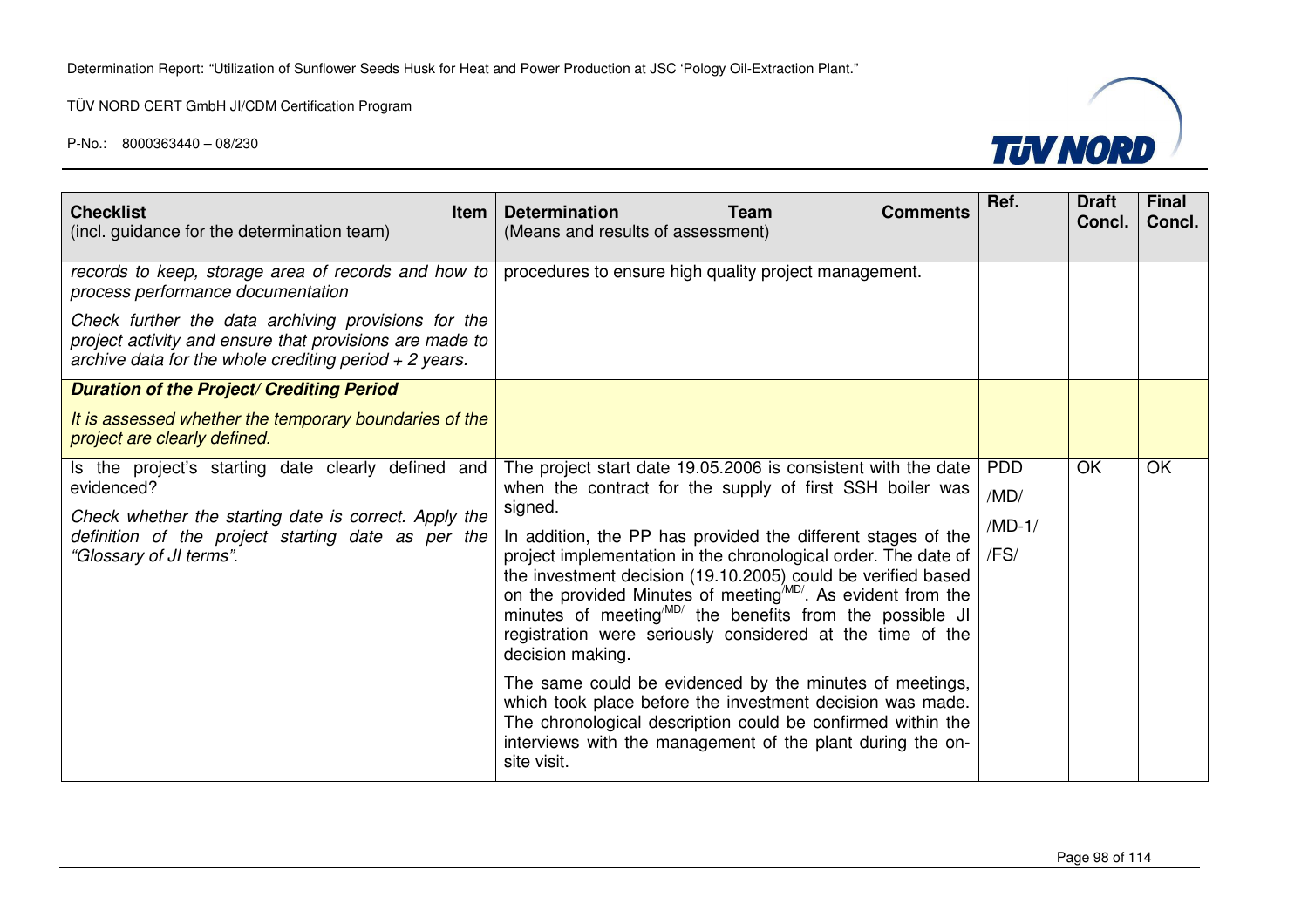

| <b>Checklist</b><br>Item<br>(incl. guidance for the determination team)                                                                                                                                                                                                                                                                                                                   | <b>Determination</b><br><b>Team</b><br><b>Comments</b><br>(Means and results of assessment)                                                                                             | Ref.                              | <b>Draft</b><br>Concl. | <b>Final</b><br>Concl. |
|-------------------------------------------------------------------------------------------------------------------------------------------------------------------------------------------------------------------------------------------------------------------------------------------------------------------------------------------------------------------------------------------|-----------------------------------------------------------------------------------------------------------------------------------------------------------------------------------------|-----------------------------------|------------------------|------------------------|
| Is the project's operational lifetime clearly defined and<br>evidenced?<br>Check whether the project lifetime is correctly defined.<br>Consider the guidance on the assessment of<br>investment analysis (annex to the addionality tool).<br>Check in case of phased implementation this has been<br>reflected throughout the whole PDD incl. the financial<br>assessment, if applicable. | Yes, the operational lifetime of 20 years is clearly defined and<br>supported by provided evidences. The technical specification<br>has been verified and the value could be verified.  | <b>PDD</b><br>/TS-PA/<br>/TS-PA1/ | OK                     | <b>OK</b>              |
| Is the start of the crediting period clearly defined and<br>reasonable?<br>Check whether the envisaged starting date of the<br>crediting period is realistic, taking into consideration<br>the times needed for determination and registration.                                                                                                                                           | The start of crediting period is 01.01.2008. This is in line with<br>JI Guidelines.                                                                                                     | <b>PDD</b>                        | OK                     | <b>OK</b>              |
| <b>Environmental Impacts</b><br>Documentation on the analysis of the environmental<br>impacts will be assessed, and if deemed significant, an<br>EIA should be provided to the AIE.                                                                                                                                                                                                       |                                                                                                                                                                                         |                                   |                        |                        |
| Are there any Host Party requirements for an<br>Environmental Impact Assessment (EIA)?<br>Check the host party regulations, regarding EIA.                                                                                                                                                                                                                                                | Yes, according to the relevant Ukrainian regulation an<br>Environmental Impact Assessment (EIA) has to be carried<br>out.                                                               | <b>PDD</b><br>/EIA/               | OK                     | OK                     |
| In case an Environmental Impact Assessment (EIA) is<br>requested by the host party, has it been carried out<br>and if applcable duly approved?                                                                                                                                                                                                                                            | The<br>documentation contains an<br>analysis<br>project<br>of<br>environmental impacts. An EIA is required by the host<br>country regulation. An EIA was carried out in accordance with | <b>PDD</b><br>/EIA/               | <b>OK</b>              | <b>OK</b>              |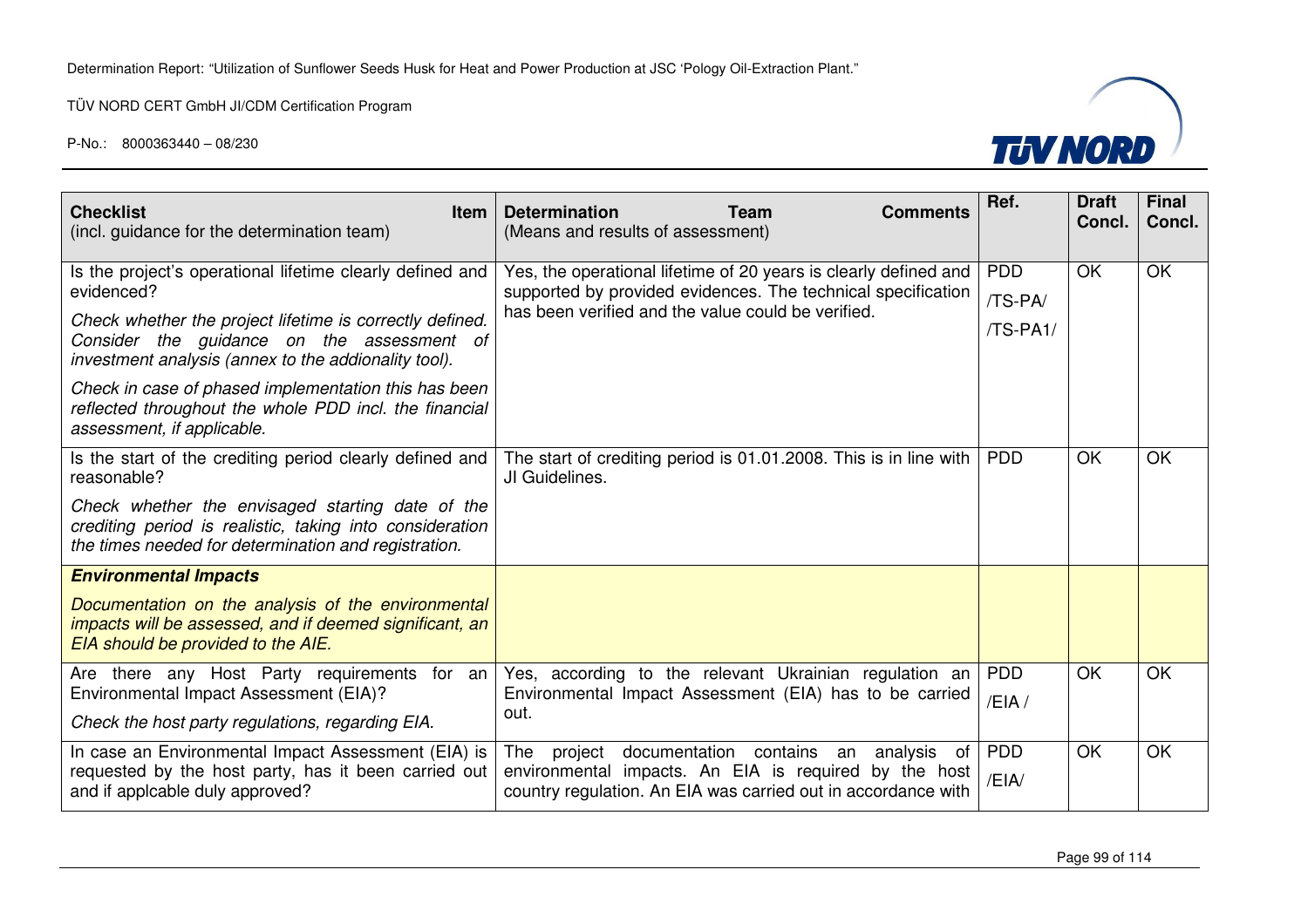

| <b>Checklist</b><br><b>Item</b><br>(incl. guidance for the determination team)                                                                                    | <b>Determination</b><br><b>Team</b><br><b>Comments</b><br>(Means and results of assessment)                                                                                                                                                                                                                                                                                        | Ref.                | <b>Draft</b><br>Concl. | <b>Final</b><br>Concl. |
|-------------------------------------------------------------------------------------------------------------------------------------------------------------------|------------------------------------------------------------------------------------------------------------------------------------------------------------------------------------------------------------------------------------------------------------------------------------------------------------------------------------------------------------------------------------|---------------------|------------------------|------------------------|
| Check the EIA and its approval, if applicable.                                                                                                                    | the requirement of host country. The EIA was carried out by<br>an independent and authorized expert company <sup>EIA"</sup> . It could<br>be verified that all relevant environmental impacts were<br>identified within the analysis. Necessary measures to<br>minimise the environmental impacts are as per EIA and<br>operating approval are taken by the operator of the plant. |                     |                        |                        |
| Has an analysis of the environmental impacts of the<br>project activity been sufficiently described and in line<br>with the host party environmental legislation? | Yes analysis of the environmental impacts of the project<br>activity has been sufficiently described and is in line with the<br>host party environmental legislation.                                                                                                                                                                                                              | <b>PDD</b><br>/EIA/ | OK                     | <b>OK</b>              |
| Check the PDD (section D). Check whether the project<br>will create any adverse environmental effects.                                                            |                                                                                                                                                                                                                                                                                                                                                                                    |                     |                        |                        |
| Check the relevant national environmental legislation.                                                                                                            |                                                                                                                                                                                                                                                                                                                                                                                    |                     |                        |                        |
| Are transboundary environmental impacts considered<br>in the analysis?                                                                                            | Yes, please refer to the comment above.                                                                                                                                                                                                                                                                                                                                            | <b>PDD</b><br>/EIA  | <b>OK</b>              | <b>OK</b>              |
| Check the documents and local official sources<br>expertise regarding transboundary environmental<br><i>impacts.</i>                                              |                                                                                                                                                                                                                                                                                                                                                                                    |                     |                        |                        |
| <b>Stakeholder Comments</b>                                                                                                                                       |                                                                                                                                                                                                                                                                                                                                                                                    |                     |                        |                        |
| The AIE should ensure that stakeholder comments<br>have been invited with appropriate media and that due<br>account has been taken of any comments received.      |                                                                                                                                                                                                                                                                                                                                                                                    |                     |                        |                        |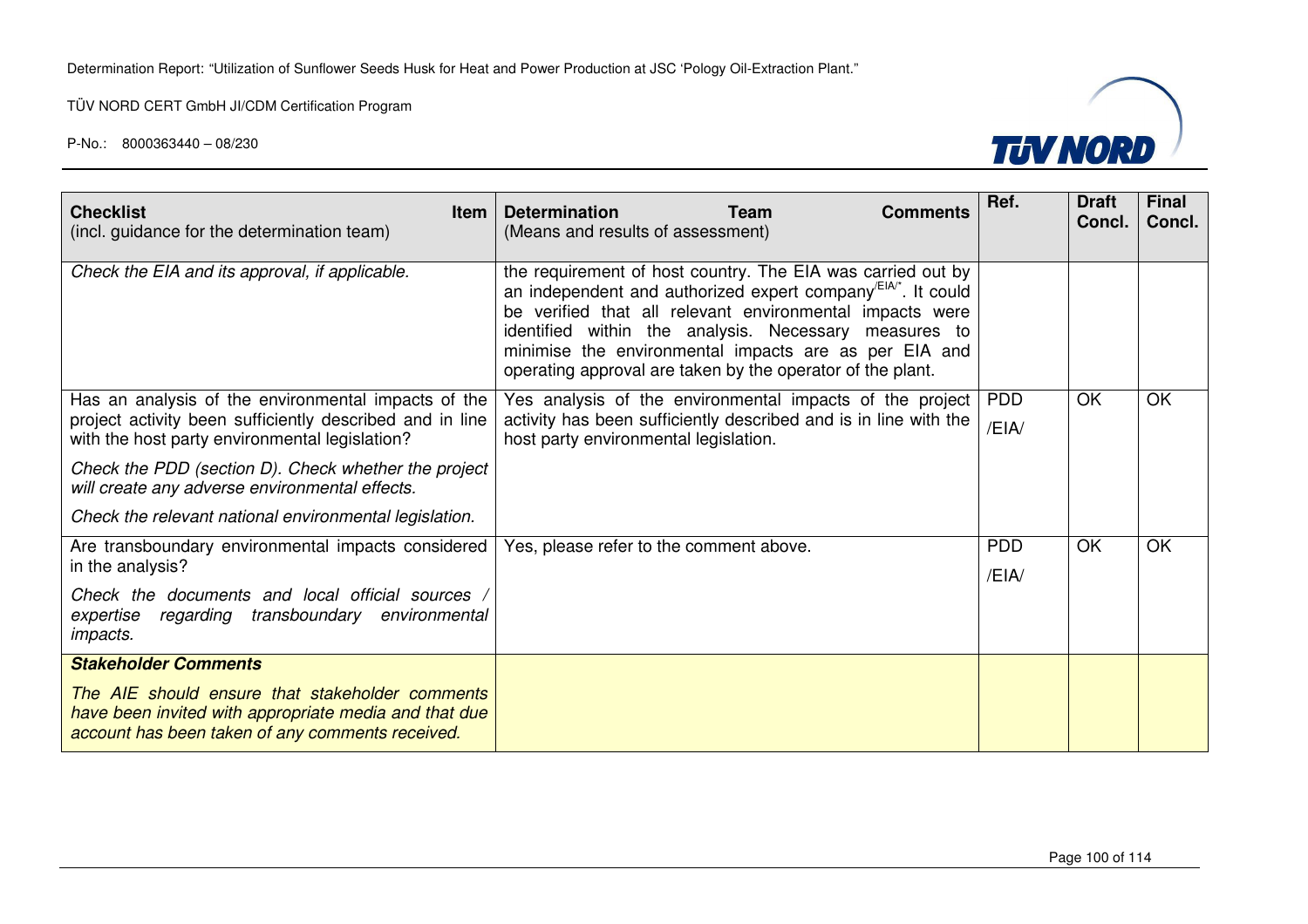

| <b>Checklist</b><br><b>Item</b><br>(incl. guidance for the determination team)                                                                                                                                                                                     | <b>Determination</b><br><b>Team</b><br><b>Comments</b><br>(Means and results of assessment)                                                                                                                                                                                                                                                         | Ref.           | <b>Draft</b><br>Concl. | <b>Final</b><br>Concl. |
|--------------------------------------------------------------------------------------------------------------------------------------------------------------------------------------------------------------------------------------------------------------------|-----------------------------------------------------------------------------------------------------------------------------------------------------------------------------------------------------------------------------------------------------------------------------------------------------------------------------------------------------|----------------|------------------------|------------------------|
| Have relevant local stakeholders been invited to<br>consultation prior to the publication of the PDD?<br>Check by means of document review and interviews<br>with local stakeholders if and when a local stakeholder<br>consultation process has been carried out. | Yes, Information on the construction and the commissioning<br>has been submitted to the local administration which<br>represents the interests of the local stakeholders for the<br>examination and approval. Provided information did not raise<br>any negative comments. The implementation of the project is<br>supported by the administration. | PDD, I<br>/SC/ | OK                     | <b>OK</b>              |
|                                                                                                                                                                                                                                                                    | Furthermore, the information<br>has been<br>published<br>newspapers and internet. A corresponding evidences and<br>links have been provided and were verified.                                                                                                                                                                                      |                |                        |                        |
| Can the local stakeholder consultation process be<br>assessed as adequate?<br>Describe what assessment steps have<br>been<br>undertaken to assess the adequacy of the stakeholder<br>consultation process. Give a final opinion on the<br>adequacy.                | Yes, Please refer to the comment above                                                                                                                                                                                                                                                                                                              | PDD, I         | OK                     | OK                     |
| Please consider the following requirements in this<br>context:                                                                                                                                                                                                     |                                                                                                                                                                                                                                                                                                                                                     |                |                        |                        |
| (a) Comments by local stakeholders that can<br>reasonably be considered relevant for the proposed JI<br>project activity, have been invited;                                                                                                                       |                                                                                                                                                                                                                                                                                                                                                     |                |                        |                        |
| (b) The summary of the comments received as<br>provided in the PDD is complete;                                                                                                                                                                                    |                                                                                                                                                                                                                                                                                                                                                     |                |                        |                        |
| (c) The project participants have taken due account of                                                                                                                                                                                                             |                                                                                                                                                                                                                                                                                                                                                     |                |                        |                        |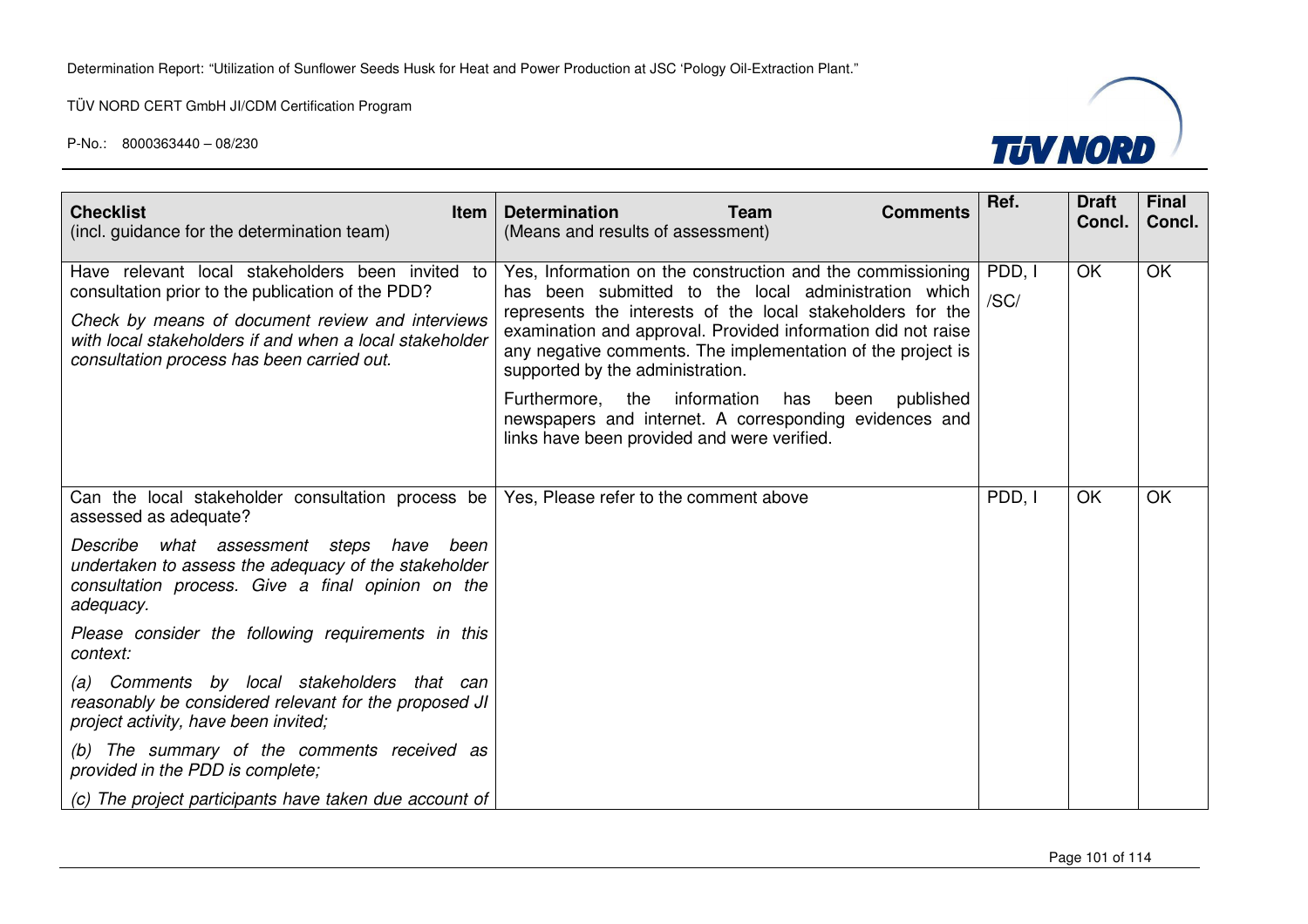TÜV NORD CERT GmbH JI/CDM Certification Program



| <b>Checklist</b><br>(incl. guidance for the determination team)      | Item | <b>Determination</b><br><b>Team</b><br>(Means and results of assessment) | <b>Comments</b> | Ref. | <b>Draft</b><br>Concl. | <b>Final</b><br>Concl. |
|----------------------------------------------------------------------|------|--------------------------------------------------------------------------|-----------------|------|------------------------|------------------------|
| any comments received and have described this<br>process in the PDD. |      |                                                                          |                 |      |                        |                        |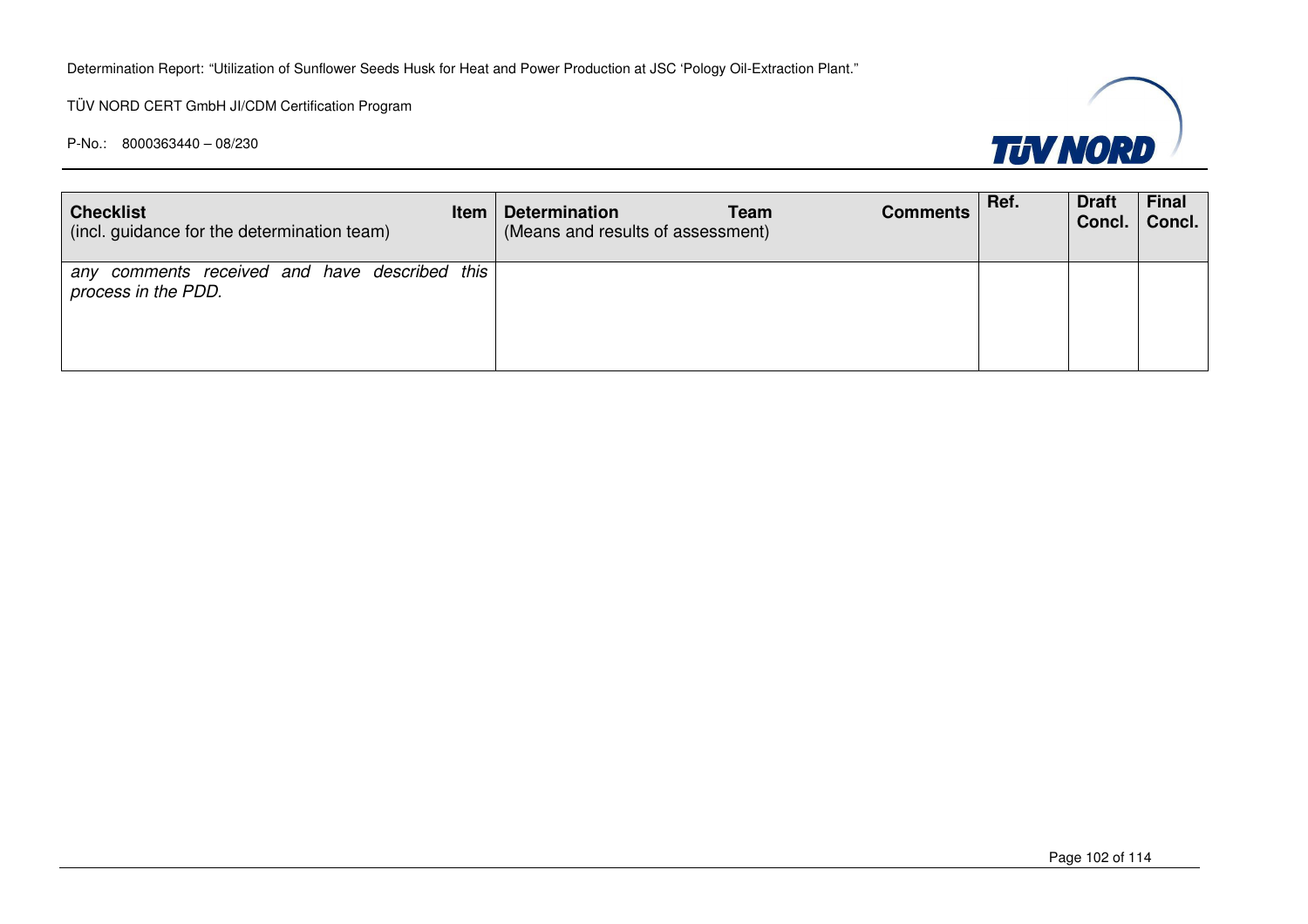TÜV NORD CERT GmbH JI/CDM Certification Program

P-No.: 8000363440 – 08/230



## **ANNEX 2: ASSESSMENT OF BASELINE IDENTIFICATION**

**Table A-2:** Assessment of Baseline Identification

|             | <b>Baseline is not identified</b>       |
|-------------|-----------------------------------------|
| $\boxtimes$ | Assessment of baseline Please see below |

Please refer to the detailed analysis carried out in section 5.2.3 of this report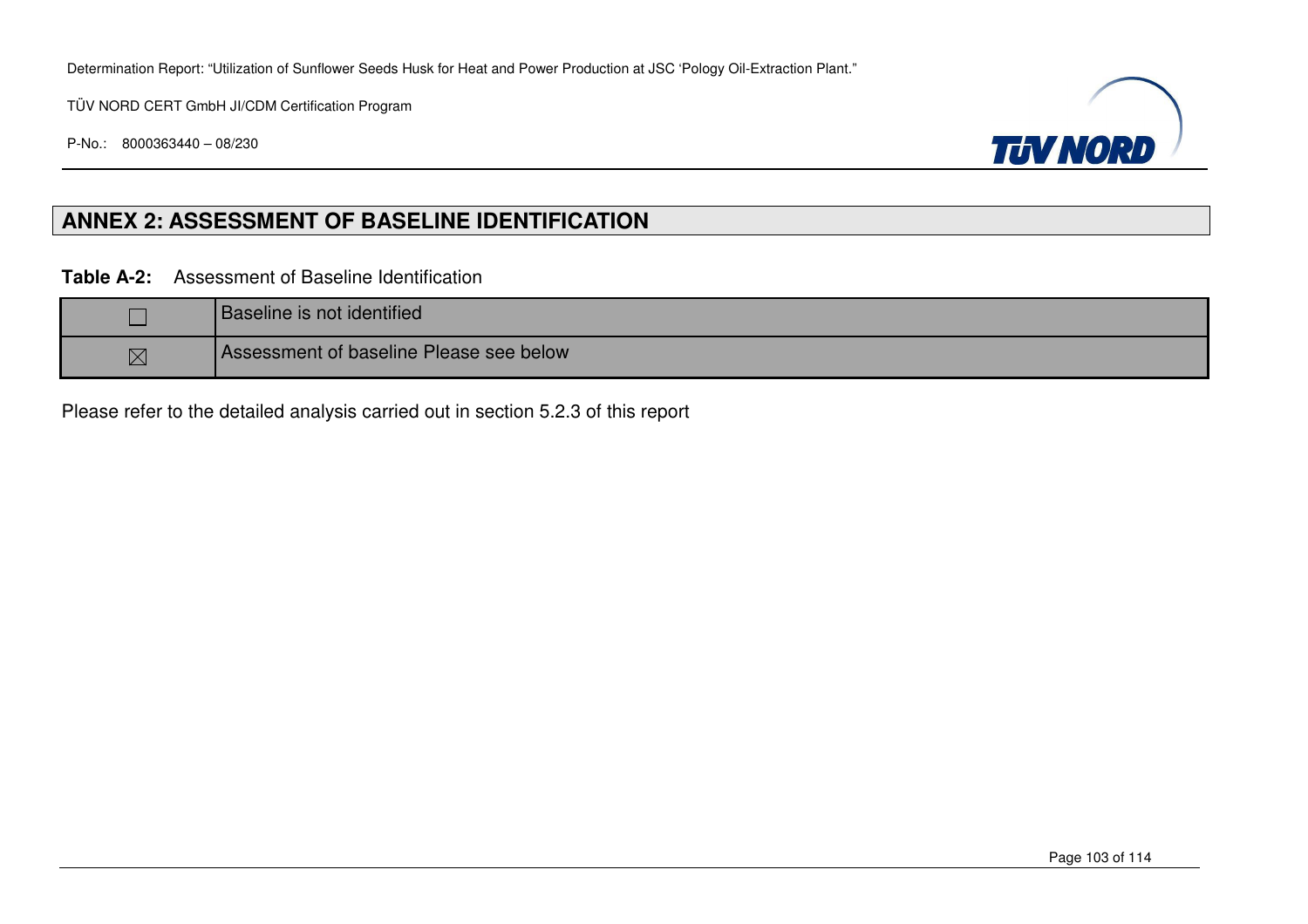TÜV NORD CERT GmbH JI/CDM Certification Program

P-No.: 8000363440 – 08/230



## **ANNEX 3: ASSESSMENT OF FINANCIAL PARAMETERS**

**Table A-3:** Assessment of Financial Parameters

|                                                                                        |                                                  | No financial parameters are used for additionality justification |                                                                  |                                         |                                        |                                                        |                                                                                                                                                                                                                                                                                                                                                                                                                                                                                                                                                                                                                                   |  |  |  |  |  |
|----------------------------------------------------------------------------------------|--------------------------------------------------|------------------------------------------------------------------|------------------------------------------------------------------|-----------------------------------------|----------------------------------------|--------------------------------------------------------|-----------------------------------------------------------------------------------------------------------------------------------------------------------------------------------------------------------------------------------------------------------------------------------------------------------------------------------------------------------------------------------------------------------------------------------------------------------------------------------------------------------------------------------------------------------------------------------------------------------------------------------|--|--|--|--|--|
| $\boxtimes$                                                                            | Assessment of all financial parameters see below |                                                                  |                                                                  |                                         |                                        |                                                        |                                                                                                                                                                                                                                                                                                                                                                                                                                                                                                                                                                                                                                   |  |  |  |  |  |
|                                                                                        |                                                  |                                                                  |                                                                  |                                         |                                        |                                                        | <b>AIE ASSESSMENT</b>                                                                                                                                                                                                                                                                                                                                                                                                                                                                                                                                                                                                             |  |  |  |  |  |
| <b>Parameter</b>                                                                       | Value<br>applied                                 | <b>Unit</b>                                                      | <b>Source of Information</b><br>indicate<br>(please)<br>document | Refere<br>nce                           | Correctn<br>ess of<br>value<br>applied | <b>Appropriat</b><br>eness of<br>information<br>source | <b>Comment</b>                                                                                                                                                                                                                                                                                                                                                                                                                                                                                                                                                                                                                    |  |  |  |  |  |
| Installed capacity<br>(Steam turbine)                                                  | 1.75                                             | <b>MW</b>                                                        | <b>Feasibility Study</b>                                         | /FS/                                    | $\boxtimes$                            | $\boxtimes$                                            | The capacity is as per the feasibility study. The<br>documents have been checked and the value<br>applied in the IRR calculation could be verified.                                                                                                                                                                                                                                                                                                                                                                                                                                                                               |  |  |  |  |  |
|                                                                                        |                                                  |                                                                  |                                                                  |                                         |                                        |                                                        | The total investment costs for the project activity<br>consists of the investment cost for the three husk<br>boilers and one steam turbine.                                                                                                                                                                                                                                                                                                                                                                                                                                                                                       |  |  |  |  |  |
| <b>Total</b><br>Investment<br>husk<br>cost<br>for<br>boiler<br>and<br>steam<br>turbine | 118,530,<br>254                                  | <b>UAH</b>                                                       | <b>Feasibility Study</b>                                         | /FS/<br>/RSS/<br>$/l-3b1/$<br>$/I-3b2/$ | $\boxtimes$                            | $\boxtimes$                                            | The investment costs of the first two husk boilers and<br>the steam turbine within the different steps of the<br>project implementation have been estimated within<br>the feasibility study. It could be verified that the<br>applied investment costs are in line with the<br>information provided in the feasibility study. The<br>plausibility of the applied values could be verified<br>based on the provided commercial contract <sup>(TS-PA2/</sup> for<br>husk boilers. Further information of similar project<br>activities in Ukraine has been reviewed and the<br>plausibility of the assumed investment cost could be |  |  |  |  |  |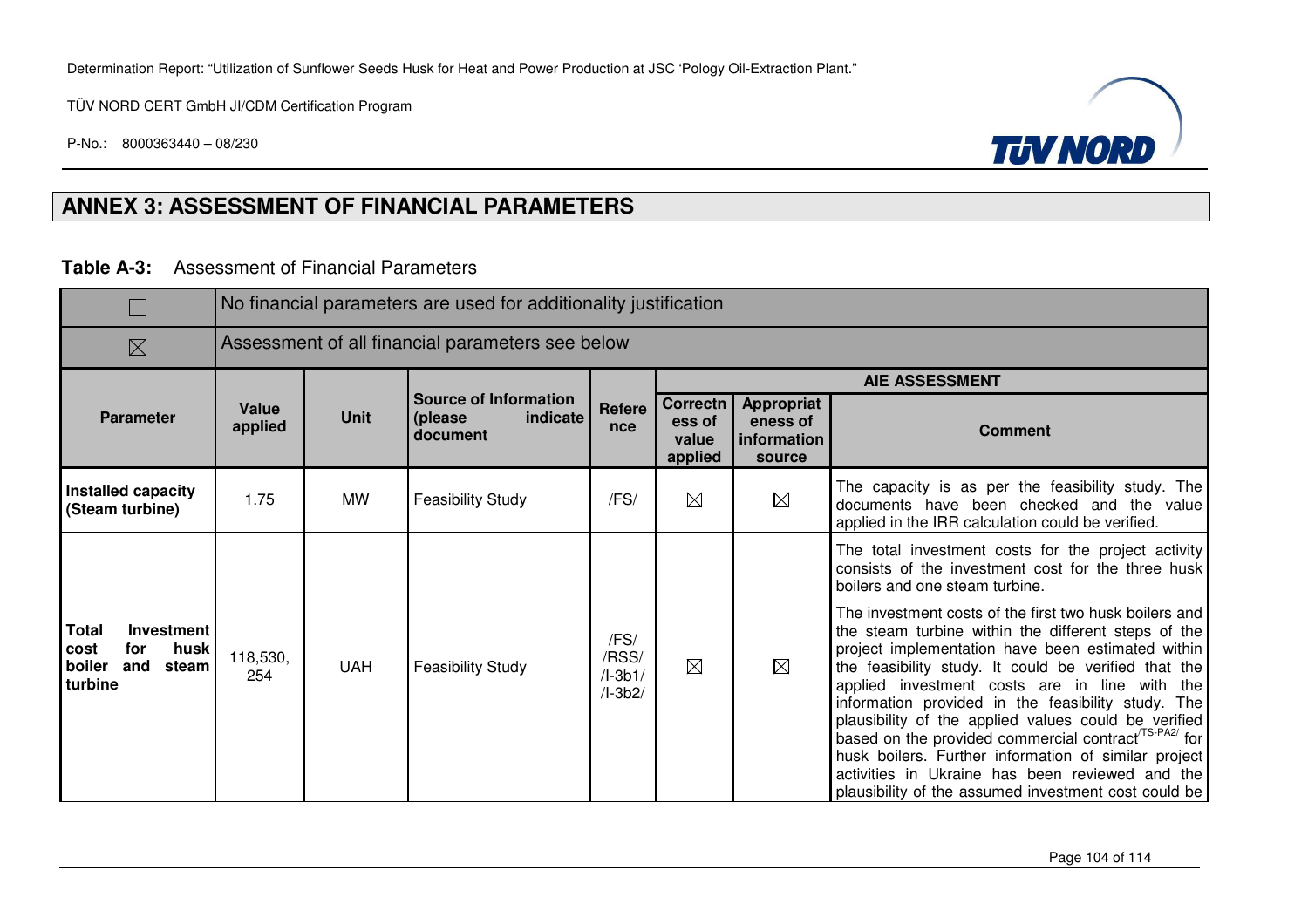

|                                      |        |                 |                                             |                 |             |             | verified <sup>/RSS/</sup> .<br>In the course of the determination the performance of<br>the installed two biomass boilers turned out to be<br>insufficient. Due to this, the PP decided to include<br>one additional third boiler. The investment costs of<br>the third boiler have been assumed based on the<br>boiler costs elaborated in the feasibility study. In<br>addition, the PP has provided (a) the official<br>confirmation letter of related to the investment costs<br>for the installation of the third boiler $1.361/$ and (2) the<br>costs breakdown related to the installation of the<br>third boiler <sup>/1-3B2/</sup> . It could be verified that the assumed<br>value is in line with provided evidences. |
|--------------------------------------|--------|-----------------|---------------------------------------------|-----------------|-------------|-------------|----------------------------------------------------------------------------------------------------------------------------------------------------------------------------------------------------------------------------------------------------------------------------------------------------------------------------------------------------------------------------------------------------------------------------------------------------------------------------------------------------------------------------------------------------------------------------------------------------------------------------------------------------------------------------------------------------------------------------------|
|                                      |        |                 |                                             |                 |             |             | The natural gas consumption in the baseline<br>scenario has been calculated based on the quantity<br>of heat (Qy), and the efficiency of natural gas fired<br>boilers.                                                                                                                                                                                                                                                                                                                                                                                                                                                                                                                                                           |
| <b>Natural</b><br>gas<br>consumption | 19,106 | $1000m^3$ /year | Feasibility study<br><b>Historical data</b> | /FS/<br>/HD-BL/ | $\boxtimes$ | $\boxtimes$ | The $Q_v$ , has been determined according to equation<br>(26) as per methodology taking into account the<br>historical values of the average biogas based steam<br>generation. This is conservative and in line with the<br>estimation of the emissions reductions. The applied<br>value $Q_v$ is also plausible as compared to the<br>historical values and the forecasted minor increase<br>of the steam demand due to the production plans of<br>the plant.                                                                                                                                                                                                                                                                   |
|                                      |        |                 |                                             |                 |             |             | The energy efficiency of the boiler that would be<br>used in the absence of the project activity to<br>generate heat has been determined as highest<br>efficiency value (93.4%) among the three fossil fuel<br>fired boilers that would be used in the absence of the<br>project activity <sup>TS-BL1//TS-BL/.</sup>                                                                                                                                                                                                                                                                                                                                                                                                             |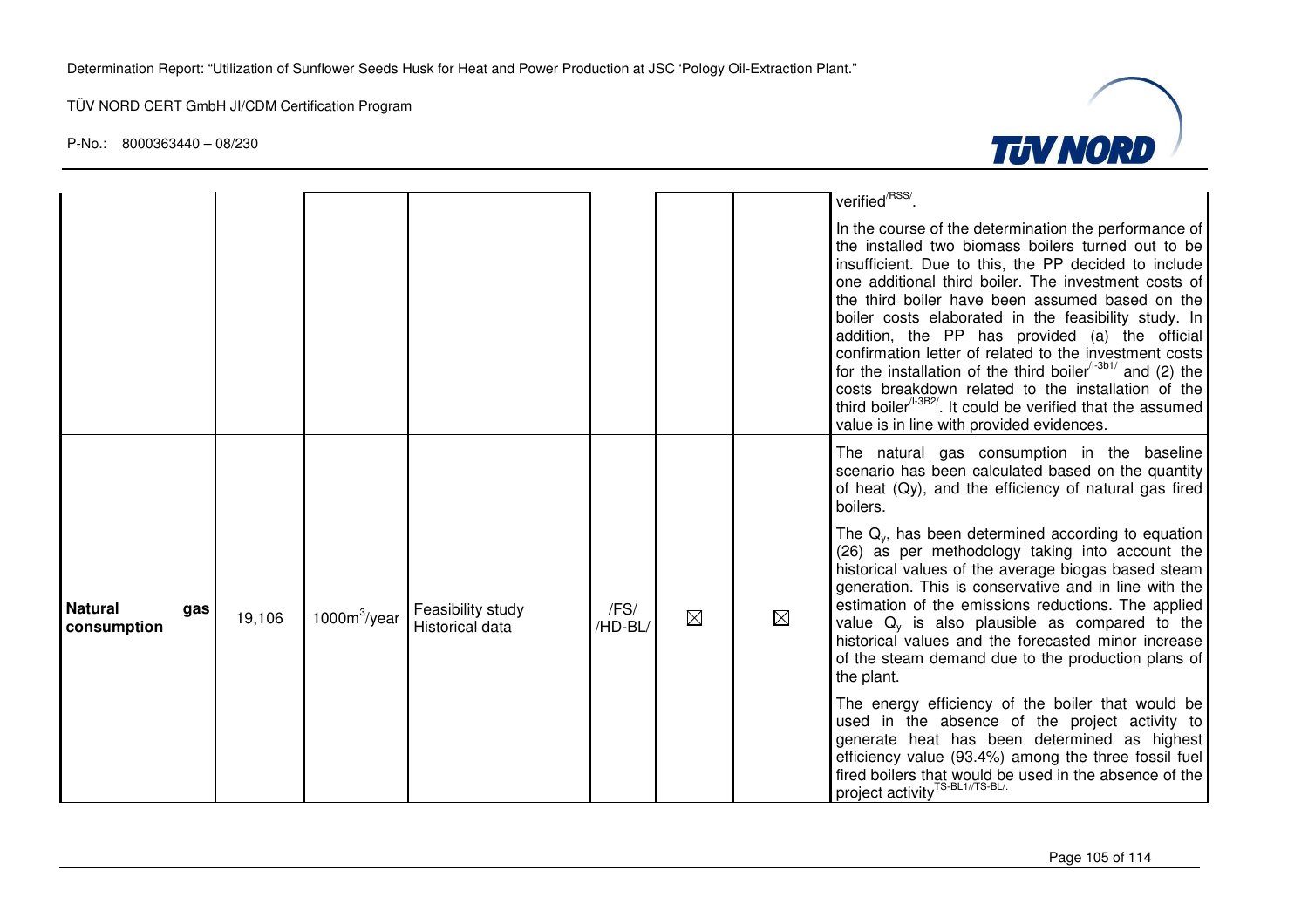

|                                                 |                                 |            |                                                                 |                               |             |             | According to the applied technical standards the<br>efficiency of the steam boilers of this type and of the<br>corresponding the steam output (between 6.5t/h and<br>75t/h) should be 93%. The identified value is in line<br>with technical standards for this boiler type. For this<br>reason the identified value is considered to be<br>appropriately identified. |
|-------------------------------------------------|---------------------------------|------------|-----------------------------------------------------------------|-------------------------------|-------------|-------------|-----------------------------------------------------------------------------------------------------------------------------------------------------------------------------------------------------------------------------------------------------------------------------------------------------------------------------------------------------------------------|
| Power purchase in                               | In the<br>years 1-4:0           |            | Feasibility study                                               | /FS/                          |             |             | The required amount of electricity that would be<br>purchased otherwise in the baseline scenario has<br>been assumed based on the 1.75MW capacity of the<br>Steam Turbine and the plant load factor of 85%.                                                                                                                                                           |
| the<br>baseline<br>scenario                     | year 5:<br>10,000<br>Year 6-20: | MWh/year   | <b>Historical data</b>                                          | /HD-BL/                       | $\boxtimes$ | $\boxtimes$ | The assumed plant load factor of 85% has been<br>assessed as plausible and the applied value of<br>power generation as appropriate.                                                                                                                                                                                                                                   |
|                                                 | 13,031                          |            |                                                                 |                               |             |             | The applied value is in line with the planned<br>installation of the steam turbine in the year 2012.                                                                                                                                                                                                                                                                  |
| Cost for disposal<br>flower seed<br>sun<br>husk | 602,300                         | UAH/year   | Feasibility study<br>lease contract for using                   | /FS/                          | $\boxtimes$ | $\boxtimes$ | The conservativeness of the assumed values could<br>be verified based on the provided lease contract for<br>using landfill for disposal of the sunflower seed husk<br>and estimation of the fuel costs for transportation via<br>diesel trucks as per the feasibility study.                                                                                          |
|                                                 |                                 |            | landfill for disposal of<br>the sunflower seed husk             | /LDF/                         |             |             | The value of 602,300 UAH/year was assessed as<br>appropriate because assumed value is higher than<br>the costs as per the contract and estimation of the<br>transportation cost. This makes the baseline<br>scenario less attractive and hence is conservative.                                                                                                       |
| Investment cost for<br>the<br>new<br>boilers    | gas 21,203,114                  | <b>UAH</b> | Feasibility study<br>Commercial proposal for<br>new gas boilers | /XLS/<br>$/I-GB/$<br>$/I-GG/$ | $\boxtimes$ | $\boxtimes$ | The investment costs for the new natural gas boiler<br>(10,601,557 UAH) are in line with the estimates of<br>the project participant. The estimates have been<br>based on the costs for the already installed natural<br>gas boilers of the same type. <sup>/I-GG/</sup> . Furthermore, the                                                                           |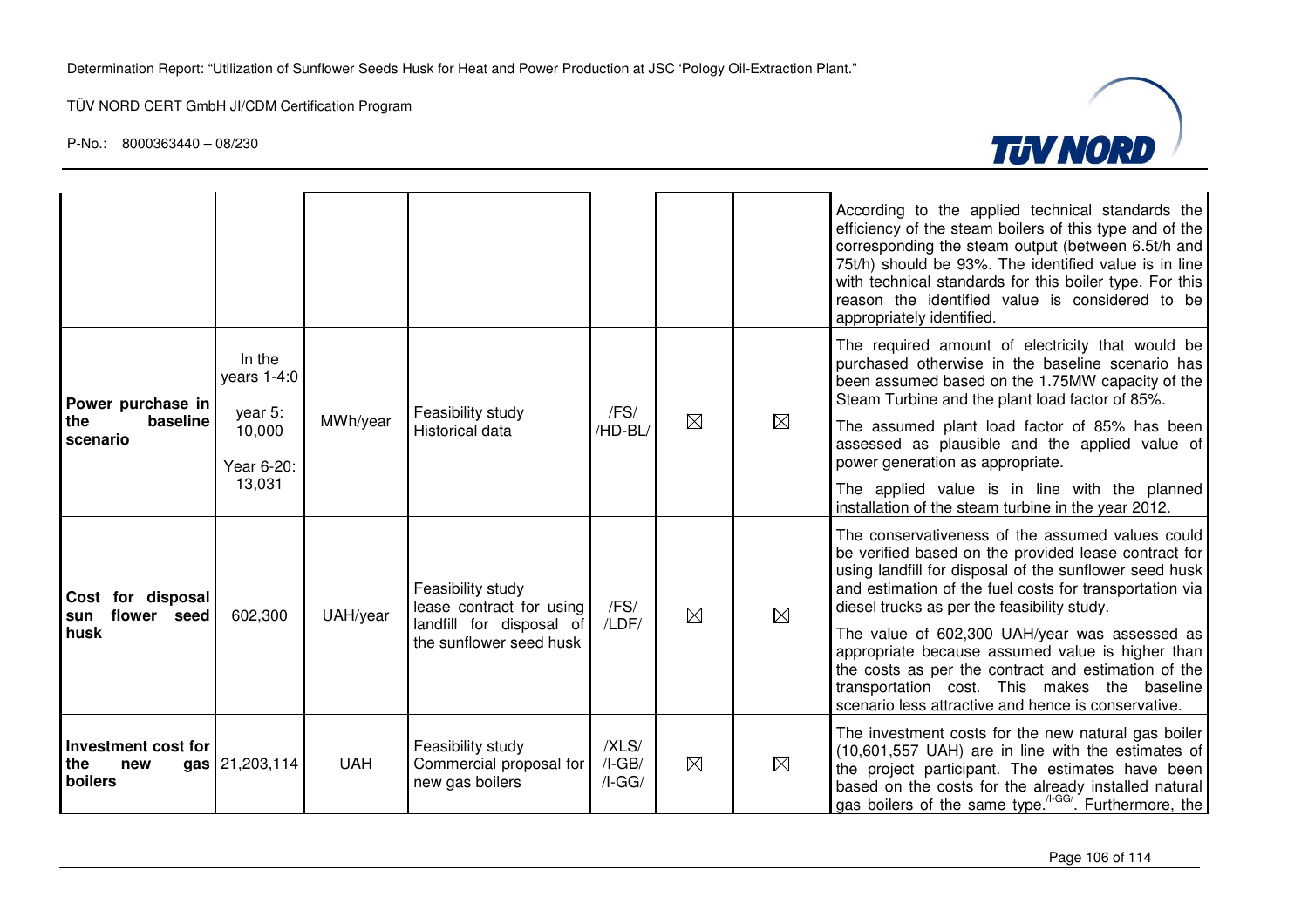

|                                           |           |            |                                                                |                     |             |   | plausibility of the value could be verified based on<br>the costs for new natural gas boilers of the similar<br>type as per commercial proposal of the technology<br>supplier <sup>/I-GB/</sup> .<br>Unlike the published PDD the project activity involves<br>installation of an additional sunflower seed husk<br>boiler. Due to the inclusion of the additional boiler<br>under the project scenario an additional natural gas<br>boiler was added in the baseline scenario. This was<br>done to ensure the consistency between the project<br>and baseline scenario and thus was assessed as<br>appropriate.                                                                                                                                                                                                                                                                                                                                              |
|-------------------------------------------|-----------|------------|----------------------------------------------------------------|---------------------|-------------|---|---------------------------------------------------------------------------------------------------------------------------------------------------------------------------------------------------------------------------------------------------------------------------------------------------------------------------------------------------------------------------------------------------------------------------------------------------------------------------------------------------------------------------------------------------------------------------------------------------------------------------------------------------------------------------------------------------------------------------------------------------------------------------------------------------------------------------------------------------------------------------------------------------------------------------------------------------------------|
| Investment<br>costs<br>for gas generators | 1,514,508 | <b>UAH</b> | for<br>investment<br>Proof<br>costs of the new gas<br>boilers. | /FS/<br>$/$ -GG $/$ | $\boxtimes$ | ⊠ | The assumed investment cost for gas generators<br>have been estimated based on the historical costs<br>for the construction of the already installed<br>equipment. The historical data <sup>/I-GG/</sup> has been<br>provided and the value could be verified.<br>As noted in the section 5.2.3 of the report the<br>inclusion of the costs of the gas generators has been<br>assessed as conservative. This is because the use<br>of the gas generators in the baseline scenario could<br>be duly excluded. The same has been reviewed by<br>the determination team and assessed as<br>appropriate. However for conservative purpose PP<br>has assumed that in the baseline scenario the heat<br>generation would have the same structure as in the<br>pre-project scenario. In other words the steam<br>generation in the baseline scenario would be mainly<br>generated by the natural gas fired boilers and partly<br>by biogas degasification equipment. |
|                                           |           |            |                                                                |                     |             |   | The determination team agreed that continuation of<br>the pre-project situation best reflects the most                                                                                                                                                                                                                                                                                                                                                                                                                                                                                                                                                                                                                                                                                                                                                                                                                                                        |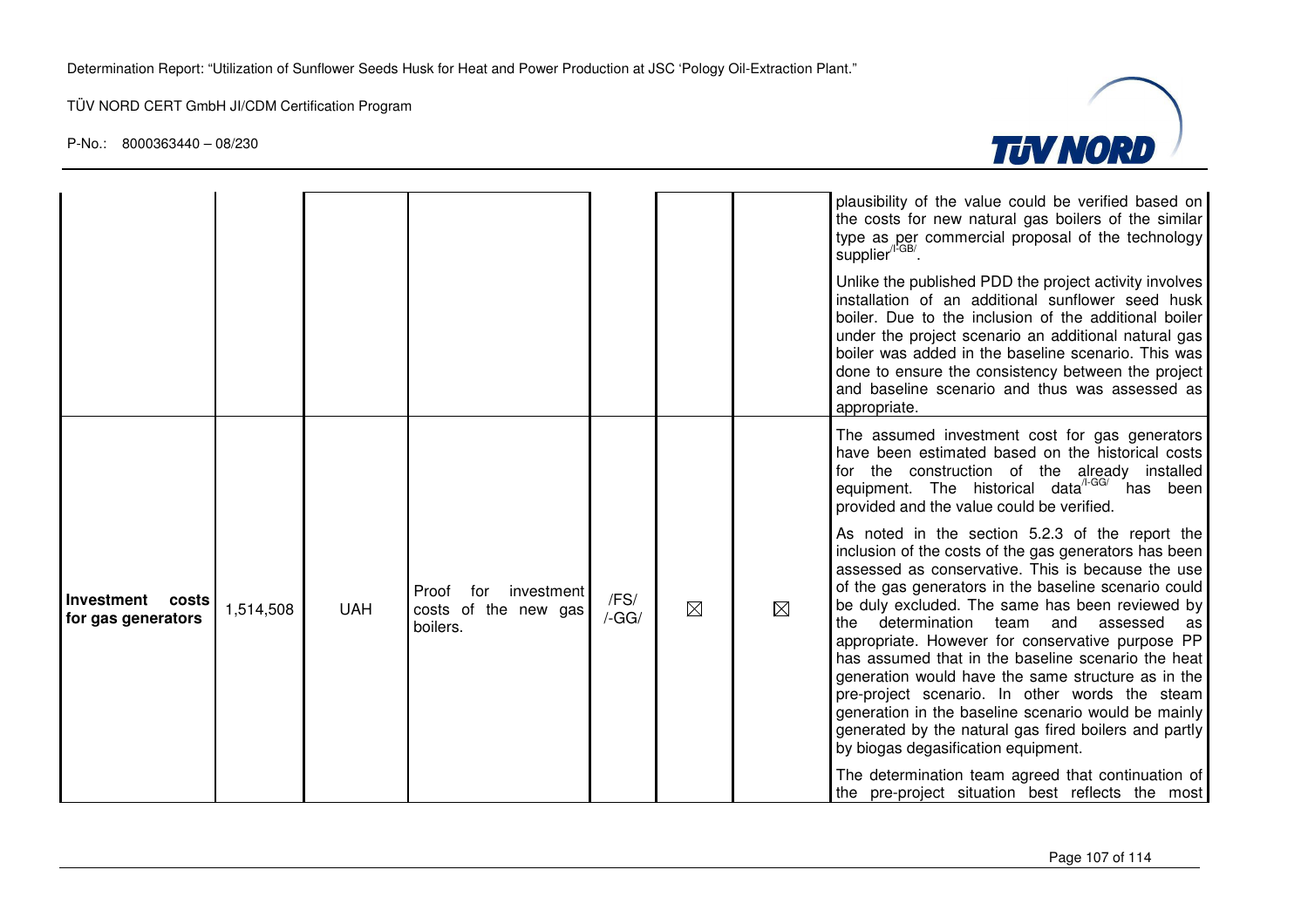

|                                                                     |           |            |                                                                 |                              |             |             | plausible scenario that would occur otherwise and is<br>the most conservative approach. For further detail<br>please refer to the detailed assessment in section<br>5.2.3.                                                                                                                                                                                                                                                                                                       |
|---------------------------------------------------------------------|-----------|------------|-----------------------------------------------------------------|------------------------------|-------------|-------------|----------------------------------------------------------------------------------------------------------------------------------------------------------------------------------------------------------------------------------------------------------------------------------------------------------------------------------------------------------------------------------------------------------------------------------------------------------------------------------|
| <b>Date</b><br>оf<br>replacement                                    | 2015      | year       | Technical expertise                                             | /TS-BL/<br>/TS-<br>BL1/      | $\boxtimes$ | $\boxtimes$ | The date of replacement is in line with technical<br>specification of the installed natural gas fired boilers.<br>In addition a technical expertise by an independent<br>expert has been carried out. As per the expertise the<br>natural gas fired boilers can be operated till 2014.<br>For this reason assuming the replacement in 2015<br>has been assessed as reasonable.                                                                                                   |
| <b>Residual</b><br>value<br>natural gas boiler<br>and gas generator | 7,951,168 | <b>UAH</b> | Feasibility study<br>Commercial proposal for<br>new gas boilers | /FS/<br>$/I-GB/$<br>$/I-GG/$ | $\boxtimes$ | ⊠           | The residual value of the natural gas boiler and gas<br>generators has been assumed based on the<br>investment costs of the new equipment. The fair<br>value is consistent with the residual value based on<br>the linear depreciation. This assumption deemed to<br>be plausible.                                                                                                                                                                                               |
|                                                                     |           |            |                                                                 |                              |             |             | The applied discount rate reflects the opportunity<br>costs of the project participant who can choose to<br>invest either in the considered project activity or in<br>other projects. This is in line with the definition of the<br>discount rate.                                                                                                                                                                                                                               |
| Discount rate                                                       | 20        | $\%$       | Feasibility study                                               | $/I-DR/$<br>/DR/             | $\boxtimes$ | ⊠           | The applied value corresponds to the internal hurdle<br>rate of the PP. In order to further substantiate the<br>applied discount rate PP has provided an opinion of<br>the independent financial expert. According to the<br>provided information the NPV discount rates in<br>Ukraine at the time of the management decision<br>have been estimated to be in a range between 17 -<br>23%. Taking this into account the assumed value of<br>20% has been assessed as acceptable. |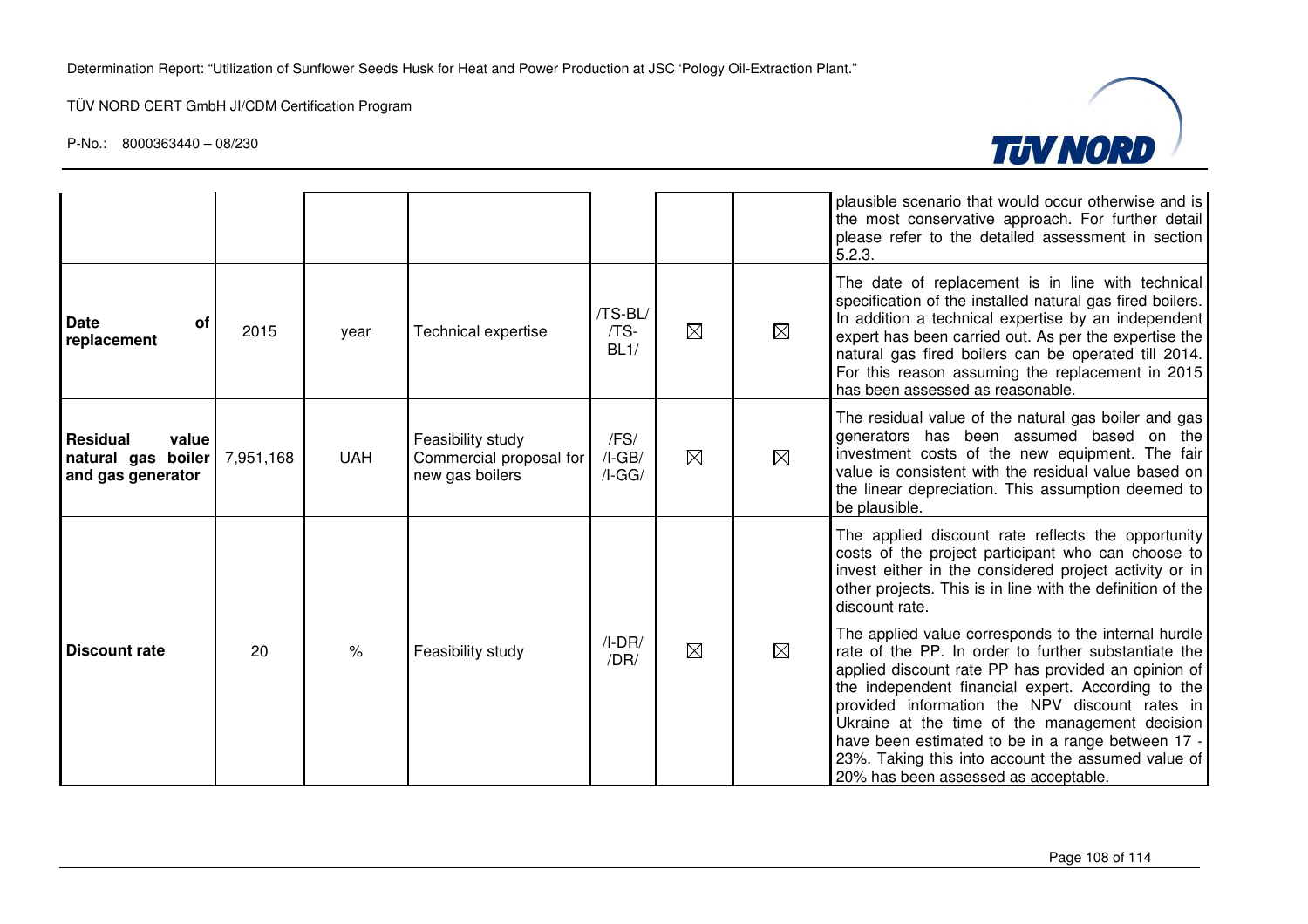$\overline{a}$ 



| Natural gas price | 361 | <b>Natural Gas Contract</b><br>Natural gas tariff as per<br>the official and publicly<br>UAH/1000m3 available information of<br>the main state-owned<br>natural gas supplier in MGP1/<br>Ukraine | /BIA-<br>15/<br>/BIA-6<br>/NGP/ | ⊠ | ⊠ | The applied natural gas tariff is based on the actual<br>tariff for the industrial enterprises in 2005 and the<br>assumed escalation rate equal to the average<br>inflation rate in Ukraine in 2001-2005.<br>In doing so the PP has taken the natural gas price<br>that was valid at the time of the management<br>decision (2005).<br>The price of natural gas of 361.2 UAH/1000 $m^3$ in<br>2005 is based on natural gas tariff as per the official<br>and publicly available information of the main state-<br>owned natural gas supplier in Ukraine <sup>/NGP1/</sup> for this<br>year. The provided evidence has been checked and<br>the value could be verified. The applied value is also<br>in line with the natural gas tariff as per the provided a<br>natural gas invoices from company's gas supplier<br>/NGP/<br>The plausibility of the natural gas tariff can be<br>supported by the Study on the economical situation<br>in Ukraine carried out by research centre at the<br>University of Bremen <sup>/BIA-15/</sup> . According to the<br>information given by the reputed data sources the<br>price for industry consumers is linked to the natural<br>gas import price. In the import price was between 50<br>and 95 USD per $1000m^3$ in 2005 and 2006<br>accordingly. This corresponds approximately to 260<br>and 495 UAH per 1000m <sup>3</sup> . The applied natural gas<br>tariff is in line with the information provided <sup>/BIA-15//BIA-6/</sup><br>The escalation rate was assumed based on the |
|-------------------|-----|--------------------------------------------------------------------------------------------------------------------------------------------------------------------------------------------------|---------------------------------|---|---|---------------------------------------------------------------------------------------------------------------------------------------------------------------------------------------------------------------------------------------------------------------------------------------------------------------------------------------------------------------------------------------------------------------------------------------------------------------------------------------------------------------------------------------------------------------------------------------------------------------------------------------------------------------------------------------------------------------------------------------------------------------------------------------------------------------------------------------------------------------------------------------------------------------------------------------------------------------------------------------------------------------------------------------------------------------------------------------------------------------------------------------------------------------------------------------------------------------------------------------------------------------------------------------------------------------------------------------------------------------------------------------------------------------------------------------------------------------------------------------------------------------------------------|
|                   |     |                                                                                                                                                                                                  |                                 |   |   | average inflation rate in Ukraine 7.26%. The applied<br>escalation is in line with the escalation assumed                                                                                                                                                                                                                                                                                                                                                                                                                                                                                                                                                                                                                                                                                                                                                                                                                                                                                                                                                                                                                                                                                                                                                                                                                                                                                                                                                                                                                       |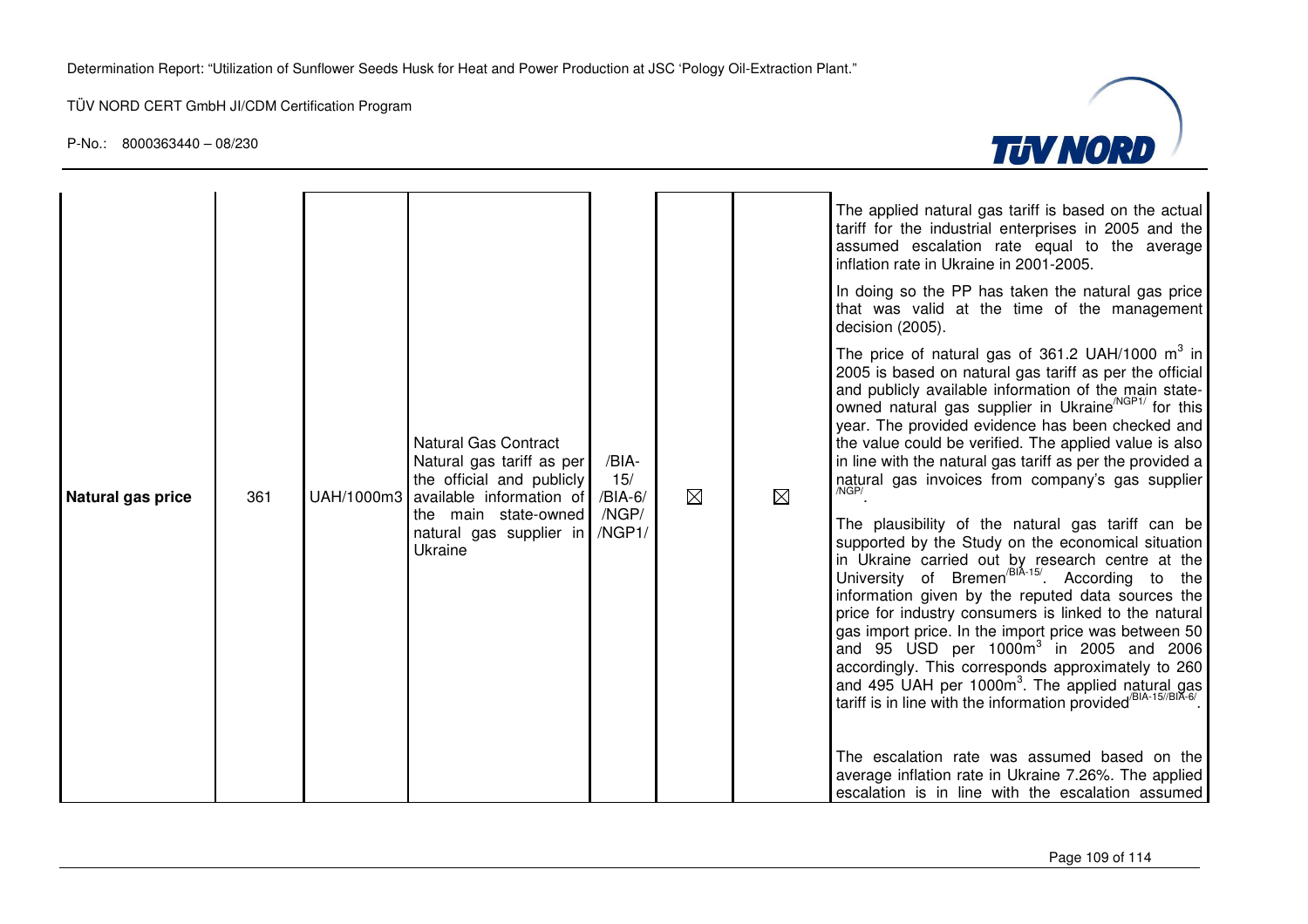

|                           |       |         |                                                                                                                                                    |                                                                    |             |             | within the JI and CDM projects, which is usually<br>between 2 and 5%. Bearing in mind the negotiations<br>(disputes) between Russian and Ukrainian gas<br>supply companies that started in 2005 to assume a<br>higher escalation has been assessed as a plausible.                                                                                                                                                                                                                                                                                                                                                                                                                                                         |
|---------------------------|-------|---------|----------------------------------------------------------------------------------------------------------------------------------------------------|--------------------------------------------------------------------|-------------|-------------|----------------------------------------------------------------------------------------------------------------------------------------------------------------------------------------------------------------------------------------------------------------------------------------------------------------------------------------------------------------------------------------------------------------------------------------------------------------------------------------------------------------------------------------------------------------------------------------------------------------------------------------------------------------------------------------------------------------------------|
|                           |       |         |                                                                                                                                                    |                                                                    |             |             | The price of electricity of 233.3 UAH/MWh is based<br>on the data of annual report of National Electricity<br>Regulation Commission for the year 2005 <sup>/EL-P1/</sup> . The<br>applied value was crosschecked against the data<br>given in the annual report $EEL-P1/$ and found consistent.                                                                                                                                                                                                                                                                                                                                                                                                                            |
| <b>Electricity tariff</b> |       | UAH/MWh | Project<br>Design  <br>Document<br>/XLS/<br>Annual<br>report<br>of<br>National<br><b>Electricity</b><br>Regulation Commission<br>for the year 2005 | /PDD/<br>/XLS/<br>/BIA-<br>10/<br>/BIA-5/<br>$/El-P/$<br>$/El-P1/$ | $\boxtimes$ | $\boxtimes$ | The applied price for the electricity also corresponds<br>to the power purchase tariffs of the project<br>participant <sup>/EL-P/</sup> and is in line with time period of the<br>management decision (2005).                                                                                                                                                                                                                                                                                                                                                                                                                                                                                                              |
|                           | 233.3 |         |                                                                                                                                                    |                                                                    |             |             | The same could be further supported by the<br>information provided by the independent data<br>sources. In particular, as per the Energy Policy Review provided by IEA for 2006 <sup>/BIA-10/</sup> the average<br>industrial tariffs were approx. 178 UAH/MWh. This<br>value also corresponds to the information from other<br>publicly available data sources like Centre for Social<br>and Economic Research <sup>/BIA-5</sup> (198 UAH/MWh).<br>Though the applied tariff is higher than the average<br>industrial tariff as indicated by the third party source<br>it was assessed as appropriate. This is mainly<br>because a higher tariff makes the baseline scenario<br>less attractive and hence is conservative. |
|                           |       |         |                                                                                                                                                    |                                                                    |             |             | The escalation rate was assumed based on the<br>average inflation rate in Ukraine 7.26%. The applied<br>escalation is in line with the escalation assumed<br>within the JI and CDM projects, which is usually<br>between 2 and 5%. It is also in line with assumed                                                                                                                                                                                                                                                                                                                                                                                                                                                         |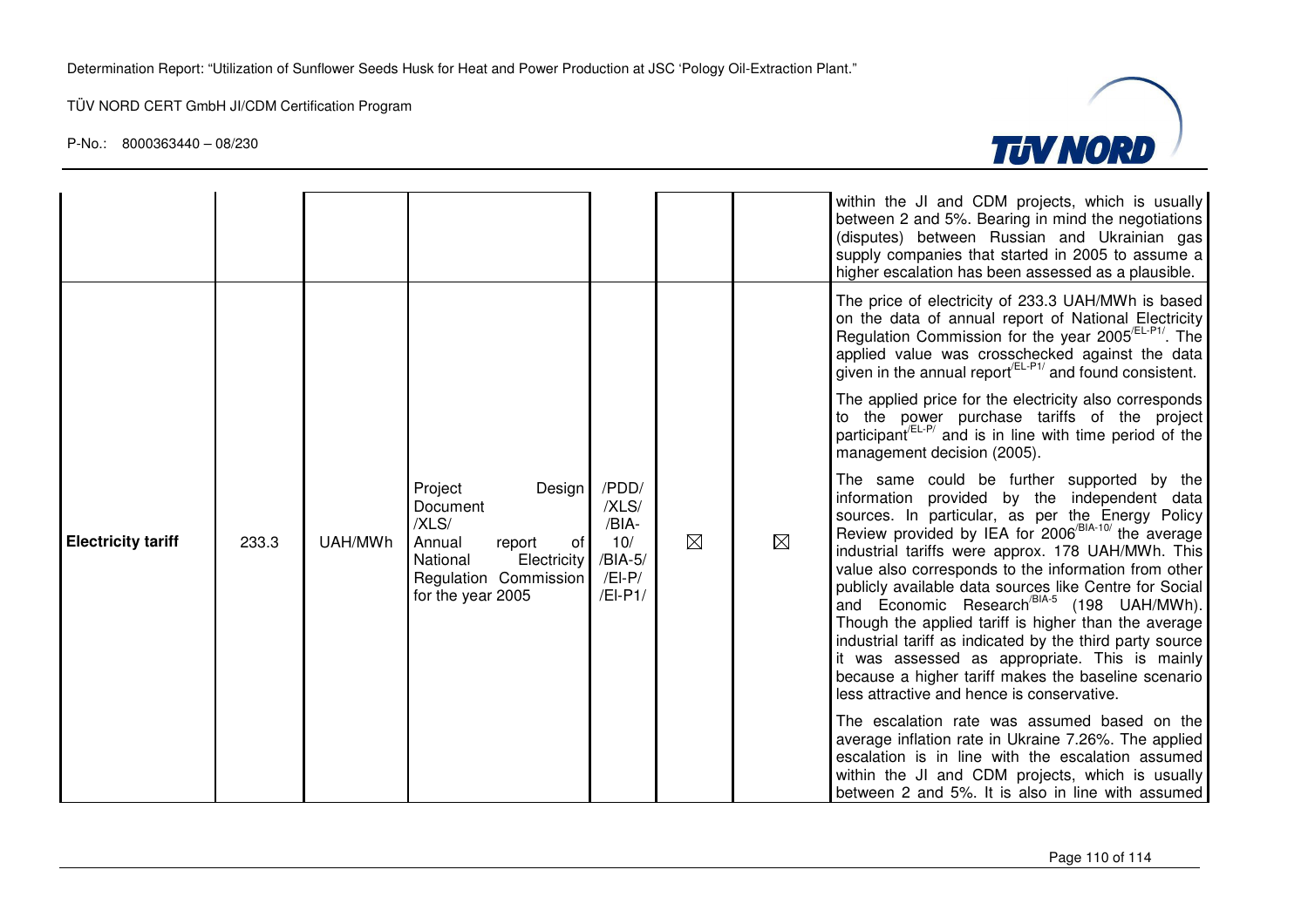

|                                                                                     |                      |          |                            |                                                      |             |             | escalation of the natural gas tariff and the information<br>about the increasing electricity tariffs as provided by different reputed data sources <sup>/BIA-5//BIA-10/</sup> .                                                                                                                                                                                                                                           |
|-------------------------------------------------------------------------------------|----------------------|----------|----------------------------|------------------------------------------------------|-------------|-------------|---------------------------------------------------------------------------------------------------------------------------------------------------------------------------------------------------------------------------------------------------------------------------------------------------------------------------------------------------------------------------------------------------------------------------|
| <b>Project financing</b><br>(interest on loan<br>and repayment)                     | As per<br><b>XLS</b> | UAH/year | Feasibility study<br>/XLS/ | /FS/<br>/XLS/<br>$/$ loL $/$                         | $\boxtimes$ | $\boxtimes$ | The project financing including interest on loan and<br>repayment is in line with the assumption made within<br>the feasibility study <sup>FS</sup> . The rate of the interest on<br>loan (18%) has been further substantiated by the<br>information on the average interests on loan <sup>/bL/</sup> as<br>provided by the Ukrainian banks.                                                                              |
|                                                                                     |                      |          |                            |                                                      |             |             | The structure of the repayment is in line with<br>assumption made within the feasibility study.                                                                                                                                                                                                                                                                                                                           |
| Operation<br>costs<br>baseline scenario                                             | 1,583,165            | UAH/year | <b>Feasibility Study</b>   | /FS/<br>IOP/                                         | $\boxtimes$ | ⊠           | The applied value is in line with the elaborated<br>detailed analysis of the operation cost <sup>/IOP/</sup> . The costs<br>have been elaborated taking into account a detailed<br>analysis of:<br>Water for steam generation<br>$\bullet$<br>Salary for the personnel<br><b>Material costs</b><br>Other costs (maintenance, etc.)<br>$\bullet$<br>The estimation of the operation costs deemed to be<br>duly elaborated. |
| <b>Power</b><br>consumption<br>activity<br>(project<br>baseline<br>and<br>scenario) | and as per<br>/XLS/  | UAH/year | <b>Feasibility Study</b>   | /FS/<br>/EL-H/<br>/TS-BL/<br>/TS-PA/<br>/TS-<br>PA1/ | $\boxtimes$ | $\boxtimes$ | The power costs for the operation of the husk boilers<br>have been elaborated based on the estimated power<br>consumption and the power tariffs. The power<br>consumption has been estimated based on the<br>information as provided by the technology supplier.<br>The PP has elaborated power consumption of the                                                                                                        |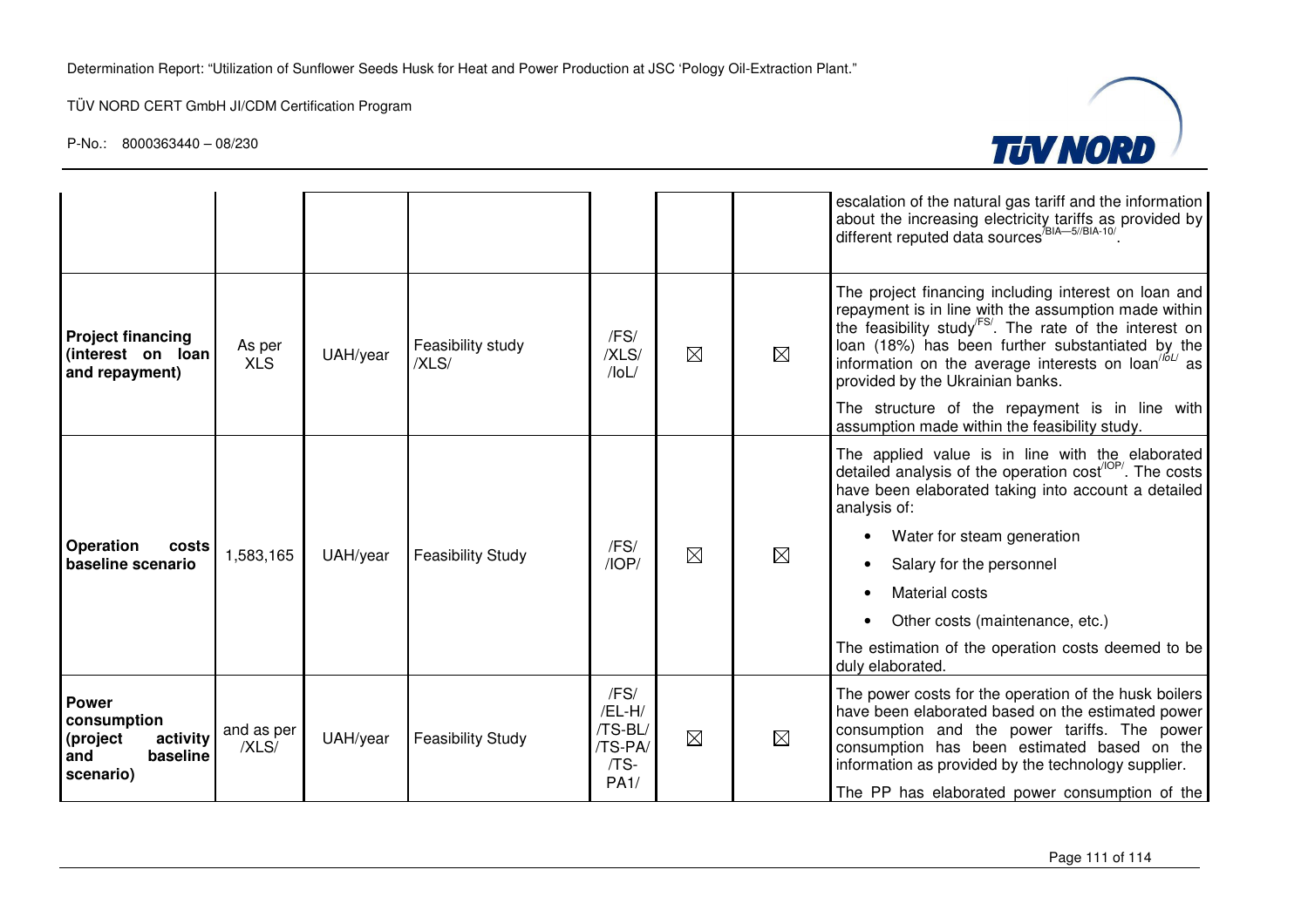

|                           |           |          |                          |                      |             |             | husk boilers based on the technical specification and<br>the capacity of the electrical equipment installed at<br>the husk boilers.                                                                                                                                                                                                             |
|---------------------------|-----------|----------|--------------------------|----------------------|-------------|-------------|-------------------------------------------------------------------------------------------------------------------------------------------------------------------------------------------------------------------------------------------------------------------------------------------------------------------------------------------------|
|                           |           |          |                          |                      |             |             | The electrical equipment installed at the husk boilers<br>is higher that that of the natural gas fired boilers. This<br>could be evidenced and the plausibility of the<br>assumed power consumption could be verified <sup>EL-H/TS-</sup><br>BL1/TS-PA//FS                                                                                      |
|                           |           |          |                          |                      |             |             | The applied value is in line with the elaborated<br>detailed analysis of the operation cost <sup>/IOP/</sup> . The costs<br>have been elaborated taking into account a detailed<br>analysis of:                                                                                                                                                 |
| <b>Operation</b><br>costs | 3,996,063 | UAH/year | <b>Feasibility Study</b> | /FS/<br>/IOP/        | $\boxtimes$ | $\boxtimes$ | Water for steam generation                                                                                                                                                                                                                                                                                                                      |
| project activity          |           |          |                          |                      |             |             | Salary for the personnel                                                                                                                                                                                                                                                                                                                        |
|                           |           |          |                          |                      |             |             | Material costs                                                                                                                                                                                                                                                                                                                                  |
|                           |           |          |                          |                      |             |             | Other costs (maintenance, etc.)                                                                                                                                                                                                                                                                                                                 |
|                           |           |          |                          |                      |             |             | The estimation of the operation costs deemed to be<br>duly elaborated and the value plausible.                                                                                                                                                                                                                                                  |
| <b>Project Lifetime</b>   | 20        | year     | Technical specification  | /FS/<br>/TS-<br>PA1/ | $\boxtimes$ | $\boxtimes$ | The lifetime is in line with the operational lifetime of<br>the project equipment. Lifetime of the sunflower seed<br>husk boiler as applied within the financial analysis is<br>as per the technical specification and feasibility<br>study. The documents have been checked and the<br>value applied in the IRR calculation could be verified. |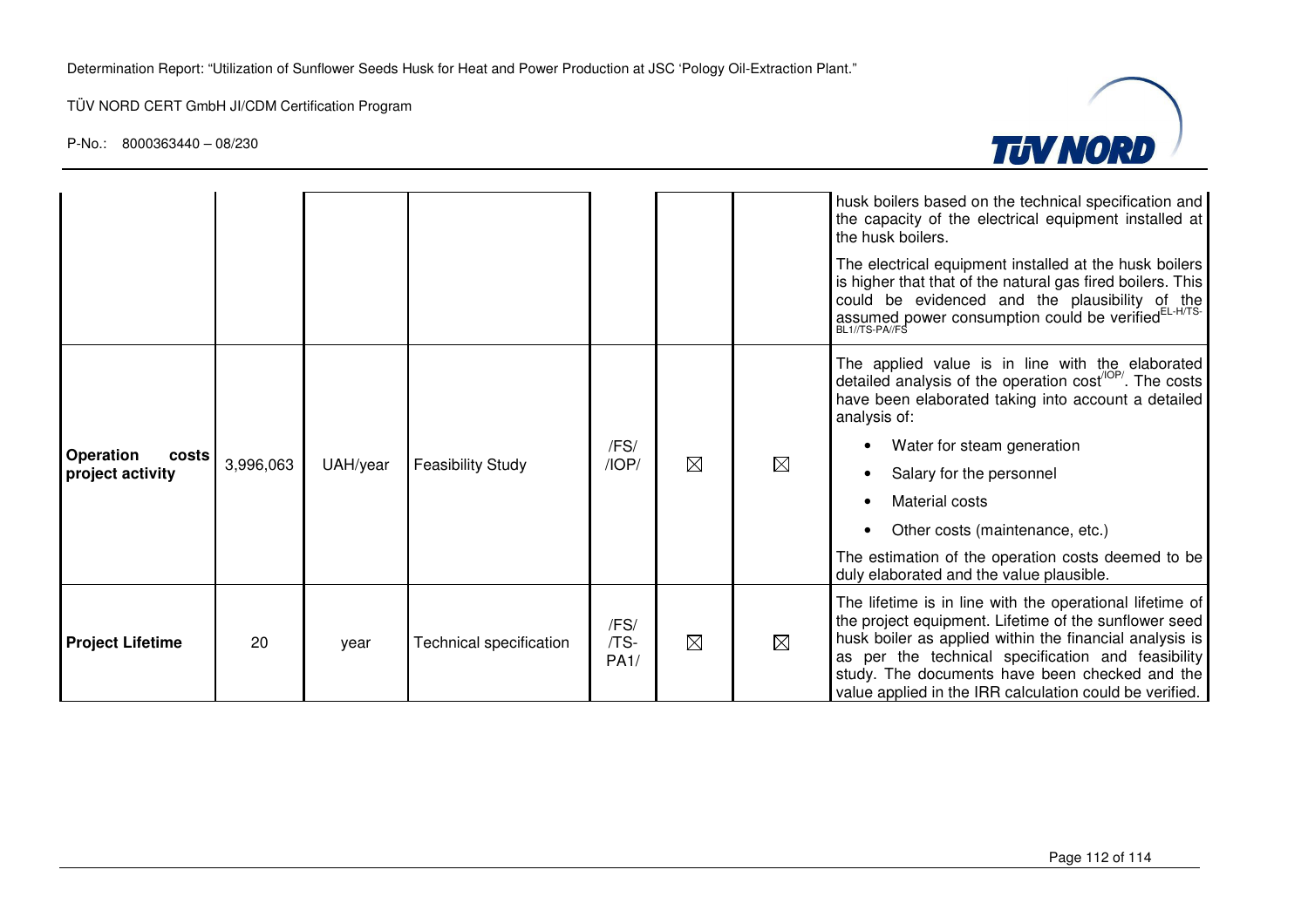Determination Report: "Utilization of Sunflower Seeds Husk for Heat and Power Production at JSC 'Pology Oil-Extraction Plant."

TÜV NORD CERT GmbH JI/CDM Certification Program

P-No.: 8000363440 – 08/230



## **ANNEX 4: ASSESSMENT OF BARRIER ANALYSIS**

## **Table A-4:** Assessment of Barrier Analysis

| $\boxtimes$                                |                               |                                  |                         | No barrier parameters are used for additionality justification |                                    |  |  |  |  |
|--------------------------------------------|-------------------------------|----------------------------------|-------------------------|----------------------------------------------------------------|------------------------------------|--|--|--|--|
|                                            |                               | Assessment of barriers see below |                         |                                                                |                                    |  |  |  |  |
| <b>Kind of</b>                             |                               |                                  |                         | Assessment of determination team                               |                                    |  |  |  |  |
| <b>Barrier</b><br>(invest,<br>tech, other) | <b>Description of Barrier</b> |                                  | <b>Evidence</b><br>used | Appropriat<br>eness of<br>information<br>source                | <b>Explanation of final result</b> |  |  |  |  |
|                                            |                               |                                  | $\boxtimes$             |                                                                |                                    |  |  |  |  |

Project participant has carried out a barrier analysis in the context of the Baseline justification. Additionality justification has been based mainly on the investment analysis. For details on the assessment of the baseline identification please refer to the section 5.2. of this report.